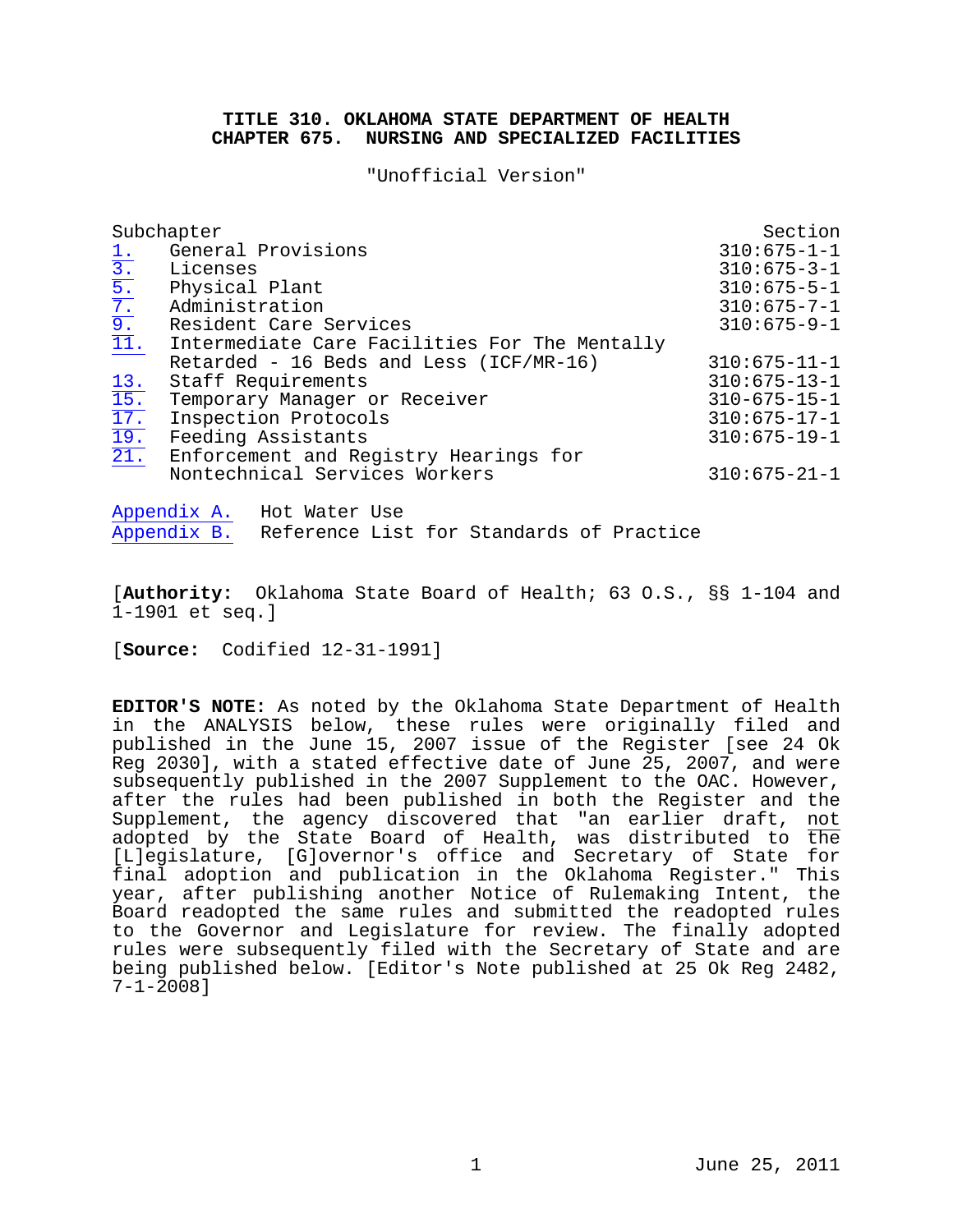#### <span id="page-1-0"></span>**SUBCHAPTER 1. GENERAL PROVISIONS**

| Section             |                                               |  |
|---------------------|-----------------------------------------------|--|
| $310:675 - 1 - 1$ . | Purpose                                       |  |
| $310:675 - 1 - 2$ . | Definitions                                   |  |
| $310:675 - 1 - 3$ . | Staff identification                          |  |
| $310:675 - 1 - 4$ . | Purpose, authority and indoor tobacco smoke   |  |
| $310:675 - 1 - 5$ . | Relocation of a resident by the Department in |  |
|                     | emergency                                     |  |
| $310:675 - 1 - 6$ . | Waiver                                        |  |
|                     |                                               |  |

#### **310:675-1-1. Purpose**

The purpose of this Chapter is to implement the "Nursing Home Care Act" (63 O.S. 1991, §§ 1-1901 et seq.) and to establish the minimum criteria for the issuance or renewal of a nursing or specialized facility license.

[**Source:** Amended at 9 Ok Reg 3163, eff 7-1-92 (emergency); Amended at 10 Ok Reg 1639, eff 6-1-93]

#### **310:675-1-2. Definitions**

The following words and terms, when used in this Chapter, shall have the following meaning, unless the context clearly indicates otherwise:

**"Act"** means Title 63 of the Oklahoma Statutes, Sections 1-1901 and following as amended also known as the Nursing Home Care Act.

**"Allied health professional"** means one of the following persons: physician assistant, physical, speech, or occupational therapist, occupational therapy assistant, physical therapy assistant, or qualified social worker.

**"Attendant"** means the person having control of an animal/pet visiting or in residence in a facility.

**"Approval"** means the mandatory state government process by which an agency or program is reviewed, and publicly proclaimed, to render a service worthy of note.

**"CEP"** means the nurse aide competency evaluation program.

**"Certification"** means the process by which a non-governmental agency, or association, or governmental agency attests that an individual or facility has met certain predetermined standards specified by the certifying body.

**"Certified medication aide"** means a person who has passed a Department approved program for administering medications.

**"Certified nurse aide"** means any person who provides, for compensation, nursing care or health-related services to residents of a facility, who is not a licensed health professional and has completed a Department approved training and competency program.

**"Charge nurse"** means a registered nurse or licensed practical nurse responsible for supervising nursing services on a specific shift.

**"Chemical restraints"** means the use of a medication for the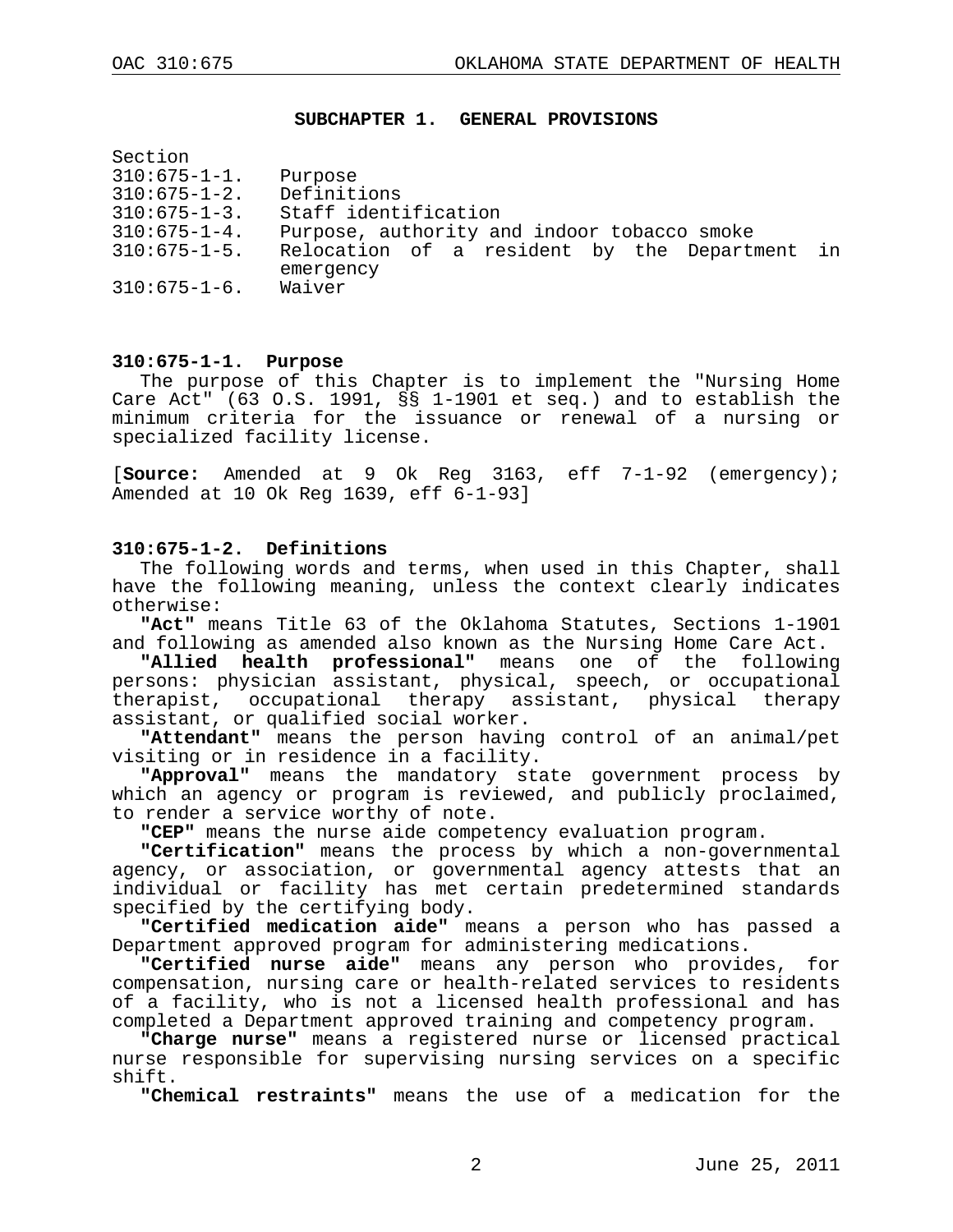purpose of discipline, convenience, or in an emergency situation to control mood or behavior and not required to treat the resident's symptoms.

**"Consultant registered nurse"** means a registered nurse who provides consultation to the director of nursing and administrator concerning the delivery of nursing care for all residents in the facility.

**"Denial"** means a decision made by the appropriate body to disapprove an application.

**"Direct care staff"** means nursing, activity, social and therapy staff.

**"Director of nursing"** means either a registered nurse or licensed practical nurse, who has the authority and responsibility to administer nursing services within the facility.

**"Emergency"** means, for the purposes of Title 63 O.S. Section 1- 1912, a serious, potentially life-threatening or life-endangering situation in which immediate action is necessary to ensure the health, safety, or welfare of residents, and for which the facility:<br>(A)

does not have a plan acceptable to the Department to ensure health, safety or welfare of residents; or

(B) refuses to remedy the situation.

**"Health related services"** means any medically directed service provided by any person in a facility that may include but is not limited to, the following:

- (A) Positioning and turning of residents.
- (B) Self-help skill training.
- (C) Assistance with prosthetic/assistive devices.
- (D) Medication administration.
- (E) Nutrition and hydration.
- (F) Monitoring of resident vital signs.
- (G) Catheter and nasogastric care.
- (H) Behavior modification programs.
- (I) Administering a medically related care plan
- (J) Restorative services.

**"In charge"** and **"supervision"** means the administrator must have the requisite authorization from the licensee to make those purchases and incur those necessarily attendant debts in order to comply with the rules promulgated by the Board and all pertinent state statutes.

**"Inservice education"** means activities intended to assist the individual to acquire, maintain, and/or increase competence in responsibilities employer's expectations.

**"Licensed health professional"** means one of the following: a physician; dentist, podiatrist, chiropractor, physician assistant, nurse practitioner; pharmacist; physical, speech, or occupational therapist; registered nurse, licensed practical nurse; licensed or certified social worker; or licensed/registered dietician.

**"Licensed nurse"** means a registered nurse or a licensed practical nurse who is currently licensed by the Oklahoma Board of Nursing.

**"Licensed pharmacist"** means a person who is a graduate of an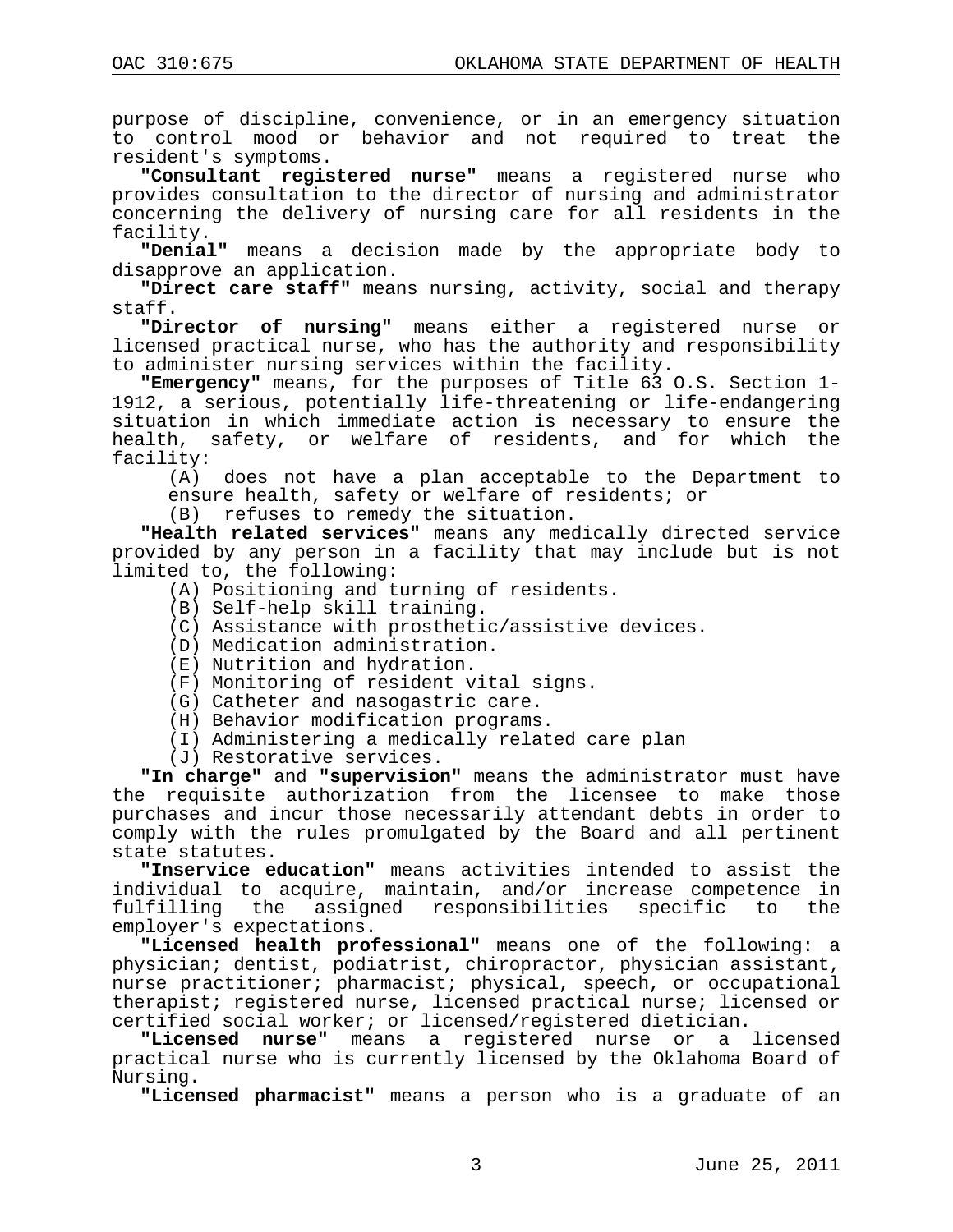accredited pharmacy program and is currently licensed by the Oklahoma Board of Pharmacy.

**"Licensed practical nurse"** means a person who is a graduate of a state approved practical nursing education program, or who meets other qualifications established by the Oklahoma Board of Nursing, and is currently licensed by the Oklahoma Board of Nursing.

**"Licensure"** means the process by which the Department grants to persons or entities the right to establish, operate, or maintain any facility.

**"Local law enforcement"** means:

(A) The municipal police department, if the facility is within the jurisdiction of any municipality of this state, or

(B) The county sheriff, if the facility is outside the jurisdiction of any municipality within this state.

**"Manager" or "supervisor"** means the person or entity which performs administrative services for the licensee. The manager or supervisor is not legally responsible for the decisions and liabilities of the licensee, and does not stand to gain or lose<br>financially as a result of the operation of the facility. The financially as a result of the operation of the facility. manager is paid a fee or salary for services, and the primary remuneration shall not be based upon the financial performance of the facility.

**"Misappropriation of resident's property"** means the taking, secretion, misapplication, deprivation, transfer, or attempted transfer to any person not entitled to receive any property, real or personal, or anything of value belonging to or under the legal control of a resident, without the effective consent of the resident or other appropriate legal authority, or the taking of any action contrary to any duty imposed by federal or state law prescribing conduct relating to the custody or disposition of resident's property.

**"Nurse aide"** means any person providing nursing or nursing related services to residents in a facility, but does not include an individual who is a licensed health professional, or who volunteers to provide such services without monetary compensation.

**"Nurse aide trainee"** means any person who has been employed by a facility to provide nursing care or health related services, and is enrolled in but has not completed a Department approved training and competency program.

**"Orientation"** means the training for a particular job activity given to all employees.<br>**"Perishables"** means

food supplies, to include dietary supplements and intravenous feedings, medical supplies, and medications.

**"Physical restraints"** means any manual method or physical or mechanical device, material or equipment attached or adjacent to the resident's body that the resident cannot remove easily, that is not used for the purpose of therapeutic intervention or body alignment as determined by resident assessment and care planning, and which restricts the resident's desired freedom of movement and access to his or her body.

**"Qualified nutritionist"** is a Department approved person who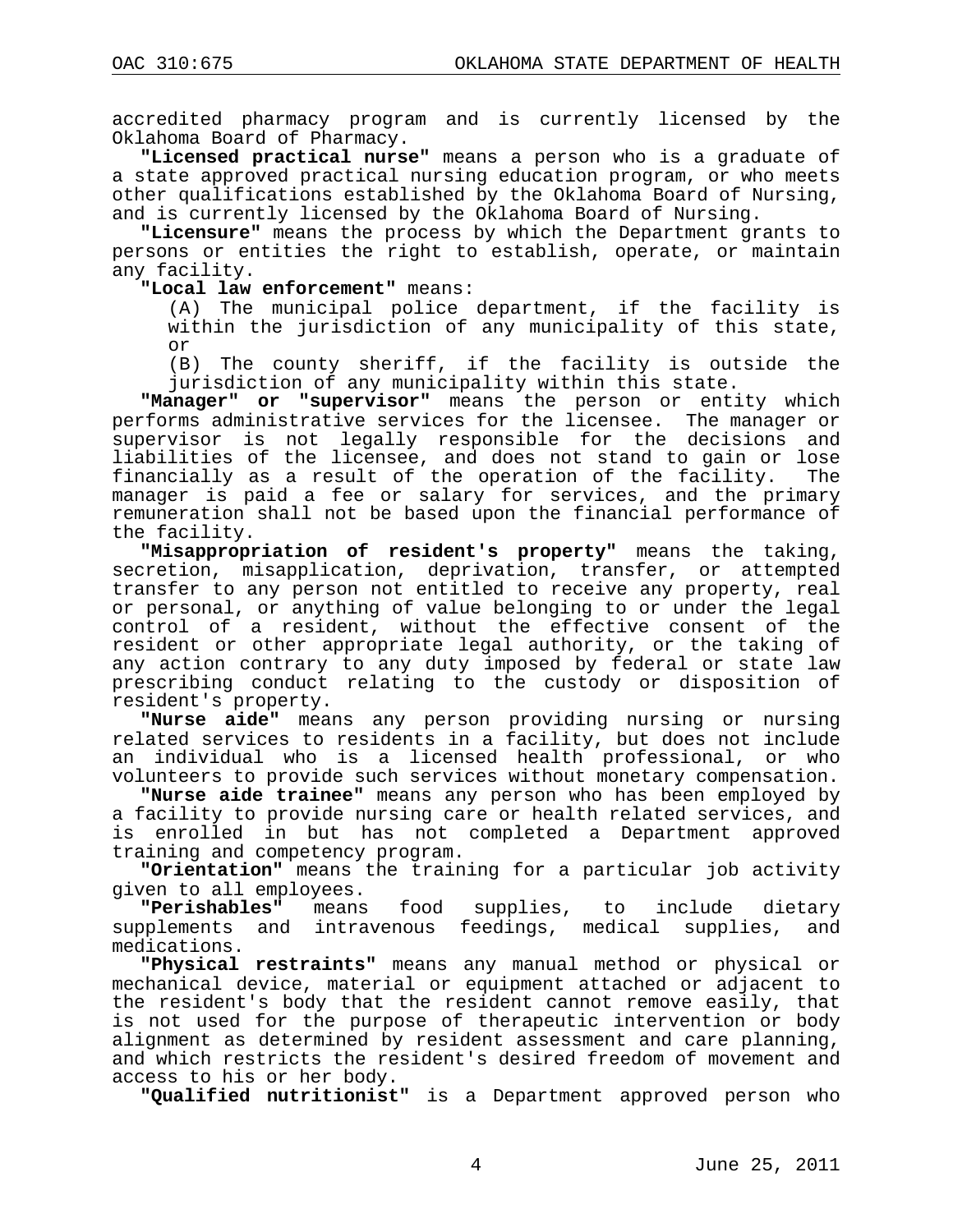holds a baccalaureate with major studies in food and nutrition, dietetics, or food service management; has one year experience in<br>the dietetic service of a health care institution; and of a health care institution; participates in continuing education annually.

**"Registered/licensed dietitian"** means a person who is registered as a dietitian by the American Dietetic Association and by the Oklahoma Board of Medical Licensure Supervision.

**"Registered nurse"** means a person who is a graduate of a state approved registered nursing education program, and who currently licensed by the Oklahoma Board of Nursing.

**"Registry"** means a Department maintained list of individuals who have successfully completed a nurse aide training competency evaluation program, or a competency evaluation program, approved by the Department.

**"Revoke"** means to rescind approval of a previous action.

**"Specialized facility"** means any facility which offers or provides inpatient long-term care services on a twenty-four hour basis to a limited category of persons requiring such services, including, but not limited to, a facility providing health or habilitation services for developmentally disabled persons,

infants and/or children, or Alzheimer's and dementia residents.<br>"Standards of nursing practice" means an authoritat practice" means an authoritative statement that describes a level of care or performance common to the profession of nursing by which the quality of nursing practice<br>can be judged. Standards of nursing practice include both Standards of nursing practice include both standards of care and standards of professional performance.

**"Standards of care"** means a description of a competent level of care demonstrated by a process of accurate assessment and diagnosis, planning, appropriate interventions, and predicted patient outcomes. (Appendix B of this Chapter.)

**"Standards of professional performance"** means a description of a competent level of behavior in the professional role including activities related to quality assurance, education, consultation,<br>research, ethics, resource utilization, accountability, peer research, ethics, resource utilization, review, and interdisciplinary collaboration.

**"Suspended license"** means a license that is issued for a period not to exceed three years to a facility which has temporarily closed or ceased operations.

**"Training and competency evaluation program"** means a program approved by the Department to instruct and evaluate individuals to act as nurse aides.

**"Transfer"** means the move of a resident from one facility to another facility.

**"Intra-facility transfer"** means the moving of a resident from one room to another within a facility.

**"Transfer of ownership"** means a change of substantial, or controlling interest, in the ownership of a facility. A change of less than five percent (5%) of the interest of the owner does not constitute a transfer of ownership unless it also results in a change of control of the owner.

**"Willful violation"** means:

(A) a pattern of violation of the direct-care staffing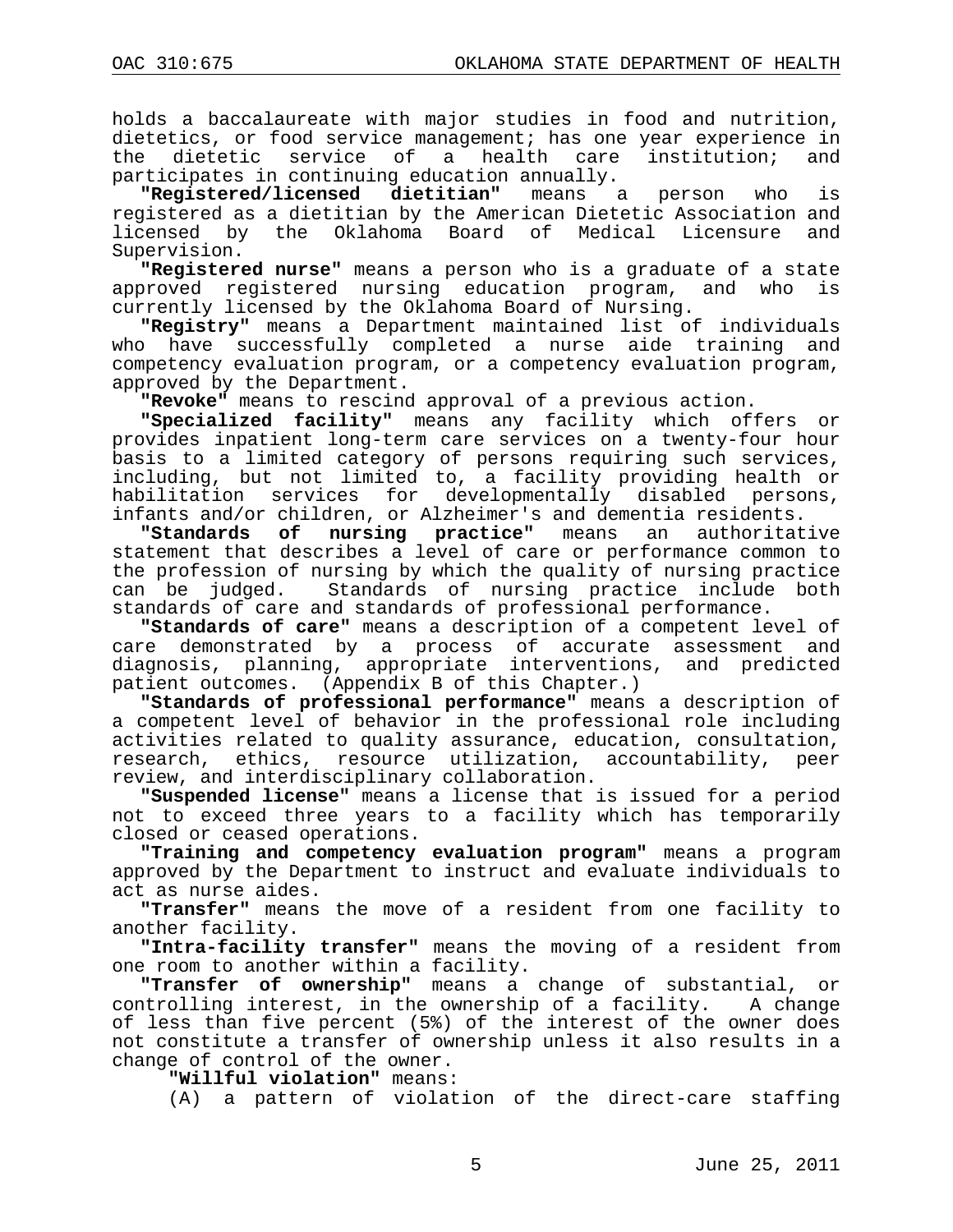requirement; (B) a violation of the direct-care staffing requirement in which the facility knew or should have known staffing would be insufficient to meet the requirement yet took no action to avert the violation; or (C) the reporting of materially inaccurate or misleading information of direct-care staffing to the Health Care Authority.

[**Source:** Amended at 9 Ok Reg 3163, eff 7-1-92 (emergency); Amended at 10 Ok Reg 1639, eff  $6-1-93$ ; Amended at 18 Ok Reg 2533, eff  $6-25-2001$ ; Amended at 18 Ok Reg 3599, eff 8-22-2001 6-25-2001; Amended at 18 Ok Reg 3599, eff (emergency); Emergency lapsed on 7-14-2002; Amended at 20 Ok Reg 2399, eff 7-11-2003; Amended at 24 Ok Reg 2030, eff 6-25-2007; Amended at 25 Ok Reg 2482, eff 7-11-2008 (see Editor's Note)]

### **310:675-1-3. Staff identification**

Each facility shall ensure that each staff member wears an identification badge that clearly indicates the staff member's name and title.

**[Source:** Added at 18 Ok Reg 2533, eff 6-25-2001]

#### **310:675-1-4. Purpose, authority and indoor tobacco smoke**

(a) The purpose of this section is to establish a prevention program for several non-communicable diseases, which will improve the health of Oklahomans by eliminating exposure to secondhand tobacco smoke and its deadly effects. This section abates the public health nuisance of secondhand smoke under the authority of the Commissioner of Health as specified under Section 1-106(b)(1) of Title 63 of the Oklahoma Statutes. This section also further specifies how compliance with the Smoking in Public Places Act will be accomplished. [63 O.S. §§ 1-1521 *et seq.*]

(b) The Commissioner of Health has conducted a study and is recommending these measures to the Board of Health under his authority as stated in section 1-106 of the Public Health Code. [63 O.S. § 1-106] The Board has the authority to establish<br>prevention programs for non-communicable disease and to prevention programs for non-communicable disease and to promulgate rules for the control of causative substances, which can cause disease under section 1-502b of the Public Health Code. [63 O.S. § 1-502b] The Board is adopting this rule under its authority in sections 1-104 and 1-1526 of Title 63 of the Oklahoma Statutes. [63 O.S. §§ 1-104 & 1-1526]

Smoking or possessing a lighted tobacco product is prohibited in a facility and within fifteen (15) feet of each entrance to a facility and of any air intakes; provided however, the facility may provide a smoking room available to the residents and their guests and another room available to the employees.

(d) An indoor smoking room may be provided if:

(1) It is completely enclosed;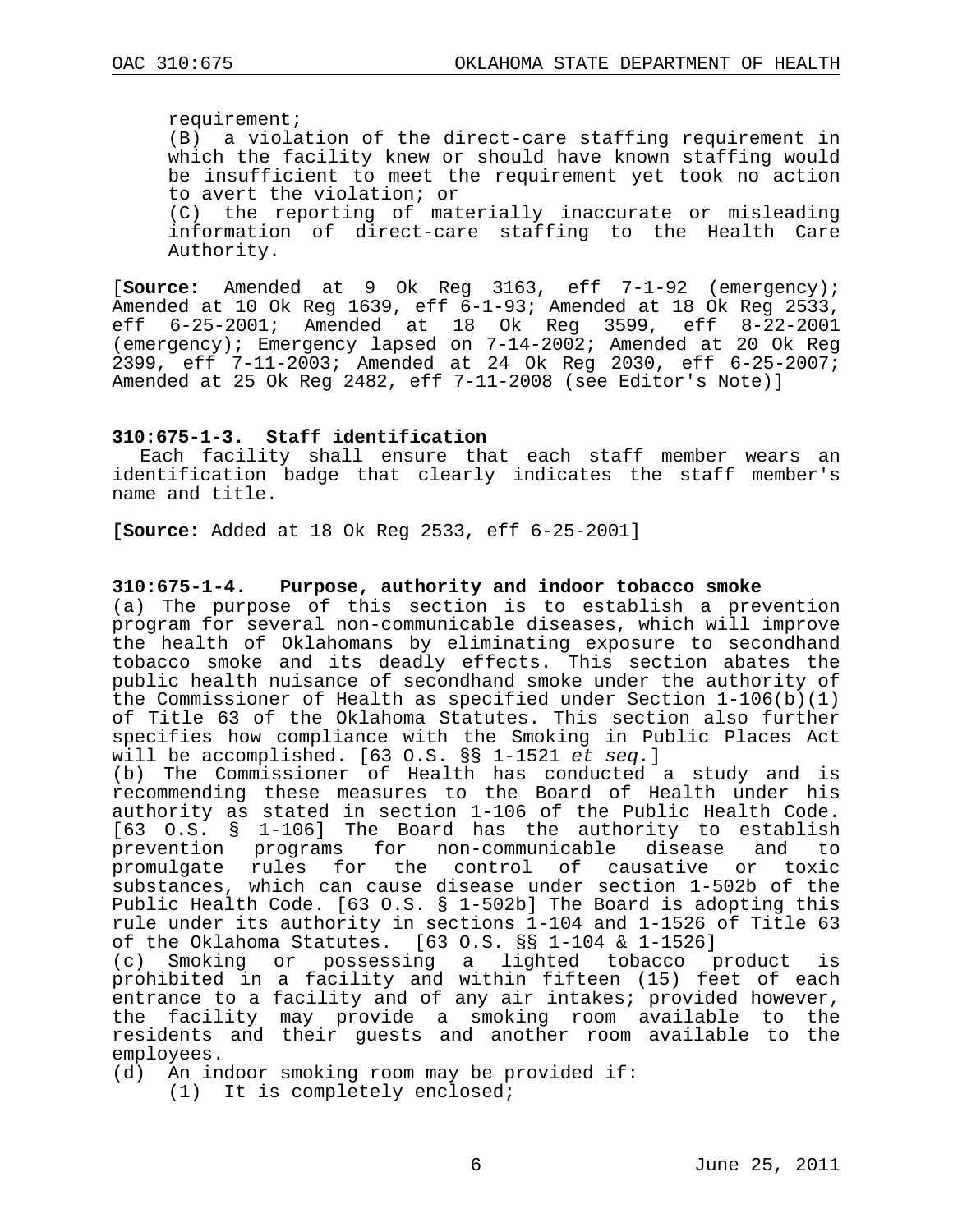(2) It is exhausted directly to the outside and maintained under negative pressure sufficient to prevent any tobacco smoke from entering non-smoking areas of the building;<br>(3) It allows for visual observation of the resident

It allows for visual observation of the residents from outside of the smoking room; and

(4) The plans are reviewed and approved by the Department.

(e) To enable better observation and supervision of residents who wish to smoke outside, a facility may designate a smoking area outside an entrance other than the main entrance which may be closer than fifteen (15) feet to the entrance providing consideration is given to minimizing the possibility of smoke entering the building.<br>(f) The walkway to th

(f) The walkway to the main entrance shall also be smoke free.<br>(g) Mo ashtray shall be located closer than fifteen (15) fe

No ashtray shall be located closer than fifteen (15) feet to an entrance, except in an indoor smoking room or a designated outdoor smoking area under paragraph "c" above.

(h) Should construction requirements not be in agreement with this rule, the stricter rule shall apply.

(i) The facility's tobacco use policy shall be clearly posted near the main entrance, and prospective residents or their legal representatives shall be notified of the policy prior to the residents' acceptance for admission.

**[Source:** Added at 19 Ok Reg 2098, eff 7-01-2002]

#### **310:675-1-5. Relocation of a resident by the Department in emergency**

(a) The Department may relocate a resident in an emergency when: (1) The Department determines that the resident is in<br>immediate jeopardy which cannot be rectified without cannot be rectified without relocation; or

(2) The facility has substantial quality of care noncompliance with the rules and/or certification standards and when actual harm has occurred in the facility; or

(3) The facility is unable to meet the needs of the resident.

(b) The Department may order the removal of all the residents to close the facility.

(c) The Department shall involve the resident and the resident's family or representative in the decision to relocate the resident; however, the Department may move the resident without the consent of the resident or the family if necessary to preserve the health, welfare or safety of the resident. If the resident does not consent, then if possible a member of the Adult Protective Services staff must agree in writing that the resident needs to be moved.<br>(d) The Departmen

The Department shall give written notice to the resident and to the facility of the reasons for the discharge or transfer if the resident or the resident's families do not agree to transfer the resident.

(e) If the resident has no specific preference, the Department shall relocate the residents to the nearest facility capable of care for the resident if acceptable to the resident.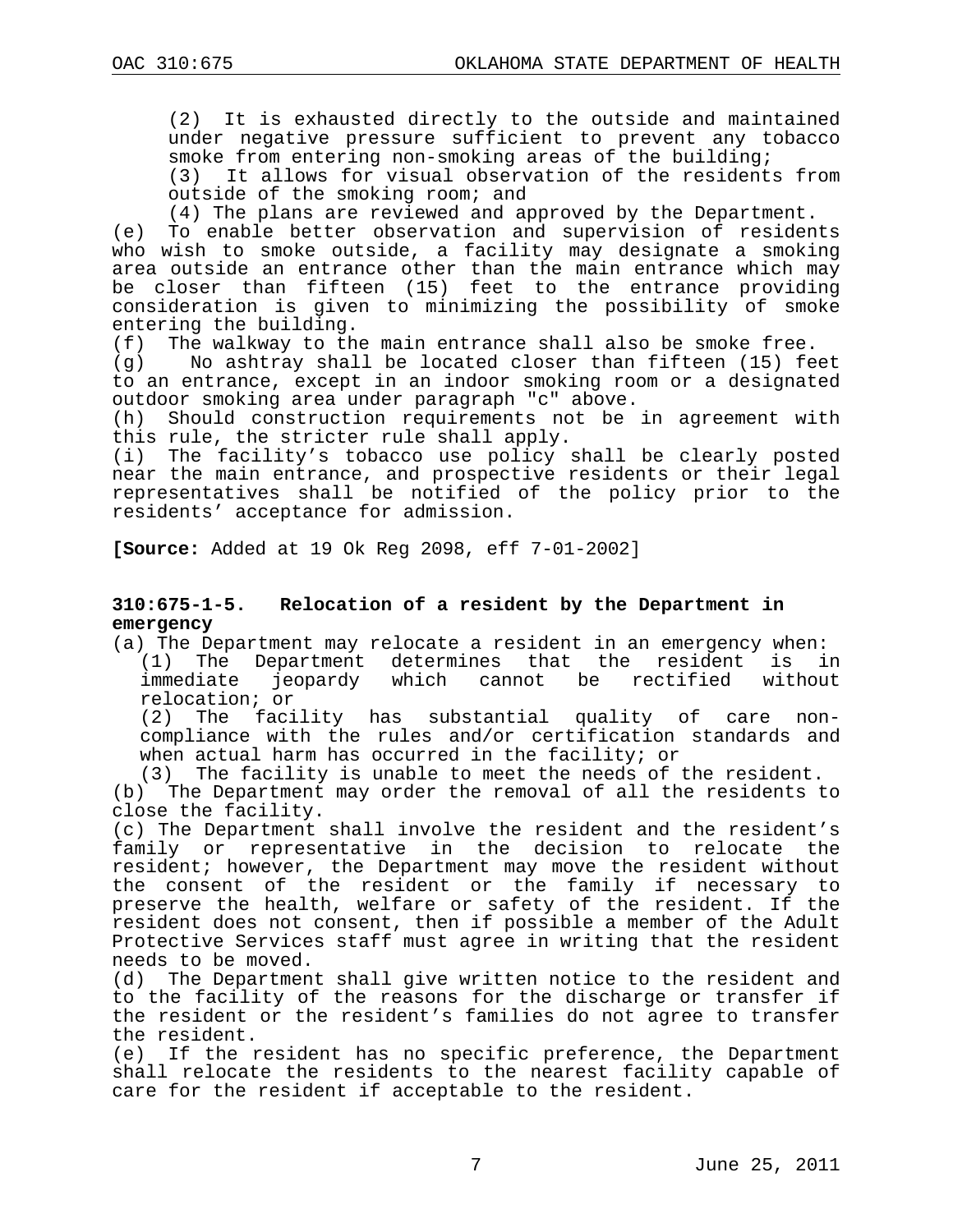(f) Should a resident be aggrieved by the decision of the Department to relocate or transfer that resident, the Department shall conduct a hearing before relocating the resident unless to do so will fail to preserve the health, welfare or safety of the resident.

(g) The hearing will be conducted following Chapter 2 of this title and the Administrative Procedures Act.

(h) The hearing will be conducted at the facility, and will be attended by the Administrative Law Judge and the Department's legal counsel. The Department will maintain a record on the case as it would for another individual proceeding.<br>(i) The Administrative Law Judge shall make t

The Administrative Law Judge shall make this case a priority and shall issue a written opinion within one working day from the close of the hearing.

(j) The Administrative Law Judge's order shall include findings of fact, conclusions of law and an order that the transfer was according to law or not.

(k) The order may be appealed to District Court as in any other individual proceeding under the Administrative Procedures Act.

**[Source:** Added at 20 Ok Reg 2399, eff 7-11-2003]

### **310:675-1-6. Waiver**

(a) The Commissioner of Health, in accordance with 63 O.S. Section 1-1900.2, may waive provisions of the Nursing Home Care Act and this Chapter, if the Department of Health determines that such waiver would not endanger the life, safety or health of any resident of a nursing facility and the waiver application meets the requirements specified in this section and 63 O.S. Section 1- 1900.2.<br>(b) An

Any facility requesting a waiver shall apply in writing to the Department of Health. Such application shall include:

(1) The specific statute(s) or regulation(s) for which the waiver is requested;

(2) Reason(s) for requesting a waiver;

(3) An explanation of how the requested waiver fosters the development of resident autonomy, individualization and culture change in support of a deinstitutionalization model;

(4) The specific relief requested; and

(5) Any documentation which supports the application for

waiver.<br>c) In co) In consideration of any application for waiver, the Commissioner of Health may consider the following:

- (1) Compliance with 63 O.S. Section 1-1900.2;
- (2) The level of care provided;
- (3) The maximum resident capacity;
- (4) The impact of a waiver on care provided;
- (5) Alternative policies or procedures proposed; and
- (6) Compliance history with provisions of the Nursing Home

Care Act and this Chapter.

(d) The Department of Health shall consider each request for a waiver and shall approve or disapprove the request in writing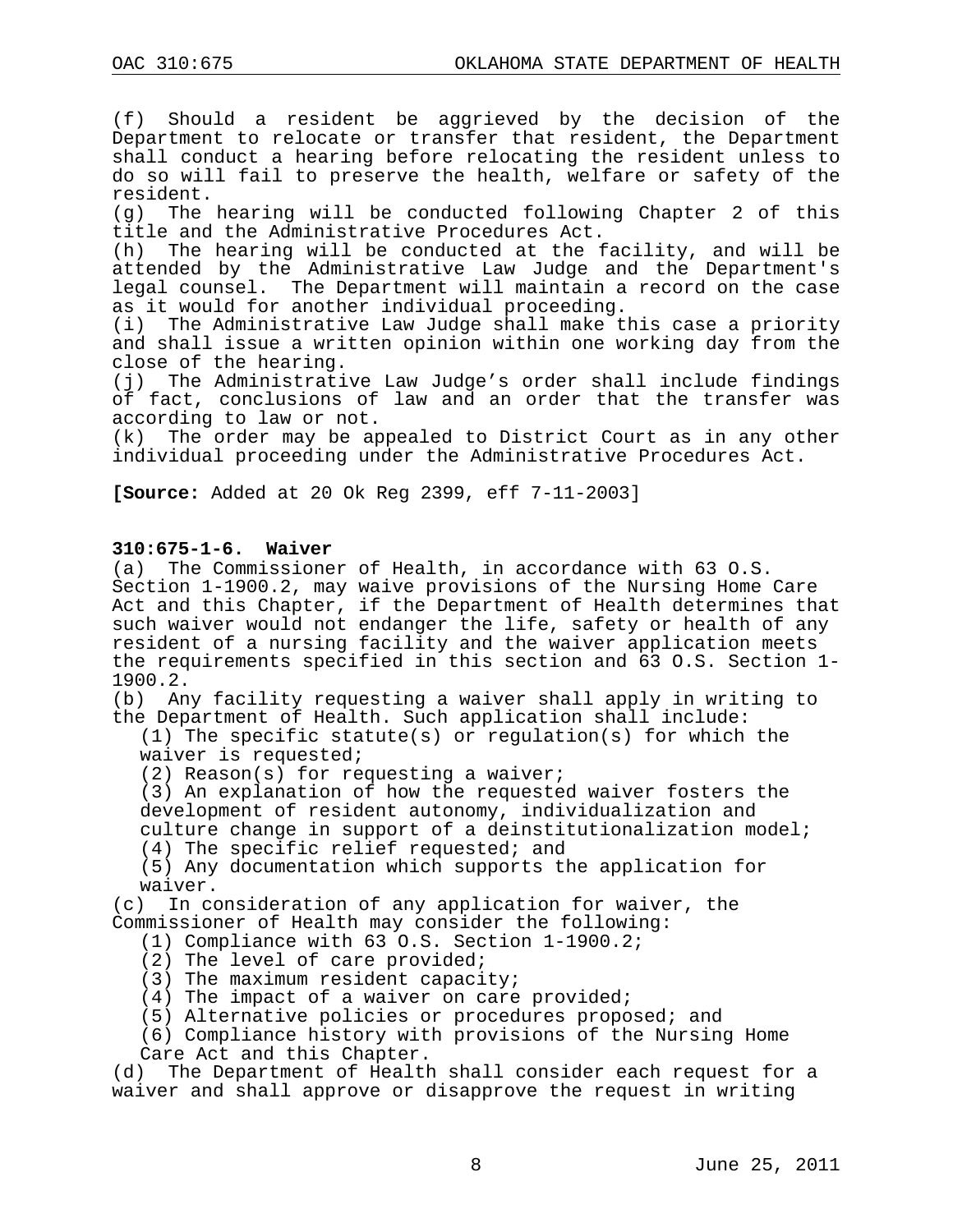within sixty (60) business days of receipt of the request. (e) If the Department of Health finds that an application is incomplete, the Department shall advise the applicant in writing and offer an opportunity to submit additional or clarifying information. The applicant shall have thirty (30) business days to submit additional or clarifying information in writing to the Department of Health upon receipt of written notification. (f) The facility that is granted a waiver shall notify residents of the facility or, where appropriate, the guardians or legal representatives of such residents of the waiver in writing. (g) An applicant who disagrees with the Department's decision regarding the waiver application may file a written petition requesting review by an administrative law judge in an individual proceeding under the Oklahoma Administrative Procedures Act.<br>(h) The Department may revoke a waiver through an administ The Department may revoke a waiver through an administrative proceeding in accordance with the Oklahoma Administrative Procedures Act upon finding the nursing facility is operating in violation of the waiver or the waiver endangers the life, safety or health of any resident in the nursing facility.

**[Source:** Added at 28 Ok Reg 1079, eff 6-25-2011]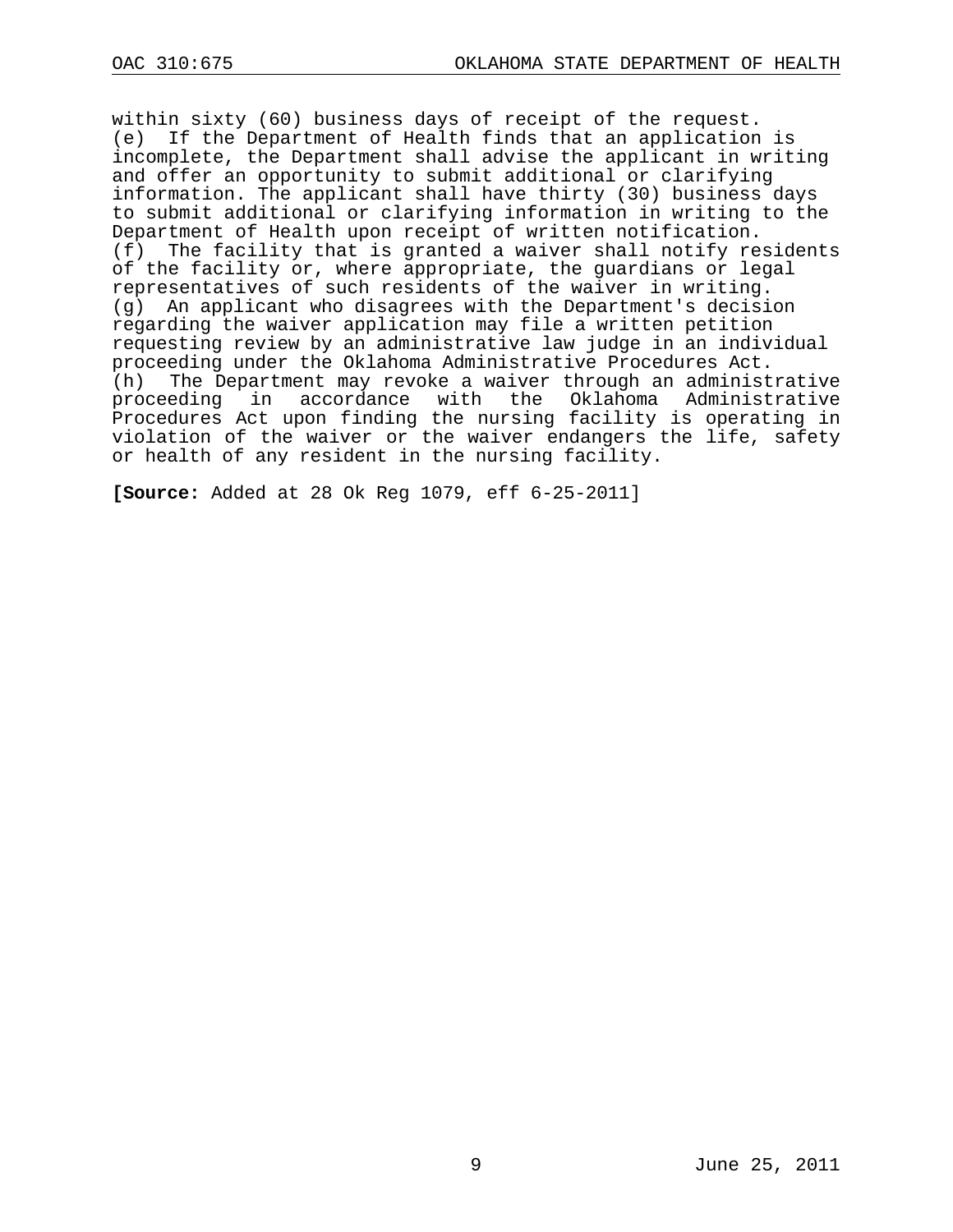#### <span id="page-9-0"></span>**SUBCHAPTER 3. LICENSES**

| Section                      |                                          |
|------------------------------|------------------------------------------|
|                              | 310:675-3-1.1. Application for licensure |
|                              | 310:675-3-2.1. Deadlines for filing      |
| 310:675-3-3.1. Where to file |                                          |
| $310:675 - 3 - 4$ .          | Denial of license                        |
| $310:675 - 3 - 4.1$ . Forms  |                                          |
| $310:675 - 3 - 5$ .          | Suspension/revocation of license         |
|                              | 310:675-3-5.1. Description of forms      |
| $310:675 - 3 - 8.$           | Notice of change                         |
|                              |                                          |

#### **310:675-3-1.1. Application for licensure**

(a) No person or entity shall operate a facility without first obtaining a license.

(b) The applicant shall file a licensure application in a timely manner, on the forms provided by the Department, with a check for the filing fee payable to the Oklahoma State Department of Health. The filing fee is set by statute, and currently is calculated as Ten Dollars (\$10.00) per licensed bed.

(c) The facility owner shall be the applicant for the license, unless a receiver has been appointed. If there is a receiver, the receiver shall be the applicant.

(d) If the facility is leased, then the person or entity to whom the facility is leased shall be the applicant. If the lessee does not assume all rights to the facility and the lessor reserves some participatory rights in the operation of the facility, then both entities shall make joint application for the license.

(e) The applicant for license shall disclose the name, address, and tax identification number of a person or entity who has the legal duties of filing employment tax returns and paying employment taxes with respect to staff required to meet the needs of facility residents, including but not limited to administrators, nurses, nurse aides, certified medication aides, dieticians, nutritionists, food service staff, qualified mental retardation professionals, and activities, social services, maintenance and housekeeping personnel. (f) An application is not considered to be filed unless it is accompanied by the application fee. The application fee, however, shall not be required from a receiver or temporary manager appointed

by, or at the request of, the Department.

[**Source:** Added at 9 Ok Reg 3163, eff 7-1-92 (emergency); Added at 10 Ok Reg 1639, eff 6-1-93; Amended at 11 Ok Reg 3193, eff 6- 27-94; Amended at 13 Ok Reg 2511, eff 6-27-96; Amended at 21 Ok Reg 2805, eff 7-12-2004; Amended at 23 Ok Reg 3167, eff 7-26- 2006(emergency); Amended at 24 Ok Reg 2043, eff 6-25-2007; Amended at 26 Ok Reg 2059, eff 6-25-2009]

#### **310:675-3-2.1 Deadlines for filing**

The license application shall be filed in accordance with the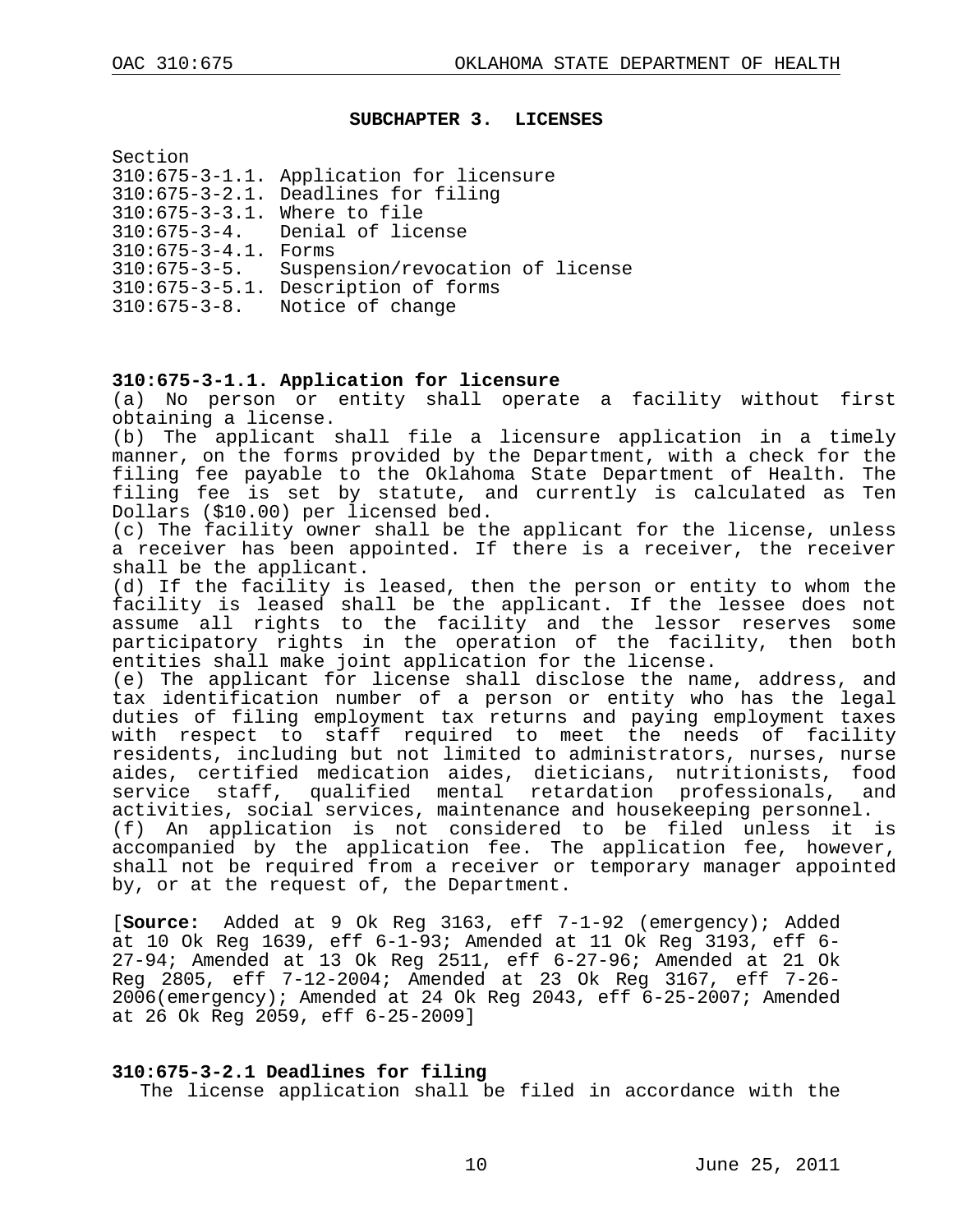following deadlines.

(1) The application for an initial license of a new facility shall be filed at least thirty days before beginning operations.

(2) The application for an initial license, following a transfer of ownership or operation, shall be filed at least thirty days before the final transfer. In the case of the appointment of a receiver as operator, this thirty day advance filing requirement may be waived if the Commissioner finds that an emergency exists which threatens the welfare of the facility residents. If an emergency is found to exist, the receiver shall file the license application before beginning operation of the facility.

(3) The application for renewal of license of an existing facility, with no transfer of ownership or operation, shall be filed by the renewal date specified on the existing license.

(4) An application for a suspended license, with no transfer of ownership or operation, shall be filed within thirty (30) days of relocation of all residents or the date the facility ceases operation.

[**Source:** Added at 9 Ok Reg 3163, eff 7-1-92 (emergency); Added at 10 Ok Reg 1639, eff 6-1-93; Amended at 13 Ok Reg 2511, eff 6- 27-96; Amended at 20 Ok Reg 2399, eff 7-11-2003]

#### **310:675-3-3.1. Where to file**

(a) Each initial, renewal or suspended license application, and each Notice of Change requesting an increase in beds, and the applicable license fee shall be delivered or sent to the Department at the address specified on the application or notice form. The effective date of filing shall be the date the application or notice and any required fee are received. initial or renewal license or increase in licensed beds shall bear an effective date of issuance that is earlier than the effective date of filing.

(b) The completed application forms and the license fee shall not be given to Department personnel at the facility site.

[**Source:** Added at 9 Ok Reg 3163, eff 7-1-92 (emergency); Added at 10 Ok Reg 1639, eff 6-1-93; Amended at 20 Ok Reg 2399, eff 7- 11-2003]

### **310:675-3-4. Denial of license**

The Department's consideration of financial insufficiency as a reason for denial of a license pursuant to 63 0.S. Section 1- $1906(C)(4)$ , may include, but is not limited to, the following bases:

(1) The applicant or any person or entity disclosed pursuant to 310:675-3-1.1(e) is not current with filing and payment requirements for state and/or federal taxes;

(2) The State of Oklahoma has filed a tax warrant or warrants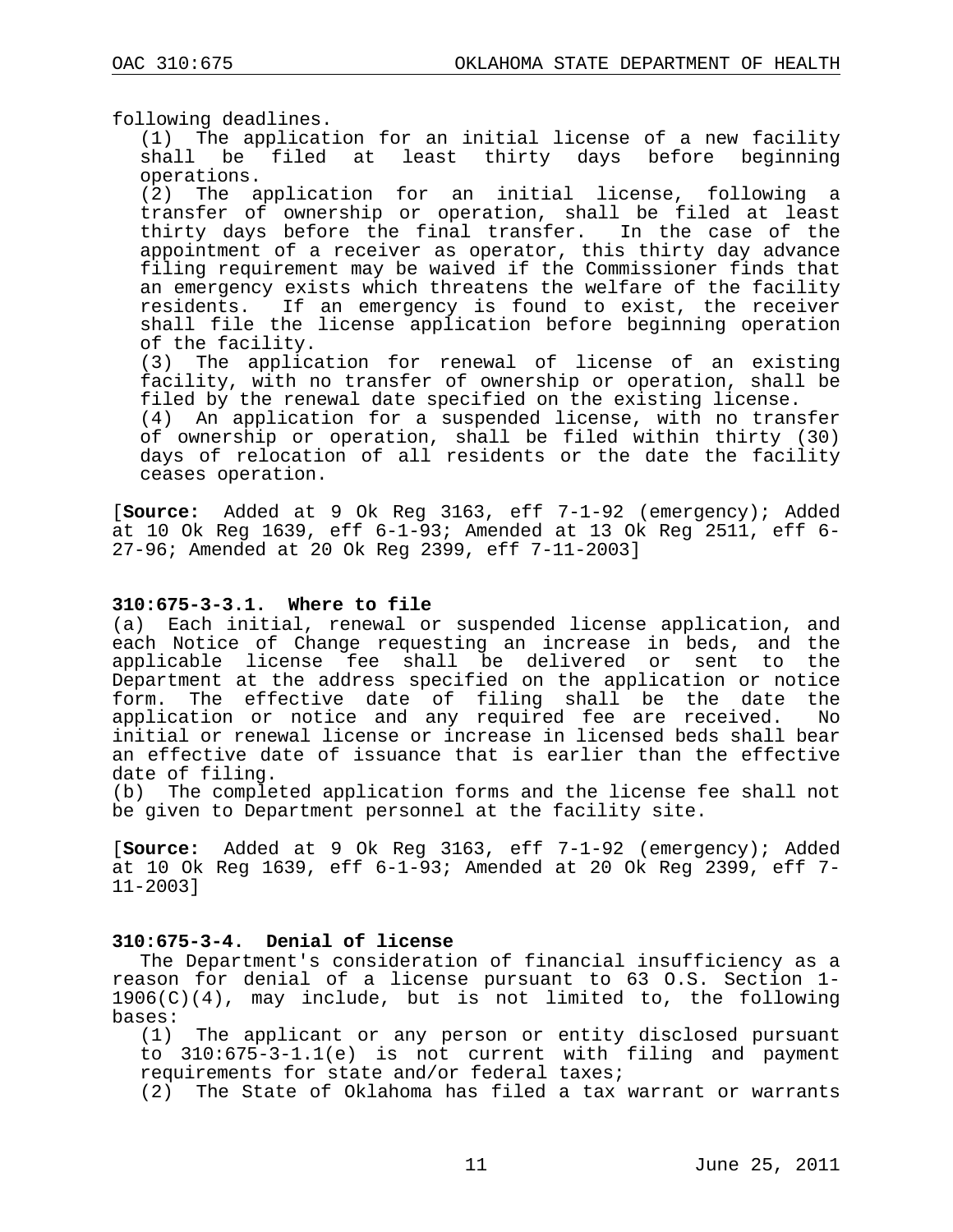against the applicant or any person or entity disclosed pursuant to 310:675-3-1.1(e); or<br>(3) The Internal Revenue Servic

The Internal Revenue Service has filed a notice of federal tax lien against the applicant or any person or entity disclosed pursuant to 310:675-3-1.1(e).

[**Source:** Revoked at 9 Ok Reg 3163, eff 7-1-92 (emergency); Revoked at 10 Ok Reg 1639, eff 6-1-93; Added at 21 Ok Reg 2805, eff 7-12-2004]

#### **310:675-3-4.1. Forms**

the last application.

The applicant for a license shall file application forms as follows:

(1) For an initial license of a new facility, or for an existing facility following a transfer of ownership or<br>operation, the applicant shall file these forms: License operation, the applicant shall file these forms: Application; Disclosure Statement of Owner, Lessee and Manager, with Detail Attachment and Affirmation Attachment; the Staffing<br>Projection and Professional Certification; and the Professional Certification; Certification of Tax Liens and Timely Payment of Taxes. (2) For renewal or suspension of a current license, the applicant shall file the License Application form, and the Certification of Tax Liens and Timely Payment of Taxes. The application forms shall provide for the facility to file an abbreviated report if no change has been made since the time of

[**Source:** Added at 9 Ok Reg 3163, eff 7-1-92 (emergency); Added at 10 Ok Reg 1639, eff 6-1-93; Amended at 20 Ok Reg 2399, eff 7- 11-2003; Amended at 21 Ok Reg 2805, eff 7-12-2004; Amended at 23 Ok Reg 3167, eff 7-26-2006(emergency); Amended at 24 Ok Reg 2043, eff 6-25-2007]

#### **310:675-3-5. Suspension/revocation of license**

(a) The period for an extension granted pursuant to 63 O.S. Supp. 2002 Section 1-1906(H)(2) shall not exceed three (3) years.

(b) During the period of suspension, the licensee shall file a Periodic Report for Suspended License that demonstrates the facility's progress towards reopening the facility or the extenuating or unusual circumstances for requesting the extension of the suspended license, in the form of, but not limited to: contract for sale, contract with real estate agent or builder, or a pending Certificate of Need application.

(c) The facility shall file periodic reports at least once every six months. The Department shall send a notice to each facility's contact, at least thirty (30) days prior to the due date of the periodic report.

(d) The Department's consideration of financial insufficiency as a reason for suspension or revocation of a license pursuant to 63 O.S. Section 1-1906(E)(4), may include, but is not limited to, the following bases: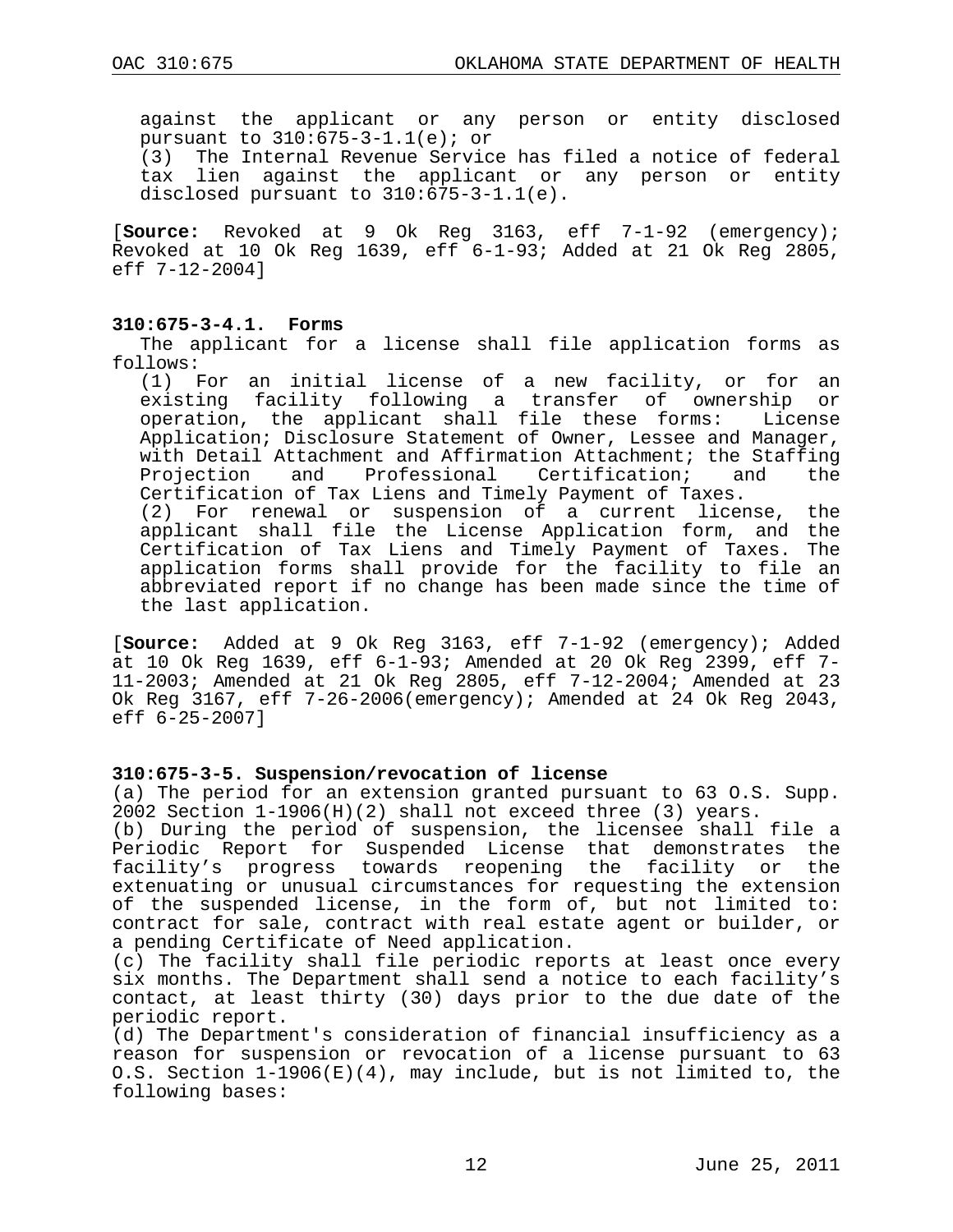(1) The applicant or any person or entity disclosed pursuant to 310:675-3-1.1(e) is not current with filing and payment requirements for state and/or federal taxes;

(2) The State of Oklahoma has filed a tax warrant or warrants<br>against the applicant or any person or entity disclosed the applicant or any person or entity disclosed pursuant to 310:675-3-1.1(e); or

(3) The Internal Revenue Service has filed a notice of federal tax lien against the applicant or any person or entity disclosed pursuant to 310:675-3-1.1(e).

[**Source:** Revoked at 9 Ok Reg 3163, eff 7-1-92 (emergency); Revoked at 10 Ok Reg 1639, eff 6-1-93; Added at 20 Ok Reg 2399, eff 7-11-2003; Amended at 21 Ok Reg 2805, eff 7-12-2004; Amended at 26 Ok Reg 2059, eff 6-25-2009]

### **310:675-3-5.1. Description of forms**

(a) The forms used to apply for a facility license are the following. (1) The License Application for a Nursing or Specialized Facility (Form 953-A) requires: identification of the type of license; the name and address of the facility; the administrator's name; the number and type of beds; the applicant's name; confirmation of changes in the owner, lessee, manager or any person or entity disclosed pursuant to 310:675-3-1.1(e); a zoning statement for new facilities; and an oath affirming the truth, correctness and completeness of the information provided.

(2) The Disclosure Statement of Owner, Lessee and Manager for a Nursing or Specialized Facility (Form 953-B) requires: the names and types of legal entities for the owner, lessee and manager; name, address and tax identification number for any person or entity disclosed pursuant to 310:675-3-1.1(e); and an oath affirming the truth, correctness and completeness of the information provided.

(3) The Detail Attachment (Form 953-C) supplements the Disclosure Statement (Form 953-B) and requires the names and addresses for the following as applicable:

(A) All shareholders owning 5% or more of a corporate entity and all officers of a corporate entity;

(B) All partners of a general partnership;

(C) All general partners and all limited partners that own 5% or more of a limited partnership;

(D) All members that own 5% or more of a limited liability company and all managers of a limited liability company;

(E) All beneficiaries that hold a 5% or more beneficial interest in a trust and all trustees of the trust;

(F) All persons or entities that own a 5% or more interest in a joint venture;

(G) All persons or entities that own a 5% or more interest in an association;

(H) The owners holding a 5% or more interest of any other type of legal entity; and

(I) Any other person holding at least a five percent (5%) interest in any entity which owns, operates, or manages the facility.

(J) As a substitute to submitting a Disclosure Statement and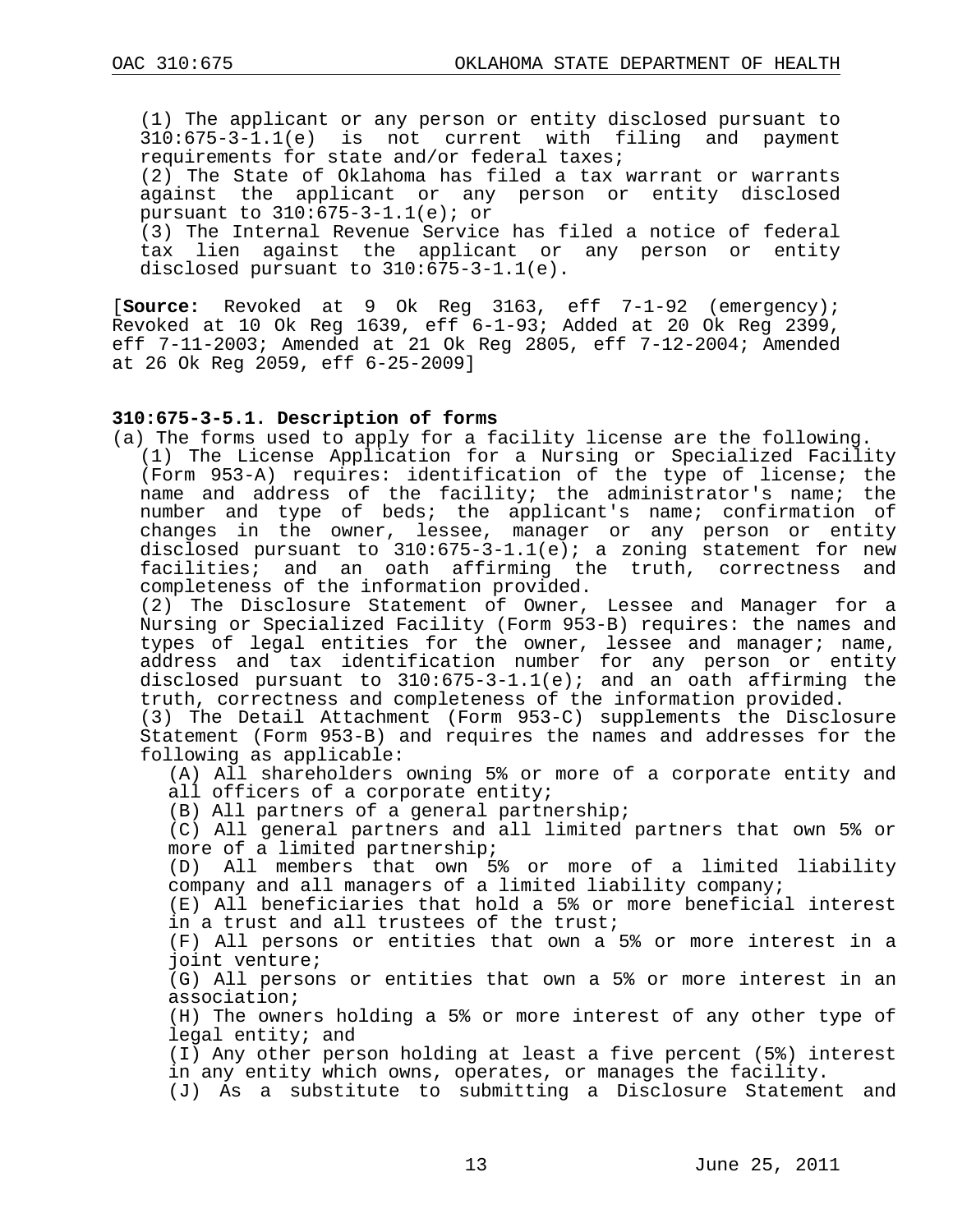Detail Attachment, if the owner, lessee and/or manager is an entity that is publicly traded and is required to file periodic reports under the Securities and Exchange Act of 1934, or is a wholly owned subsidiary of such a publicly held company, the applicant may submit the applicable portions of the most recent annual and quarterly reports required by the Securities and Exchange Commission (SEC). The applicant shall include an index reflecting where each item of information required to be disclosed pursuant to the Disclosure Statement and Detail Attachment may be located in the SEC filings. Submission of the complete SEC filing is not required. Only those portions applicable to the Disclosure Statement and Detail Attachment are to be submitted.

(K) The required disclosure shall also be made by all persons or entities with an ownership interest in any entity required to be disclosed in paragraphs (A) through (I) of this section that is equal to a 5% or more indirect ownership interest in the owner, lessee and/or manager. The disclosure shall be made at each level of the organization to the extent required by this subsection.

(L) For purposes of subsection (K), the percentage of indirect ownership interest in the owner, lessee and/or manager is determined by multiplying the percentages of ownership in each entity. For example, if A owns 10 % of the stock in a corporation that owns 80 % of the applicant for license, A's interest equates to an 8 % indirect ownership interest in the applicant and must be reported. Conversely, if B owns 80 percent of the stock of a corporation that owns a 5% interest of the stock of the applicant, B's interest equates to a 4% indirect ownership interest in the

applicant and need not be reported.<br>(4) The Affirmation Attachment (1) Affirmation Attachment (Form 953-D) supplements the<br>e Statement (Form 953-B) and requires the following: the Disclosure Statement (Form 953-B) and requires the following: names and addresses of individuals, members, officers and/or registered agents required to be disclosed for the applicant pursuant to  $310:675-3-5.1(a)(3)$ ; and an affirmation from each of the above concerning their age, character and health.

(5) The Staffing Projection and Professional Certification for a Nursing or Specialized Facility (Form 953-E) requires: a projected staffing pattern; and a certification from the director of nursing, the physician on call for medical emergencies, and the pharmacist providing consultation and emergency pharmacy services.

(6) The Periodic Report for Suspended License (Form 953-F) requires: the name and address of the facility; the applicant's name and address, contact person and address; report of progress in reopening<br>the facility; request for extension based on extenuating facility; request circumstances; and an oath affirming the truth, correctness and completeness of the information provided.

(b) The Notice of Change requests information on the name and address of the facility; the administrator; the number and type of beds; the applicant; confirmation of changes in the owner, lessee or manager; and any change in disclosure of persons or entities pursuant 310:675-3- 1.1(e).

[**Source:** Added at 9 Ok Reg 3163, eff 7-1-92 (emergency); Added at 10 Ok Reg 1639, eff 6-1-93; Added at 20 Ok Reg 2399, eff 7-11-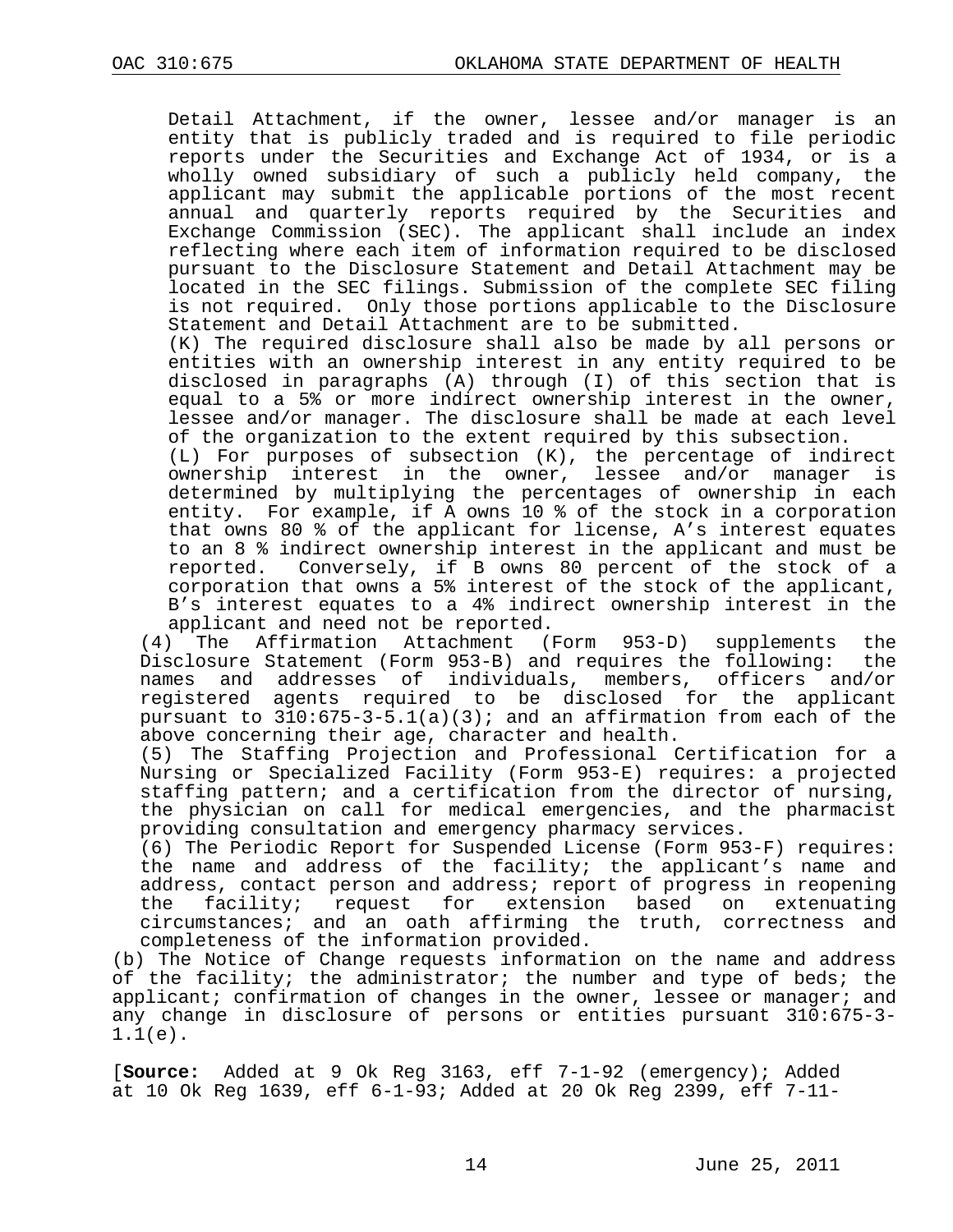2003; Amended at 21 Ok Reg 2805, eff 7-12-20041; Amended at 22 Ok Reg 2454, eff 7-11-2005; Amended at 23 Ok Reg 3167, eff 7-26- 2006(emergency); Amended at 24 Ok Reg 2043, eff 6-25-2007; Amended at 26 Ok Reg 2059, eff 6-25-2009]

## **310:675-3-8. Notice of change**

(a) If changes occur so that information previously submitted in a facility's license application is no longer correct, the facility shall notify the Department. Notice is required of changes to the following information:<br>(1) Faci

Facility identification including facility business name, mailing address, telephone number or facsimile number;

(2) Changes in licensed bed capacity, including proposed increases;

(3) The administrator;

(4) Owner, lessee or manager disclosure or detail information that does not otherwise necessitate an initial license;

(5) Disclosure of persons or entities required to be disclosed pursuant  $310:675 - 3 - 1.1(e)$ ; and

(b) The facility shall file the Notice of Change form with the Department on or before the effective date of the change, with the following exceptions.

(1) When a change is unexpected or beyond the control of the facility, the facility shall provide notice to the Department within five (5) working days after the change.

(2) For an increase in licensed bed capacity, the facility shall file the notice of change prior to the requested license amendment date. The notice of change shall be accompanied by the \$10 per-bed license fee pursuant to 63 O.S. Section 1-1905(A), prorated by the number of beds to be added and the proportion of time remaining on the license until expiration. Prior to occupying additional beds, the facility shall obtain an amended license from the Department.

(c) Following receipt of information that an applicant or any person or entity disclosed pursuant 310:675-3-1.1(e) is not in compliance with the tax filing, payment or disclosure requirements of 310:675-3-1.1. or 63 O.S. Section 1-1930.1, the Department may require an applicant or licensee to submit proof that the applicant or person or entity disclosed pursuant to 310:675-3-1.1(e) is in compliance with state or federal taxes. Such proof may include a letter from the taxing agency, a file-stamped copy of a return, a receipt for a tax payment, or a tax transcript or account.

**[Source:** Added at 20 Ok Reg 2399, eff 7-11-2003; Amended at 21 Ok 2005; Amended at 23 Ok Reg 3167, eff 7-26-2006(emergency); Amended at 24 Ok Reg 2043, eff 6-25-2007; Amended at 26 Ok Reg 2059, eff 6-25-2009]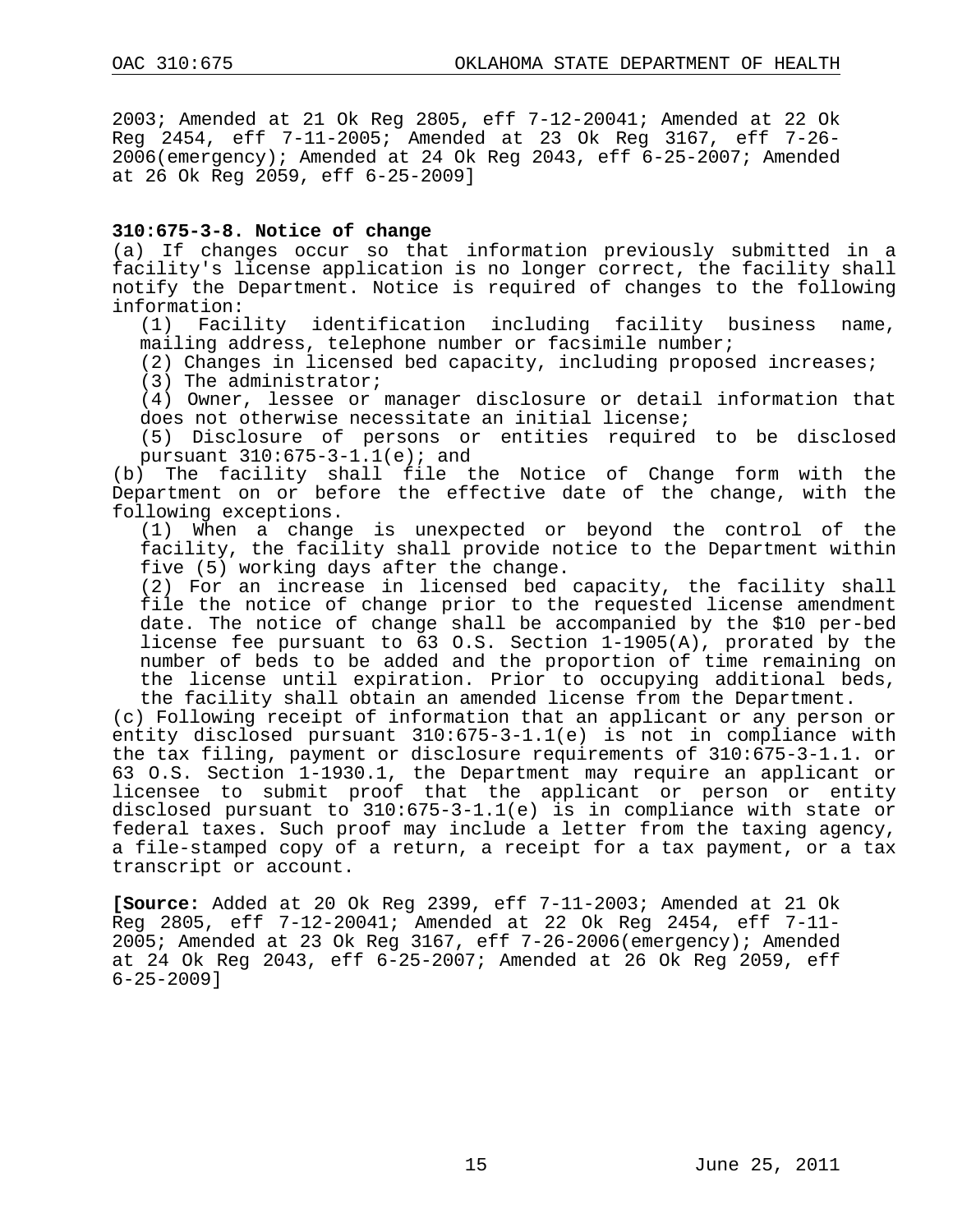$S = \frac{1}{2}$ 

#### <span id="page-15-0"></span>**SUBCHAPTER 5. PHYSICAL PLANT**

| 55CLIUII                        |                                        |
|---------------------------------|----------------------------------------|
| $310:675 - 5 - 1$ .             | Application                            |
| $310:675 - 5 - 2$ .             | General considerations                 |
| $310:675 - 5 - 3$ .             | Nursing unit                           |
| $310:675-5-4$ . Service areas   |                                        |
| $310:675 - 5 - 5$ .             | Residents dining and recreation areas  |
| $310:675 - 5 - 6$ .             | Physical therapy facilities            |
| $310:675 - 5 - 7$ .             | Occupational therapy facilities        |
| $310:675 - 5 - 8$ .             | Personal care unit                     |
| $310:675 - 5 - 9$ .             | Dietary facilities                     |
| $310:675 - 5 - 10$ .            | Pharmacy unit                          |
| $310:675 - 5 - 11.$             | Administration and public areas        |
| $310:675 - 5 - 12$ .            | Linen services                         |
| $310:675-5-13$ . General stores |                                        |
| $310:675 - 5 - 14$ .            | Employees facilities                   |
| $310:675 - 5 - 15$ .            | Janitor's closets                      |
| $310:675 - 5 - 16$ .            | Engineering service and equipment area |
| $310:675 - 5 - 17$ .            | Waste processing services              |
| $310:675 - 5 - 18$ .            | Design and construction                |
| $310:675 - 5 - 19$ . Elevators  |                                        |
|                                 | 310:675-5-20. Mechanical requirements  |
|                                 | 310:675-5-21. Electrical requirements  |
|                                 |                                        |

#### **310:675-5-1. Application**

(a) The requirements of this Subchapter shall be applicable to all long-term care facilities constructed after the effective date of these regulations. Licensed facilities in operation on the effective date of these regulations shall continue to comply with the construction and safety regulations applicable to the issuance of their 1980 license.

(b) In the determination of compliance with fire safety regulations, the State Fire Marshal and the Department may utilize a system of value equivalents, such as the National Bureau of<br>Standards Fire Safety Evaluation System, which provides Safety Evaluation System, which provides alternative methods for achieving compliance with the regulations.

#### **310:675-5-2. General considerations**

(a) Facilities shall be available and accessible to the physically handicapped (public, staff, and patients).

(b) Each facility shall have parking space to satisfy the minimum needs of residents, employees, staff, and visitors. Space shall be provided for emergency and delivery vehicles.

## **310:675-5-3. Nursing unit**

Each nursing unit shall provide the following:

(1) Resident room with a maximum capacity of four residents.

(2) Resident room with a minimum room area exclusive of toilet rooms, closets, lockers, wardrobes, alcoves or vestibules,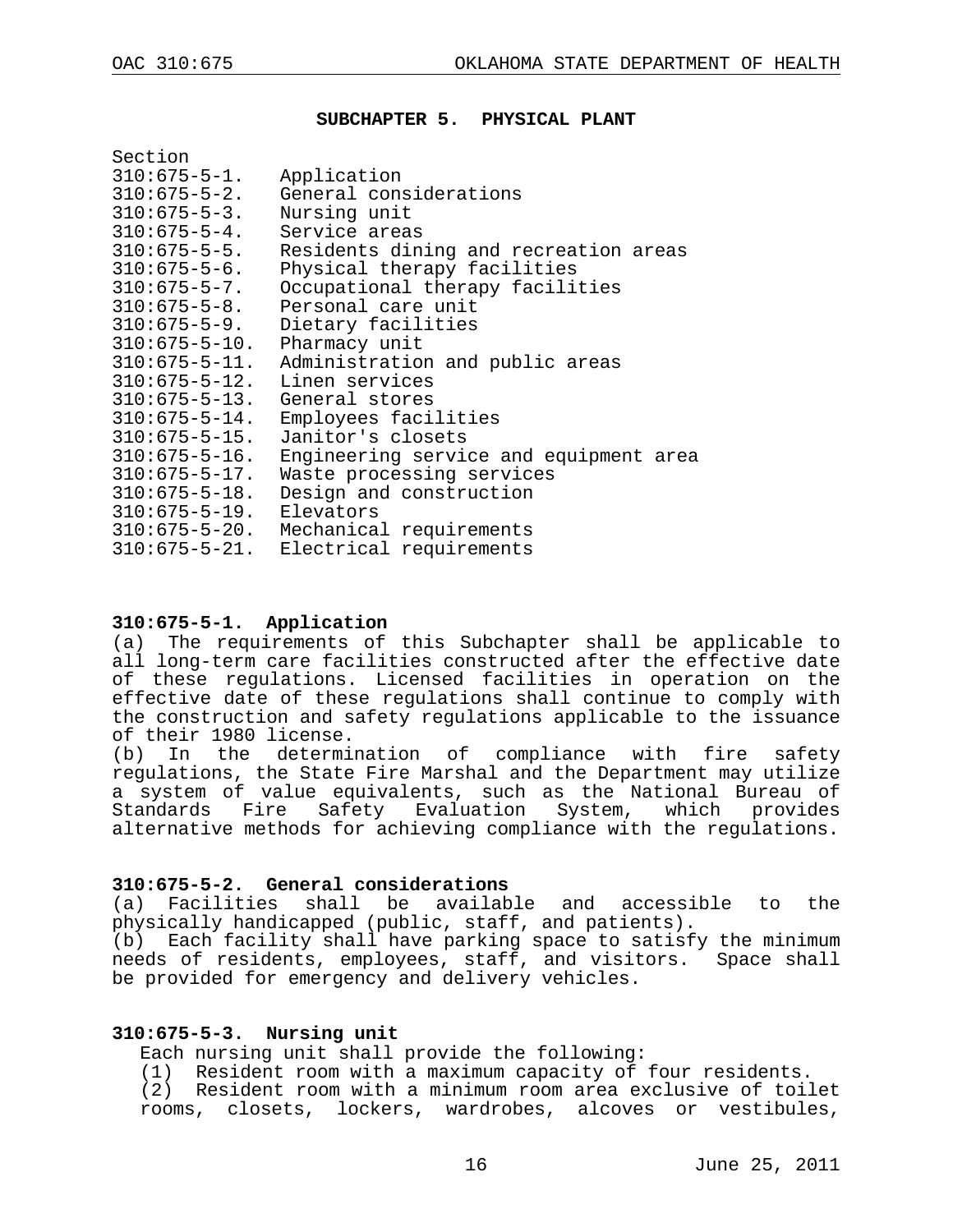shall be 100 sq. ft. in single bed rooms and 80 sq. ft. per bed in multi-bed rooms. Except that in specialized facilities serving only infants and/or children the minimum space per unit shall be 60 sq. ft. per crib. The maximum capacity of pediatric nurseries or rooms for infants or children utilizing cribs shall be twenty.

(3) One lavatory shall be provided in each resident room. The lavatory may be omitted from a single-bed or a 2-bed room when a lavatory is located in an adjoining toilet room which serves that room only.

(4) Each resident shall have access to a toilet room without entering the general corridor area. One toilet room shall serve no more than four (4) beds and no more than two (2) resident rooms. The toilet room shall contain a water closet and a lavatory. The lavatory may be omitted from a toilet room which serves single-bed and 2-bed rooms if each such resident's room contains a lavatory.

(5) Each resident shall have a wardrobe, locker, or closet with minimum clear dimensions of 1'10" (55.9cm.) by 1'8" (50.8 cm.). A clothes rod and adjustable shelf shall be provided.

(6) Visual privacy shall be provided each resident in multibed rooms. Design for privacy shall not restrict resident access to entry, lavatory, or toilet.

(7) No resident room shall be located more than 120 ft. (36.6 m.) from the soiled workroom or the soiled holding room.

## **310:675-5-4. Service areas**

The following shall be located in or readily available to each nursing unit:

(1) Nurses' station with space for nurse's charting, doctor's charting, storage for administrative supplies, and handwashing facilities. (This handwashing facility could serve the drug distribution station, if conveniently located.)

(2) Toilet room(s) for nursing staff.<br>(3) Room for examination and treatm

Room for examination and treatment of residents may be omitted if all resident rooms are single-bed rooms. This room shall have a minimum floor area of 120 sq. ft. (11.15 sq. m.), excluding space for vestibule, toilet, closets and work counters (whether fixed or moveable). The minimum room dimension shall be 10'0" (3.05 m.) and shall contain a lavatory or sink equipped for handwashing, a work counter, storage facilities, and a desk, counter, or shelf space for writing.

(4) Clean workroom/clean holding room. The clean workroom shall contain a work counter, handwashing, and storage facilities.

(B) The clean holding room shall be part of a system for storage and distribution of clean and sterile supply materials and shall be similar to the clean workroom except that the work counter and handwashing facilities may be omitted.

(5) Soiled workroom/soiled holding room.

(A) The soiled workroom shall contain a clinical sink or equivalent flushing rim fixture, sink equipped for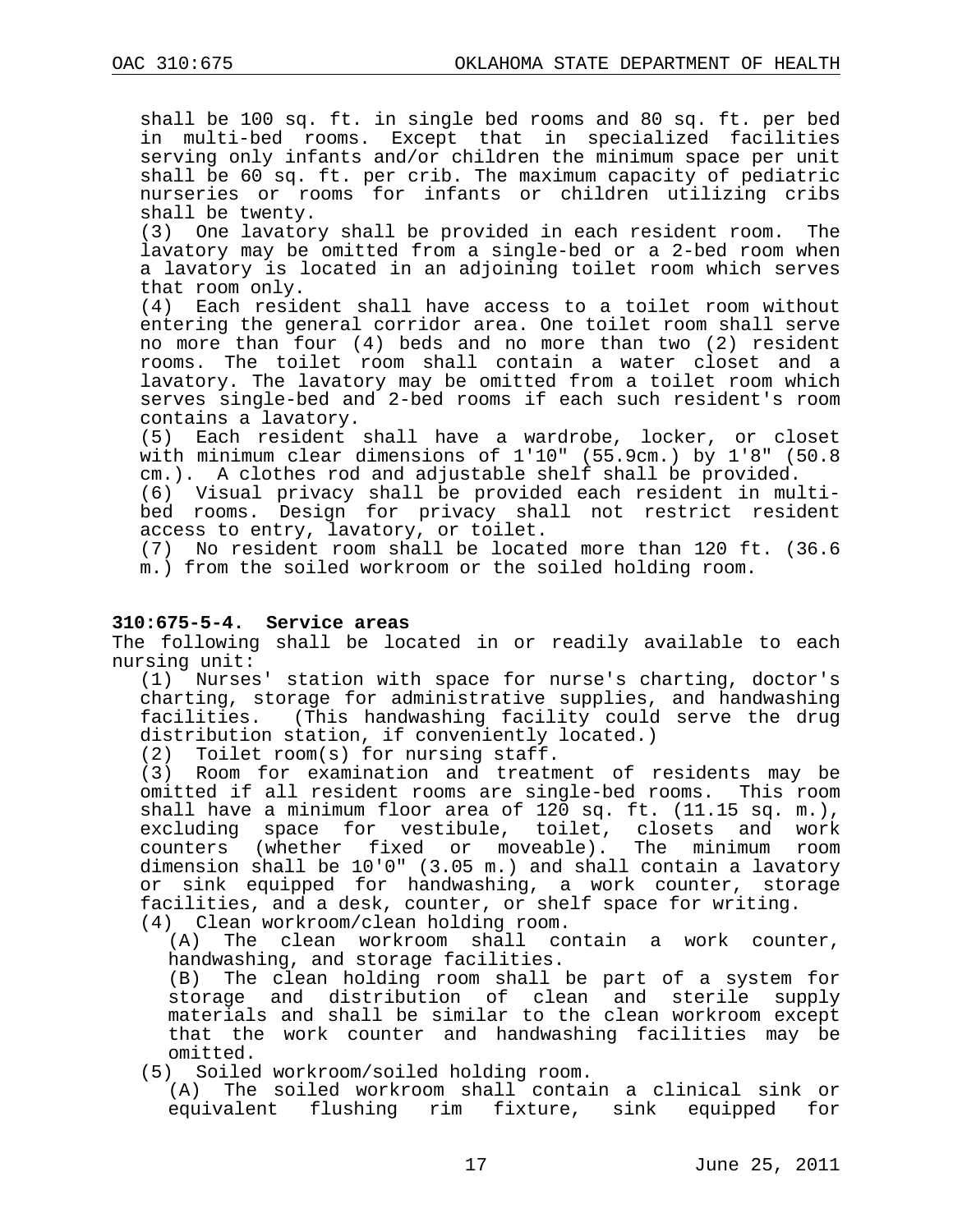handwashing, work counter, waste receptacle, and linen receptacle.

(B) A soiled holding room shall be part of a system for collection and disposal of soiled materials and shall be similar to the soiled workroom except that the clinical sink

and work counter may be omitted.<br>(6) Drug distribution station. Pr Drug distribution station. Provision shall be made for convenient and prompt 24 hour distribution of medicine to residents. This may be a medicine preparation room or unit, a self-contained medicine dispensing unit, or another approved system. If used, a medicine preparation room shall be under the nursing staff's visual control and contain a work counter, refrigerator, and locked storage for biologicals and drugs and shall have a minimum area of 50 sq. ft. (4.65 sq. m.). A medicine dispensing unit may be located at the nurse's station, in the clean workroom, or in an alcove or other space under direct control of the nursing or pharmacy staff.

(7) Clean linen storage. Provide a separate closet or a designated area within the clean workroom. If a closed cart system is used, storage may be in an alcove.

(8) Equipment storage room. This shall be for equipment such as I.V. Stands, inhalators, air mattresses, and walkers. A parking for stretchers and wheelchairs shall be located out of path of normal traffic.

(9) Residents' bathing facilities. Bathtubs or showers shall be provided at the rate of at least one (1) for each twenty (20) beds which are not otherwise served by bathing facilities within residents' rooms. At least one bathtub shall be provided in each nursing unit. The Department may require more than one (1) bathtub or shower for each twenty (20) beds depending on the design of the facility and on the needs of any special population being served. Each tub or shower shall be in an individual room or enclosure which provides space for the private use of the bathing fixture, for drying and dressing, and for a wheelchair and an attendant. Showers in central bathing facilities shall be at least 4'0" (1.22 m.) square, without curbs, and designed to permit use by a wheelchair resident with an assisting attendant.

(10) Resident's toilet facilities. The minimum dimensions of a room containing only a water closet shall be 3'0" (91 cm.) by<br>6'0" (1.83 m.). Additional space shall be provided if a (1.83 m.). Additional space shall be provided if a lavatory is located within the same room. Water closets may be located to be usable by wheelchair residents. A toilet room shall be accessible to each central bathing area without going through the general corridor.

(11) Sterilizing facilities. A system for the sterilization of equipment and supplies shall be provided.

[**Source:** Amended at 13 Ok Reg 2511, eff 6-27-96]

### **310:675-5-5. Resident's dining and recreation areas**

The total areas set aside for these purposes shall not be less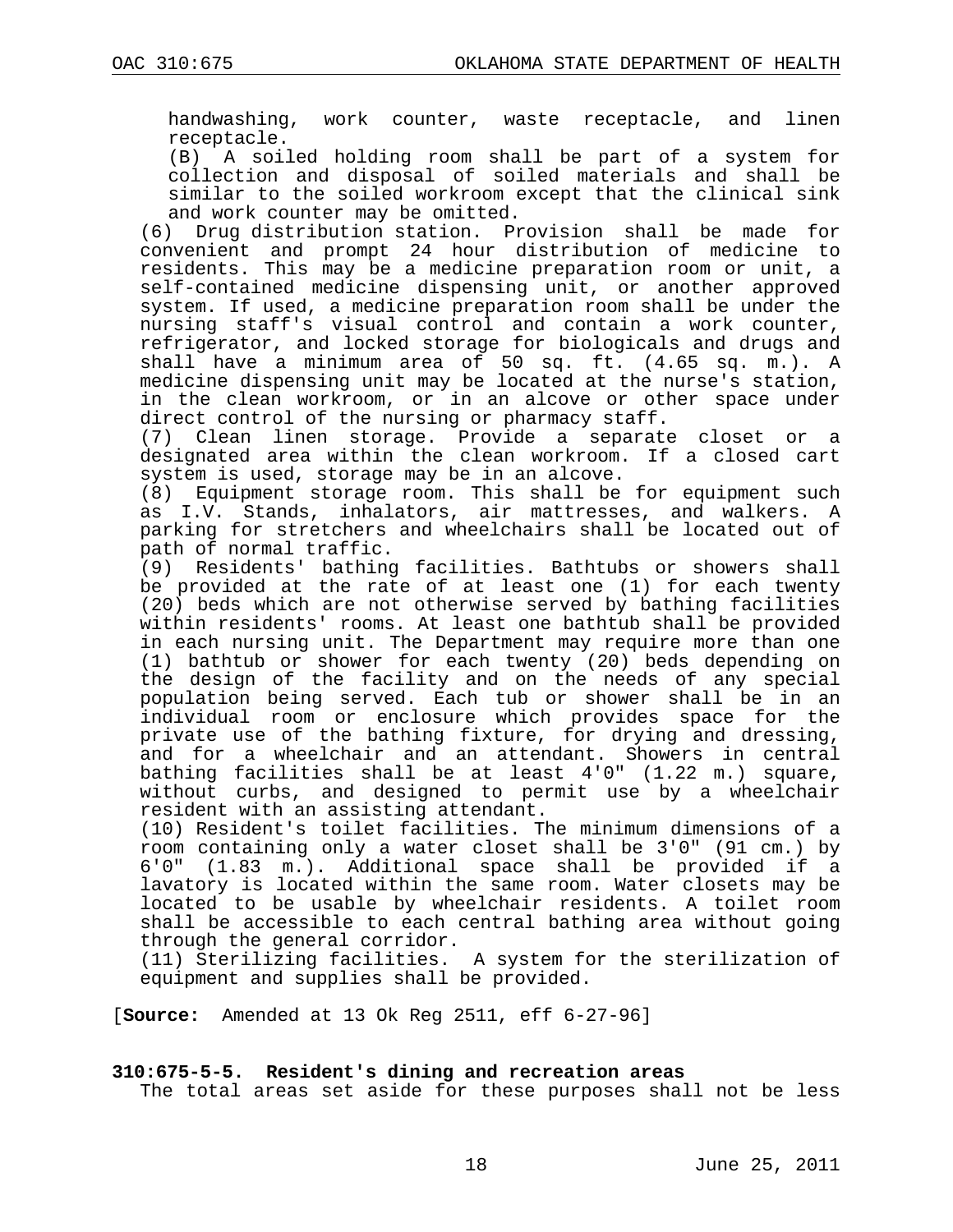than 30 sq. ft. (2.79 sq. m.) per bed for the first 100 beds with a minimum size of not less than 225 sq. ft. (20.9 sq. m.) and 27 sq. ft. (2.51 sq. m.) per bed for all beds in excess of 100. Additional space shall be provided for outpatients if they participate in a day care program or are regularly fed in the facility. Storage space shall be provided for recreation equipment and supplies.

### **310:675-5-6. Physical therapy facilities**

The following elements shall be provided in skilled nursing facilities:

(1) Treatment areas shall have space and equipment for all modalities to be utilized. Provision shall be made for cubicle curtains around each individual treatment area, handwashing facility(ies) (One lavatory or sink may serve more than one cubicle), and facilities for the collection of soiled linen and other material.

- (2) Exercise area.
- (3) Storage for clean linen, supplies, and equipment.

(4) Resident's dressing areas, showers, lockers, and toilet rooms.

(5) Service sink.

#### **310:675-5-7. Occupational therapy facilities**

The following elements shall be provided in skilled nursing facilities:

(1) Activities area shall include sink or lavatory and facilities for collection of waste products prior to disposal. (2) Storage for supplies and equipment. (May be planned and arranged for shared use by physical therapy patients and staff.)

(3) Resident's dressing areas, showers, lockers, and toilet rooms. (May be planned and arranged for shared use by physical therapy patients and staff.)

#### **310:675-5-8. Personal care unit**

Separate room and appropriate equipment shall be provided for hair care and grooming needs of residents.

### **310:675-5-9. Dietary facilities**

Shall be provided in such size as required to implement the type of food service system selected:

(1) Control station for receiving food supplies.

(2) Storage space for four (4) days' supply including cold storage.

(3) Food preparation facilities as required by program. Conventional food preparation systems require space and equipment for preparing, cooking, and baking. Convenience food service systems such as frozen prepared meals, bulk packaged entrees, individual packaged portions, or systems using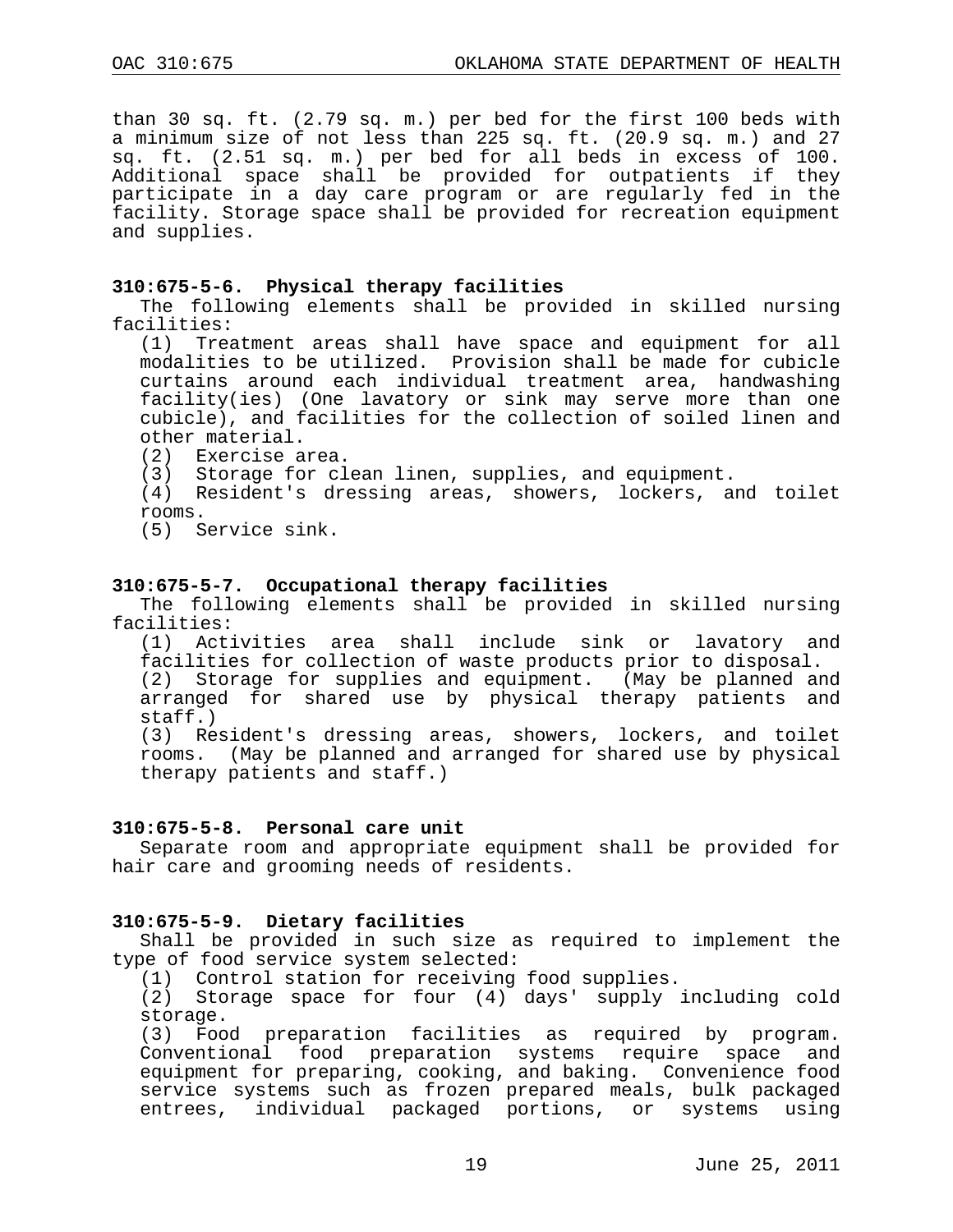contractual commissary services will require space and equipment for thawing, portioning, cooking, and/or baking.

(4) Handwashing facility(ies) in the food preparation Area. (5) Resident meal service space including facilities for tray

assembly and distribution.

(6) Dining Area for ambulatory residents, staff, and visitors.

(7) Warewashing in a room or an alcove separate from food preparation and serving areas. This shall be provided for receiving, scraping, sorting, and stacking soiled tableware and for transferring clean tableware to the using areas. A lavatory shall be conveniently available.

(8) Potwashing facilities.

(9) Sanitizing facilities and storage areas for cans, carts, and mobile tray conveyors.

(10) Waste storage facilities in a separate room which is easily accessible to the outside for direct pickup or disposal. (11) Office or suitable work space for the dietitian or the

dietary service manager.

(12) Toilets for dietary staff with handwashing facility immediately available.

(13) Janitor's closet located within the dietary department. It shall contain a floor receptor or service sink and storage space for housekeeping equipment and supplies.

(14) Self-dispensing icemaking facilities. May be in area separate from food preparation area but must be easily cleanable and convenient to dietary facilities. Bulk ice dispensing units must be accessible only to authorized staff members.

### **310:675-5-10. Pharmacy unit**

Provision shall be made for the procurement, storage, administration and accounting of drugs and other pharmacy products. This may be by arrangement with convenient off-site facility but must include provision for 24 hour emergency service.

## **310:675-5-11. Administration and public areas**

The following elements shall be provided:<br>(1) Entrance at grade level sheltered Entrance at grade level sheltered from the weather and able to accommodate wheelchairs.

- (2) Lobby. It shall include:
	- (A) Reception and information counter or desk.
	- (B) Waiting space(s).
	- (C) Public toilet facilities.
	- (D) Public telephone(s).
	- (E) Drinking fountain(s).

(3) General or individual office(s) for business transactions,<br>private interviews, medical and financial records, and interviews, medical and financial administrative and professional staff.<br>(4) Multipurpose room for conferenc

Multipurpose room for conferences, meetings, and health education purposes including facilities for showing visual aids.

(5) Storage for office equipment and supplies.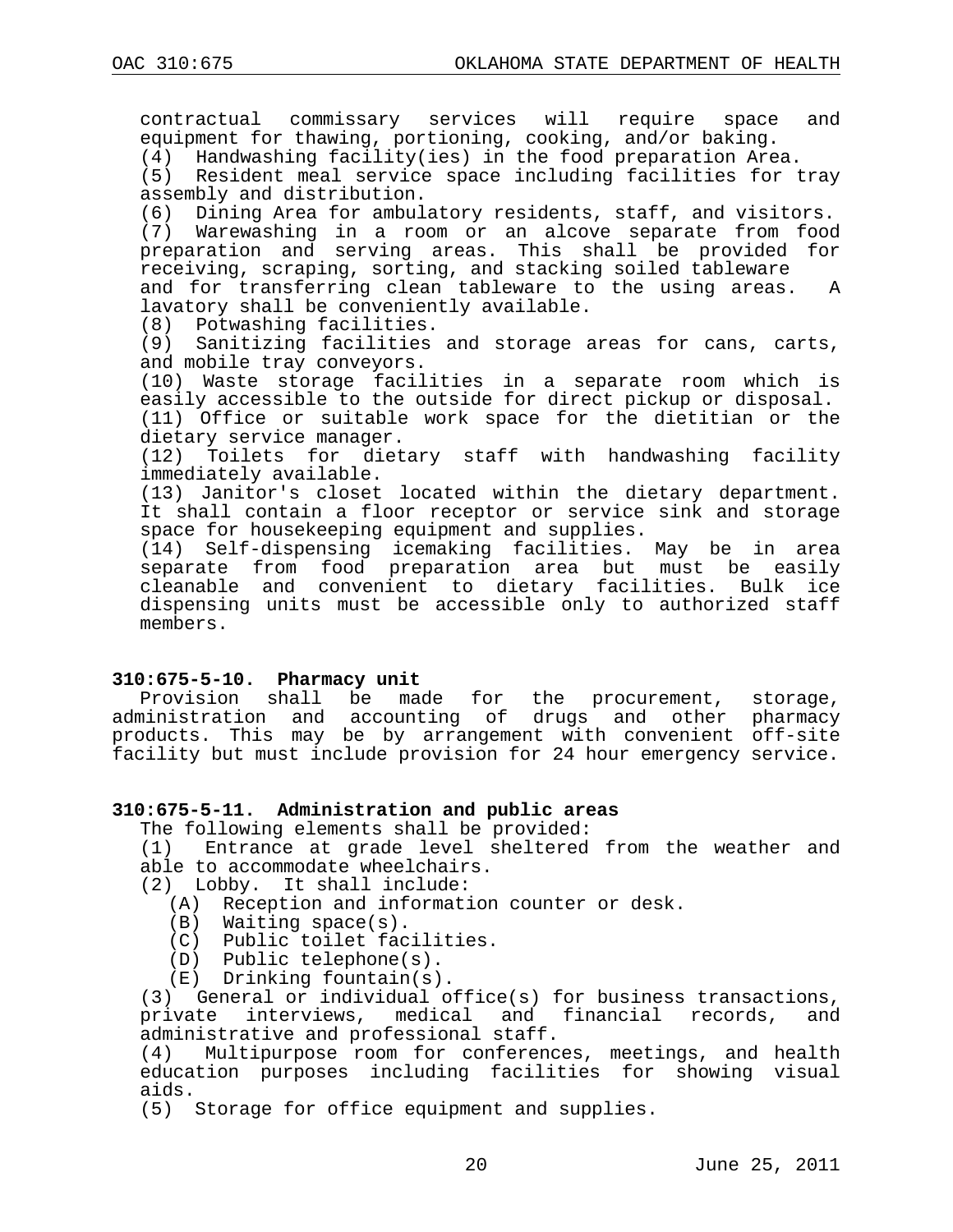## **310:675-5-12. Linen services**

(a) If linen is to be processed on the site, the following shall be provided:

(1) Laundry processing room with commercial type equipment which can process seven (7) days' needs within a regularly

scheduled work week. Handwashing facilities shall be provided. (2) Soiled linen receiving, holding, and sorting room with handwashing facilities.

(3) Storage for laundry supplies.

(4) Clean linen inspection and mending room or area.

(5) Clean linen storage, issuing, and holding room or area.

(6) Janitor's closet containing a floor receptor or service sink and storage space for housekeeping equipment and supplies.<br>(7) Sanitizing facilities and storage area for carts. The

(7) Sanitizing facilities and storage area for carts. sanitizing facilities may be combined with those required for dietary facilities.

(b) If linen is processed off the site, the following shall be provided:<br>(1) So

Soiled linen holding room.

(2) Clean linen receiving, holding, inspection and storage room(s).

(3) Sanitizing facilities and storage area for carts.

## **310:675-5-13. General stores**

(a) **Facility storage.** General storage room(s) shall have a total area of not less than ten (10) sq. ft. (.93 sq. m.) per bed and shall generally be concentrated in one area.

(b) **Resident storage.** Separate storage space with provisions for locking and security control shall be provided for resident's personal effects which are not kept in resident's room.

## **310:675-5-14. Employee's facilities**

lounges and toilets, to accommodate the needs of all personnel and volunteers shall be provided.

### **310:675-5-15. Janitor's closets**

Janitor's closets shall be provided throughout the facility to maintain a clean and sanitary environment. These shall contain a floor receptor or service sink and storage space for housekeeping equipment and supplies.

## **310:675-5-16. Engineering service and equipment area**

The following shall be provided:

(1) Equipment room(s) or separate building(s) for boilers, mechanical equipment, and electrical equipment.

(2) Maintenance shop(s) of size and equipment to support functions described in narrative program.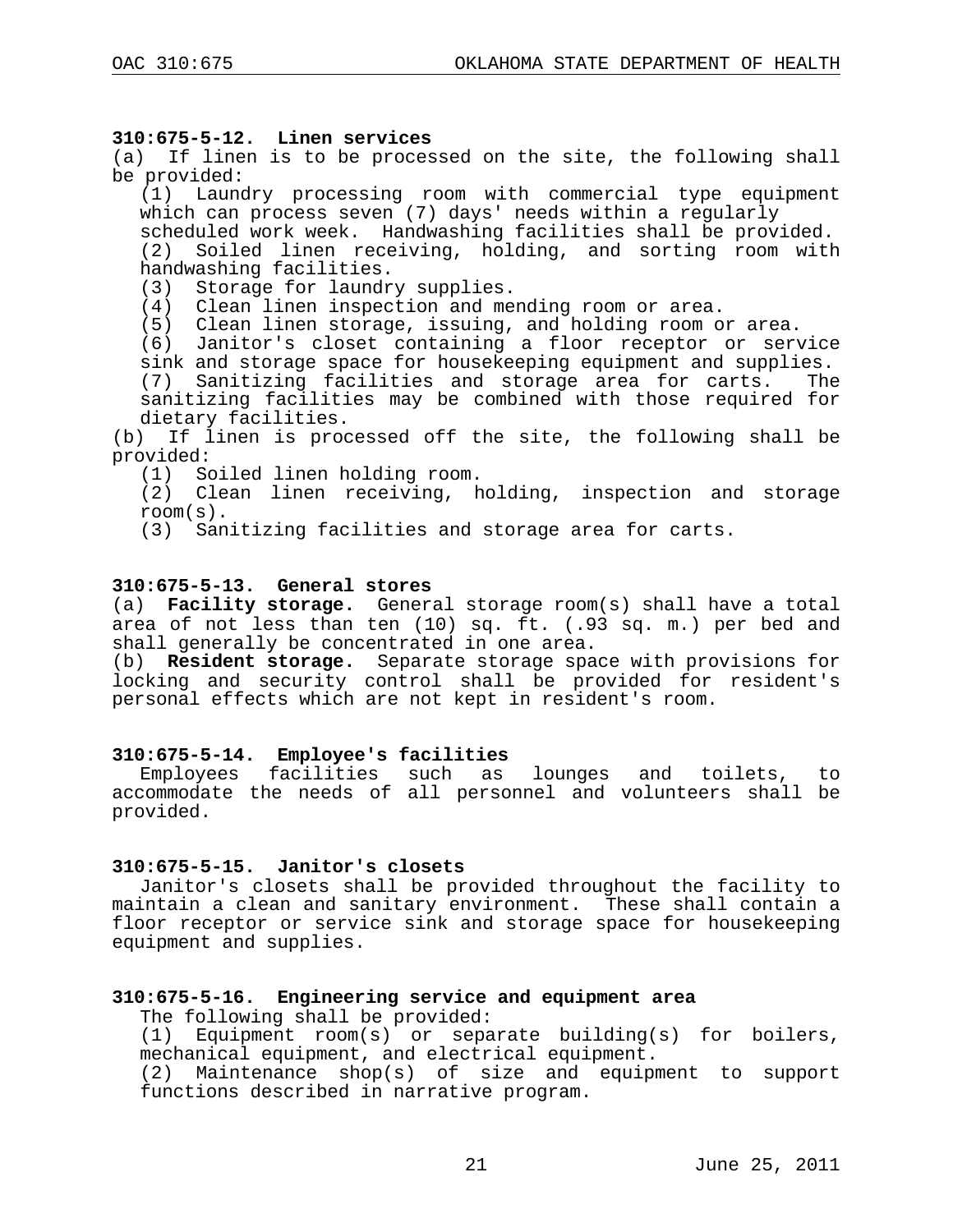(3) Storage room(s) for building maintenance supplies (may be part of maintenance shop in nursing homes of less than 100 beds).

(4) Yard equipment storage. A separate room or building for yard maintenance equipment and supplies, if applicable. fuel or oil for mowers or other yard implements must be stored under cover at least 30 ft. away from any building utilized by residents.

## **310:675-5-17.1 Waste processing services**

Space and facilities shall be provided for the sanitary storage and disposal of waste by incineration, mechanical destruction, compaction, containerization, removal, or by a combination of these techniques.

Editor's Note: In the initial codification of this agency's rules on 12-31-91, this Section was misnumbered as 310:675-3-17. Upon discovery of this error on 9-12-94, the number was changed to 310:675-5-17.

### **310:675-5-18. Design and construction**

The requirements in applicable portions of NFPA 101, 1981, shall supersede all other standards and codes unless indicated herein to the contrary. A high degree of safety for the occupants shall be provided to minimize the incidence of accidents with special consideration for residents who will be ambulatory to assist them in self care. Hazards such as sharp corners shall be avoided.

(1) **Existing facilities.** Nonconforming portions which because of financial hardship are not being totally modernized, shall comply with the safety requirements dealing with details and finishes as listed in Chapter 13 NFPA Standard 1-1, 1981.

(2) **New construction projects including additions and**  Details and finishes shall comply with the following:

(A) Items such as drinking fountains, telephone booths, vending machines, and portable equipment shall be located so as not to restrict corridor traffic or reduce the corridor width below the required minimum.<br>(B) All rooms containing bathtuk

All rooms containing bathtubs, sitz baths, showers, and water closets, subject to occupancy by residents, shall be equipped with doors and hardware which will permit access from the outside in any emergency. When such rooms have only one opening or are small, the doors shall be capable of opening outward or be otherwise designed to be opened without need to push against a resident who may have collapsed within the room.

(C) The minimum width of all doors to resident rooms and rooms needing access for beds shall be 3'8" (1.12 m.). Doors to rooms needing access for stretchers and to resident's toilet rooms and other rooms needing access for wheelchairs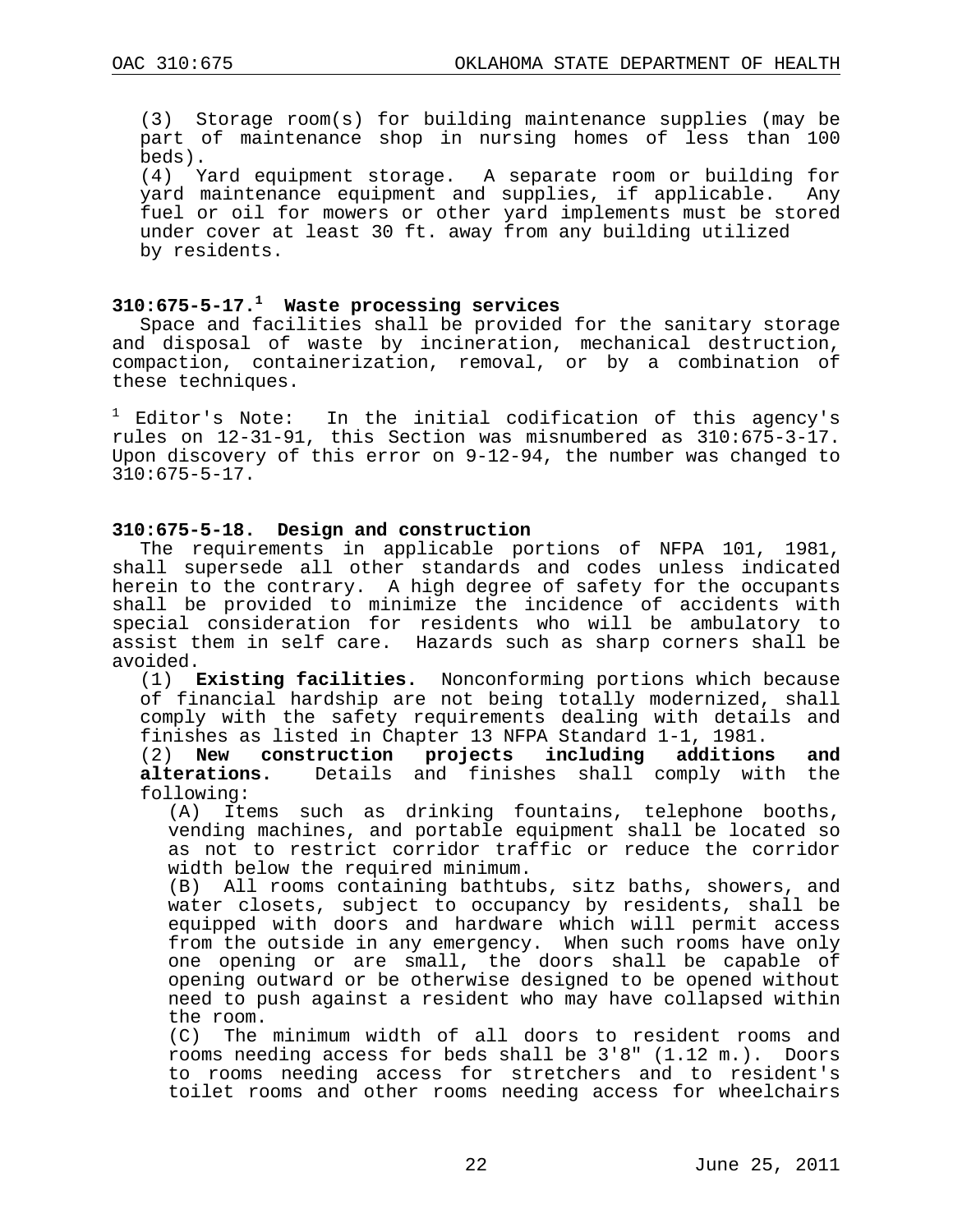shall have a minimum width of 2'10" (86.3 cm.).

(D) Doors on all openings between corridors and rooms or spaces subject to occupancy, except elevator doors, shall be swing type. Openings to showers, baths, resident's toilets, and other small wet type areas not subject to fire hazard are

exempt from this requirement.<br>(E) Windows and outer doors Windows and outer doors which may be frequently left in an open position shall be provided with insect screens. Windows shall be designed to prevent accidental falls when

open.<br>(F) Resident rooms intended for occupancy of 24 hours or more shall have windows operable without the use of tools and shall have sills not more than 3'0" (91 cm.) above the floor. Windows in buildings designed with an engineered smoke

control system in accordance with NFPA 90A are not required to be operable. However, attention is called to the fact that natural ventilation possible with operable windows may in some areas permit a reduction in energy requirements.

(G) Doors, except doors to spaces such as small closets which are not subject to occupancy, shall not swing into corridors in a manner that might obstruct traffic flow or<br>reduce the required corridor width. (Large walk-in type reduce the required corridor width. closets are considered as occupiable spaces.)

Safety glazing shall be of materials and at locations required by the Oklahoma Safety Glazing Material Law.

(I) Thresholds and expansion joint covers shall be made flush with the floor surface to facilitate use of wheelchairs and carts and shall be constructed to restrict the passage of smoke.

(J) Grab bars shall be provided at all residents' toilets,<br>showers, tubs, and sitz baths. The bar shall have 1 1/2" showers, tubs, and sitz baths. (3.8 cm.) clearance to walls and shall have sufficient strength and anchorage to sustain a concentrated load of 250 lbs. (113.4 kg.).<br>(K) Recessed soa

Recessed soap dishes shall be provided in showers and bathrooms.

(L) Handrails shall be provided on both sides of corridors used by residents. A clear distance of 1 1/2" (3.8 cm.) shall be provided between the handrail and the wall. Ends of handrails and grab bars shall be constructed to prevent snagging the clothes of residents.<br>(M) Location and arrangement o

Location and arrangement of handwashing facilities shall permit their proper use and operation.<br>(N) Lavatories and handwashing facilities ;

Lavatories and handwashing facilities shall be securely anchored to withstand an applied vertical load of not less than 250 lbs. (113.4 kg.) on the front of the fixture.

(O) Mirrors shall be arranged for convenient use by residents in wheelchairs as well as by residents in a standing position. Mirrors shall not handwashing fixtures in food preparation areas.<br>(P) Provisions for hand drying shall be ine

Provisions for hand drying shall be included at all handwashing facilities. These shall be single-use separate, individual paper or cloth units enclosed in such a way as to provide protection against the dust or soil and ensure single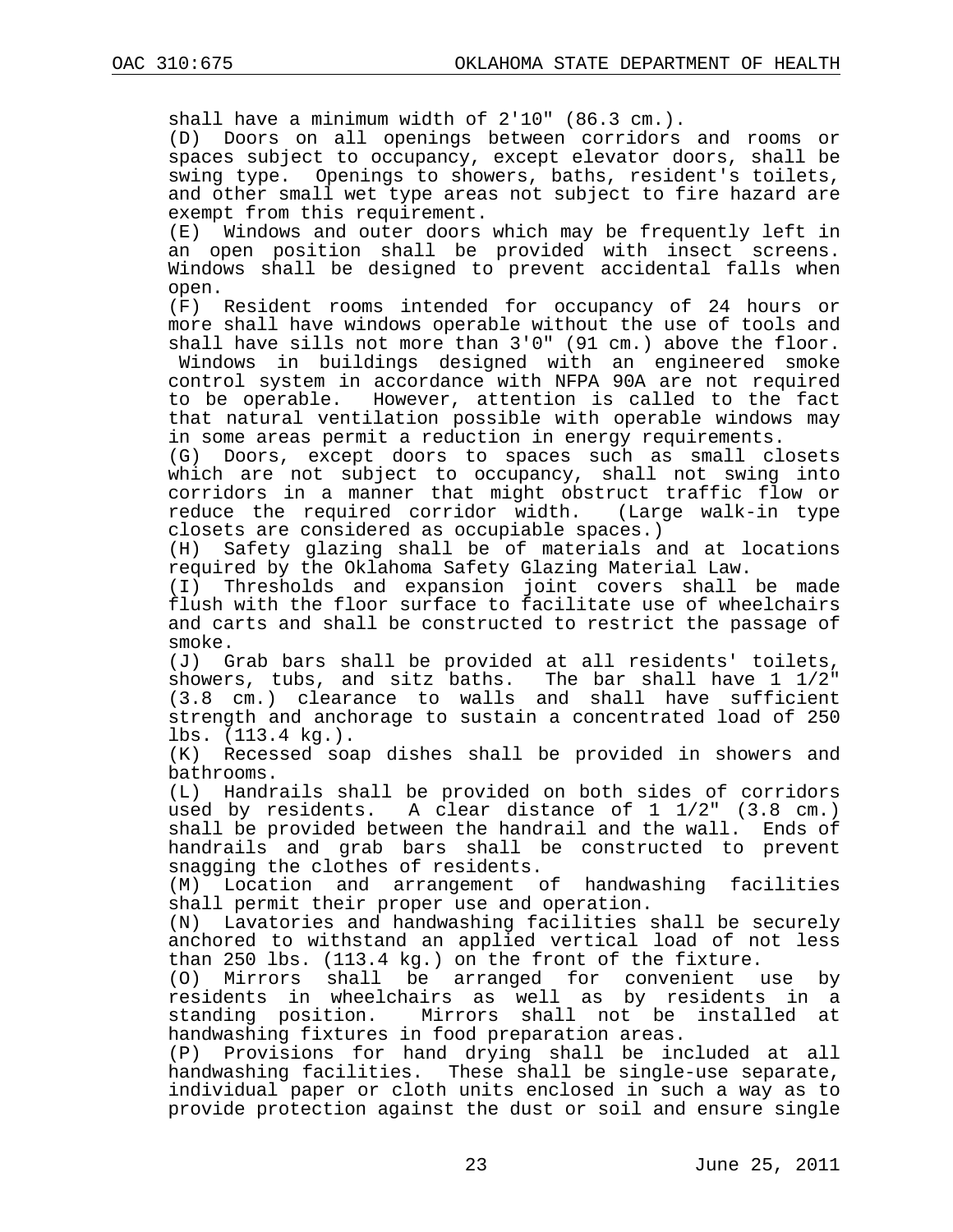unit dispensing. Hot air dryers are permitted provided that installation is such to

preclude possible contamination by recirculation of air.

(Q) The minimum ceiling height shall be 8'0" (2.44 m.) with the following exceptions:<br>(i) Boiler rooms shal

Boiler rooms shall have ceiling clearances not less than 2'6" (76 cm.) above the main boiler header and connecting piping.

(ii) Rooms containing ceiling-mounted equipment shall have height required to accommodate the equipment.

(iii) Ceilings in corridors, storage rooms, toilet rooms, and other minor rooms shall be not less than 7'8" (2.34 m.).

(iv) Suspended tracks, rails and pipes located in path of normal traffic shall not be less than 6'8" (2.03 m.) above

the floor.<br>R) Recreati) Recreation rooms, exercise rooms, and similar spaces where impact noise may be generated shall not be located directly over resident bed areas unless special provisions are made to minimize such noise.<br>(S) Rooms containing heat pr

Rooms containing heat producing equipment (such as boiler or heater rooms and laundries) shall be insulated and ventilated to prevent any floor surface above from exceeding a temperature 10° F. (6° C.) above the ambient room temperature.

## (3) **Finishes**

(A) Floor materials shall be easily cleanable and have wear resistance appropriate for the location involved. Floors in areas used for food preparation or food assembly shall be water-resistant and grease-proof. Joints in tile and similar<br>material in such areas shall be resistant to food acids. In material in such areas shall be resistant to food acids. all areas frequently subject to wet cleaning methods, floor materials shall not be physically affected by germicidal and cleaning solutions. Floors that are subject to traffic while wet (such as shower and bath areas, kitchens, and similar work areas) shall have a non-slip surface.<br>(B) Wall bases in kitchens, soiled wor

Wall bases in kitchens, soiled workrooms, and other areas which are frequently subject to wet cleaning methods shall be made integral and covered with the floor, tightly sealed within the wall, and constructed without voids that can harbor insects.<br>(C) Wall finishes

Wall finishes shall be washable and, in the immediate area of plumbing fixtures, shall be smooth and moisture resistant. Finish trim, and wall and floor constructions in dietary and food preparation areas shall be free from spaces that can harbor rodents and insects.<br>(D) Floor and wall penetrations

Floor and wall penetrations by pipes, ducts, and conduits shall be tightly sealed to minimize entry of rodents Joints of structural elements shall similarly sealed.<br>(E) Ceilings throughout shall

be easily cleanable. Ceilings in the dietary and food preparation areas shall have a finished ceiling covering all overhead piping and duct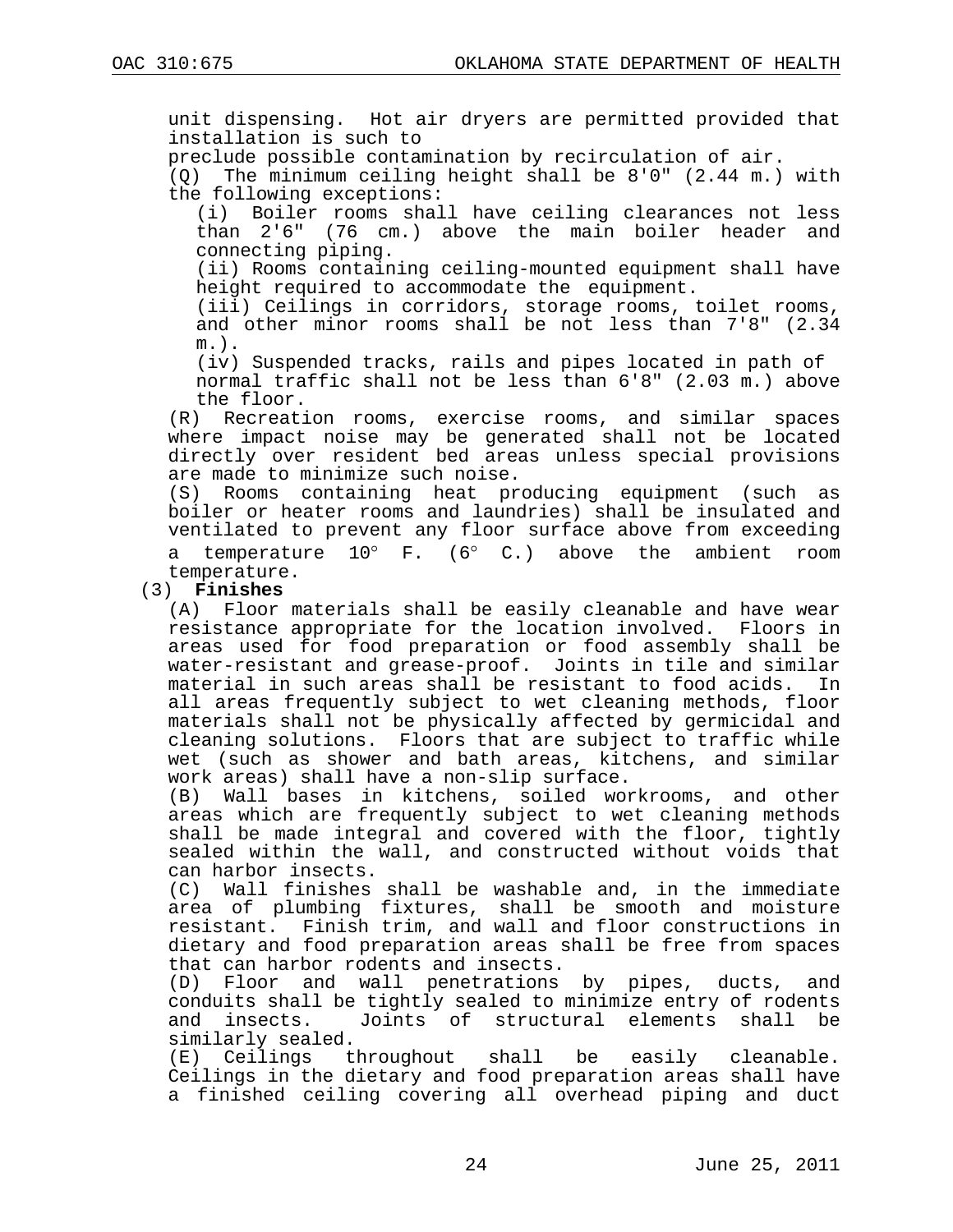work. Finished ceilings may be omitted in mechanical and equipment spaces, shops, general storage areas, and similar spaces, unless required for fire-resistive purposes.

## **310:675-5-19. Elevators**

All buildings having resident's facilities (such as bedrooms, dining rooms, or recreation areas) or resident services (such as diagnostic or therapy) located on other than the main entrance floor shall have electric or electrohydraulic elevators.

## (1) **Number of elevators**

At least one (1) hospital-type elevator shall be installed where one (1) to fifty-nine (59) resident beds are located on any floor other than the main entrance floor.

(B) At least two (2), one of which shall be hospital-type, shall be installed where 60 to 200 resident beds are located on floors other than the main entrance floor, or where the major resident services are located on a floor other than those containing resident beds. (Elevator service may be reduced for those floors which provide only partial resident services).

(C) At least three (3), one of which shall be hospitaltype, shall be installed where 201 to 350 resident beds are located on floors other than the main entrance floor, or where the major resident services are located on a floor other than those containing resident beds. (Elevator service may be reduced for those floors which provide only partial resident services.)

(D) For facilities with more than 350 resident beds, the number of elevators shall be determined from a study of the facility plan and the estimated vertical transportation requirements.

(2) **Cars and platforms**. Cars of hospital-type elevators shall have inside dimensions that will accommodate a resident bed and attendants, and shall be at least 5'10" (1.52 m.) wide by 7'6" (2.29 m.) deep. The car door shall have a clear opening of not less than  $3'8'' (1.12 m.).$ <br>(3) Leveling. Elevators

Elevators shall be equipped with an automatic leveling device of the two-way automatic maintaining type with an accuracy of  $1/2$ "  $(1.3 \text{ cm.})$ .<br>(4) **Operation.** Elevators, e

(4) **Operation.** Elevators, except freight elevators, shall be equipped with a two-way special service switch to permit cars to bypass all landing button calls and be dispatched directly to any floor.

(5) **Elevator controls, alarm buttons, and telephones.** These shall be accessible to wheelchair occupants.

(6) **Elevator call buttons, controls, and door safety stop.** These shall be of a type that will not be activated by heat or smoke.

(7) **Control buttons and signals.** These shall be such as to be usable by the blind.

(8) **Field inspection and tests.** These shall be made and the owner shall be furnished written certification that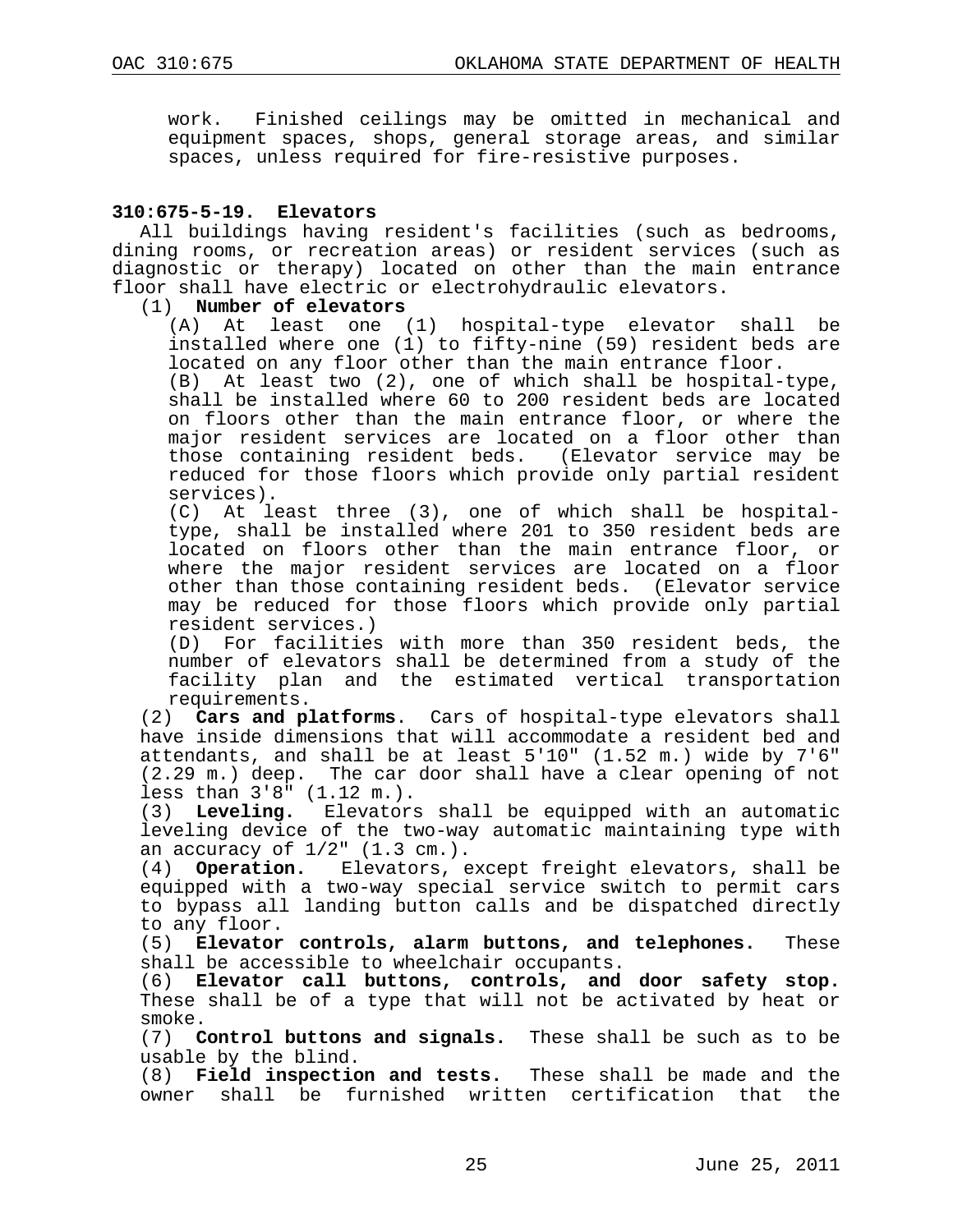installation meets the requirements set forth in this Section and all applicable safety regulations and codes. Installation shall comply with ANSI 17.1-1971.

## **310:675-5-20. Mechanical requirements**

#### (a) **Steam and hot water systems**

(1) Boilers shall have the capacity, based upon the net ratings published by Hydronics Institute, to supply the normal<br>requirements of all systems and equipment. The number and requirements of all systems and equipment. arrangement of boilers shall be such that when one boiler breaks down or routine maintenance requires that one boiler be temporarily taken out of service, the capacity of the remaining boiler(s) shall be at least 70% of the total required capacity, except that in areas with a design temperature of 20  $^{\circ}$  F. (-7  $^{\circ}$  C.) or more, based on the Median of Extremes in the ASHRAI Handbook of Fundamentals, the remaining boiler(s) do not have to include boiler capacity for space heaters.

(2) Boiler feed pumps, heating circulating pumps, condensate return pumps, and fuel oil pumps shall be connected and installed to provide normal and standby service.

(3) Supply and return mains and risers of cooling, heating and process systems shall be valved to isolate the various sections of each system. Each piece of equipment shall be valved at the supply and return ends, except that vacuum condensate return need not be valved at each piece of equipment.

# (b) **Heating and ventilating systems**<br>(1) **Temperatures.** For all area

For all areas occupied by residents, the indoor winter design temperature shall be 75° F. (24° C.). For all other occupied areas, the indoor winter design temperature<br>shall be 72° F. (22° C.). (NOTE: This does not preclude shall be  $72^\circ$  F.  $(22^\circ$  C.). (NOTE: operation at lower temperatures where appropriate and resident safety is not affected. This requirement is for "capacity".) The indoor summer design temperature shall be 80 $^{\circ}$  F. (27 $^{\circ}$  C.) for all areas occupied by residents.<br>(2) **Ventilation system details.** All air-supply and air-

(2) **Ventilation system details.** All air-supply and airexhaust systems shall be mechanically operated. serving exhaust systems shall be located at the discharge end of the system.

(A) Outdoor air intakes shall be located as far as practical but not less than 25' 0" (7.62 m.) from exhaust outlets or ventilating systems, combustion equipment stacks, medical vacuum systems, plumbing vent stacks, or from areas which may collect vehicular exhaust and other noxious fumes (plumbing and vacuum vents that terminate above the level of the top of the air intakes may be located as close as 10' 0" (3.05 m.)). The bottom of outdoor air intakes serving central systems shall be located as high as practical but not less than 6' 0" (1.83 m.) above ground level, or if installed above the roof, 3' 0" (91 cm.) above roof level. (B) The bottoms of ventilation openings shall not be less than 3" (7.6 cm.) above the floor of any room.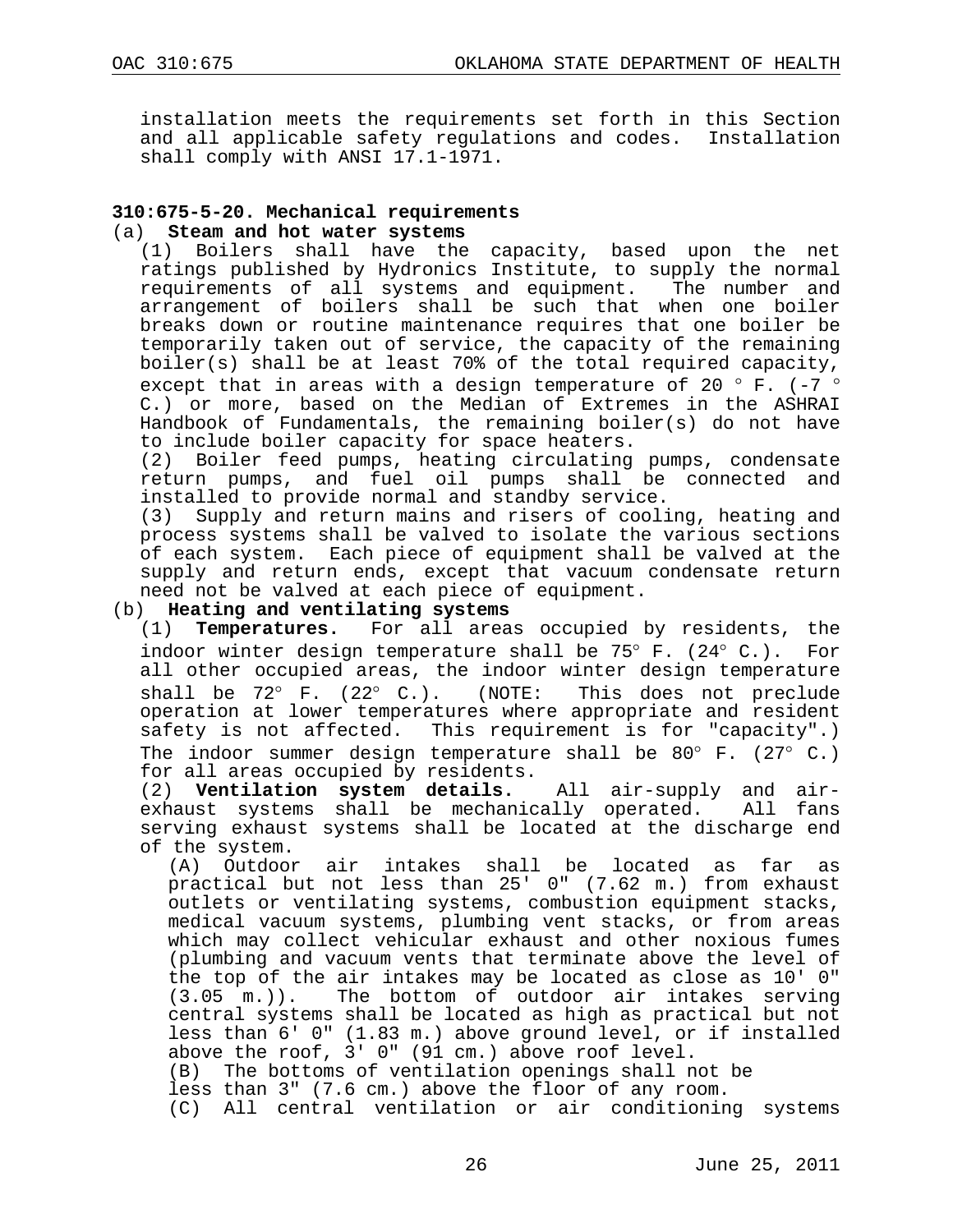shall be equipped with filters. the filter bed shall be located upstream of the air conditioning equipment, unless a prefilter is employed. In this case, the prefilter shall be upstream of the equipment and the main filter bed may be

located further downstream.<br>(D) Filter frames shall (D) Filter frames shall be durable and carefully dimensioned and shall provide an airtight fit with the enclosing ductwork. All joints between filter segments and the enclosing ductwork shall be gasketed or sealed to provide a positive seal against air leakage.

(c) **Plumbing and other piping systems.** These systems shall be designed and installed in accordance with the requirements of PHCC<br>National Standard Plumbing Code, Chapter 14, "Medical Care National Standard Plumbing Code, Chapter 14, "Medical Facility Plumbing Equipment."<br>(d) Plumbing fixtures. The

The material used for plumbing fixtures shall be of non-absorptive acid resistant material.

(1) The water supply spout for lavatories and sinks required in resident care areas of skilled nursing facilities only shall be mounted so that its discharge point is a minimum distance of 5" (12.7 cm.) above the rim of the fixture. In all facilities all fixtures used by medical and nursing staff, and all lavatories used by residents and food handlers shall be trimmed with valves which can be operated without the use of hands (single lever devices may be used subject to the above). Where blade handles are used for this purpose, they shall not exceed 4 1/2" (11.4 cm.) in length, except that handles on clinical sinks shall be not less than 6" (15.2 cm.) long.

(2) Clinical sinks shall have an integral trap in which the upper portion of a visible trap seal provides a water surface.

(3) Shower bases and tubs shall provide non-slip surfaces for standing residents.

## (e) **Water supply systems**

(1) Systems shall be designed to supply water at sufficient pressure to operate all fixtures and equipment during maximum demand periods.<br>(2) Each water

Each water service main, branch main, riser, and branch to a group of fixtures shall be valved. Stop valves shall be provided at each fixture.

(3) Backflow preventers (vacuum breakers) shall be installed on hose bibbs, janitors' sinks, bedpan flushing attachments, and on all other fixtures to which hoses or tubing can be attached.<br>(4) Flus

Flush valves installed on plumbing fixtures shall be of a quiet operating type, equipped with silencers.

### (f) **Hot water heaters and tanks**

(1) The hot water heating equipment shall have sufficient capacity to supply water at the temperature and amounts indicated. (See Appendix A). Water temperatures to be taken

at hot water points of use or inlet to processing equipment.<br>(2) Storage tank(s) shall be fabricated of corrosion-resist Storage tank(s) shall be fabricated of corrosion-resistant metal lined with non-corrosive material.

### (g) **Drainage systems**

(1) Insofar as possible, drainage piping shall not be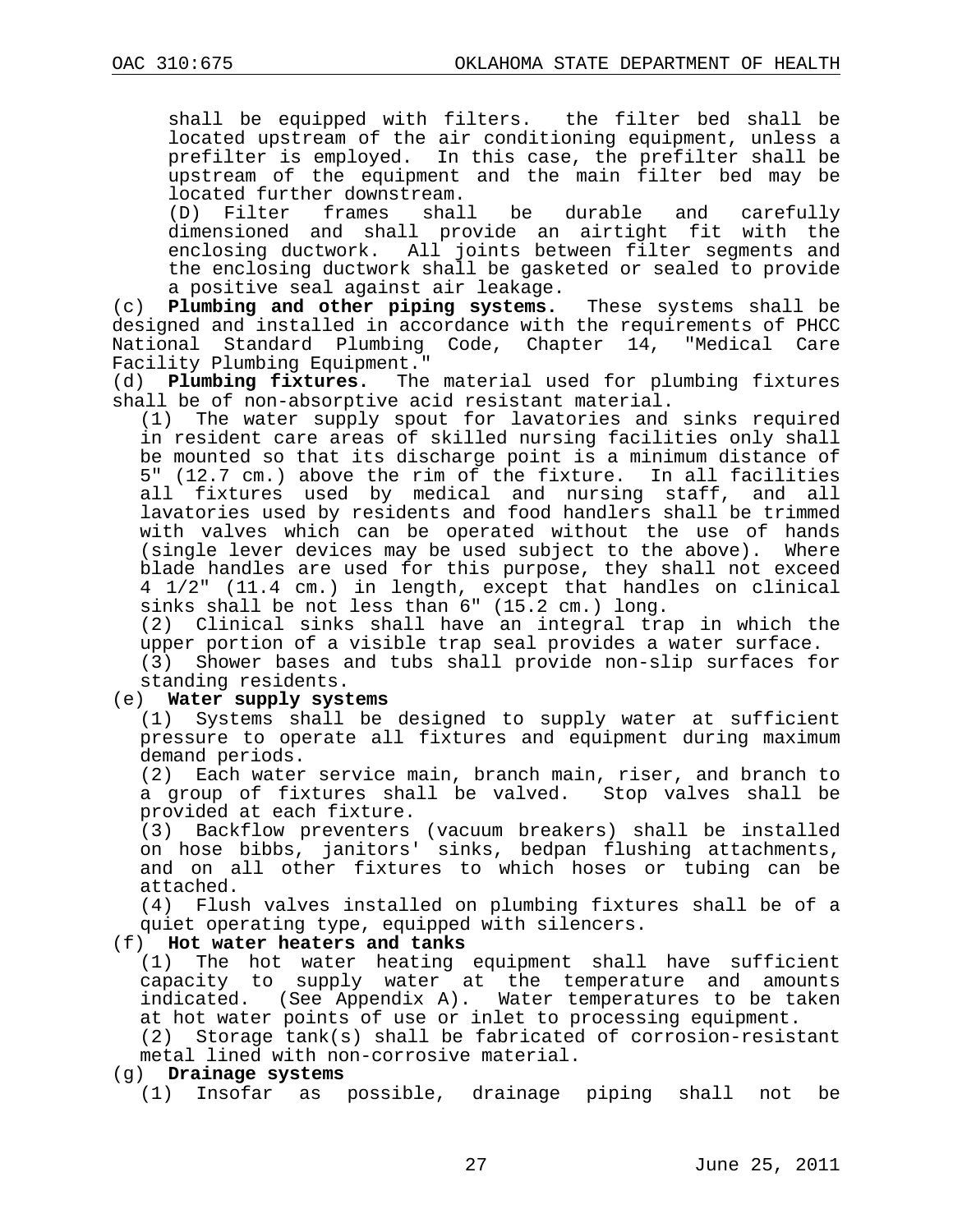installed within the ceiling nor installed in an exposed location in food preparation centers, food serving facilities,<br>food storage areas, and other critical areas. Special food storage areas, and other critical areas. precautions shall be taken to protect these areas from possible leakage or condensation from necessary overhead piping systems. (2) Building sewers shall discharge into a community sewerage system. Where such a system is not available, a facility providing sewage treatment must conform to applicable local and State regulations.<br>(h) **Identification**.

Identification. All piping in the HVAC service water systems shall be color coded or otherwise marked for easy identification.

## **310:675-5-21. Electrical requirements**

All material including equipment, conductors, control, and signaling devices shall be installed to provide a complete electrical system with the necessary characteristics and capacity to supply the electrical facilities shown in the specifications or indicated on the plans. All materials shall be listed as complying with available standards of Underwriter's Laboratories, Inc., or other similarly established standards. All electrical installations and systems shall be tested to show that the equipment is installed and operates as planned or specified.

(1) **Panelboards.** Panelboards serving lighting and appliance circuits shall be located on the same floor as the circuits<br>they serve. This requirement does not apply to emergency This requirement does not apply to emergency system circuits.<br>(2) Lighting.

All spaces occupied by people, machinery, equipment within buildings, approaches to buildings, and parking lots shall have lighting.

(A) Residents' rooms shall have general lighting and night lighting. A reading light shall be provided for each<br>resident. Flexible light arms shall be mechanically Flexible light arms shall be mechanically controlled to prevent the bulb from coming in contact with bed linen. At least one light fixture for night lighting shall be switched at the entrance to each resident room. All switches for control of lighting in resident areas shall be of quiet operating type.

(B) Nursing unit corridors shall have general illumination with provisions for reduction of light level at night.

## (3) **Receptacles (convenience outlets)**

have duplex grounding type receptacles as follows: One location each side of the head of each bed, one for television if used, and one on another wall.

(B) Duplex grounding receptacles for general use shall be installed in all corridors approximately 50'0" (15.24 m.) apart and within 25'0" (7.62 m.) of ends of corridors.

## (4) **Notification system**

Each room, toilet and bathing area shall have a means for residents to directly contact nursing staff. This communication may be through audible or visual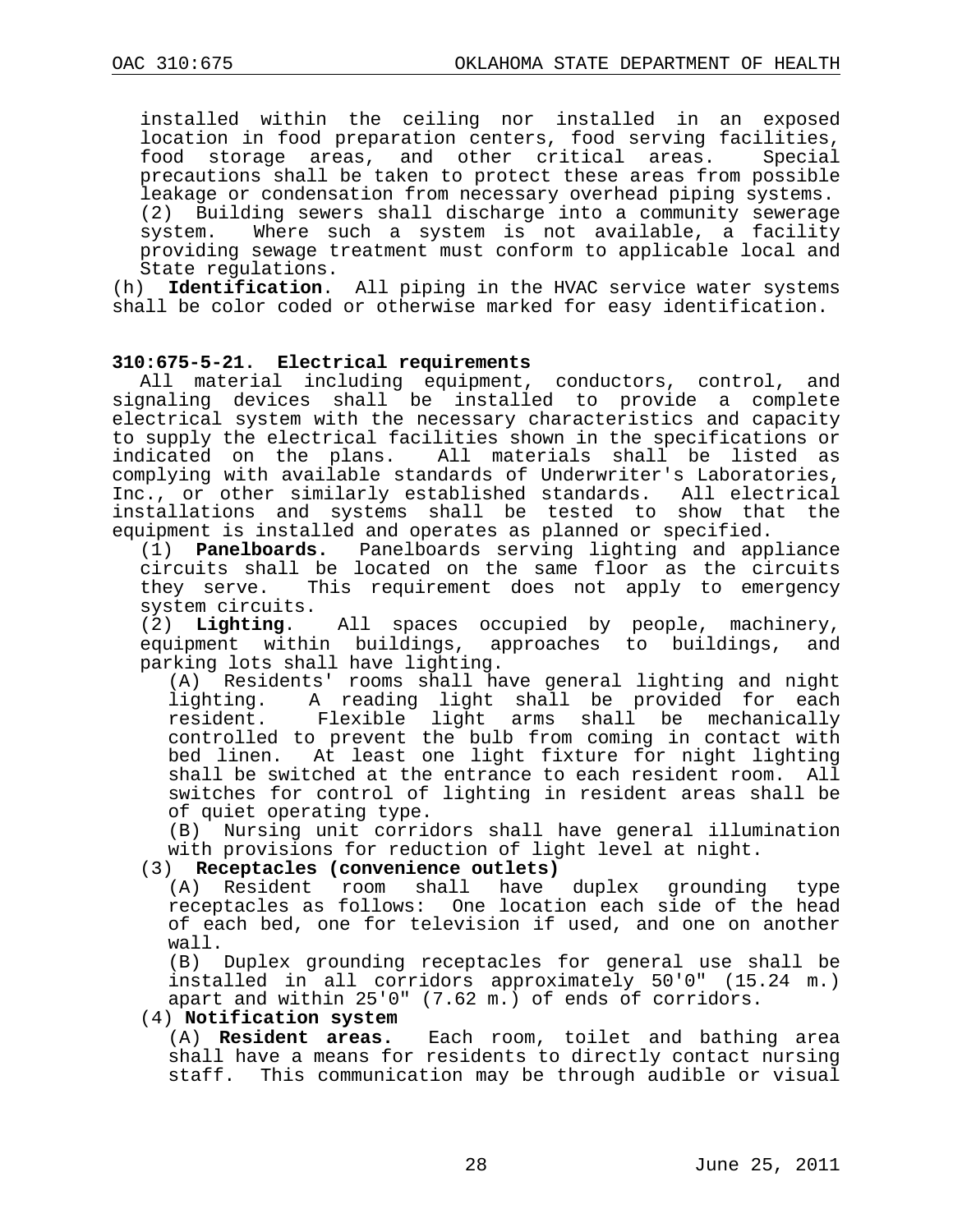signs, electronic systems and may include "wireless systems."

(B) **Wireless nurse call system.** Facilities may substitute a wireless nurse call system for wired call systems or operate both a wireless and a wired nurse call system in parallel.

(C) **Resident's emergency.** A nurse's call emergency button shall be provided for resident's use at each resident's toilet, bath, and shower room. Such button shall be usable by a collapsed resident lying on the floor (inclusion of a pull cord will satisfy this item.)

(5) **Emergency electric service** shall be provided in accordance with NFPA 76-A, 1977, Chapter 05, Essential Electrical Systems for Nursing Homes, etc.

**[Source:** Amended at 28 Ok Reg 1079, eff 6-25-2011]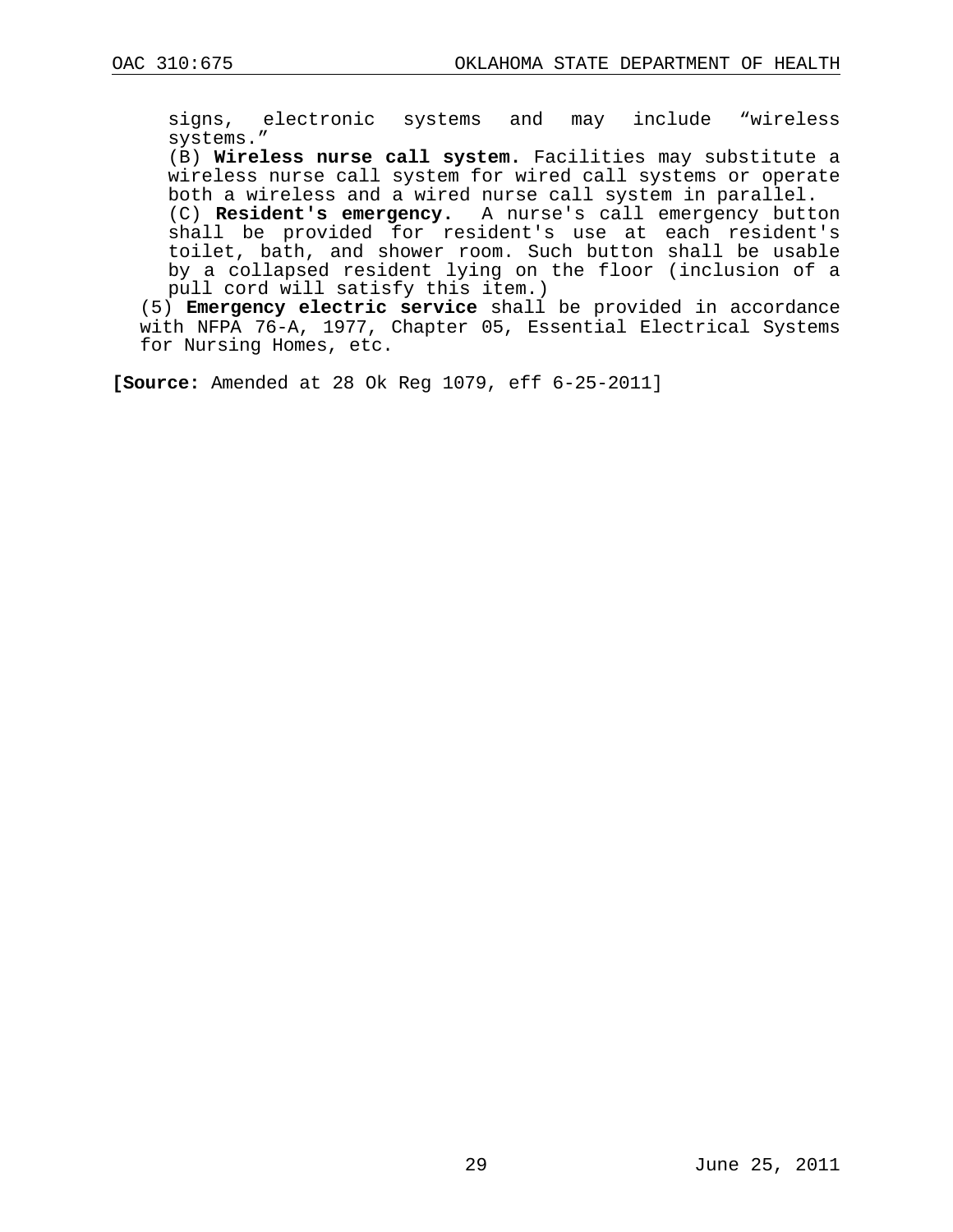#### <span id="page-29-0"></span>**SUBCHAPTER 7. ADMINISTRATION**

| Section                                |                                                               |
|----------------------------------------|---------------------------------------------------------------|
| $310:675 - 7 - 1.1$ . Administrator    |                                                               |
| $310:675 - 7 - 2.1$ . Medical director |                                                               |
|                                        | 310:675-7-3. Resident's rights and responsibilities           |
| $310:675 - 7 - 4$ .                    | Resident transfer or discharge                                |
| $310:675 - 7 - 5.1.$                   | Reports to state and federal agencies                         |
| $310:675 - 7 - 6.1.$                   | Complaints                                                    |
| $310:675 - 7 - 7.1.$                   | Resident's advisory council                                   |
| $310:675 - 7 - 8.1.$                   | Administrative records                                        |
|                                        | 310:675-7-9.1. Written administrative policies and procedures |
| $310:675 - 7 - 10.1.$                  | Resident's clinical record                                    |
| $310:675 - 7 - 11.1.$                  | Medication records                                            |
| $310:675 - 7 - 12.1$ .                 | Incident reports                                              |
| $310:675 - 7 - 13.1.$                  | Consultation reports                                          |
| $310:675 - 7 - 14.1.$                  | Facility maintenance                                          |
| $310:675 - 7 - 15.1.$                  | Housekeeping laundry, and general storage                     |
| $310:675 - 7 - 16.1$ .                 | Quality assessment and assurance                              |
| 310:675-7-17.1.                        | Infection control                                             |
|                                        | $310:675 - 7 - 18.1$ . Personnel records                      |
|                                        | 310:675-7-19. Residential and visiting pets                   |
| $310:675 - 7 - 20$ .                   | Financial solvency and reports                                |
| $310:675 - 7 - 21$ .                   | Sex or violent offender status                                |

## **310:675-7-1.1 Administrator**

The administrator shall be a person who has the authority and responsibility for the total operation of the facility, subject only to the policies adopted by the governing authority and who is licensed by the Oklahoma State Board of Examiners for Nursing Home Administrators.<br>(b) The admini

The administrator, or the owner, shall designate a person in the facility to act on behalf of the administrator during the administrator's absence from the facility. Authority shall be granted to the designated person to allow normal management responsibilities to be exercised.

[**Source:** Added at 9 Ok Reg 3163, eff 7-1-92 (emergency); Added at 10 Ok Reg 1639, eff 6-1-93]

### **310:675-7-2.1. Medical director**

The facility shall designate a licensed physician to serve as medical director. The medical director is responsible for implementation of resident medical care policies and the coordination of medical care in the facility.

[**Source:** Added at 9 Ok Reg 3163, eff 7-1-92 (emergency); Added at 10 Ok Reg 1639, eff 6-1-93]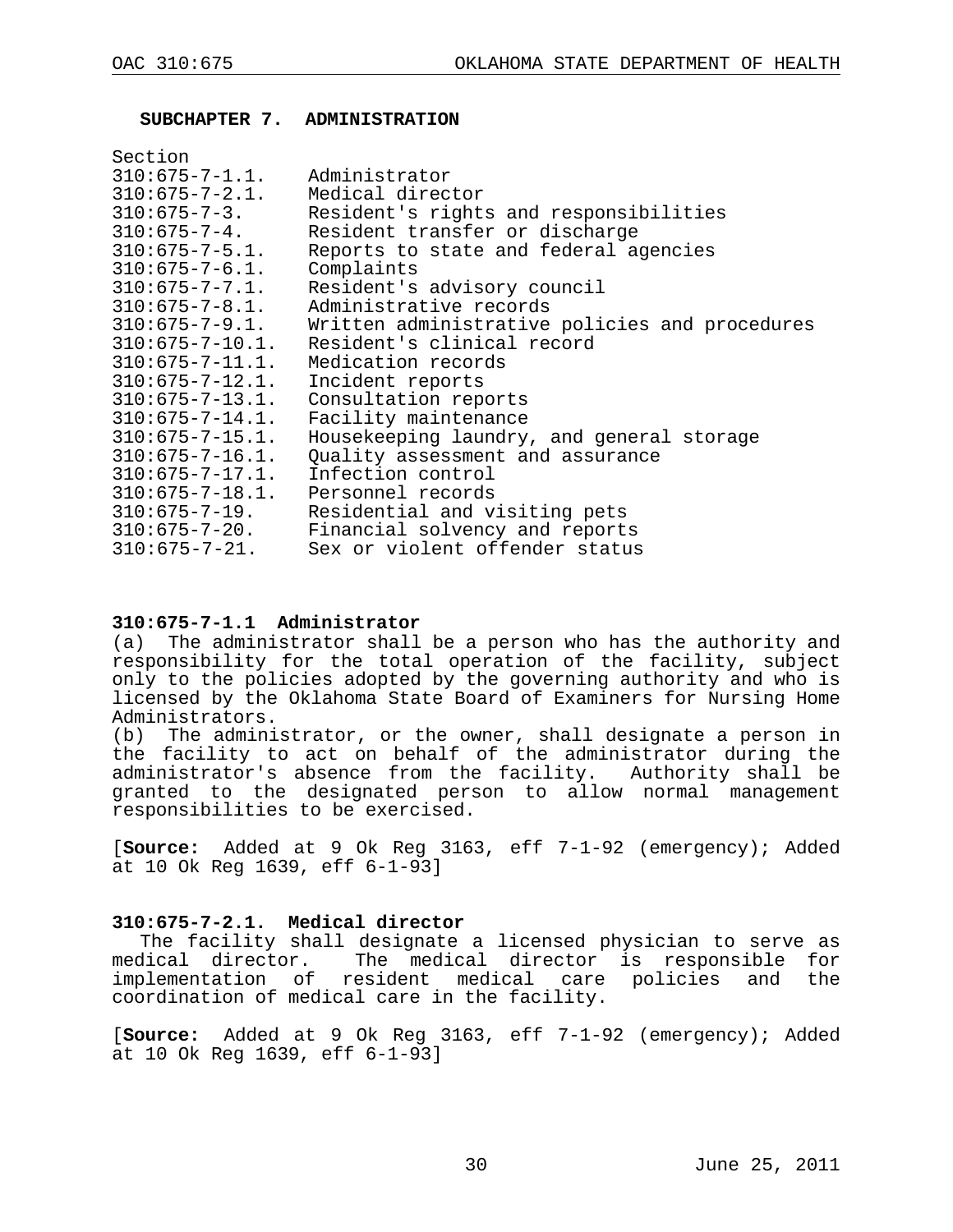### **310:675-7-3. Residents' rights and responsibilities**

Each resident or resident's representative shall receive a copy of the resident statutory rights at the time of admission. A copy of the resident rights shall be posted in an easily accessible, conspicuous place in the facility. The facility shall ensure that its staff is familiar with, and observes, the resident rights. [63 O.S. 1991 § 1-1918.]

[**Source:** Amended at 9 Ok Reg 3163, eff 7-1-92 (emergency); Amended at 10 Ok Reg 1639, eff 6-1-93]

## **310:675-7-4. Resident transfers or discharge**

(a) **Reasons for transfer or discharge**. Involuntary transfer or discharge of a resident may be initiated by a facility only for one or more of the following:

(1) Medical reasons, including needs that the facility is unable to meet, as documented by the attending physician, in consultation with the medical director if the medical director and attending physician are not the same person.

(2) The resident's safety, or for the safety of other residents, as documented by the clinical record. The facility shall show through medical records that:

(A) the resident has had a comprehensive assessment by an interdisciplinary team and alternative measures have been attempted unsuccessfully; or

(B) the resident is a danger to himself, herself or other resident as documented by the medical record and the facility is not capable of managing that resident.

(3) The non-payment of charges for the resident's care as documented by the facility's business records for services for more than 30 days.

(b) **Procedures.** Procedures for involuntary transfer or discharge by the facility are as follows:<br>(1) Written notice shall be

Written notice shall be provided at least thirty (30) days in advance of the transfer or discharge date to the resident, resident's legal representative, person responsible for payment of charges for the resident's care, if different from any of the foregoing, and the Department.<br>(2) The ten day requirement shall

The ten day requirement shall not apply when an emergency transfer is mandated by the resident's health care needs and is in accordance with the attending physician's written orders and<br>medical justification; or the transfer or discharge is justification; or the transfer or necessary for the physical safety of other residents as documented in the clinical record. The facility shall not use a discharge to a hospital as a reason for failing to re-admit a resident after release from the hospital to the first available bed in a semi-private room. Such action shall be considered to be an involuntary discharge subject to all the requirements of this section, unless the discharge was required by the Department.

(3) The written notice shall include:

(A) A full explanation of the reasons for the transfer or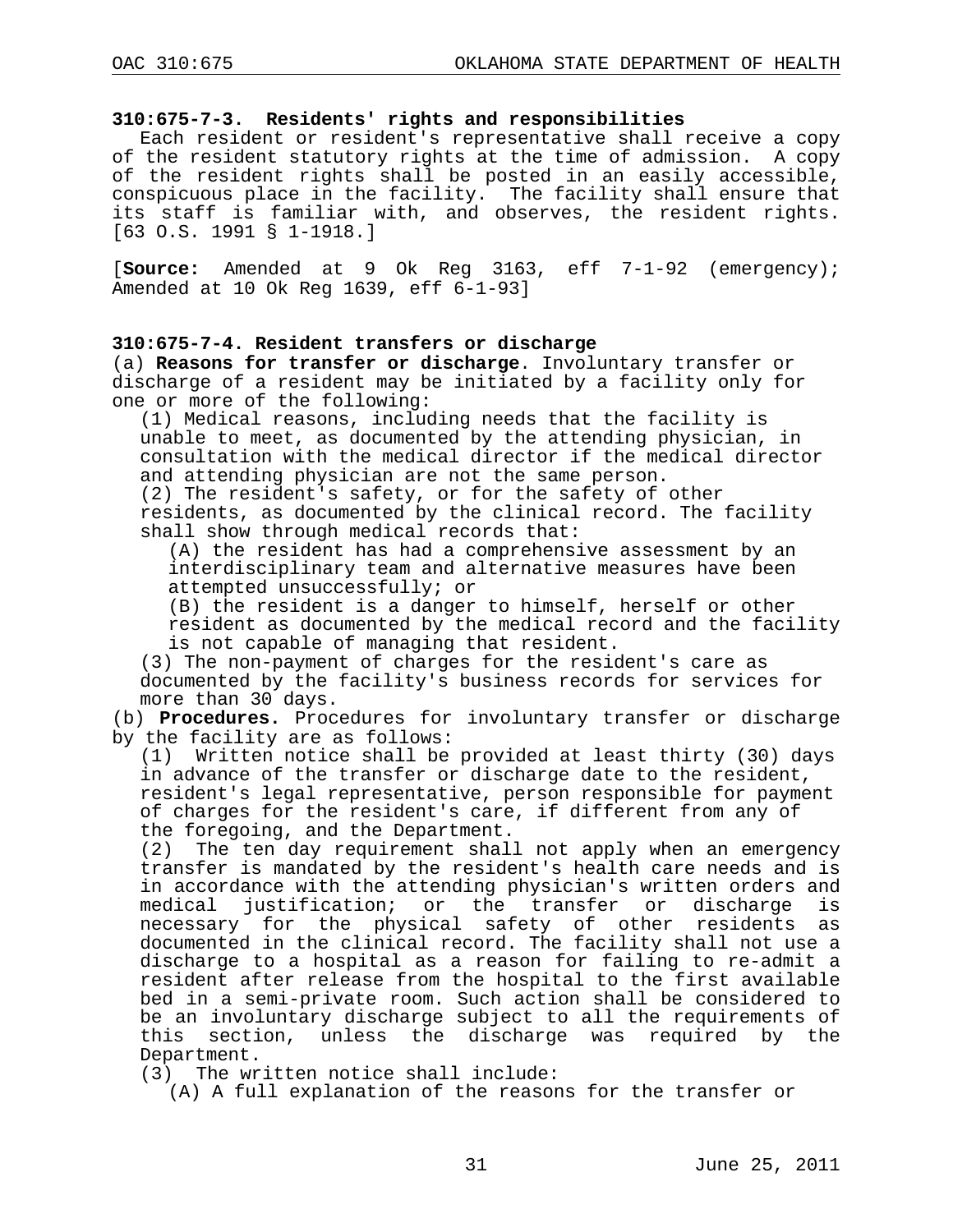discharge; (B) The date of the notice; (C) The date notice was given to the resident and the resident's representative; (D) The date by which the resident must leave the facility; and (E) Information that the resident's representative or person responsible for payment of the resident's care who is aggrieved by the facility's decision, may file within ten (10) days of notice a written request for a hearing with the Department by sending a letter to the Hearing Clerk, Oklahoma State Department of Health, 1000 NE Tenth Street, Oklahoma City, OK 73117.<br>(4) Failure of th Failure of the facility to give the notice as substantially specified above shall result in an order without hearing from the Department denying the right of the facility to discharge the resident.<br>(5) If a written request If a written request for a hearing is properly filed by an eligible aggrieved party, the Department shall convene a hearing within ten working days of receipt of the request. The request may be in the form of a letter or a formal request for hearing from the resident or resident's representative. In the event that the resident is unable to write, a verbal request made to the hearing clerk shall be sufficient. The Department shall reduce the verbal request to writing and send a copy to

the resident. The request should state the reason for the discharge and attach a copy of the letter from the facility.<br>(6) During the pendency of the hearing, the facility shall During the pendency of the hearing, the facility shall not discharge the resident unless the discharge was required by the Department or is an emergency situation. If the resident relocates from the facility but wants to be readmitted, the Department may proceed with the hearing and the facility shall be required to readmit the resident to the first available bed in a semi-private room if the discharge is found not to meet the requirements of the Nursing Home Care Act and OAC 310:675.<br>(7) The Department shall provide the Administrative Law Judge The Department shall provide the Administrative Law Judge and the space for the hearing. The parties, including the resident and the facility, may be represented by counsel or may represent themselves.<br>(8) The hearing shal

The hearing shall be conducted at the Oklahoma State Department of Health building unless there is a request for the hearing to be held at the facility or at another place. Providing the hearing room in such a case shall be the responsibility of the parties. The Department shall maintain a record on the case as it does for any other individual proceeding.<br>(9) The he

The hearing shall be conducted in accordance with the Department's procedures, Chapter 2 of this Title. The Administrative Law Judge's order shall include findings of fact, conclusions of law and an order as to whether or not the transfer or discharge was according to law. If a facility receives federal funds for services, it shall also comply with the certification standards. The more restrictive rule toward the facility shall be applied.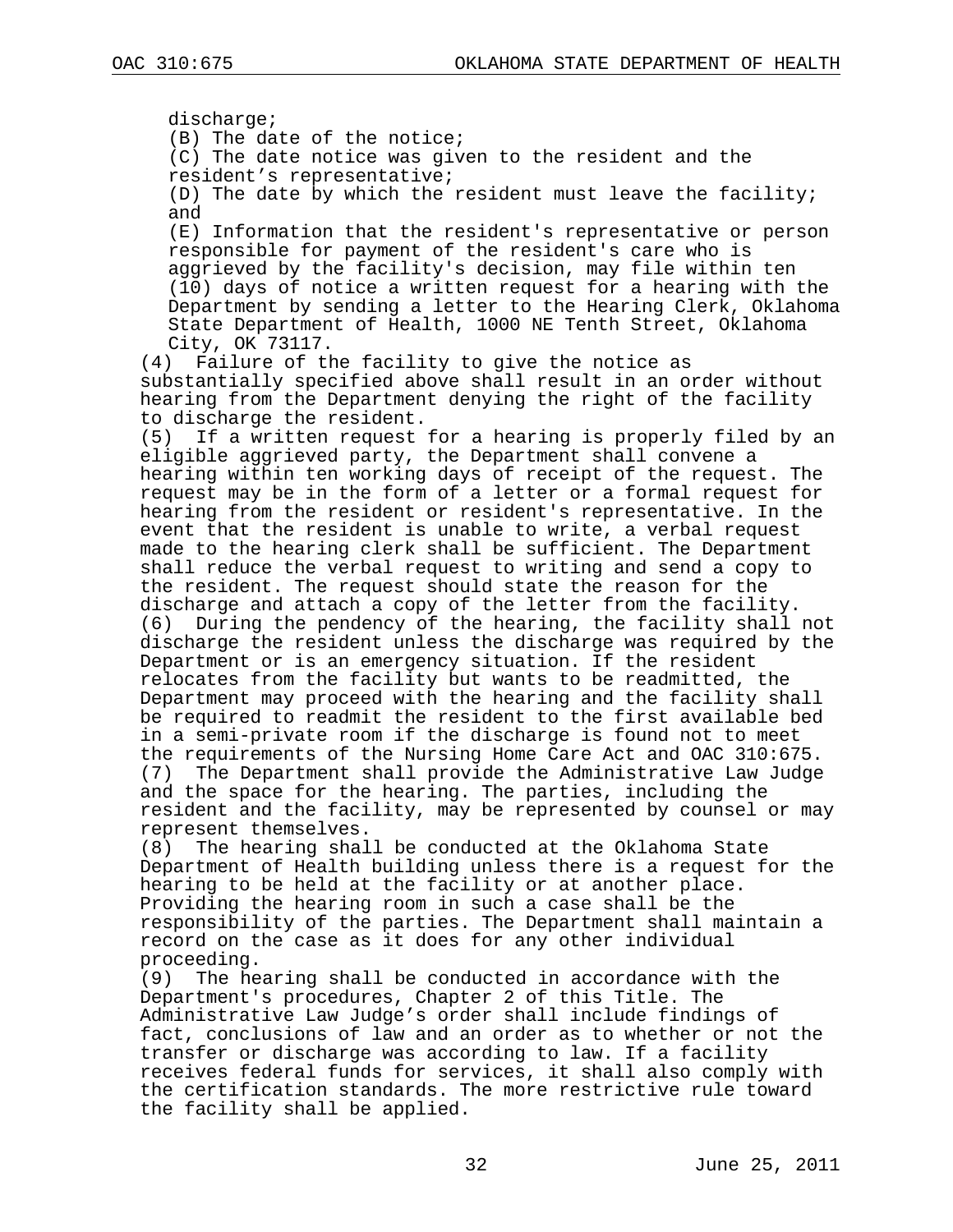(10) If the Administrative Law Judge finds that the discharge was not according to law, the Department shall review, investigate and issue deficiencies as appropriate. (11) If the discharge is according to law, the order shall give

the facility the right to discharge the resident.

(12) The scope of the hearing may include:

(A) Inadequate notice;

(B) Discharge based on reason not stated in the law;

(C) Sufficiency of the evidence to support the involuntary discharge; or

(D) The finding of emergency.

(13) The Administrative Law Judge shall render a written decision within ten working days of the close of the record. (14) If the Administrative Law Judge sustains the facility, the facility may proceed with the discharge. If the Administrative Law Judge finds in favor of the resident, the facility shall withdraw its notice of intent to transfer or discharge the resident. The decision of the Administrative Law Judge shall be final and binding on all parties unless appealed under the Administrative Procedures Act.

## **(c) Room relocation**

(1) If a facility wants to relocate a resident from one room to another, the facility shall give the resident at least fortyeight hours written notice. The notice shall include the cost of transferring the resident's telephone, if applicable. (2) If the resident or the resident's representative agrees in writing to the relocation, the relocation may take place in less than forty-eight hours.

(3) No hearing is required if the resident requests or agrees to relocation from one room to another.

[**Source:** Amended at 9 Ok Reg 3163, eff 7-1-92 (emergency); Amended at 10 Ok Reg 1639, eff 6-1-93; Amended at 20 Ok Reg 2399, eff 7-11-2003; Amended at 26 Ok Reg 2059, eff 6-25-2009]

## **310:675-7-5.1. Reports to state and federal agencies**

(a) **Timeline for reporting.** All reports to the Department shall be made by telephone or facsimile within twenty-four (24) hours of the reportable incident unless otherwise noted. A follow-up report of the incident shall be mailed or faxed to the Department within five (5) Department business days after the incident. The final report shall be filed with the Department within ten (10) Department business days after the incident.

(b) **Reporting abuse, neglect or misappropriation.** The facility shall report to the Department allegations and incidents of *resident abuse, neglect or misappropriation of residents' property*  [63 O.S. §1-1939(I)(1)(e)]. This requirement does not supersede reporting requirements in Title 43A of the Oklahoma Statutes (relating to the Protective Services for the Elderly and for Incapacitated Adults Act).

(c) **Reporting to licensing boards.** The facility shall also report allegations and incidents of resident abuse, neglect, or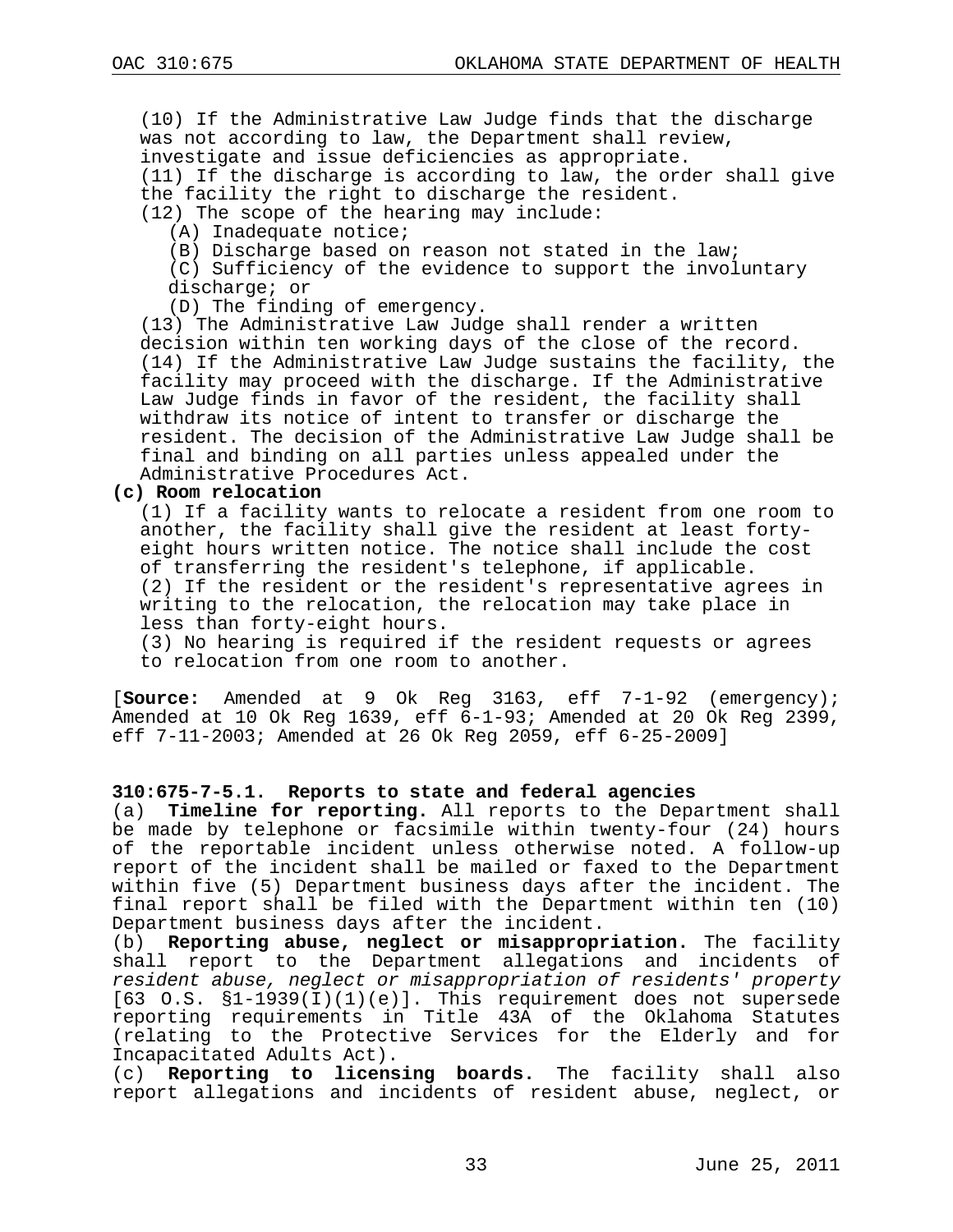misappropriation of residents' property by licensed personnel to the appropriate licensing board.<br>(d) **Reporting communicable dis** 

(d) **Reporting communicable diseases.** The facility shall report *communicable diseases* [63 O.S. §1-1939(I)(1)(a)] and injuries as specified by the Department in OAC communicable disease and injury reporting).<br>(e) **Reporting certain deaths.** The facility

(e) **Reporting certain deaths.** The facility shall report *deaths by unusual occurrence, such as accidental deaths or deaths other than by natural causes, and deaths that may be attributed to a medical device,* [63 O.S. §1-1939(I)(1)(b)] according to applicable state and federal laws. The facility shall also report such deaths to the Department.

(f) **Reporting missing residents.** The facility shall report *missing residents* to the Department after a search of the facility and facility grounds and a determination by the facility that the resident is missing. *In addition, the facility shall make a report to local law enforcement agencies within two (2) hours if the resident is still missing* [63 O.S. §1-

 $1939(I)(1)(c)$ ].<br>(q) **Reporting criminal acts.** The facility shall report *situations arising where a criminal intent is suspected. Such situations shall also be reported to local law enforcement* [63 O.S. §1-1939(I)(1)(d)]. Where physical harm has occurred to a resident as a result of a suspected criminal act, a report shall immediately be made to the municipal police department or to the sheriff's office in the county in which the harm occurred. A facility that is not clear whether the incident should be reported to local law enforcement should consult with local law

enforcement.<br>(h) **Reporti** Reporting utility failures. The facility shall report to the Department utility failures of more than four (4) hours.

(i) **Reporting certain injuries.** The facility shall report to the Department incidents that result in fractures, head injury or require treatment at a hospital.

(j) **Reporting storm damage.** The facility shall report to the Department storm damage resulting in relocation of a resident from a currently assigned room.

(k) **Reporting fires.** The facility shall report to the Department all fires occurring on the licensed real estate.

(l) **Reporting nurse aides.** The facility shall report to the Department allegations and incidents of abuse, neglect, or misappropriation of resident property by a nurse aide by<br>submitting a completed Nurse Aide Abuse, Neglect, submitting a completed Nurse Aide Abuse, Neglect, Misappropriation of Resident Property Form (ODH Form 718), which requires the following:<br>(1) facility name

(1) facility name, address, and telephone;<br>(2) facility type;

- (2) facility type;<br>(3) date;
- $(3)$  date;<br>(4) repor
- $(4)$  reporting party name or administrator name;<br>(5) employee name and address;
- (5) employee name and address;<br>(6) employee certification num
- (6) employee certification number;<br>(7) employee social security numbe
- (7) employee social security number;<br>(8) employee telephone number;
- employee telephone number;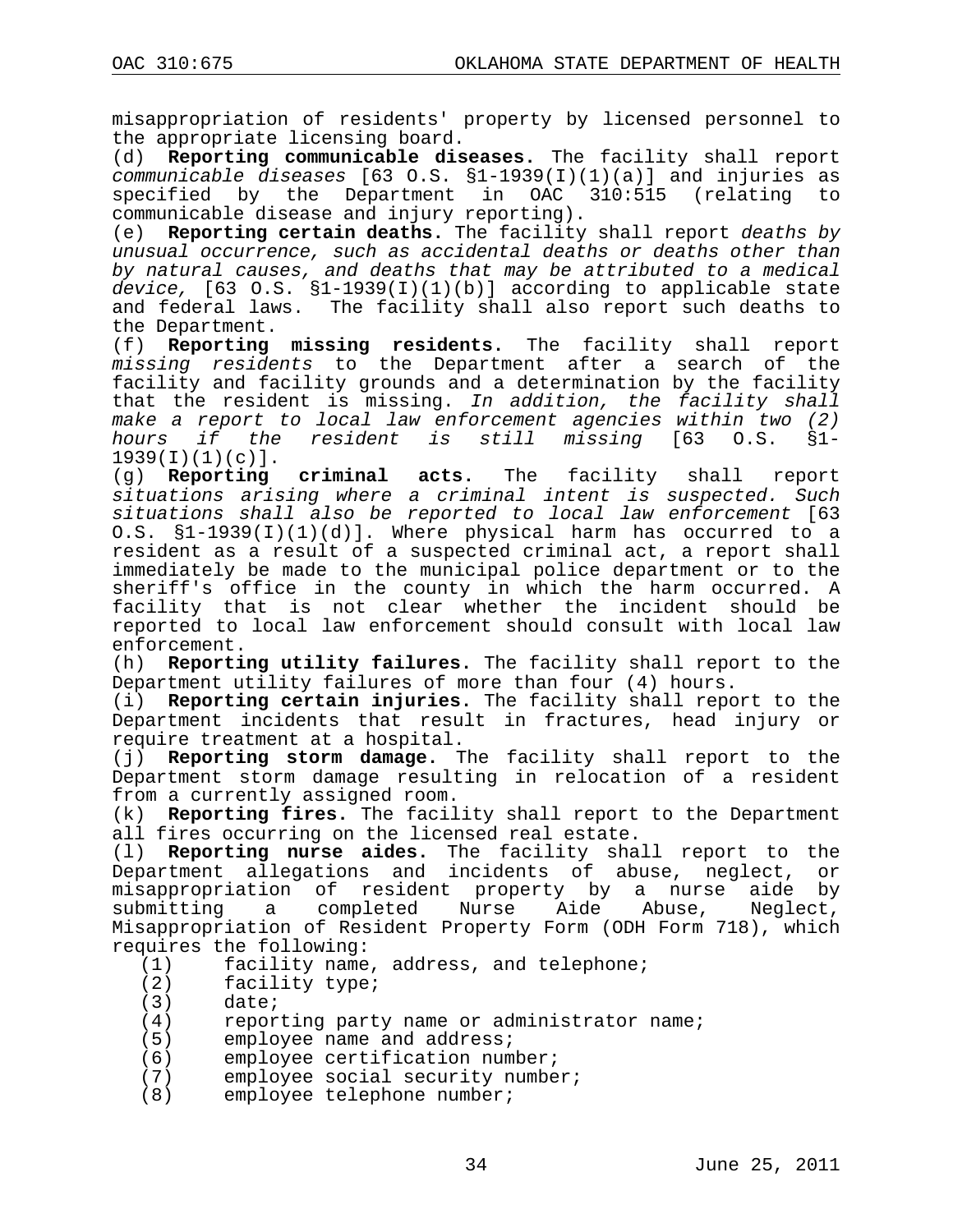(9) termination action and date;<br>(10) other contact person name an

(10) other contact person name and address; and<br>(11) facts of abuse, neglect, or misappropriation

facts of abuse, neglect, or misappropriation of resident property.

(m) **Content of reports to the department.** Reports to the Department made pursuant to this section shall contain the following:

(1) The preliminary report shall, at the minimum, include:

(A) who, what, when, and where; and

(B) measures taken to protect the resident(s) during the investigation.

(2) The follow-up report shall, at the minimum, include:

(A) preliminary information;

(B) the extent of the injury or damage if any; and

(C) preliminary findings of the investigation.

(3) The final report shall, at the minimum, include preliminary and follow-up information and:

(A) a summary of investigative actions;<br>(B) investigative findings and conclusions investigative findings and conclusions based on findings; and

(C) corrective measures to prevent future occurrences.

(D) if items are omitted, why the items are omitted and when they will be provided.

[**Source:** Added at 9 Ok Reg 3163, eff 7-1-92 (emergency); Added at 10 Ok Reg 1639, eff 6-1-93; Amended at 20 Ok Reg 2399, eff 7- 11-2003; Amended at 24 Ok Reg 2030, eff 6-25-2007; Amended at 25 Ok Reg 2482, eff 7-11-2008 (see Editor's Note)]

## **310:675-7-6.1. Complaints**

(a) **Complaints to the facility.** The facility shall make available to each resident or the resident's representative a copy of the facility's complaint procedure. The facility shall ensure that<br>all emplovees comply with the facility's complaint procedure. The all employees comply with the facility's complaint procedure. The<br>facility's complaint procedure shall include at least the facility's complaint procedure shall include at least following requirements.

(1) The facility shall list in its procedures and shall require to be posted in a conspicuous place outside the administrator's office area the following information:

(A) The names, addresses and telephone numbers of facility staff persons designated to receive complaints for the facility;

(B) Notice that a good faith complaint made against the facility shall not result in reprisal against the person making the complaint; and

(C) Notice that any person with a complaint is encouraged to attempt to resolve the complaint with the facility's designated complaint staff, but that the person may submit a complaint to the Department without prior notice to the facility.

(2) If a resident, resident's representative or facility employee submits to the administrator or designated complaint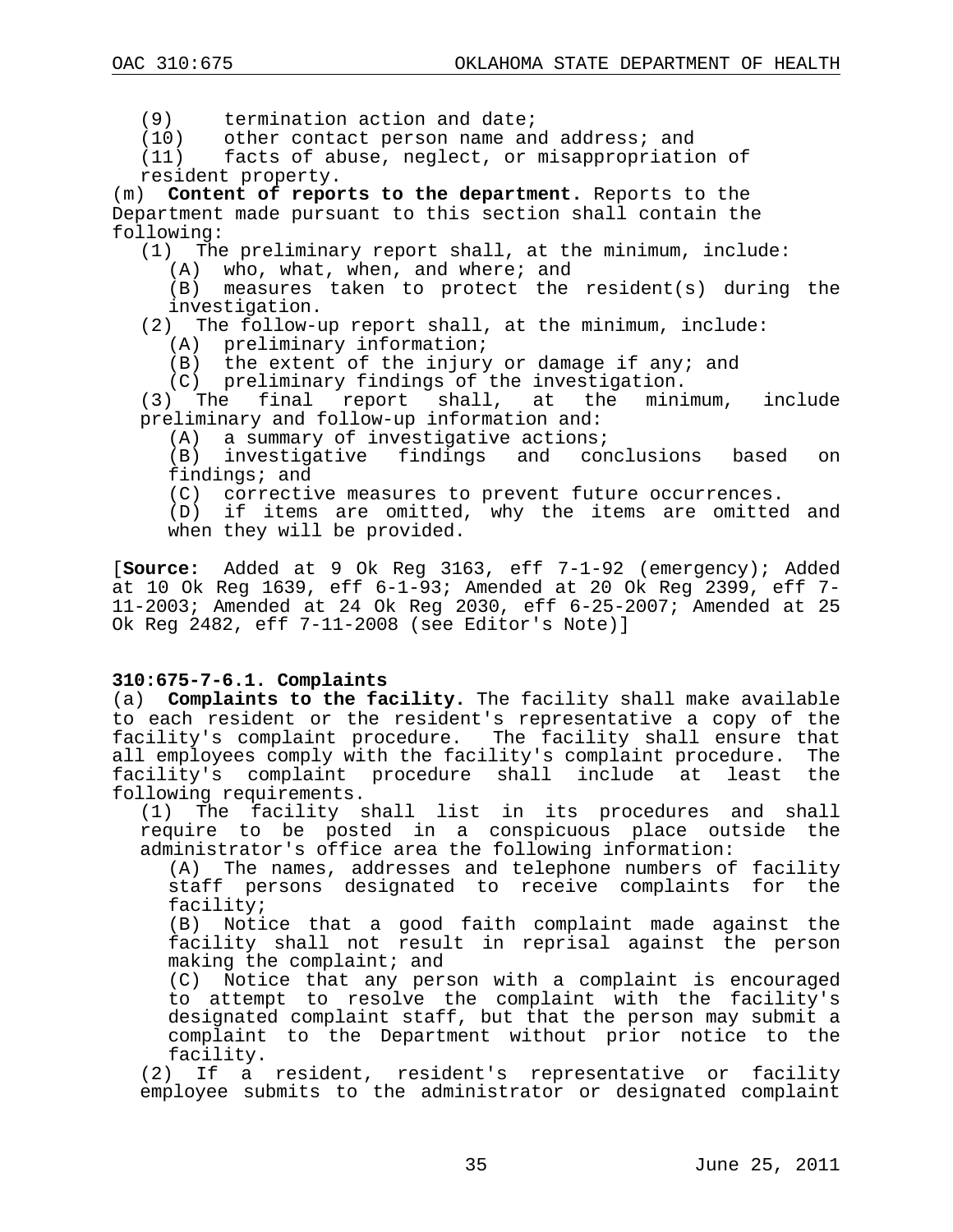staff a written complaint concerning resident abuse, neglect or misappropriation of resident's property, the facility shall comply with the Protective Services for Vulnerable Adults Act, Title 43A O.S. Sections 10-101 through 10-110.<br>) **Complaints to the Department.** The following requirements

(b) **Complaints to the Department.** apply to complaints filed with the Department.

(1) The Department shall provide to each facility a notice telephone number and location of Department's central call center to which complaints may be<br>submitted. The facility shall post such notice in a The facility shall post such notice in a conspicuous place outside the administrator's office area.

(2) Any person may submit a complaint to the Department in writing, by phone, or personally. The Department shall reduce to writing a verbal complaint received by phone or in person.

(3) If the complainant is a facility resident, the resident's representative, or a current employee of the facility, the Department shall keep the complainant's identity confidential.<br>For other complainants the Department shall ask the For other complainants the Department shall complainant's preference regarding confidentiality.

(4) The Department shall receive and triage complaints at a central call center. The complaints shall be classified and investigated according to the following priorities:

(A) A complaint alleging a situation in which the facility's noncompliance with state or federal requirements relating to nursing facilities has caused or is likely to cause serious injury, harm, impairment or death to a resident shall be classified as immediate jeopardy and shall be

investigated by the Department within two (2) working days;<br>(B) A complaint alleging minimal harm or more than minim A complaint alleging minimal harm or more than minimal harm to a resident but less than an immediate jeopardy situation shall be classified as actual harm and shall be investigated by the Department within ten (10) working days;

and<br>(C) A complaint alleging other than immediate jeopardy or actual harm to a resident but that represents a repeated or ongoing violation shall be classified as a continuing complaint and investigated within twenty-five (25) days; and (D) A complaint alleging other than immediate jeopardy or actual harm to a resident shall be classified as a primary complaint and shall be investigated within thirty (30) days.

(5) In addition to scheduling investigations as provided in paragraph (4) of this subsection, the Department shall take necessary immediate action to remedy a situation that alleges a violation of the Nursing Home Care Act, any rules promulgated under authority of the Act, or any federal certification laws or rules, if that situation represents a serious threat to the health, safety and welfare of a resident.

(6) In investigating complaints, the Department shall:

Protect the identity of the complainant if a current or past resident or resident's representative or designated guardian or a current or past employee of the facility by conforming to the following:<br>(i) The investigator

The investigator shall select at least three (3)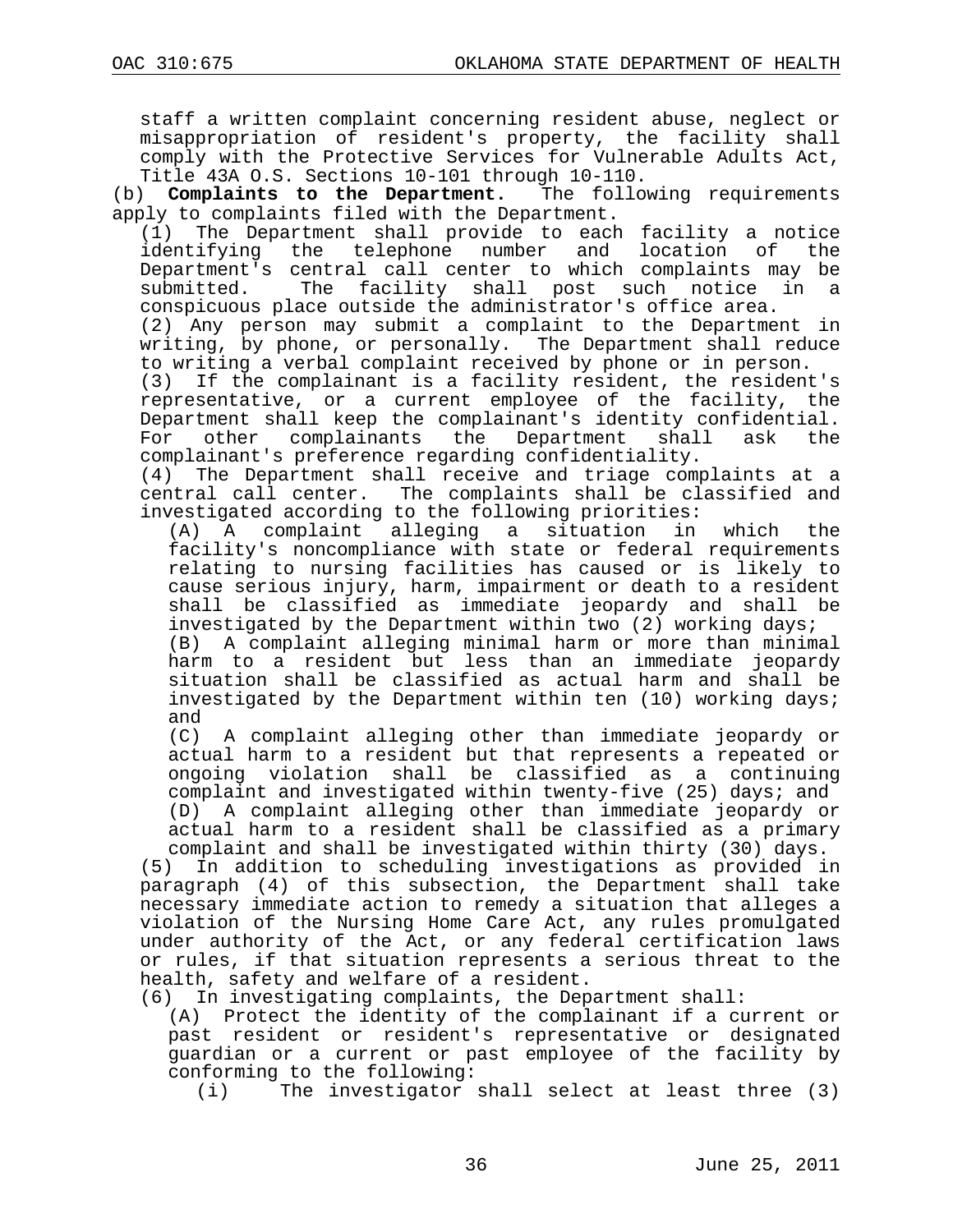records for review, including the record of the resident identified in the complaint. The three records shall be selected based on residents with similar circumstances as detailed in the complaint if possible. All three (3) records shall be reviewed to determine whether the complaint is substantiated and if the alleged deficient practice exists; and<br>(ii) The investige

The investigator shall interview or observe at least three (3) residents during the facility observation or tour, which will include the resident referenced in the complaint if identified. If no resident is identified, then the observations used of the three used to assist substantiating or refuting the complaint;

(B) Review the facility's quality indicator profile using resident assessments filed pursuant to OAC 310:675-9-5.1 to determine whether the facility has been "flagged", if the complaint involves resident abuse, pressure ulcers, weight loss or hydration;

(C) Review surveys completed within the last survey cycle to identify tendencies or patterns of non-compliance by the facility;

(D) Attempt to contact the State or Local Ombudsman prior to the survey; and

(E) Interview the complainant, the resident, if possible, and any potential witness, collateral resource or affected

resident.<br>(7) The The Department shall limit the complaint report to the Health Care Financing Administration Form 2567 if applicable and the formal report of complaint investigation.<br>(A) The Form 2567 shall be issued to the fa

(A) The Form 2567 shall be issued to the facility within<br>ten (10) business days after completion of the business days after completion of investigation.

(B) The formal report of complaint investigation shall be issued to the facility and the complainant, if requested, within ten (10) business days after completion of the investigation. The formal report of investigation shall include at least the following:

(i) Nature of the allegation(s);

(ii) Written findings;

(iii)Deficiencies, if any, related to the complaint investigation;

(iv) Warning notice, if any;

(v) Correction order, if any; and

(vi) Other relevant information.

[**Source:** Added at 9 Ok Reg 3163, eff 7-1-92 (emergency); Added at 10 Ok Reg 1639, eff 6-1-93; Amended at 18 Ok Reg 2533, eff 6- 25-2001; Amended at 20 Ok Reg 2399, eff 7-11-2003]

#### **310:675-7-7.1. Resident's advisory council**

(a) Each facility shall establish a residents advisory council.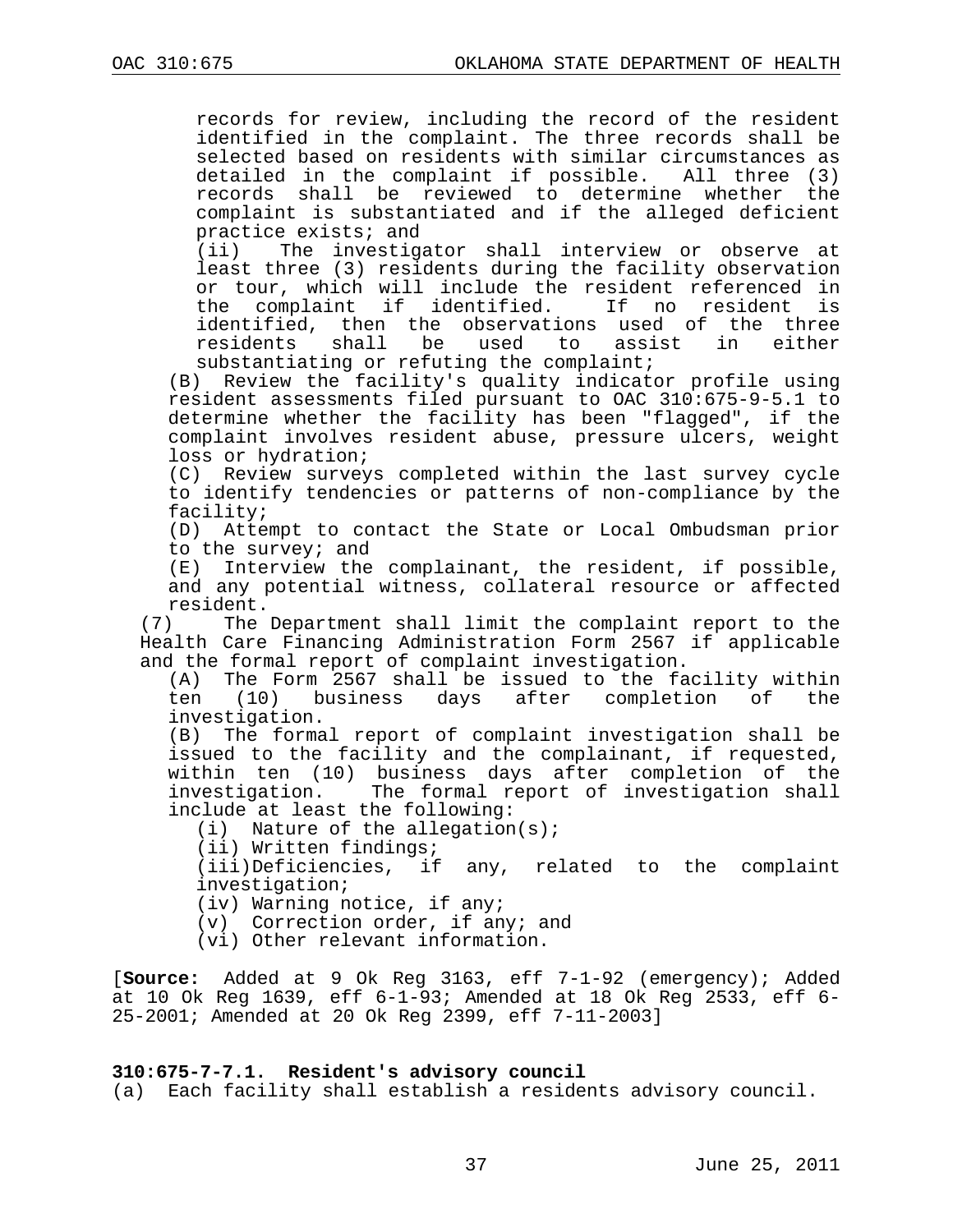(b) Members of the residents advisory council shall consist of all current nursing facility residents or their designated representative. The administrator shall designate a member of the facility staff to coordinate the council and render assistance to the council, and respond to the requests from the council's meetings.

(c) No employee or affiliate of the facility shall be a member of the council. The facility shall provide the council with private meeting space.<br>(d) Minutes o

Minutes of the residents advisory council meetings shall be prepared by the facility staff and maintained in the facility. A copy of the meeting minutes shall be provided to those residents<br>or representatives requesting them. Information identifying a or representatives requesting them. resident shall not be included in the minutes.

(e) The residents advisory council shall communicate to the administrator the residents' opinions and concerns known to the council.

(f) The residents advisory council shall be a forum for:

(1) Early identification of problems and recommendations for orderly problem resolution.<br>(2) Soliciting and adopt

and adopting recommendations for facility programs and improvements.

(3) Obtaining information from, and disseminating information to, the residents.

(g) The residents advisory council may present complaints to the Department on behalf of a resident.

[**Source:** Added at 9 Ok Reg 3163, eff 7-1-92 (emergency); Added at 10 Ok Reg 1639, eff 6-1-93]

# **310:675-7-8.1. Administrative records**

The administrator shall be responsible for the preparation, supervision, and filing of records.

(b) There shall be a separate, organized file in the business office for each resident. The file shall include current The file shall include current<br>and the resident's family. The information about the resident and the resident's family. file shall also include a written record of all financial arrangements and transactions involving the individual resident's<br>funds. A written contract between the resident, or his A written contract between the resident, or his representative, or, if the resident is a minor, his parent, or representative, and the facility or its agent or the waiver of same shall also be in this file.<br>(1) If the source of paymen

If the source of payment for the resident's care is, in full or in part, from public funds, there shall be a contract<br>between the facility and the agency providing the funds. An between the facility and the agency providing the funds. individual contract between such resident and the nursing facility is not required.

(2) A resident may sign a waiver if the resident does not wish to have a contract with the facility.

(c) Each facility shall provide safe storage for administrative records and all current records shall be readily available to the Department upon request.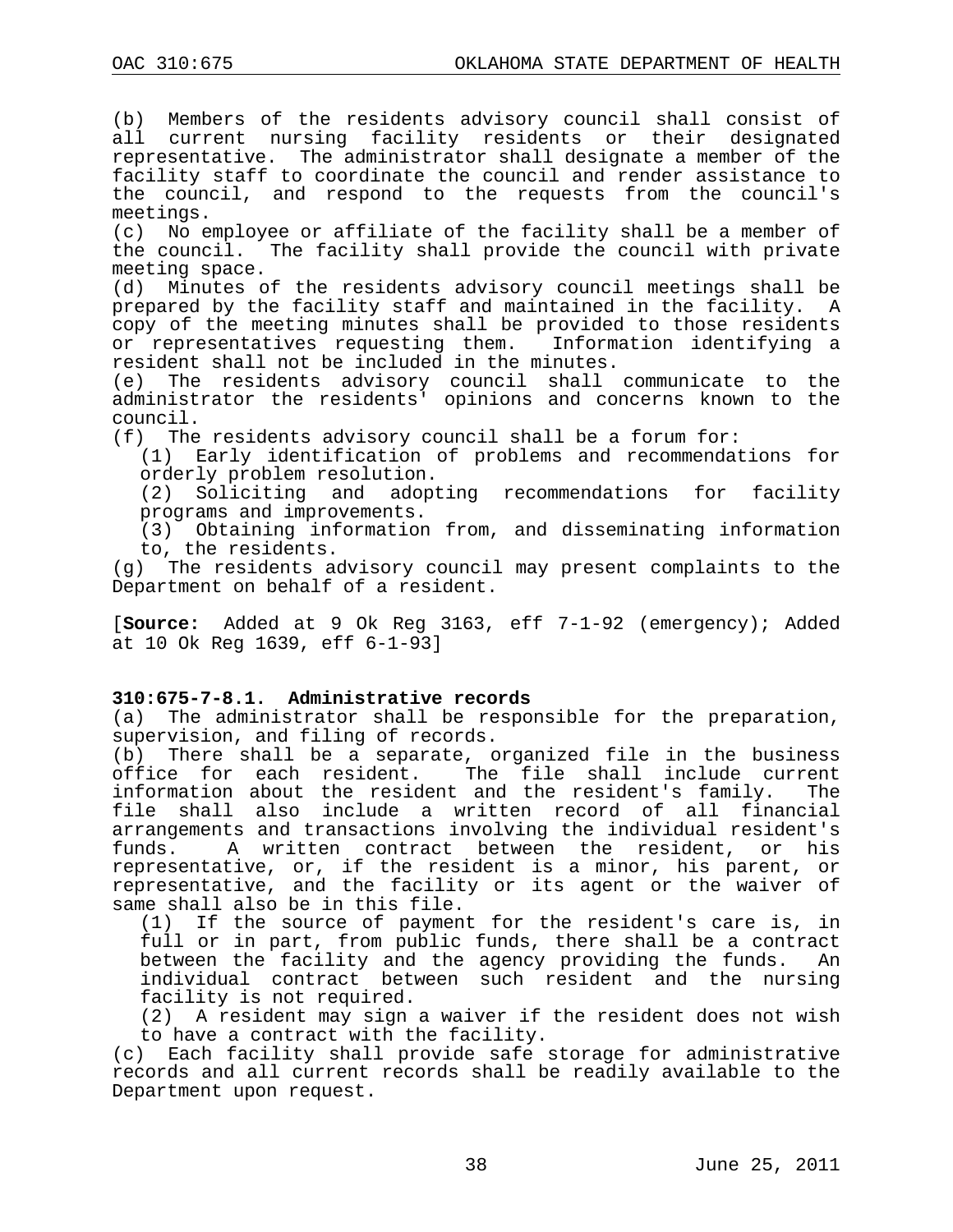(d) Administrative records of the facility shall include the following information:

(1) A copy of the current statement of ownership.<br>(2) The current administrator's name, license num

The current administrator's name, license number, and date of employment.<br>(3) The name

The name of the individual responsible for the facility's operation in the absence of the administrator.

(4) Copies of credentials of all personnel and consultants working in the facility who are licensed, registered or certified.

(5) Copies of criminal background checks on all required current employees.<br>(6) A copy of a

A copy of all contracts with individuals or firms providing any services to the facility.

(7) Written admission and discharge policies.

(8) A description of the services provided by the facility and the rates charged for those services and services for which a resident may be charged separately; limitations of available services; causes for termination of services; and refund policies if services are terminated. Documentation shall show<br>that each resident, and/or representative received this each resident, and/or representative received this information prior to, or at, the time of admission.

(9) Copies of affiliation agreements, contracts, or written arrangements for advice, consultation, services, training, or transportation with other organizations or individuals, and public or private agencies.

(10) Written transfer agreements with other health facilities to make the services of such facilities readily accessible, and to facilitate the transfer of residents and essential resident information with the resident.

(11) Records of residents advisory council meetings.

(12) Copies of inspection reports from the local, county, and state agencies during the past three years.

(13) All adverse actions instituted against the facility during the past three years, including warning letters, administrative penalties, notice of hearing, hearing officer's findings, final orders, and court proceedings.

(14) Written disaster plan/emergency evacuation plan.

(15) A record of all nurse aide competency and certification records and contacts to Oklahoma and other state's nurse aide registries.

(16) Current resident census records.

[**Source:** Added at 9 Ok Reg 3163, eff 7-1-92 (emergency); Added at 10 Ok Reg 1639, eff 6-1-93]

**310:675-7-9.1. Written administrative policies and procedures** (a) The facility shall maintain written policies to govern the administration of the facility. These policies shall be reviewed annually and revised as necessary.

(b) The facility shall not admit any person unless it has the personnel and resources to provide all services and care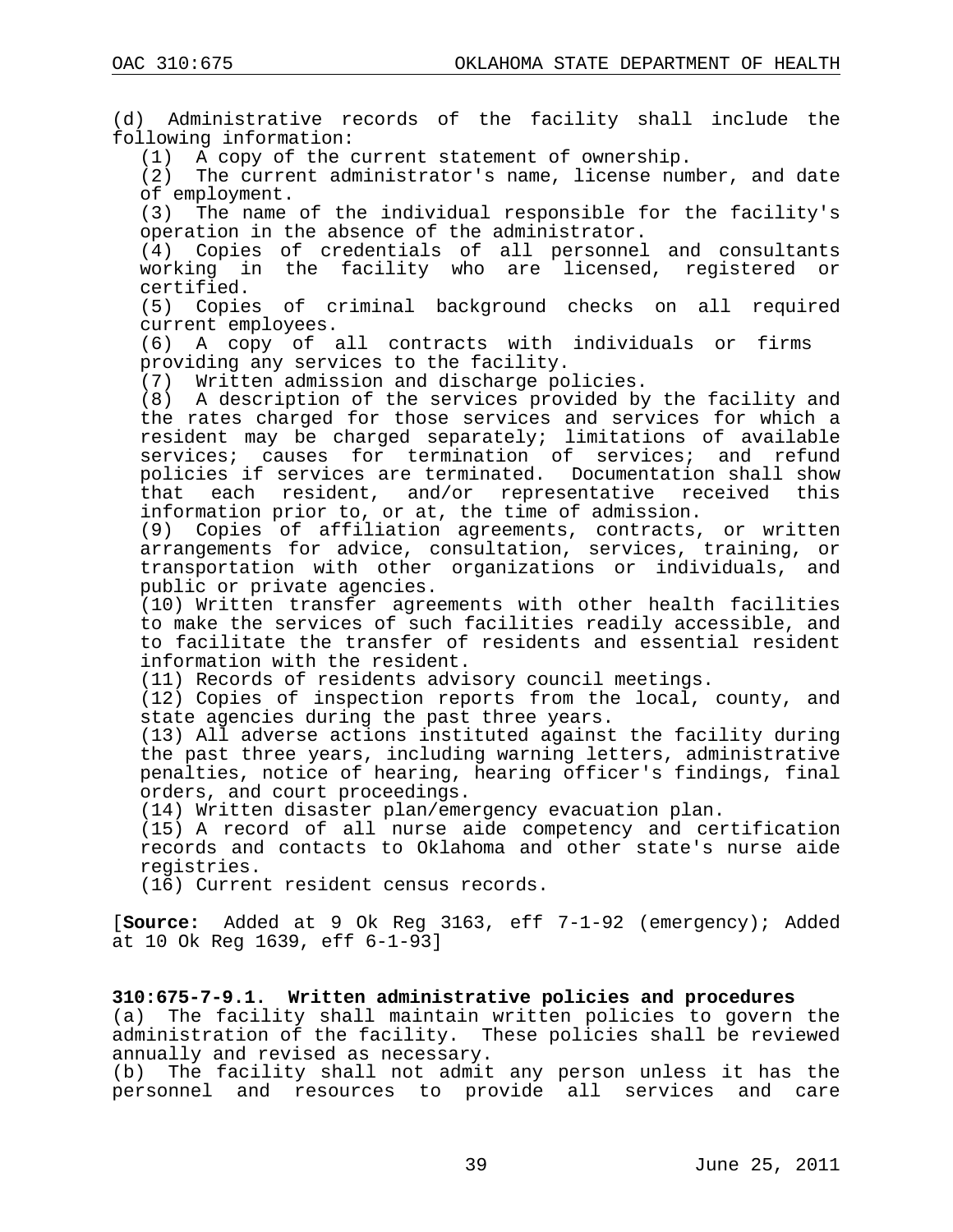prescribed for that person.

(c) All persons seeking admission shall be evaluated as to their medical, nursing and social needs. The scope of care and service to be provided by the facility, or through contract, shall be included in the resident care plan following admission.

(d) All residents shall have accommodations that are as close to their normal living arrangements as possible. Special care and arrangements shall be provided to ensure, if possible, that the accommodations support the resident's physical, mental and psycho-social needs in terms of sanitary environment, aesthetics and associations.<br>(e) Residents s

shall be accepted and cared for without discrimination on the basis of race, sex, color, religion, ancestry, disability, or national origin.

(f) Emergency care shall be provided to residents in case of sudden illness or accident, including persons to be contacted in case of an emergency.

(g) Conflict resolution procedures shall be adopted for processing complaints received from residents and employees.

(h) Job descriptions shall be developed that detail the functions of each classification of employee.<br>(i) Procedures shall be adopted fo

Procedures shall be adopted for handling residents' funds and providing access to the written records regarding a resident's funds by the resident or representative.<br>(j) The facility has the following re

The facility has the following responsibilities concerning physicians:<br>(1) The

The health care services for each resident shall be under a physician's supervision.

(2) All physician orders shall be written in ink or indelible pencil and signed by the physician.

(3) No medication or treatment shall be administered except on a physician's order.

(4) The facility shall have a written policy that provides for physician services to be available twenty-four hours per day.

(5) A list of physicians shall be posted at the nursing station for use if the resident's attending physician is not available.<br>(6) The f

The facility shall arrange for one, or more, physicians to be available in an emergency and to advise the facility. The physician called at the time of any emergency shall be noted in the records. If unable to contact a physician, the resident

shall be transferred to a hospital emergency room.<br>(k) The facility shall adopt a nursing policy a The facility shall adopt a nursing policy and procedure manual, which shall detail all nursing procedures performed within the facility. All procedures shall be in accordance with accepted nursing practice standards, and shall include, but not be limited to, the following:<br>(1) Ambulation

Ambulation, body alignment and positioning, and routine range of motion unless contraindicated by the resident's physician.<br>(2) Elimi

Elimination, including a bowel and bladder training program, or frequent toileting for incontinent residents, when applicable.

(3) Colostomy and ileostomy care.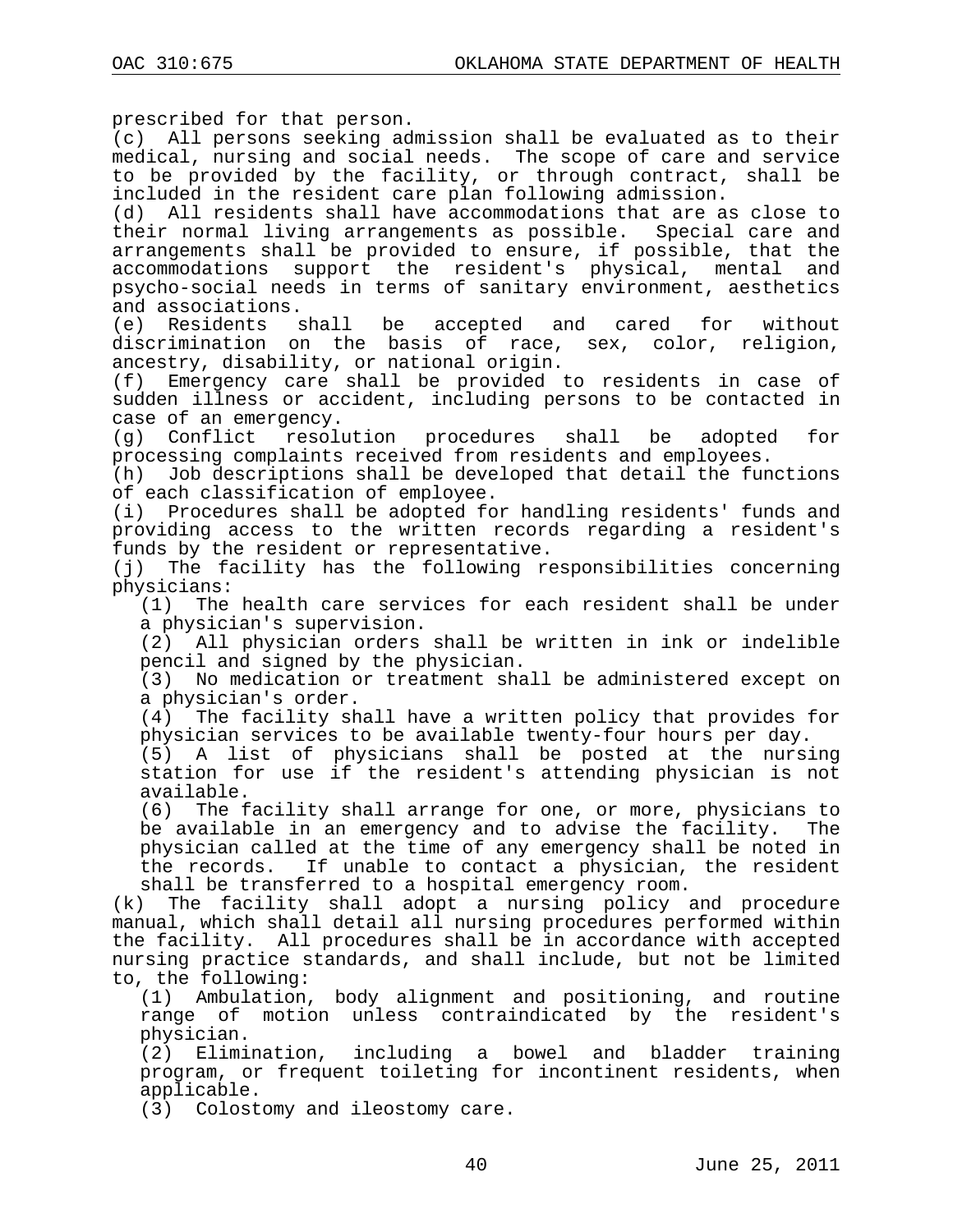- (4) Nutrition and meal service.
- (5) Oral suctioning and tracheotomy care.
- (6) Treatments.
- (7) Nasogastric care.
- (8) Oral hygiene.
- (9) Isolation procedures.
- (10) Universal precautions.
- (11) Emergency procedures.
- (12) Medication Administration.
- 

(13) Pain assessment and treatment.<br>(1) Each nursing station shall have Each nursing station shall have a copy of the nursing policy<br>procedure manual, isolation techniques, and emergency and procedure manual, isolation techniques, and procedures for fire and natural disasters.<br>(m) The facility shall adopt policies

The facility shall adopt policies and procedures for the administration of social services, activities, dietary, housekeeping, maintenance and personnel.<br>(n) The facility shall adopt a policy t

The facility shall adopt a policy that any person working in the facility who shows signs or symptoms of a communicable disease, shall be excluded from work, and shall be permitted to return to work only after approval of the director of nursing or charge nurse.<br>(o) The faci

The facility shall adopt a procedure for taking inventory of and inconspicuously marking, for identification, the resident's personal effects (clothing and property) which shall be completed on admission of the resident and subsequently when new clothing or property is received by the resident. Identification marking shall be by a method that shall withstand repeated laundering or cleaning without loss of legibility. Jewelry, watches and similar articles of value shall not be subject to the marking requirement. (p) The facility shall adopt a policy that requires reporting of the loss of personal effects to the administrator, the resident, and the resident's representative. The policy shall require the staff to assist the resident in attempting to locate the lost property and may, at the request of the resident, require the reporting of such losses to law enforcement authorities. The policy shall also indicate that a resident has the right to report losses directly to law enforcement authorities without fear of reprisal from the facility's administration or staff.

[**Source:** Added at 9 Ok Reg 3163, eff 7-1-92 (emergency); Added at 10 Ok Reg 1639, eff 6-1-93; Amended at 13 Ok Reg 2511, eff 6- 27-96; Amended at 16 Ok Reg 2521, eff 6-25-99; Amended at 18 Ok Reg 2533, eff 6-25-2001; Amended at 23 Ok Reg 156, eff 10-6-2005 (emergency); Amended at 23 Ok Reg 2415, eff 6-25-2006]

#### **310:675-7-10.1. Resident's clinical record**

(a) There shall be an organized, accurate, clinical and personal record, either typewritten or legibly written with pen and ink,<br>for each resident admitted or accepted for treatment. The for each resident admitted or accepted for treatment. resident's clinical record shall document all nursing services provided.

(b) The resident clinical record shall be retained for at least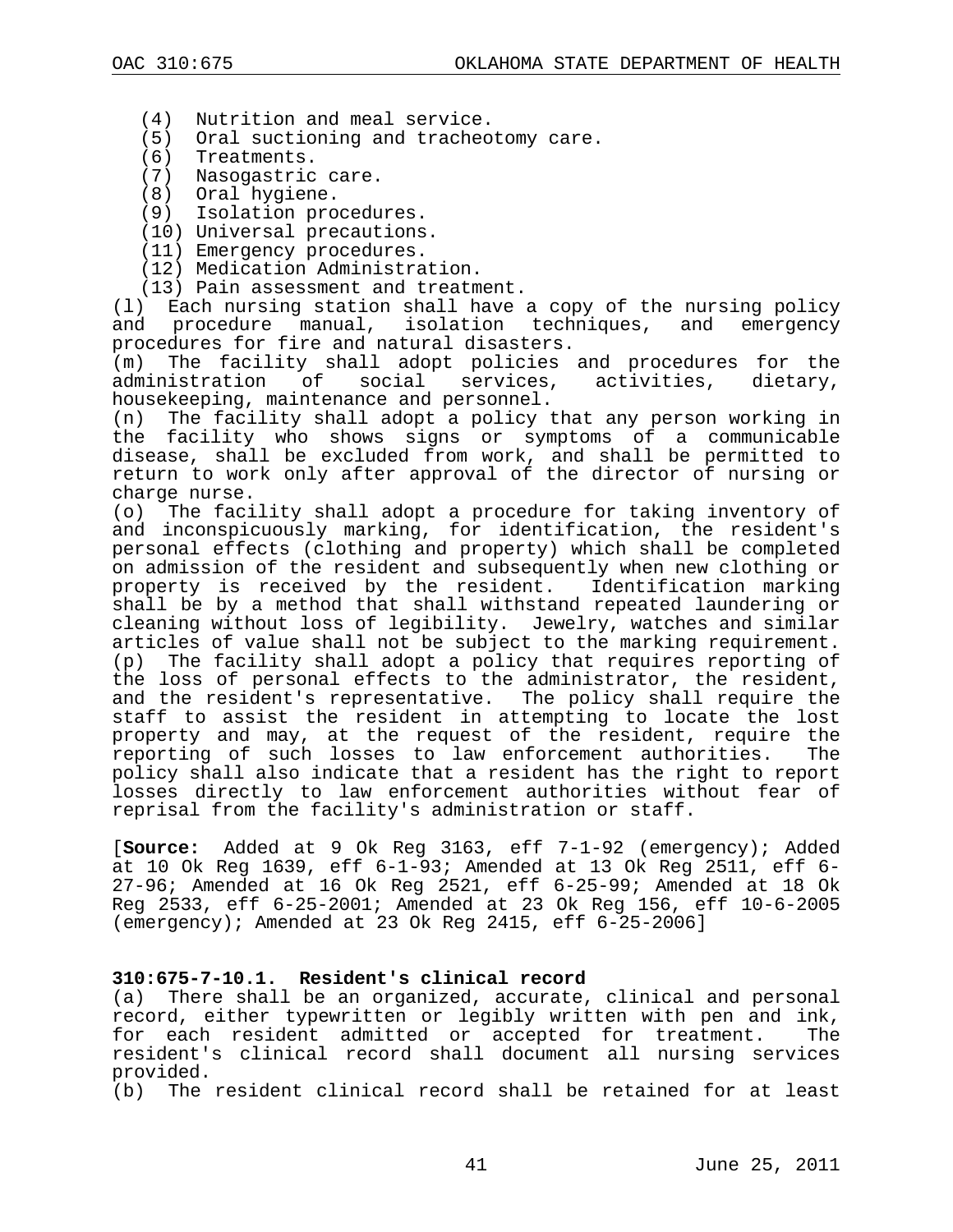five years after the resident's discharge or death. A minor's record shall be retained for at least two years after the minor has reached the age of eighteen but, in no case, less than five years.

(c) All required records, either original or microfilm copies, shall be maintained in such form as to be legible and readily available upon request of the attending physician, the facility, and any person authorized by law to make such a request.<br>(d) Information contained in the resident record

(d) Information contained in the resident record shall be confidential and disclosed only to the resident, persons and disclosed only to the resident, authorized by the resident, and persons authorized by law.

(e) Resident's records shall be filed and stored to protect against loss, destruction, or unauthorized use.<br>(f) The Department shall be informed in w

The Department shall be informed in writing immediately whenever any resident's records are defaced, or destroyed, before the end of the required retention period.<br>(g) If a facility ceases operation,

If a facility ceases operation, the Department shall be notified immediately of the arrangements for preserving the resident's record. The record shall be preserved for the required time and the information in the records shall be available to the health professionals or facilities assuming care of the resident so that continuity of care is available.

(h) If the ownership of the facility changes, the new licensee shall have custody of the residents records and the records shall be available to the former licensee and other authorized persons.<br>(i) A person employed by the owner shall be in charge of resident A person employed by the owner shall be in charge of resident records and properly identifiable to others concerned.

(j) The resident clinical record shall include:

(1) An admission record sheet which shall include:

(A) Identification of the resident (name, sex, age, date of birth, marital status).<br>(B) Identification num

Identification numbers as applicable: i. e., Medicare number, Medicaid number.

(C) Date and time of admission.

(D) Diagnosis and known allergies.

(E) Name, address, and telephone number of responsible party, next of kin, pharmacist, and funeral home.

(2) Physician's orders for medications, diet, treatment, and therapy.

(3) Orders dated and signed by the physician giving the order. Verbal or telephone orders shall be signed by the physician

within five working days, excluding weekends and holidays.<br>(4) Initial orders given by the physician at the tip Initial orders given by the physician at the time of admission shall be signed by the physician and placed in the clinical record within five working days of admission, excluding weekends and holidays.<br>(5) The most recent medical hi

The most recent medical history and physical examination signed and dated by the physician.

(6) Nurse's notes, dated and signed at the time of entry.

(7) Temperature, pulse, respirations, blood pressure and weight when indicated by physician's orders or by a change in the resident's condition.<br>(8) Progress notes gener

Progress notes generated by all health care professionals and allied health personnel.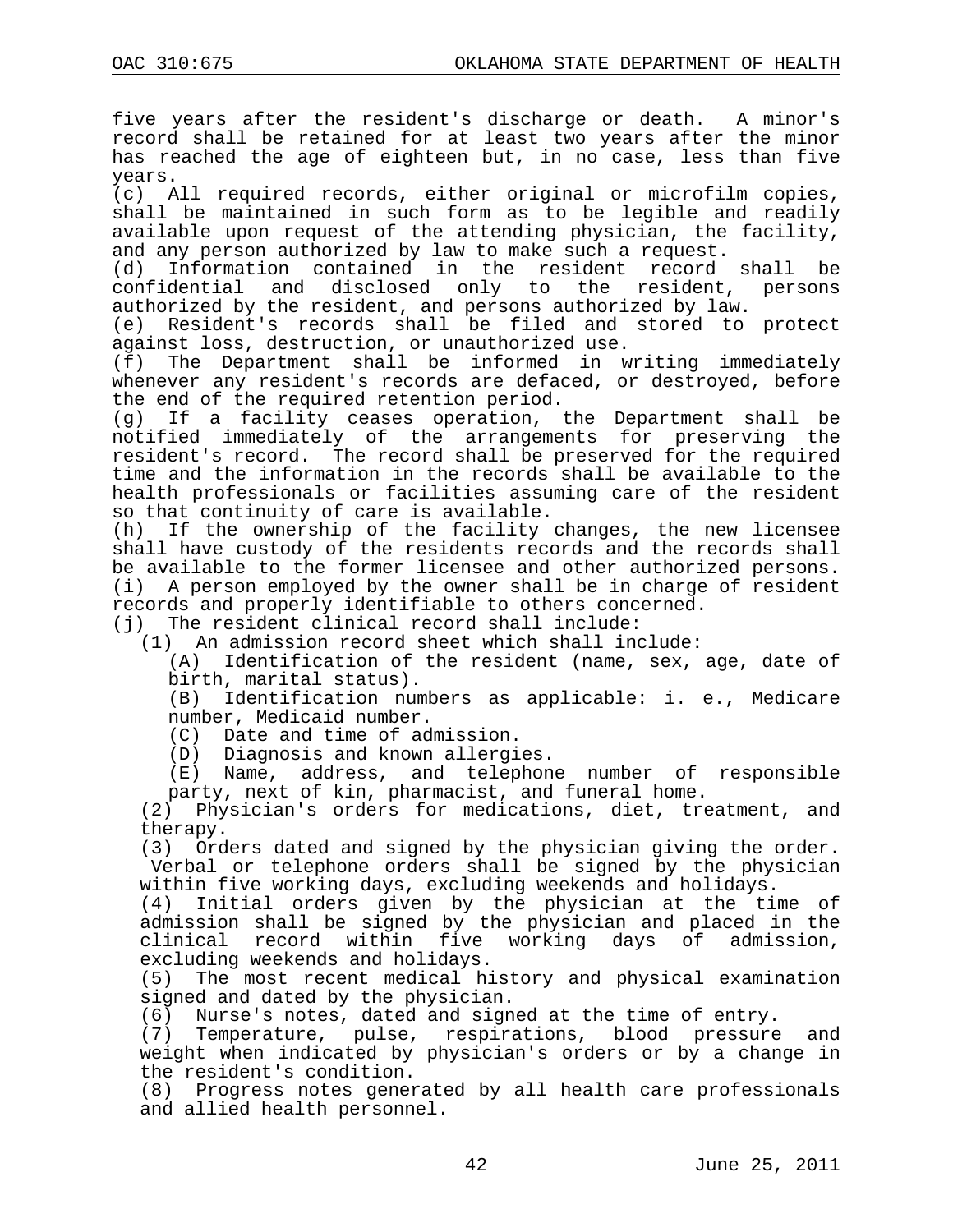(9) An assessment and care plan based on the assessment. (10) An inventory of personal effects including clothing and property on admission, and as necessary.<br>(11) Written acknowledgement by the resident or (11) Written acknowledgement by the resident or legal representative of receipt of the resident's rights upon admission and as needed. (12) Discharge summary signed by the attending physician that shall include the diagnosis or reason for admission, summary of the course of treatment in the facility, final diagnosis with a follow-up plan, if appropriate, condition on discharge or transfer, or cause of death, date and time of discharge, and diagnosis on discharge.<br>(13) A transfer or discharge form when a resident is transferred, or discharged, to the hospital, another facility or released from care. Transfer or discharge forms may be excluded when a resident is discharged to his/her home when the stay in the facility is for respite care only. The transfer form shall include, but not be limited to, the following information:<br>A) Ident)

Identification of the resident and his attending physician.<br>(B) Diagn

Diagnosis, medications and medication administration schedule.

- (C) Name of transferring facility.
- (D) Name of receiving facility.
- (E) Date of transfer.
- (F) Family or legal representative.
- (G) Condition on transfer.
- (H) Reason for transfer.
- (I) Known allergies.
- (J) Pertinent medical history.<br>(K) Any advance directive for
- Any advance directive for medical care.

[**Source:** Added at 9 Ok Reg 3163, eff 7-1-92 (emergency); Added at 10 Ok Reg 1639, eff 6-1-93]

#### **310:675-7-11.1. Medication records**

(a) The facility shall maintain written policies and procedures for safe and effective acquisition, storage, distribution, control, and use of medications and controlled drugs.

(b) The facility shall establish a policy for providing<br>information about administering prescribed medications to about administering prescribed medications residents who are on leave from the facility.

(c) The facility shall maintain records of consultation and services provided by the consultant registered pharmacist at the facility.<br>(d) The

The facility shall maintain a system to account for<br>rolled medications prescribed for each resident, and an: controlled medications prescribed for each resident, and individual inventory record on all Schedule II medications.

(e) The facility shall maintain a medication regimen review record on each resident.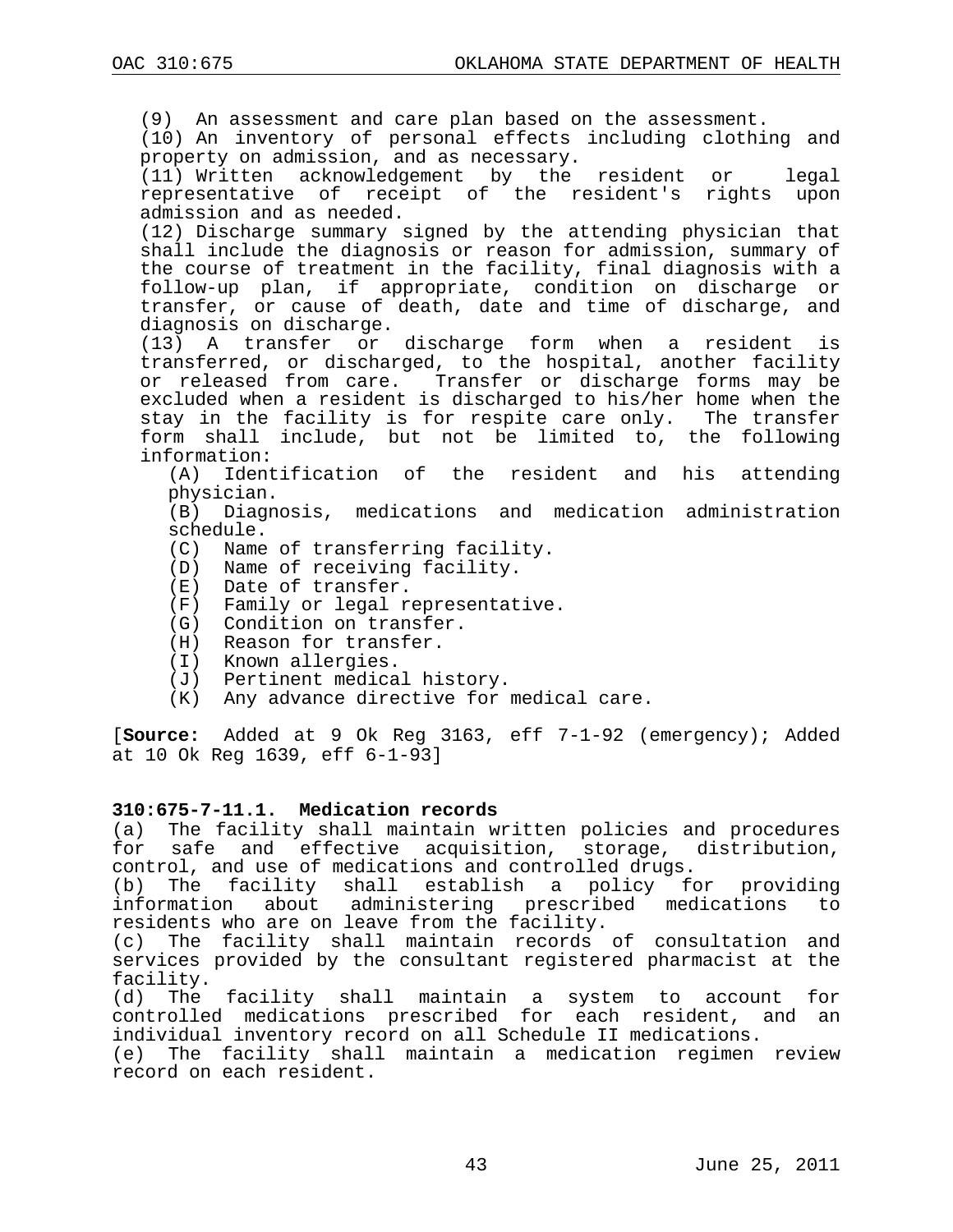[**Source:** Added at 9 Ok Reg 3163, eff 7-1-92 (emergency); Added at 10 Ok Reg 1639, eff 6-1-93]

#### **310:675-7-12.1. Incident reports**

(a) **Incident defined**. An incident is any accident or unusual occurrence where there is apparent injury, where injury may have occurred, including but not limited to, head injuries, medication, treatment errors or events subject to the reporting requirements in 310:675-7-5.1 (relating to reportable incidents).<br>(b) Incident records. Each facility shall maintain an incident Incident records. Each facility shall maintain an incident report record and shall have incident report forms available.<br>(c) Incident report format. Incident reports shall be on a Incident report format. Incident reports shall be on a printed incident report form. The form used shall be Long Term Care's Incident Report Form, ODH Form 283. The Incident Report Form requires: the facility name, address and identification number; the date, location and type of incident; parties notified in response to the incident; description of the incident; the relevant resident history; summary of the investigation; and name of person completing the report.

(d) **Incident report preparation.** At the time of the incident, the administrator, or the person designated by the facility with authority to exercise normal management responsibilities in the administrator's absence, shall be notified of the incident and prepare the report. The report shall include the names of the persons witnessing the incident and their signatures where

applicable.<br>(e) **Incide Incident reporting: scope**. The incident report shall cover all unusual occurrences within the facility, or on the premises, affecting residents, and incidents within the facility or on the premises affecting visitors or employees.

(f) Incident records on file. A copy of each incident report shall be on file in the facility.

(g) **Incident in clinical record**. The resident's clinical record shall describe the incident and indicate the findings evaluation of the resident for injury.

(h) **Incidents: reviewers**. All incident reports shall be reviewed by the director of nursing and the administrator and shall include corrective action taken where health and safety are affected.

[**Source:** Added at 9 Ok Reg 3163, eff 7-1-92 (emergency); Added at 10 Ok Reg 1639, eff 6-1-93; Amended at 24 Ok Reg 2030, eff 6- 25-2007; Amended at 25 Ok Reg 2482, eff 7-11-2008 (see Editor's Note); Amended at 26 Ok Reg 2059, eff 6-25-2009]

#### **310:675-7-13.1. Consultation reports**

The facility shall maintain a report of all services rendered by health professionals and allied health personnel consultation visit.

[**Source:** Added at 9 Ok Reg 3163, eff 7-1-92 (emergency); Added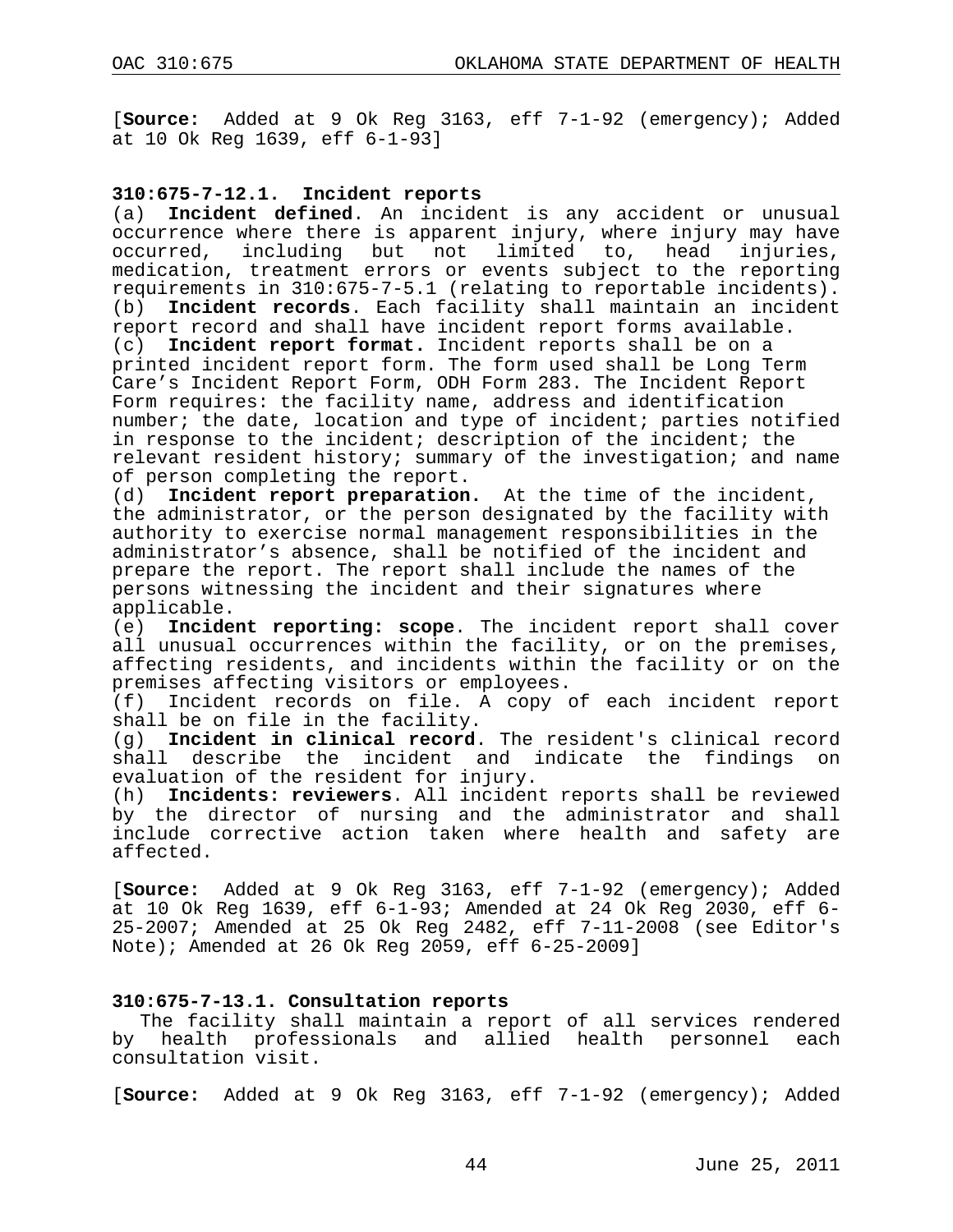at 10 Ok Reg 1639, eff 6-1-93]

# **310:675-7-14.1. Facility maintenance**

Each facility shall have a maintenance program, which ensures continuing maintenance of the facility and equipment, promotes good housekeeping and sanitary practices throughout the facility.

(b) The maintenance records shall include:<br>(1) A written orientation program for ma

(1) A written orientation program for maintenance personnel.<br>(2) A plan for reporting problems and responding reporting problems and responding to

maintenance, housekeeping, or sanitation needs.<br>(3) Response to major maintenance problems, i Response to major maintenance problems, if any, and plans for addressing any problem that cannot be corrected within three calendar days.

(4) A copy of the service record from a sprinkler or fire alarm company that provides service for the automatic sprinkler and fire alarm system.

(5) Verification that facility maintenance personnel are certified or licensed as required by state law.<br>(c) The facility shall be maintained free of

The facility shall be maintained free of infestations of insects, pests and rodents.

(1) The facility shall have a pest control program provided by maintenance personnel, or by contract with a pest control company, using the least toxic, least flammable, and most effective pesticides. If maintenance employees are used, they<br>shall be currently licensed as commercial pesticide currently licensed as commercial pesticide applicators.

(2) Pesticides shall be stored in locked storage areas and not be stored in resident or food areas,

(3) In the absence of other effective controls, screens shall be provided on all building exterior openings except doors.

(d) All sewage shall be discharged into a public sewer system, or if such is not available, shall be disposed of in a manner approved by state and local health authorities.<br>(1) When a private sewage disposal system i

When a private sewage disposal system is used, maintenance records and system design plans shall be at the facility.

(2) No exposed sewer lines shall be located directly above working, storage, or eating surfaces in the kitchens, dining rooms, pantries, or food storage rooms, or where medical or surgical supplies are prepared, processed, or stored.

(e) All plumbing in the facility shall be installed and maintained in accordance with state and local plumbing codes. All plumbing shall be maintained free of the possibility of back-flow and back siphonage through the use of vacuum breakers and fixed air gaps.<br>(f) If a

If an incinerator is used, it shall comply with state and local air pollution regulations, and shall be constructed to prevent insect and rodent breeding and harborage.<br>(g) Entrances, exits, steps and outside walkwa

Entrances, exits, steps and outside walkways shall be kept reasonably free from ice, snow, and other hazards.

(h) Buildings, grounds, and parking areas shall be maintained in a clean, orderly condition, in good repair, and be monitored for possible hazards.

(i) Storage areas, attics, roofs, and basements shall be kept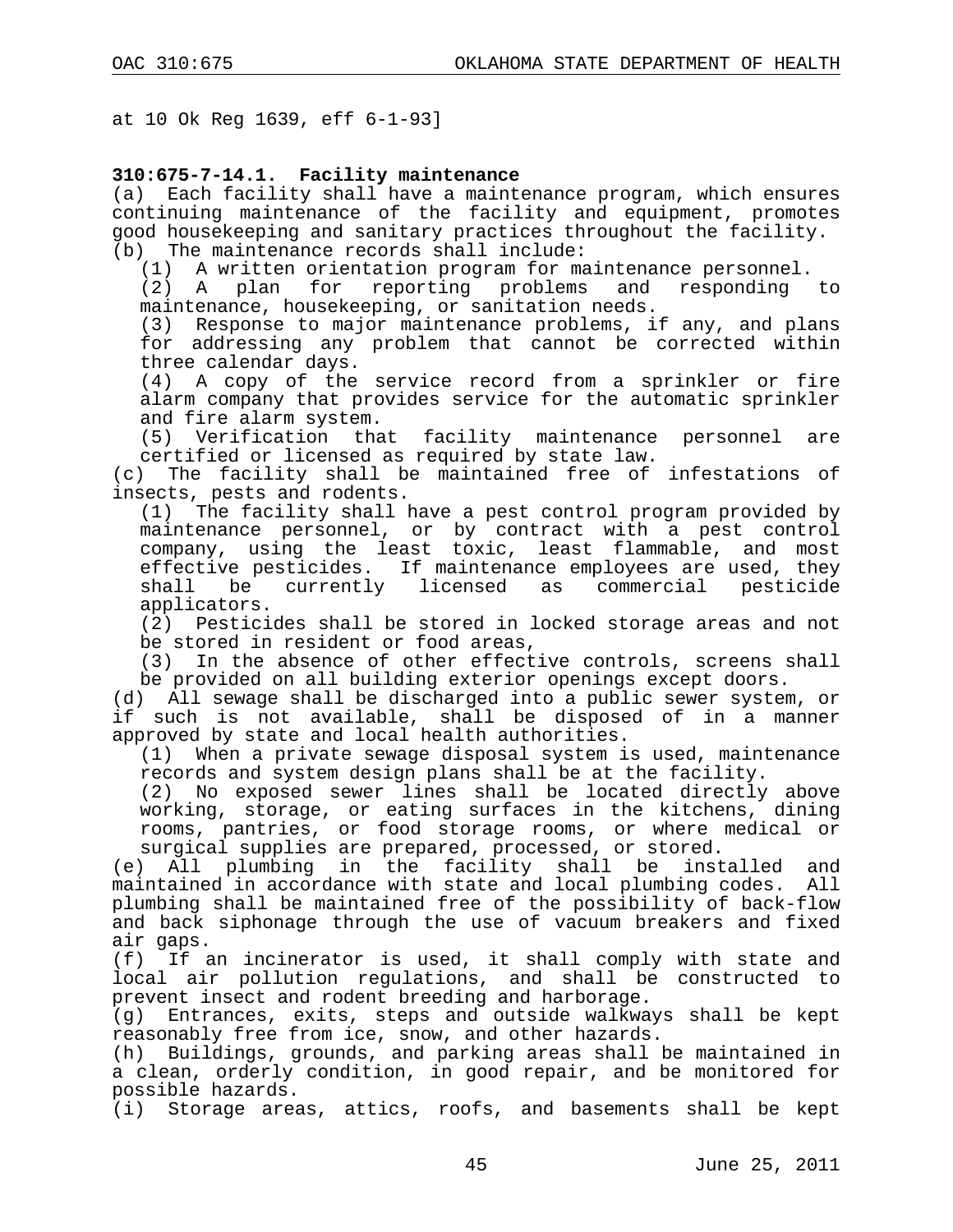safe and free from accumulations of extraneous materials such as refuse, discarded furniture, and old newspapers.

[**Source:** Added at 9 Ok Reg 3163, eff 7-1-92 (emergency); Added at 10 Ok Reg 1639, eff 6-1-93]

**310:675-7-15.1. Housekeeping laundry, and general storage** (a) **Housekeeping.** Each facility shall have housekeeping services that are planned, operated, and maintained to provide a pleasant,

safe and sanitary environment.<br>(1) The facility shall emp The facility shall employ housekeeping personnel suitable by training, experience, and in sufficient number.

(2) Housekeeping personnel, using accepted practices and procedures, shall keep the facility free from offensive odors, accumulations of dirt, rubbish, dust and safety hazards.<br>(3) Deodorizers shall not be used to cover up odors ca

Deodorizers shall not be used to cover up odors caused by unsanitary conditions or poor housekeeping practices.

(4) Suitable equipment and supplies shall be provided for all cleaning activities and shall be maintained in a safe, sanitary condition.

(5) Cleaning shall be performed in a manner that minimizes the spread of pathogenic organisms.

(A) Floors shall be cleaned regularly.

(B) Any polish used on floors shall provide a non-slip finish.

(C) Used mop water shall not be stored in mop buckets and

the mop shall be stored properly.<br>(6) Housekeeping personnel shall (6) Housekeeping personnel shall receive effective supervision, orientation and training. Housekeeping personnel shall be skilled in the six basic functions of sweeping, mopping, dusting, cleaning, waxing, and polishing.

(7) Resident rooms, furniture, bedding and equipment shall be thoroughly cleaned and sanitized before use by another resident.

(8) All garbage and rubbish not disposable as sewage shall be collected in impervious containers in such a manner as not to become a nuisance or a health hazard and shall be removed to an approved storage area at least once a day.

(A) The refuse and garbage storage area shall be kept clean and orderly.

(B) There shall be a sufficient number of impervious containers with tight fitting lids that are clean and in good repair.

(9) The containers used to transport refuse within the building shall be constructed of impervious materials, be lid or door enclosed, used solely for refuse, and maintained in a clean manner. All kitchen waste, contaminated refuse, and patient room trash shall be securely bagged before placed in these containers.

(10) Bathtubs, showers or lavatories shall not be used for laundering, cleaning of bedside utensils, mops, nursing utensils or equipment, nor for the dumping of waste water, nor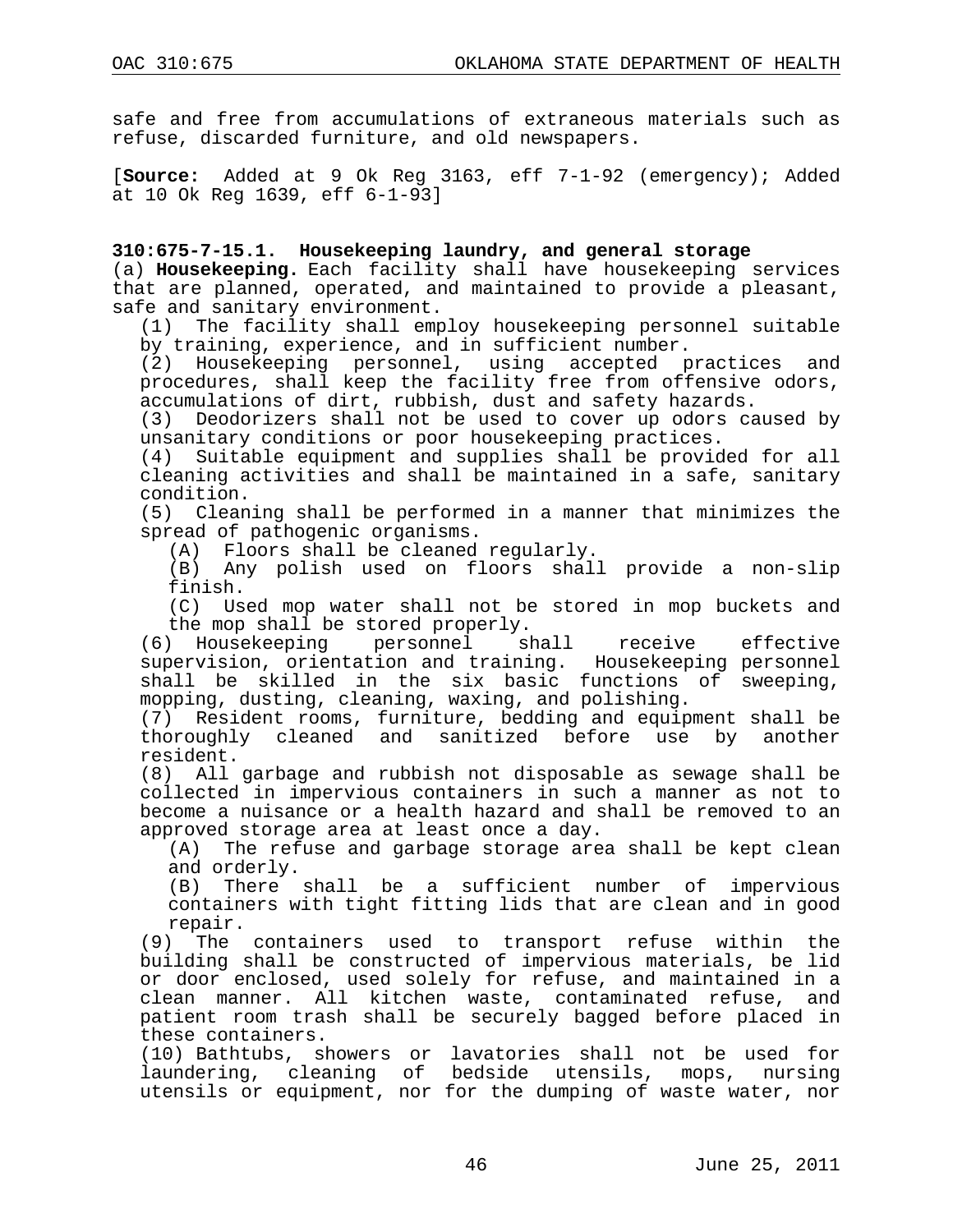for storage.

(11) Draperies and furniture shall be kept clean and in good

repair.<br>b) **Laun**o (b) **Laundry.** Each facility shall have laundry services that are planned, operated, and maintained to provide sufficient, safe and sanitary laundering of linen, supplies, and clothing.

(1) If the facility does not provide laundry services it shall contract with a commercial laundry service that provides these

standards.<br>(2) Laund Laundry facilities shall be provided with the necessary washing and drying equipment.

(3) Laundry equipment shall be designed and installed that complies with applicable laws.<br>(4) Laundry processing and

Laundry processing and procedures shall render soiled linens and resident clothing clean, dry, soft and free of detergent, lint and soap.<br>(5) Soiled laundry shal

Soiled laundry shall be processed frequently to prevent the accumulations of soiled linens and resident's clothing.

(6) The facility's linen supply shall include at least two complete changes of linen for each resident bed. shall be clean, sorted, and in good repair. When linen is not in use all shall be properly stored.

(7) Soiled linen, including blankets, shall be placed in bags or impervious linen hampers/carts with lids tightly closed and shall be removed to the laundry area from the resident care unit at least every eight hours.<br>(8) Sorting and pre-rinsing of

Sorting and pre-rinsing of all clothing shall be done in the soiled utility and laundry areas.

(9) All soiled linen shall be enclosed in bags before placing them in the laundry chute. Laundry chutes shall be cleaned as scheduled in the facility's policy and procedure manual.

(10) Carts and hampers used to transport soiled linen shall be constructed of, or lined with, impervious materials, which can be cleaned and disinfected after each use, and used only for transporting soiled linen. Tight fitting lids or covers shall be used.

(11) Soiled linen and clothing shall be stored in the utility rooms and not in the halls.

(12) All personnel shall wash their hands or use alcohol gel thoroughly after handling soiled linen.

(13) There shall be at least one storage area for clean linen.

(c) **General storage.** The facility shall provide general storage as follows:

(1) Combustibles, such as cleaning rags and compounds, shall be in closed, metal containers.

(2) Cleaning compounds and hazardous substances shall be labeled properly and stored in safe places. Food substances shall not be stored in the same cabinets, shelves, or in close proximity to prevent accidental selection of the hazardous substance in the place of the food substance.

(3) Residents shall not have access to storage areas for cleaning agents, bleaches, insecticides or any other dangerous, poisonous or flammable substances.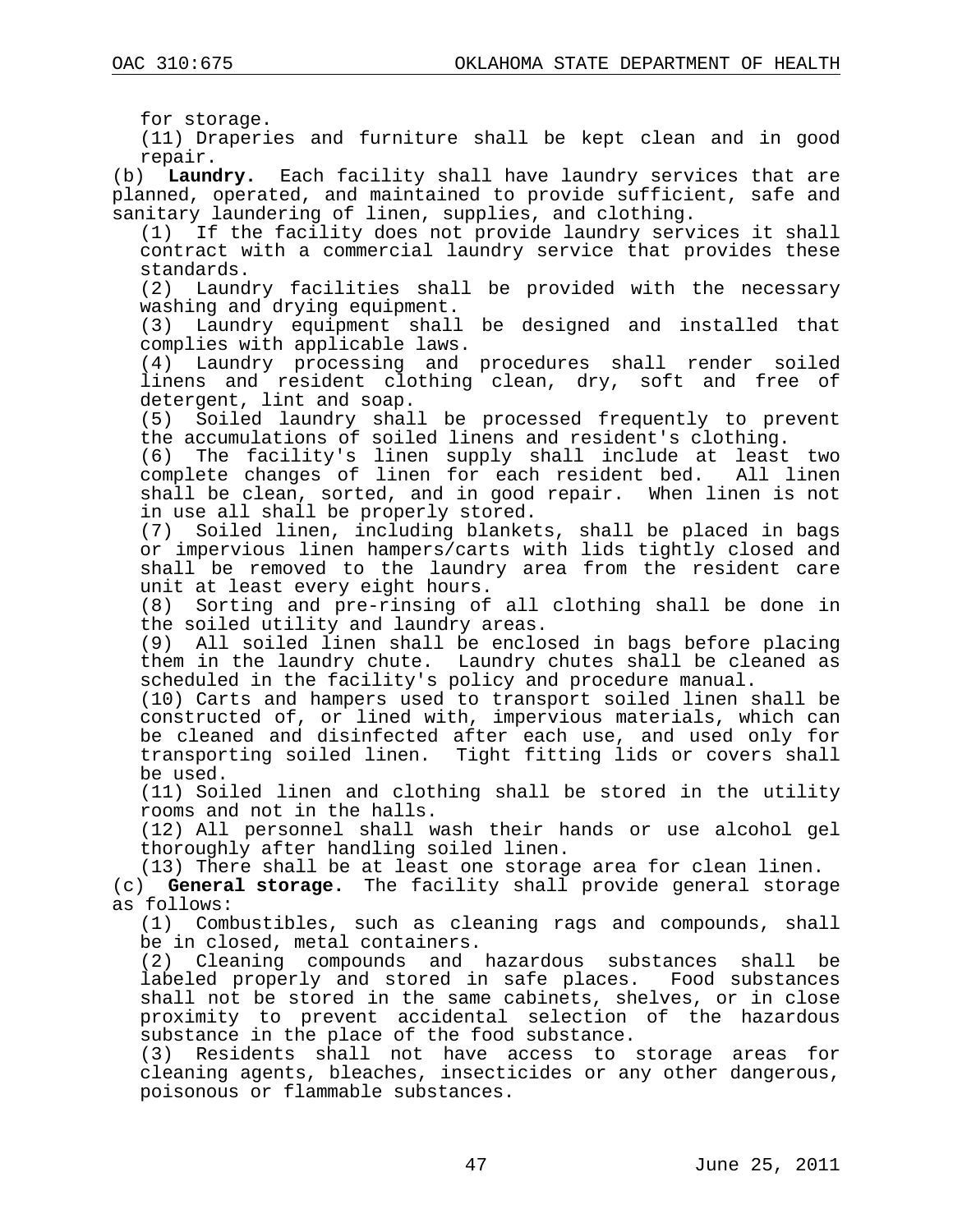(4) Paper towels, tissues, and other supplies shall be stored in a manner to prevent their contamination prior to use.

(5) Closed storage shall be provided for pillows, blankets, sheepskins, draw sheets, weight distribution pads, and pressure padding.

(6) Equipment shall not be stored in a hallway or corridor.

(7) No item shall be stored directly on the floor.

[**Source:** Added at 9 Ok Reg 3163, eff 7-1-92 (emergency); Added at 10 Ok Reg 1639, eff 6-1-93]

# **310:675-7-16.1. Quality assessment and assurance**

maintain a quality assessment and assurance committee to address facility and resident's needs.

(b) The committee shall include the director of nursing, a physician designated by the facility, and at least one other appropriate staff.

(c) The quality assessment and assurance committee shall meet at least quarterly to identify quality assessment and assurance activities.

(d) The committee shall develop and implement appropriate plans of action to correct identified quality deficiencies.

(e) The Department shall not require disclosure of the records of the committee unless such disclosure is related to the committee's compliance with the requirements of this section.

(f) Good faith attempts by the committee to identify and correct quality deficiencies shall not be used as a basis for sanctions.

[**Source:** Added at 9 Ok Reg 3163, eff 7-1-92 (emergency); Added at 10 Ok Reg 1639, eff 6-1-93; Amended at 20 Ok Reg 2399, eff 7- 11-2003]

# **310:675-7-17.1. Infection control**

The facility shall have an infection control policy and procedures to provide a safe and sanitary environment. The policy shall address the prevention and transmission of disease and infection. The facility, and its personnel, shall practice the universal precautions identified by the Centers for Disease Control. All personnel shall demonstrate their knowledge of universal precautions through performance of duties.<br>(b) The facility shall maintain a sanitary en

The facility shall maintain a sanitary environment and prevent the development and transmission of infection in the following areas.

- (1) Food handling practices.
- (2) Laundry practices including linen handling.
- (3) Disposal of environmental and resident wastes.
- (4) Pest control measures.
- (5) Traffic control for high-risk areas.
- (6) Visiting rules for high-risk residents.
- (7) Sources of air-borne infections.
- (8) Health status of all employees and residents.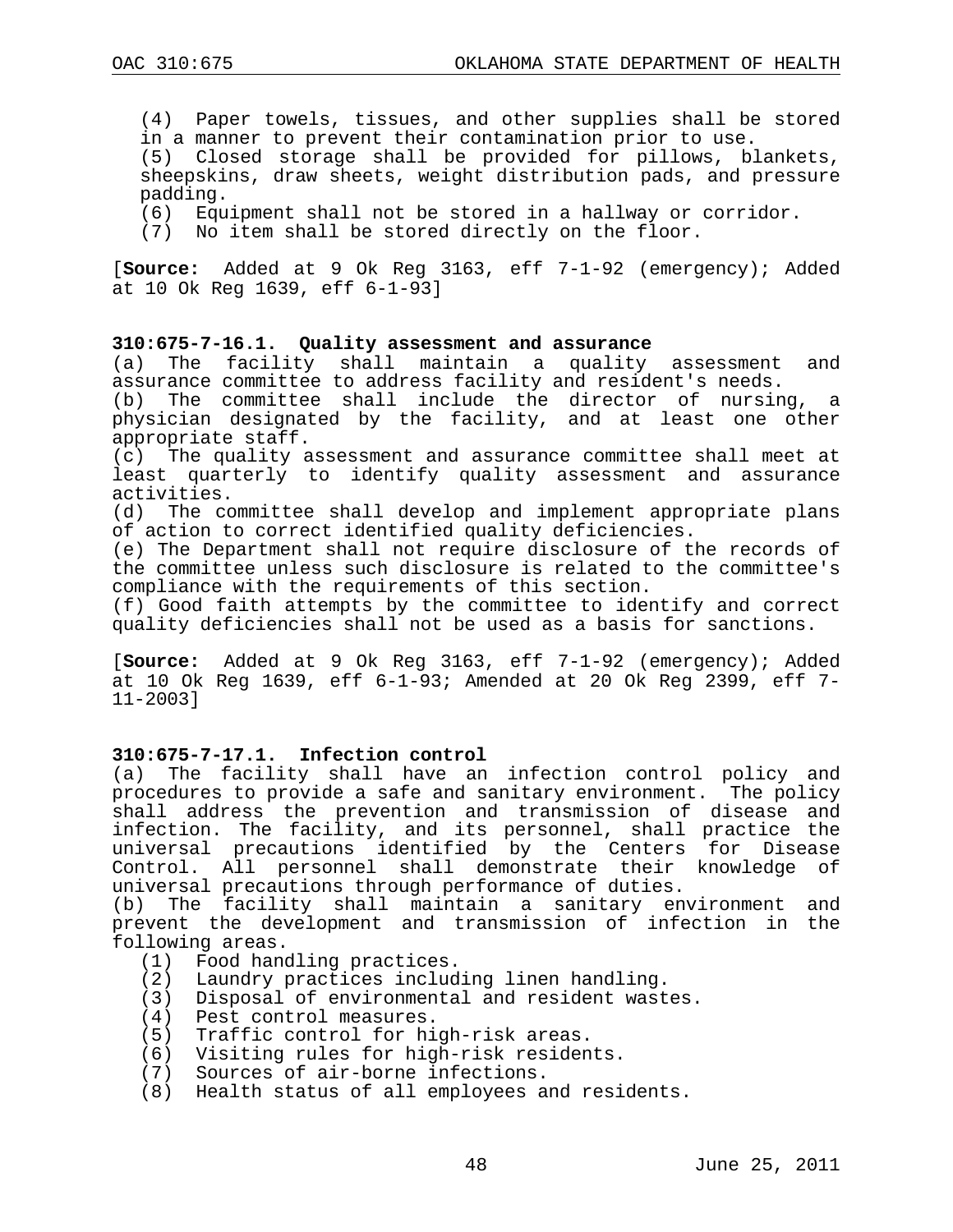(9) Isolation area for residents with communicable diseases.

(c) Infection control policies to prevent the transmission of infection shall include the following:<br>(1) Excluding personnel and vi

visitors with communicable infections.

(2) Limiting traffic in dietary and medication rooms.

(3) Using aseptic and isolation techniques including hand washing techniques.

(4) Bagging each resident's trash and refuse.

Issuing daily damp wipe cloths, treated dust cloths and clean wet mops, as needed.

(6) Laundering the used wet mops and cleaning cloths every day.

(7) Cleaning the equipment for resident use daily, and the storage and housekeeping closets as needed.

(8) Providing properly identifiable plastic bags for the proper disposal of infected materials.

(9) **Tuberculosis risk assessment.** An annual facility tuberculosis risk assessment is to be performed by a licensed nurse or physician using a Department approved risk assessment tool.

(d) When scheduled to be cleaned, the toilet areas, utility rooms, and work closets, shall be cleaned with a disinfectant solution and fresh air shall be introduced to deodorize.

(e) **Tuberculin skin test for residents.** Within thirty (30) days from admission, all residents admitted to the facility after the adoption of this rule shall receive a two-step tuberculin skin test in conformance with the "Guidelines for Preventing the Transmission of *Mycobacterium tuberculosis* in Health-Care Settings;" Centers for Disease Control and Prevention. Guidelines for Preventing the Transmission of *Mycobacterium tuberculosis* in Health-Care Settings, 2005. MMWR 2005; 54(No. RR-17).

(1) Tuberculin skin tests shall be administered by a licensed nurse or physician.

(2) Where a skin test is contra-indicated, a chest radiograph, interpreted by a medical consultant in collaboration with the city, county or state health department, is acceptable.

(3) Residents claiming a prior positive tuberculin skin test shall have documentation in their medical record, obtained from a licensed health care professional, of their test results and interpretation; otherwise, a two-step tuberculin skin test shall be done.

[**Source:** Added at 9 Ok Reg 3163, eff 7-1-92 (emergency); Added at 10 Ok Reg 1639, eff 6-1-93; Amended at 24 Ok Reg 2030, eff 6- 25-2007; Amended at 25 Ok Reg 2482, eff 7-11-2008 (see Editor's Note)]

#### **310:675-7-18.1. Personnel records**

Each facility shall maintain a personnel record for each current employee containing:

(1) **Application for employment.** An application for employment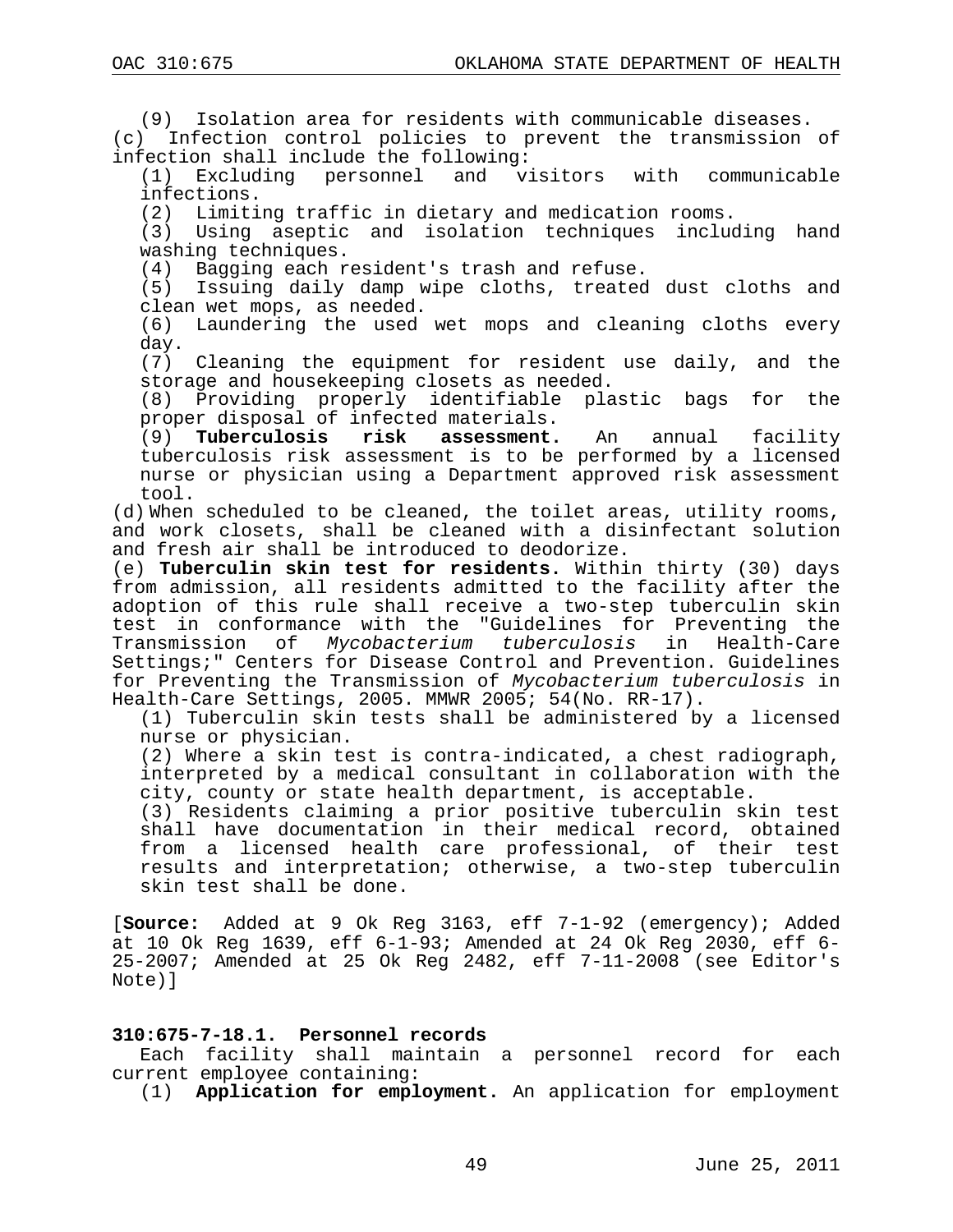which contains employee's full name, social security number, professional license or registration number, if any, employment<br>classification, and information about past employment, classification, and information about<br>including: place of employment, positio place of employment, position held, length of employment, and reason for leaving.

(2) **Employee time records.** Copies of current employee time records, signed by the employee, shall be maintained by the facility for at least thirty-six (36) months.<br>(3) **Training, arrest check, and certifcation** 

Training, arrest check, and certifcation. Documentation of orientation and training (may be kept in separate file), continuing education, a copy of the criminal arrest check, and appropriate certification and licensure.<br>(4) **Health examination on hire.** 

**examination on hire.** Record of health examination conducted within thirty days of employment which shall include, but not be limited to, a complete medical history, physical examination by body system and, a two-step tuberculin skin test in conformance with the "Guidelines for Preventing the Transmission of *Mycobacterium tuberculosis* in Health-Care Settings;" Centers for Disease Control and Prevention. Guidelines for Preventing the Transmission of *Mycobacterium tuberculosis* in Health-Care Settings, 2005. MMWR 2005; 54(No. RR-17).

(A) Tuberculin skin tests shall be administered by a licensed nurse or physician.

(B) Where a skin test is contra-indicated, a chest<br>radiograph, interpreted by a medical consultant in radiograph, interpreted by a medical consultant collaboration with the city, county or state health department, is acceptable.

(C) Employees claiming a prior positive tuberculin skin test shall have documentation in their file, obtained from a licensed health care professional, of their test results and interpretation, otherwise, a two-step tuberculin skin test

shall be done.<br>(5) **Tuberculin** Tuberculin skin test. Results of subsequent tuberculin skin test performed based on facility TB risk classification established in OAC 310:675-7-17(c)(9) (relating to annual facility tuberculosis risk assessment) or results of a physician's examination for signs and symptoms of tuberculosis for those employees who react significantly to a tuberculin skin test. All tests and examinations shall be in conformance with the "Guidelines for Preventing the Transmission of *Mycobacterium tuberculosis* in Health-Care Settings;" Centers for Disease Control and Prevention. Guidelines for Preventing the Transmission of *Mycobacterium tuberculosis* in Health-Care Settings, 2005. MMWR 2005; 54(No. RR-17).

[**Source:** Added at 9 Ok Reg 3163, eff 7-1-92 (emergency); Added 25-2007; Amended at 25 Ok Reg 2482, eff 7-11-2008 (see Editor's Note)]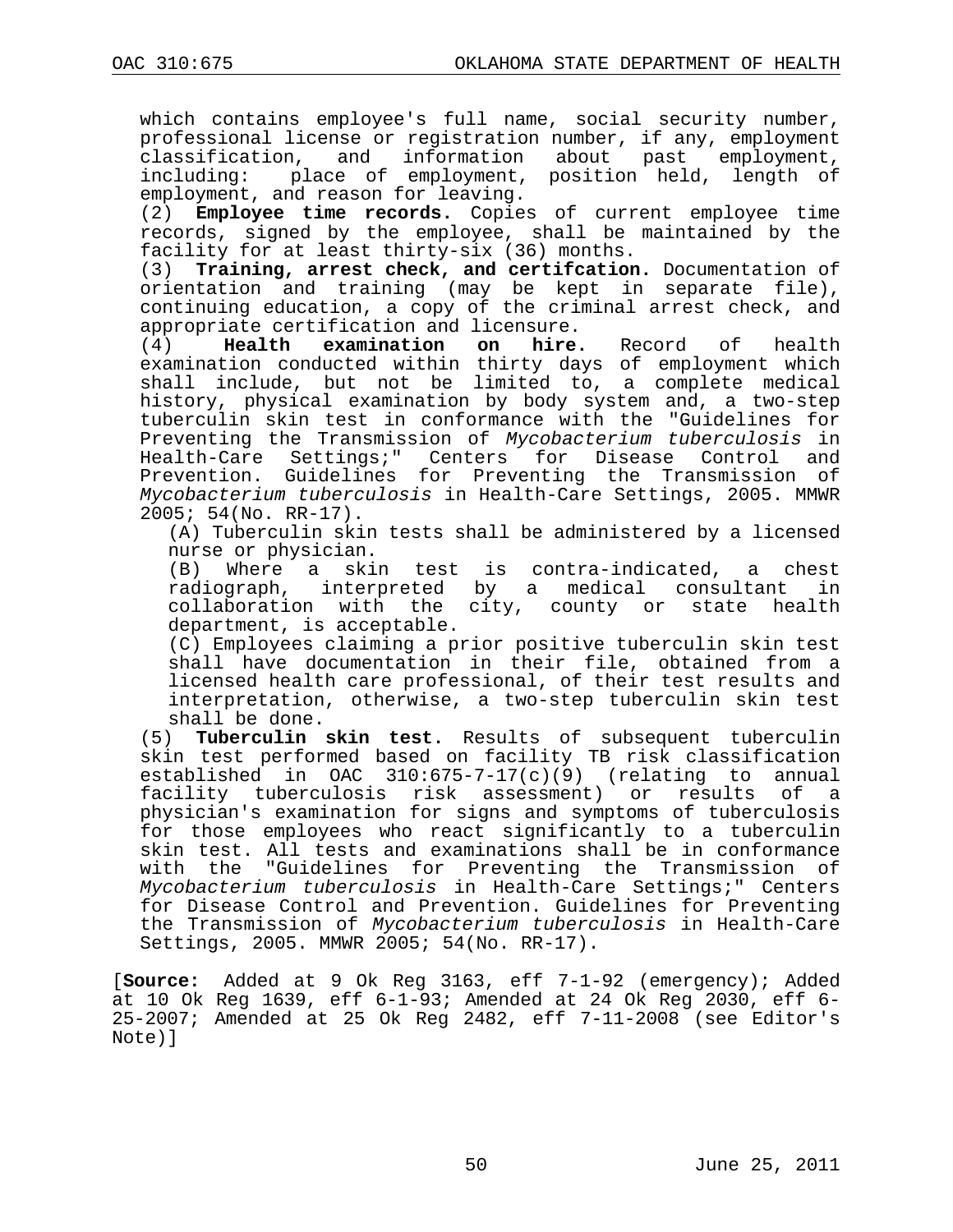### **310:675-7-19. Residential and visiting pets**

(a) Each facility that allows residential or visiting animals shall adopt and comply with policies that meet or exceed 310:675- 7-19(a) and 310:675-7-19(b). The facility's policies shall describe the schedule of animal care and zoonotic infection control for the respective facility. The facility shall not allow any animal to reside in the facility until all of the following requirements are met:<br>(1) The animal

The animal is a dog, cat, fish, bird, rabbit, or guinea pig. If a facility desires to include other types of animals in their program, the facility shall submit a supplemental<br>request accompanied by its policies, procedures, and request accompanied by its policies, procedures, guidelines to the Department and receive written approval from the Department prior to implementation.<br>(2) For residential pets, excluding fis

For residential pets, excluding fish, the number of animals in a facility shall be limited to no more than one dog per 50 residents; 1 cat, rabbit, or guinea pig per 30 residents; or 1 bird per 20 residents, unless the facility has received the Department's prior approval of a greater number of pets through a supplemental request pursuant to  $310:675-7-19(a)(1)$ .<br>(3) The facility

The facility adopts policies ensuring non-disruption of the facility.<br>(4) All pe

All pets are housed and controlled in a manner that ensures that neither the pet nor the residents are in danger. A pet cage or container must not obstruct an exit or encroach on the required corridor width.<br>(5) The following veterinary

The following veterinary medical services are obtained for each pet, when applicable to species, and a record of service is maintained on file at the facility:

(A) A health certificate from a veterinarian licensed to practice in Oklahoma stating the animal is healthy on physical exam and of acceptable temperament to be placed in the facility;

(B) Proof of evaluation by a veterinarian licensed to practice in Oklahoma for presence of internal parasites on a semi-annual basis and for the presence of external parasites as needed;

(C) Proof of current rabies immunization for dogs and cats, and leptospirosis immunization for dogs administered by a licensed veterinarian;

(D) Proof of spaying/neutering for dogs and cats over six months of age; and

(E) Statement from a licensed veterinarian certifying that each bird tested negative for *Chlamydia psittaci* infection (psittacosis) within 30 days prior to placement in the facility. Birds equal in size to or larger than a parakeet shall receive a serologic test. Culture from fresh droppings or cloacal swab will be acceptable test in smaller birds, such as canaries and finches.

(6) The pet's skin appears normal, and its coat or feathers are free of ectoparasites, matted hair, feces, and other debris.<br>(7)

Residential pets shall be the responsibility of the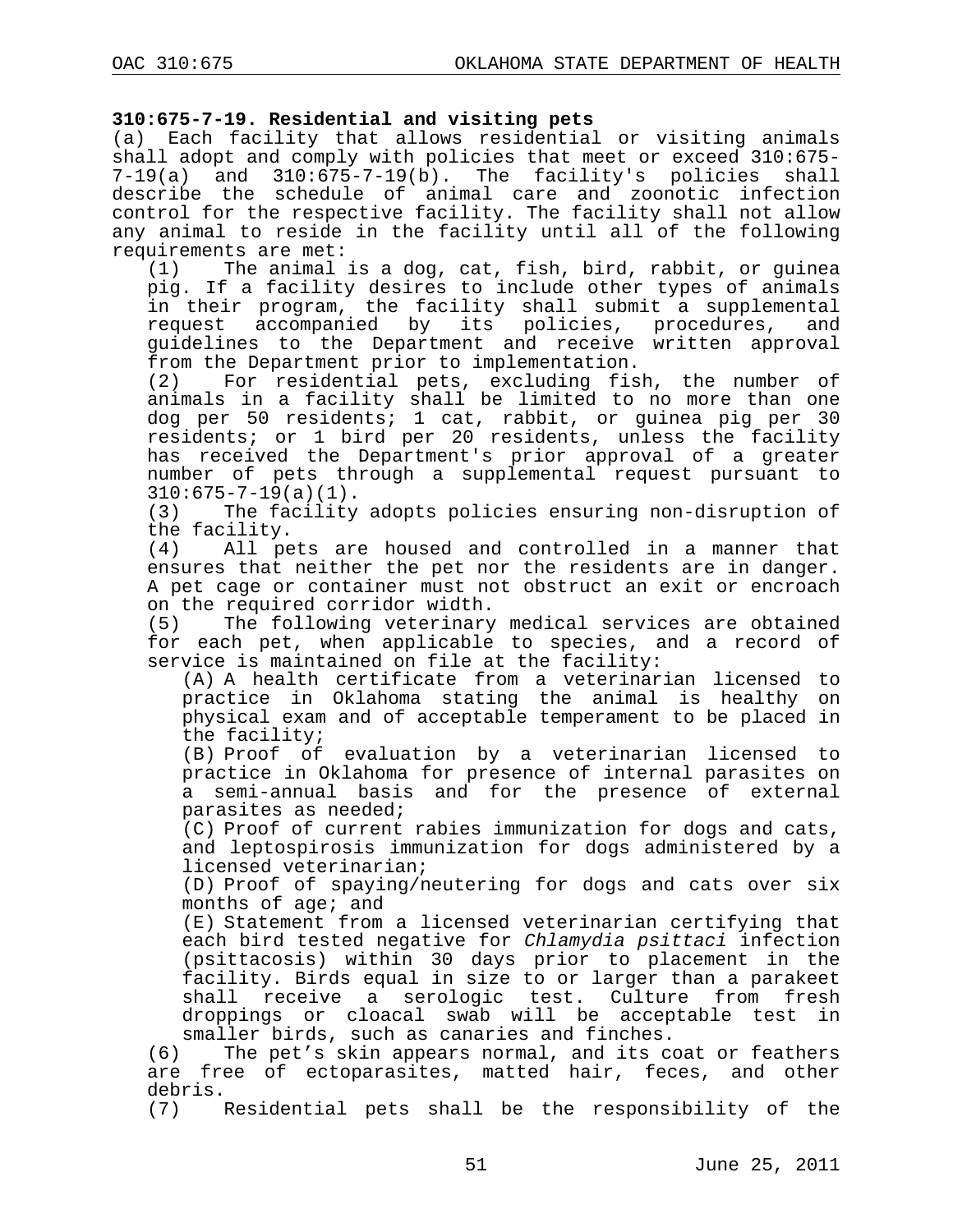administrator, who shall designate at least one attendant to supervise the care and maintenance of resident animals. The administrator and the designated attendants shall at least annually review the facility's policy on residential and visiting pets, and shall document that they have read and

understood the policy.<br>(8) The facility pr The facility provides for the cleaning and disinfecting of any areas contaminated by urine or excrement, and for the regular cleaning of aviaries, aquariums, and animal cages. Water in aquariums and fish bowls shall be appropriately maintained to prevent bacterial growth in the water.<br>(9) Residential dogs and cats shall not be a

Residential dogs and cats shall not be allowed to remain in the resident areas after visiting hours. No animal shall be allowed in an area used for food storage or<br>preparation, dining, medication preparation or preparation

administration, or clean or sterile supply storage.<br>(10) If there is more than one resident per room, If there is more than one resident per room, permission shall be obtained from each resident in the room before

allowing animal visitation.<br>b) The facility may allow ot The facility may allow other animals to visit the facility. Visiting animals shall be under the control of the person bringing the pet into the facility. The attendant of visiting animals shall adhere to the facility's policies and procedures for residential pets. Proof of current rabies immunization must be provided to the administrator before any dog, cat or ferret

can be allowed as a visiting pet in the facility.<br>(c) The Department shall publish and distribut (c) The Department shall publish and distribute to facilities<br>recommended husbandry and veterinary care guidelines for veterinary care guidelines for residential pets. The guidelines shall include but not be limited to recommendations for housing, cleaning needs, exercise, diet, fecal examinations, grooming, attendant training on animal care and nutrition, and preventive health care. The guidelines shall be used for the information and education of facilities.

(d) Section 310:675-7-19 does not supersede any local or state rules that regulate animals.

**[Source:** Added at 18 Ok Reg 2533, eff 6-25-2001]

#### **310:675-7-20. Financial solvency and reports**

(a) The facility shall maintain financial solvency sufficient to ensure its operation as evidenced by the timely payment of obligations including but not limited to:<br>(1) Employee payrolls;

Employee payrolls;

(2) Amounts owed to consultants, medical directors, vendors, suppliers, and utility service providers;

(3) Taxes and provider fees; and

(4) Leases, rents and mortgages.<br>(b) The owner shall report to the The owner shall report to the Department the occurrence of financial events as required in 63 O.S. Section  $1-1930.1$  $1-1930.1$ .<sup>1</sup>

<span id="page-51-0"></span> $\overline{\phantom{a}}$ 63 O.S. Section 1-1930.1(B) The occurrence of any of the following events shall require notification pursuant to the provisions of subsection A of this section:

<sup>1.</sup> The owner of a facility receives notice that a judgment or tax lien has been levied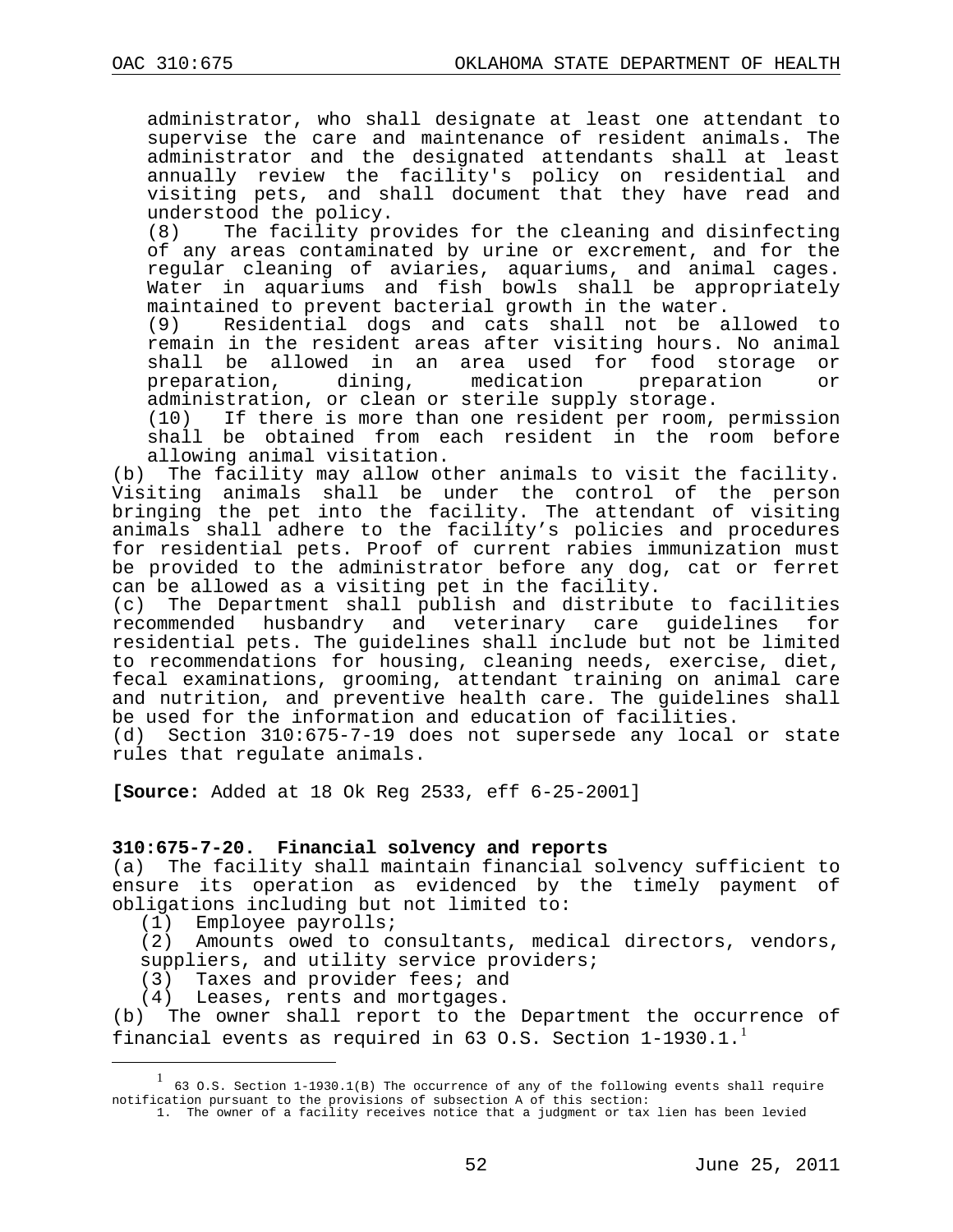(1) The owner shall:

(A) File a written report within 24 hours of the reportable event; or

(B) Make an oral report by telephone within 24 hours of the reportable event, and file written confirmation within five days of the reportable event.

(2) Notice of a judgment against the facility or any of the assets of the facility or the licensee shall be required from the date the judgment becomes final.<br>(3) The owner shall include in

The owner shall include information in the written notification to accurately identify the event, including but not limited to:

 $(A)$  The date of each action or event;<br>(B) The name of each person inv

The name of each person involved in the event, including each legal entity, governmental agency, financial institution or trustee, and each employee whose regular payroll check has not been honored;

(C) The amount of each judgement, lien, payroll, or tax payment related to the event; and

(D) The style of the case and index or docket numbers as applicable.<br>(E) Bankru

Bankruptcy or appointment of trustee by the bankruptcy court.

Notification provided by the owner pursuant to 63:1-1930.1 does not relieve the owner of the obligation to provide *ninety (90) days' notice prior to voluntarily closing a facility or closing any part of a facility, or prior to closing any part of a facility if closing such part will require the transfer or discharge of more than ten percent (10%) of the residents* [63:1-1930].

**[Source:** Added at 20 Ok Reg 2399, eff 7-11-2003; Amended at 26 Ok Reg 2059, eff 6-25-2009]

#### **310:675-7-21. Sex or violent offender status**

(a) **Determination of status**. A facility subject to the provisions of this Chapter shall determine whether the following individuals have registered pursuant to the Sex Offenders Registration Act or the Mary Rippy Violent Crime Offenders Registration Act:

(1) An applicant for admission or participation,

(2) A resident, client or participant of a facility subject to

2. A financial institution refuses to honor a check or other instrument issued by the owner, operator or manager to its employees for a regular payroll;

against the facility or any of the assets of the facility or the licensee;

<sup>3.</sup> The supplies, including food items and other perishables, on hand in the facility fall below the minimum specified in the Nursing Home Care Act or rules promulgated thereto by the State Board of Health;

<sup>4.</sup> The owner, operator or manager fails to make timely payment of any tax of any governmental agency;

<sup>5.</sup> The filing of a bankruptcy petition under Title 7 or Title 11 of the United States Code or any other laws of the United States, by any person or entity with a controlling interest in the facility;

<sup>6.</sup> The appointment of a trustee by the bankruptcy court; and

<sup>7.</sup> The filing of a petition in any jurisdiction by any person seeking appointment of a receiver for the facility.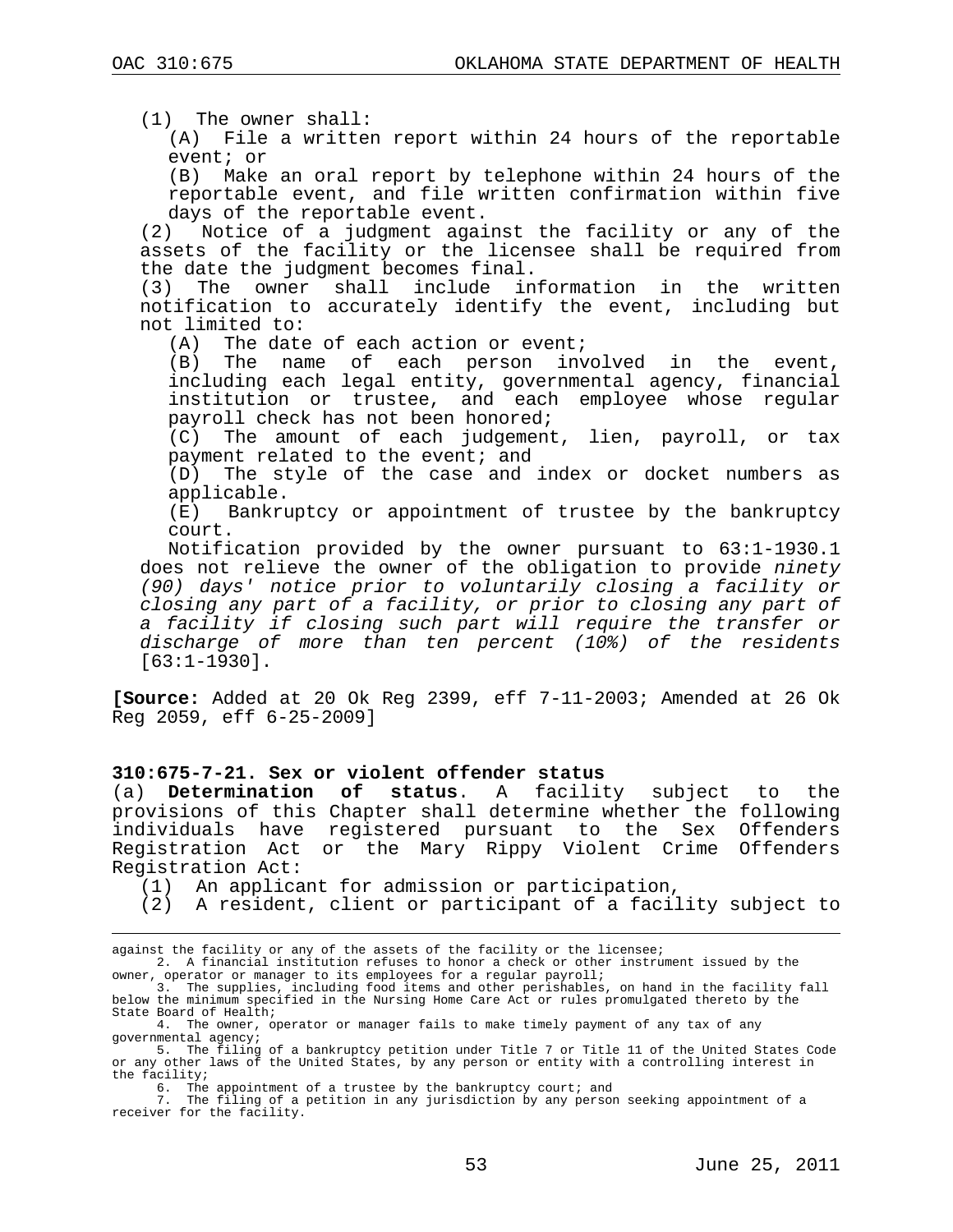the provisions of this Chapter, and

(3) All employees of facilities subject to the provisions of this Chapter, in addition to the required criminal arrest check in 63 O.S.  $\S1-1950.1$  and 63 O.S.  $\S1-1950.8$  (relating

criminal arrest checks).<br>(b) **Procedures for determ**: (b) **Procedures for determination of status**. Prior to admission or employment but no later than three (3) business days from acceptance of any resident or participant, the employing or receiving facility subject to the provisions of this Chapter shall determine from local law enforcement, the Department of Corrections, or the Department of Corrections' Sex Offender and<br>Mary Rippy Violent Crime Offender registries, whether the Mary Rippy Violent Crime Offender registries, whether prospective employee or accepted resident or participant is registered or qualifies for registration on either registry.

(c) **Recommended registry search strategy.** A facility subject to the provisions of this Chapter may utilize the first three letters of the last name and an asterisk, and the first letter of the first name and asterisk, any known alias, and appearance criteria as provided for search within the Department Correction's Internet based sex and violent crime offender registries.

(d) **Change in status after employment or admission.** A facility subject to the provisions of this Chapter shall repeat the screening in OAC 310:675-7-21(b) (regarding procedures for determination of status) subsequent to the receipt of any information that an employee, resident or participant's registration status may have been altered or updated after the initial screening.

(e) **Posting of offender status.** Pursuant to 63 O.S. §1-1909(4), a facility subject to the provisions of this Chapter shall conspicuously post for display in an area of its offices accessible to residents, employees and visitors a copy of any notification from the local law enforcement authority regarding the registration status of any person residing in the facility who is required to register pursuant to the Sex Offenders Registration Act or the Mary Rippy Violent Crime Offenders Registration Act.

(f) **Notice to Department of sex or violent offender's presence**. When a facility subject to the provisions of this Chapter is notified, or has determined, that an individual who is required to register pursuant to the Sex Offenders Registration Act or the Mary Rippy Violent Crime Offenders Registration Act is residing<br>or participating at such facility, the facility shall or participating at such facility, *the facility shall notify the State Department Health*.[63 O.S. §1-1946(A)(3)]

(g) **Content of notice of sex or violent offender's presence.**  Notice provided to the Department shall include the name, and<br>identifying information used to make the determination in identifying information used to make the determination 310:675-7-21(b)(regarding determination of status).

(h) **Notification through other means**. Where a facility subject to the provisions of this Chapter determines through other means, excepting written notification by the Department, of an employee, resident or participant required to register pursuant to the Sex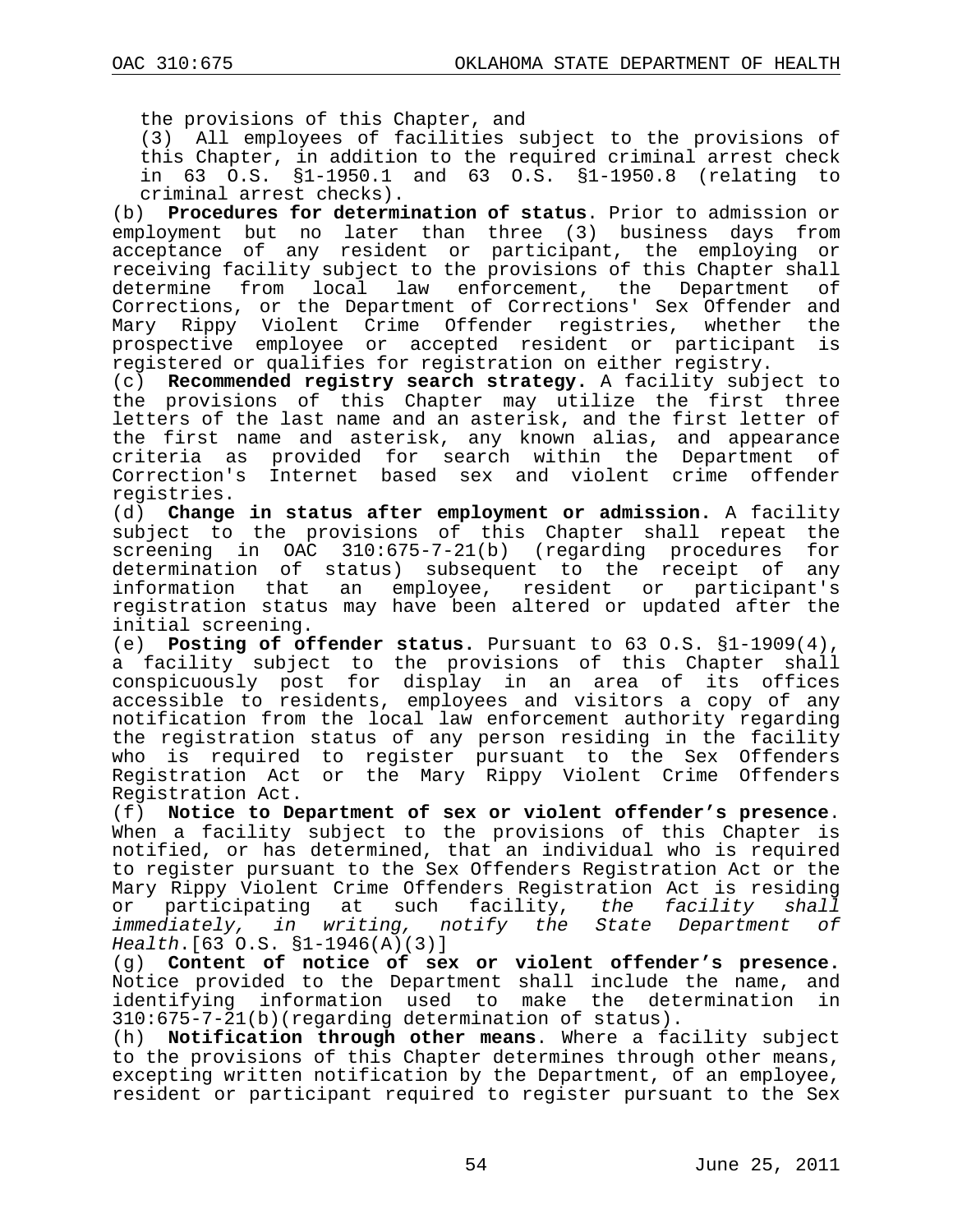Offenders Registration Act or the Mary Rippy Violent Crime Offenders Registration Act, the facility shall notify the Department and shall be subject to all other requirements within this section.

**[Source:** Added at 24 Ok Reg 2030, eff 6-25-2007; Added at 25 Ok Reg 2482, eff 7-11-2008 (see Editor's Note)]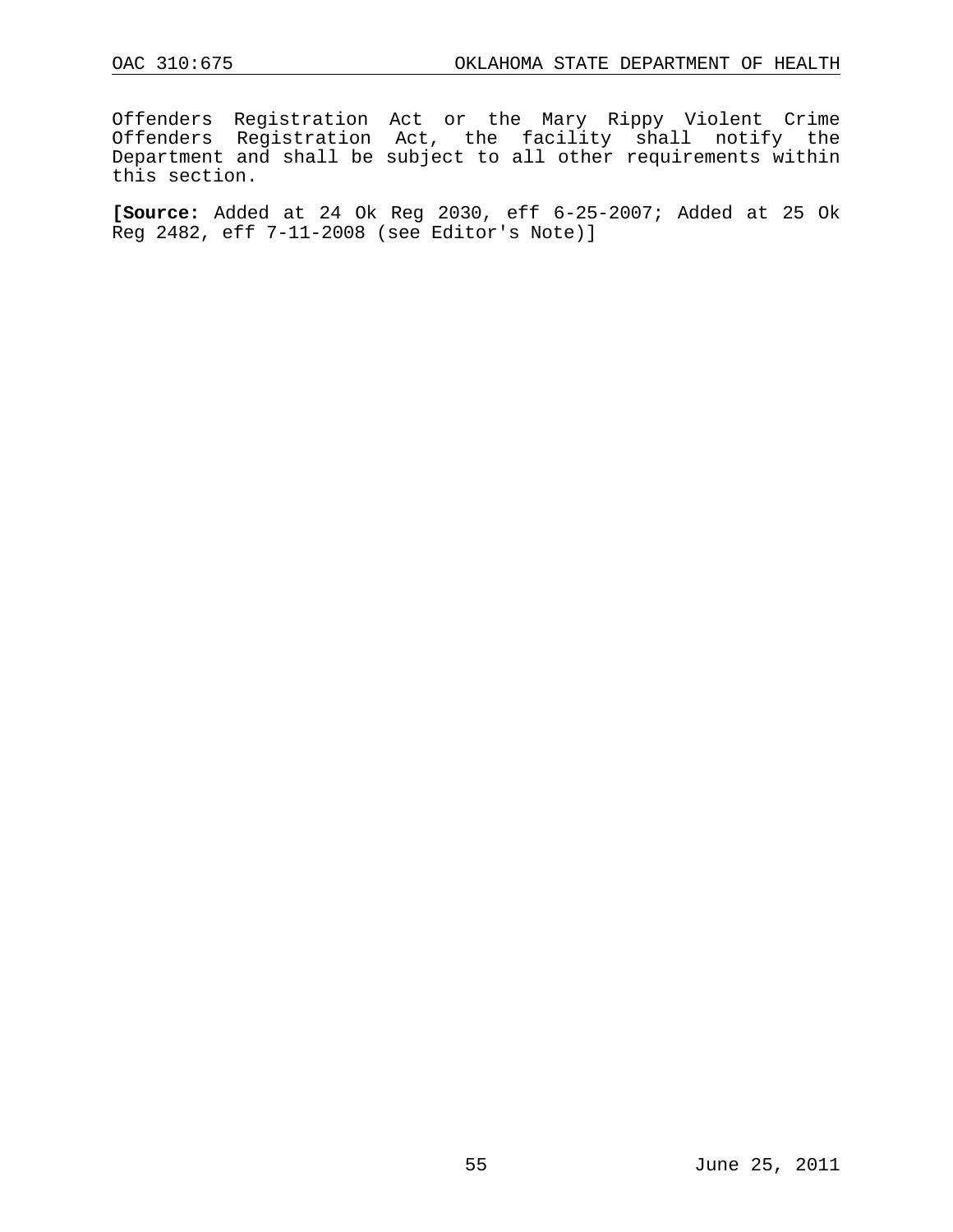#### **SUBCHAPTER 9. RESIDENT CARE SERVICES**

| Section                |                                                |
|------------------------|------------------------------------------------|
| $310:675 - 9 - 1.1.$   | Nursing and personal care services             |
| $310:675 - 9 - 2.1.$   | Dental and oral hygeine services               |
| $310:675 - 9 - 3.1.$   | Rehabilitative or restorative nursing services |
| $310:675 - 9 - 4.1.$   | Supplies and equipment                         |
| $310:675 - 9 - 5.1.$   | Assessment and care plans                      |
| $310:675 - 9 - 6.1.$   | Restraints                                     |
| $310:675 - 9 - 7.1.$   | Physician services                             |
| $310:675 - 9 - 8.1.$   | Clinical laboratory                            |
| $310:675 - 9 - 9.1.$   | Medication services                            |
| $310:675 - 9 - 10.1$ . | Activity services                              |
| $310:675 - 9 - 11.1.$  | Social services                                |
| $310:675 - 9 - 12.1.$  | Dietary services                               |
| $310:675 - 9 - 13.1.$  | Food storage, supply and sanitation            |
| $310:675 - 9 - 31.$    | Influenza and pneumococcal vaccinations        |
|                        |                                                |

#### **310:675-9-1.1. Nursing and personal care services**

(a) The facility shall ensure that resident rights are respected in the provision of care.

(b) Basic nursing and personal care shall be provided for residents as needed.

(1) Nursing care shall include, but not be limited to:

(A) Encouraging residents to be active and out of bed for reasonable time periods.

(B) Measuring resident temperature, blood pressure, pulse and respirations at least once every thirty days and more frequently if warranted by the resident's condition, with the results recorded in the clinical record.

(i) Measuring resident weight at least once every thirty days and more frequently if warranted by the resident's condition, with the results recorded in the clinical record.

(ii) Measuring resident pain whenever vital signs are taken and more frequently if warranted by the resident's condition, with the results recorded in the clinical

record.<br>C) Offer) Offering fluids, and making fluids available, to maintain proper hydration.

(D) Following proper nutritional practices for diets, enteral and parenteral feedings and assistance in eating.

(E) Providing proper skin care to prevent skin breakdown.

(F) Providing proper body alignment.<br>(G) Providing supportive devices

(G) Providing supportive devices to promote proper alignment and positioning.<br>(H) Turning bed residents

Turning bed residents every two hours or as needed, to prevent pressure areas, contractures, and decubitus.

(I) Performing range of motion exercises in accordance with individual assessment and care plans.

(J) Ensuring that residents positions are changed every two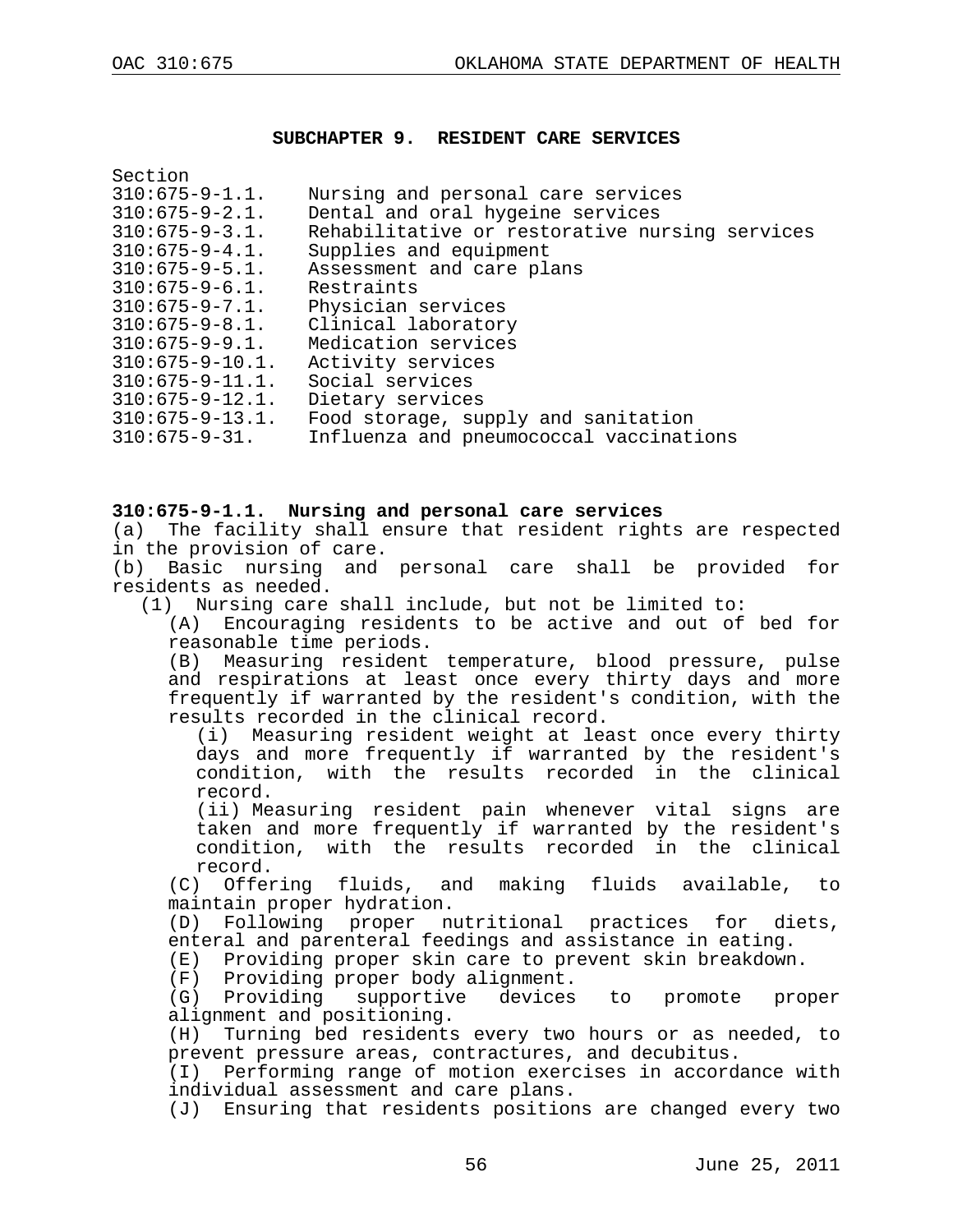hours or as needed when in a chair and are toileted as needed.<br>(K) Es Establishing and implementing bowel and bladder programs to promote independence, or developing toileting schedules to promote continence.<br>(L) Performing catheter care wi Performing catheter care with proper positioning of bag and tubing at all times. (M) Recording accurate intake and output records for residents with tube feedings or catheters. (N) Assessing the general mental and physical condition of the resident on admission. (O) Updating the assessment and individual care plan when there is a significant change in the resident's physical, mental, or psychosocial functioning. (P) Recognizing and recording signs and symptoms of illness or injury with action taken to treat the illness or injury, and the response to treatments and medications. (2) Personal care shall include, but not be limited to: (A) Keeping residents clean and free of odor. (B) Keeping bed linens clean and dry. (C) Keeping resident's personal clothing clean and neat.<br>(D) Ensuring that residents are dressed appropriately Ensuring that residents are dressed appropriately for activities in which they participate; bedfast/chairfast residents shall be appropriately dressed and provided adequate cover for comfort and privacy. (E) Ensuring that the resident's hair is clean and groomed. (F) Providing oral hygiene assistance at least twice daily dental floss, toothbrush dentifrice. A denture cleaning/soaking device and brush shall be available and maintained for each resident as needed. (G) Keeping toenails and fingernails clean and trimmed. (c) The facility shall assist the resident in securing other services recommended by a physician such as, but not limited to, optometry or ophthalmology, audiology or otology, podiatry, laboratory, radiology or hospital services. The administration shall, through social services or other means, assist each resident desiring or needing medical related services. [**Source:** Added at 9 Ok Reg 3163, eff 7-1-92 (emergency); Added at

## **310:675-9-2.1. Dental and oral hygeine services**

(a) A dental history shall be obtained as part of the medical history on admission. The dental history shall include past dental problems, description of any prosthetic appliance used, current assessment and the resident's current dentist.

10 Ok Reg 1639, eff 6-1-93; Amended at 23 Ok Reg 156, eff 10-6- 2005 (emergency); Amended at 23 Ok Reg 2415, eff 6-25-2006]

(b) The facility shall have all dental prosthetic appliances such as dentures and partial dentures, marked and identified as belonging to that resident at the time of admission. A resident shall be promptly referred to a dentist when prosthetics are lost or damaged.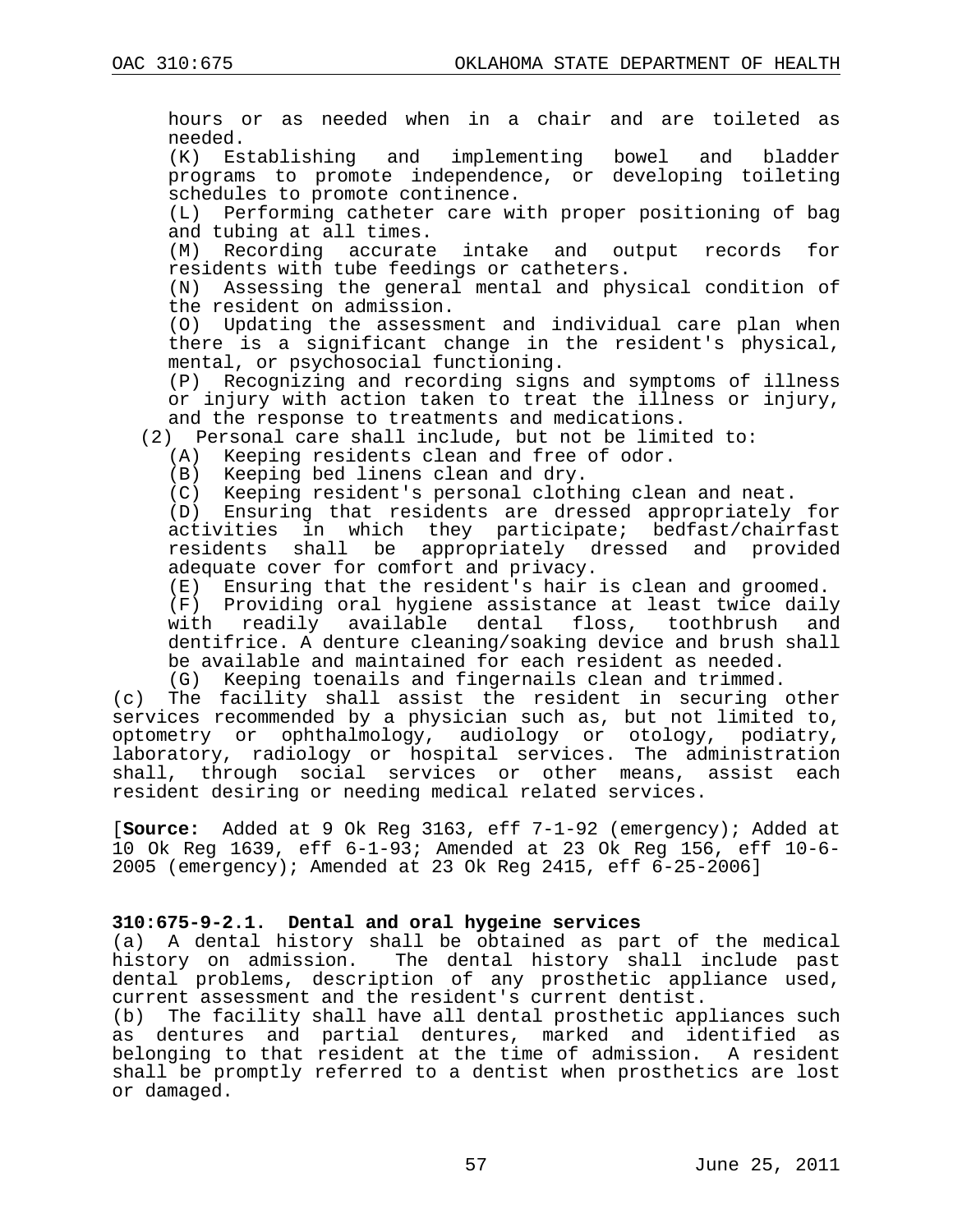(c) The facility shall arrange for one or more dentists to be available in an emergency and to act in an advisory capacity to the facility. The dentist notified for any emergency shall be recorded in the clinical record. If unable to contact the resident's dentist, the emergency physician or dentist shall be notified.<br>(d) The

(d) The facility shall maintain a list of referral dentists.<br>(e) The facility shall assist the resident with, or

The facility shall assist the resident with, or make arrangements for the resident's transportation to and from the dentist's office.

(f) All residents shall have oral hygiene procedures provided at least daily, and as needed. Oral hygiene procedures shall include, but not be limited to, the resident's teeth being brushed and dentures and partial dentures being cleaned. Any exception shall be ordered by the resident's dentist or physician.

(g) Oral hygiene supplies and equipment shall be available in sufficient quantities to meet the residents needs including but not limited to, toothbrushes, toothpaste, dental floss, lemon glycerin swabs or equivalent products, denture cleaners, denture adhesives, and containers for dental prosthetic appliances, such as dentures and partial dentures.

[**Source:** Added at 9 Ok Reg 3163, eff 7-1-92 (emergency); Added at 10 Ok Reg 1639, eff 6-1-93]

## **310:675-9-3.1. Rehabilitative or restorative nursing services**

(a) Rehabilitative services promote restoration of the resident's maximum potential. Rehabilitative services shall be provided or obtained by the facility or an outside source according to the resident assessment. An evaluation shall address the residents<br>rehabilitative needs, on admission, annually, and as the rehabilitative needs, on admission, annually, resident's condition indicates. Rehabilitative services shall be ordered by the physician, and provided under the direction of licensed or qualified staff. These services shall include, but not be limited to, the following:

- (1) Physical therapy.
- (2) Speech therapy.
- (3) Audiology.
- (4) Occupational therapy.
- (5) Psychological or psychiatric counseling/therapy.
- (6) Nutritional counseling.

(b) Restorative nursing services may be provided by the nursing staff according to the care plan. These services shall include, but not be limited to, the following:

(1) Range of motion to prevent contracture.

(2) Bowel and bladder training to restore continence.

(3) Self-help skill training.

(4) Behavioral modification under the direction of a qualified consultant.

- (5) Ambulation.
- (6) Remotivation.
- (7) Reality orientation.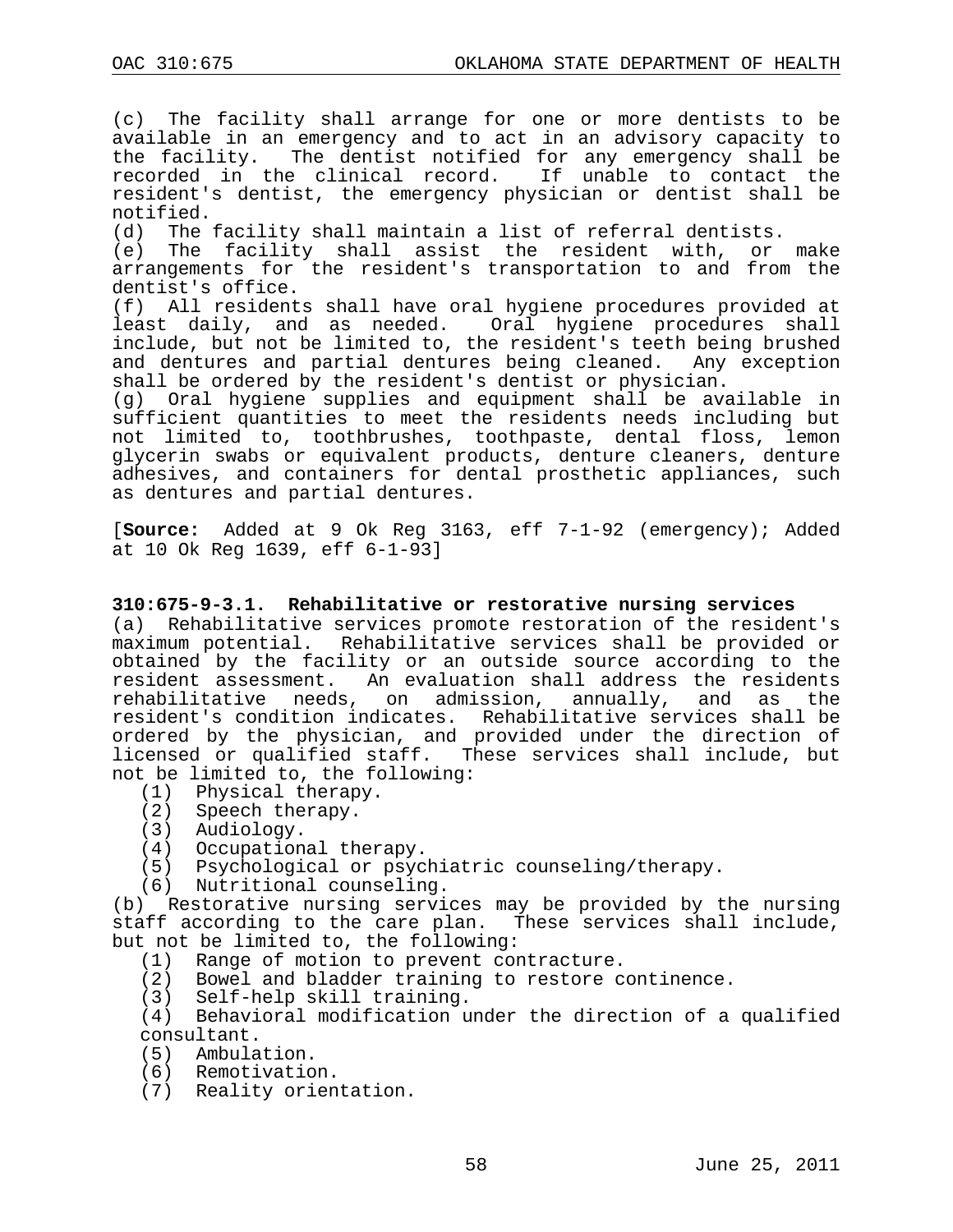(8) Reminiscent therapy.

(c) There shall be an ongoing in-service education program for all restorative nursing staff.

[**Source:** Added at 9 Ok Reg 3163, eff 7-1-92 (emergency); Added at 10 Ok Reg 1639, eff 6-1-93]

## **310:675-9-4.1. Supplies and equipment**

There shall be a sufficient quantity of supplies and, equipment in working condition, to meet the residents' medical, nursing, nutritional, social and activity needs. (b) The minimum level of supplies including but not limited to food and other perishables is a three (3) day supply.

[**Source:** Added at 9 Ok Reg 3163, eff 7-1-92 (emergency); Added at 10 Ok Reg 1639, eff 6-1-93; Amended at 20 Ok Reg 2399, eff 7- 11-2003]

#### **310:675-9-5.1. Assessment and care plans**

(a) A resident assessment and an individual care plan shall be completed and implemented for each resident. The care plan shall indicate the resident's current status and accurately identify the resident's needs.<br>(b) The written

The written resident assessment and care plan shall be reviewed and updated, at least quarterly, and as needed when the resident's condition indicates.

(c) Efforts shall be made to include the resident and resident's representative in development and implementation of the care planning process.

#### (1) **Resident assessment**

(A) The facility shall conduct, initially and periodically, a comprehensive, accurate, standardized, reproducible assessment for each resident's functional capacity.

(B) Each resident shall have an assessment coordinated or conducted by a registered nurse.

(C) Each individual completing a portion of the assessment shall sign, date, and certify the accuracy of that portion.

(D) An assessment shall be completed within fourteen days after admission of the resident.

(E) The resident assessment shall include a minimum data set (MDS) in the form required under 42 CFR 483.20. Each facility, with the exception of Intermediate Care Facilities for the Mentally Retarded (ICF/MR), accurately shall complete the MDS for each resident in the facility, regardless of age, diagnosis, length of stay or payment category.

(F) The MDS form shall require the following, as applicable:<br>(i) A

- (i) Admission assessment;<br>(ii) Annual assessment;
- Annual assessment;
- (iii) Significant change in status assessment;
- Significant correction of prior full assessment;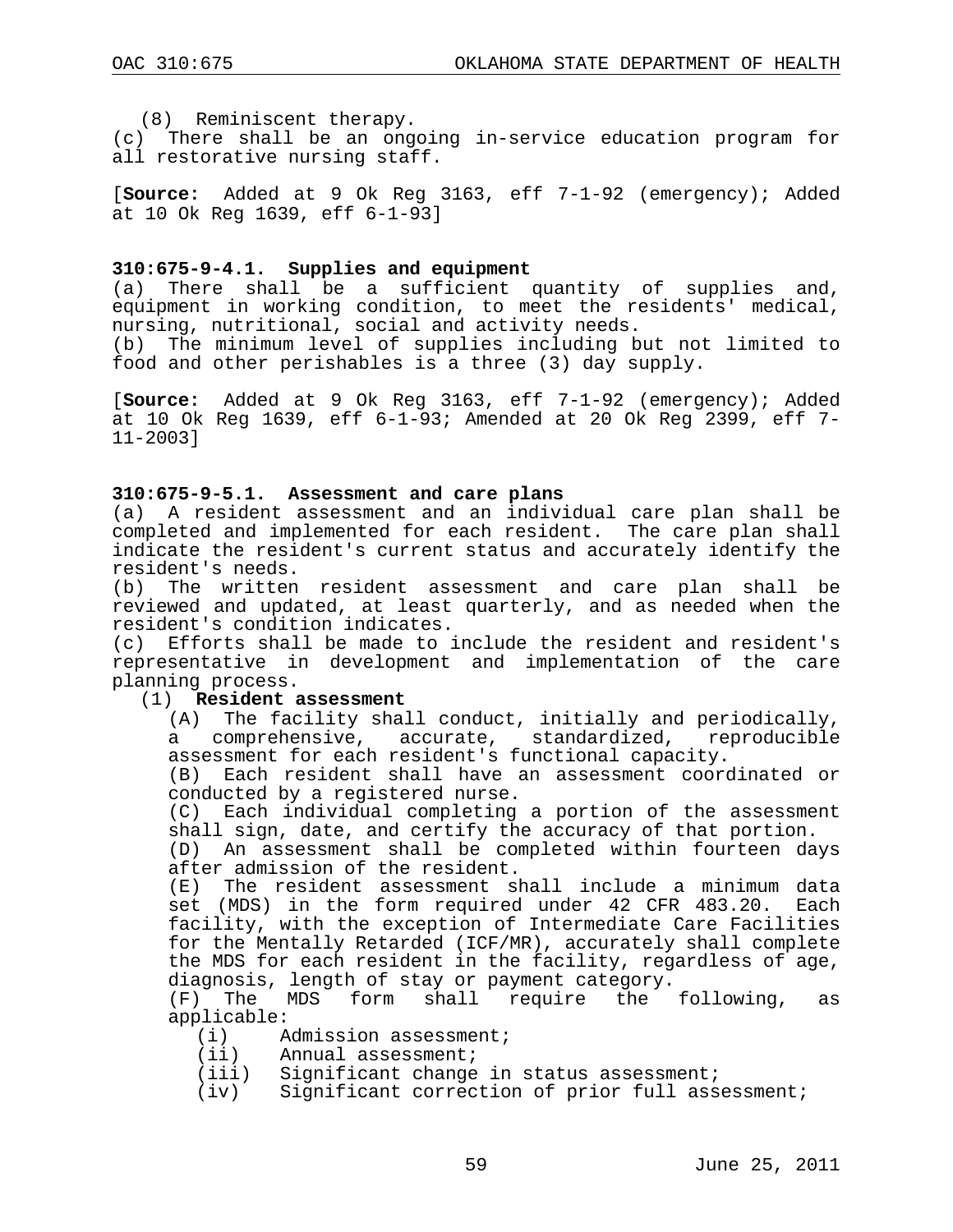(v) Significant correction of prior quarterly assessment;<br>(vi) Oual

Quarterly review; and

(vii) A subset of items upon a resident's transfer, reentry, discharge, and death.

## (2) **Resident pain assessment**

(A) Residents shall be screened for the presence of pain at least once every 30 days and whenever vital signs are taken.

(i) Licensed nursing staff shall perform the screening at least once every 30 days. Certified nurse aides may perform the screening more frequently as needed.

(ii) The screening instrument shall grade the intensity and severity of pain using a resident-specific pain scale; (B) An individualized pain assessment shall be conducted by a registered nurse for each resident:

(i) In conjunction with the admission, quarterly and assessments required  $5.1.$  (c)(1)(F); and

(ii) With onset of pain not previously addressed in a care plan or physician's orders.

(C) The goal is to alleviate or minimize pain while assisting the resident to maintain as high a level of functioning as possible. The pain assessment shall include, but not be limited to:

(i) A statement of how the resident describes the pain;

(ii) Intensity and severity of pain graded using a resident-specific pain scale;

(iii)Recent changes in pain;

(iv) Location(s);

(v) Onset and duration of pain, such as new pain within the last 3 days, recent pain within the last 3 months, or more distant pain greater than 3 months;

(vi) Type of pain reported or represented by resident, such as constant or intermittent, and duration or frequency of pain;

(vii)Current pain measured at its least and greatest levels;

(viii) Aggravating and relieving factors;

(ix) Treatment including a review of all therapies, including medication, and the regimen used to minimize pain;<br> $(x)$ 

Effects of pain and effectiveness of therapy on physical and social functions;

(xi) Resident's treatment preferences and emotional responses to pain, including resident's expectations and how resident coped with pain; and

(xii) If applicable, refer to pain assessment tool for the cognitively impaired.

(D) Results shall be recorded in the resident's clinical record showing changes in pain scale and changes in level of functioning. The physician shall be contacted as necessary. (E) Pain shall be treated promptly, effectively and for as long as necessary.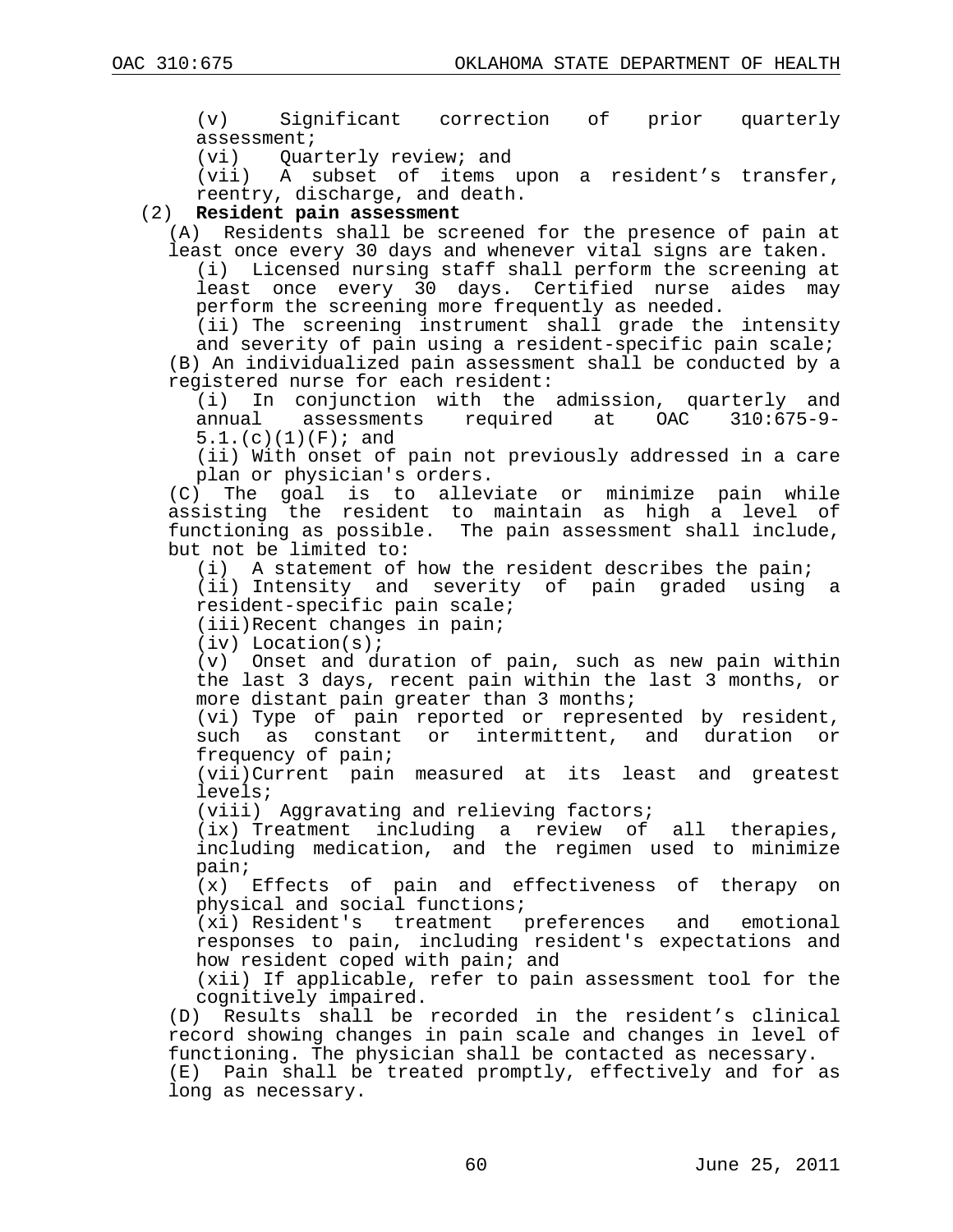## (3) **Individual care plan**

(A) An individual care plan shall be developed and implemented for each resident to reflect the resident's

needs.<br>(B) The care plan shall be developed by an interdisciplinary team that includes a registered nurse with responsibility for the resident, and other appropriate staff in disciplines determined by the resident's needs.<br>(C) The care plan shall include measurable obje

The care plan shall include measurable objectives and timetables to meet the resident's medical, nursing, mental and psychosocial needs identified in the assessment.<br>(D) The care plan shall be available to appropriate

 $(D)$  The care plan shall be available personnel providing care for the resident.<br>(E) An initial care plan shall be comple

An initial care plan shall be completed at the time of admission. The individualized care plan shall be completed within twenty-one days after admission.<br>(F) A care plan shall be completed

A care plan shall be completed within seven calendar days after the completion of the assessment.

[**Source:** Added at 9 Ok Reg 3163, eff 7-1-92 (emergency); Added at 10 Ok Reg 1639, eff 6-1-93; Amended at 16 OK Reg 3493, eff 7- 30-99 (emergency); Amended at 17 Ok Reg 2072, eff 6-12-00; Amended at 20 Ok Reg 2399, eff 7-11-2003; Amended at 23 Ok Reg 156, eff 10-6-2005 (emergency); Amended at 23 Ok Reg 2415, eff 6-25-2006; Amended at 27 OK Reg 2546, eff 7-25-2010]

## **310:675-9-6.1. Restraints**

(a) The resident has the right to be free from any physical or chemical restraints imposed for discipline or convenience. Restraints may be used in emergency situations, or for the purpose of treating a resident's medical condition. All physical restraints shall allow for quick release. Locked restraints shall not be used.

(b) In an emergency situation, physical restraints may be used only to ensure the physical safety of the resident, staff, or other residents. When restraints are used in an emergency, the facility shall comply with the following process:

(1) A licensed nurse may use physical restraints, without a physician's order, if necessary to prevent injury to the resident, or to other residents, when alternative measures are<br>not effective. The licensed nurse shall document in the The licensed nurse shall document in the clinical record the application of the physical restraint and the alternative measures that were not effective. A licensed nurse shall contact the physician for physical restraint orders within six hours after application.<br>(2) The facility staff shall cont

The facility staff shall continually monitor the resident during the restraint period. An interdisciplinary team shall evaluate alternative placement if the resident requires physical restraints for longer than forty-eight consecutive hours.

(3) Circumstances requiring the physical restraints shall be re-evaluated every thirty minutes and documented in the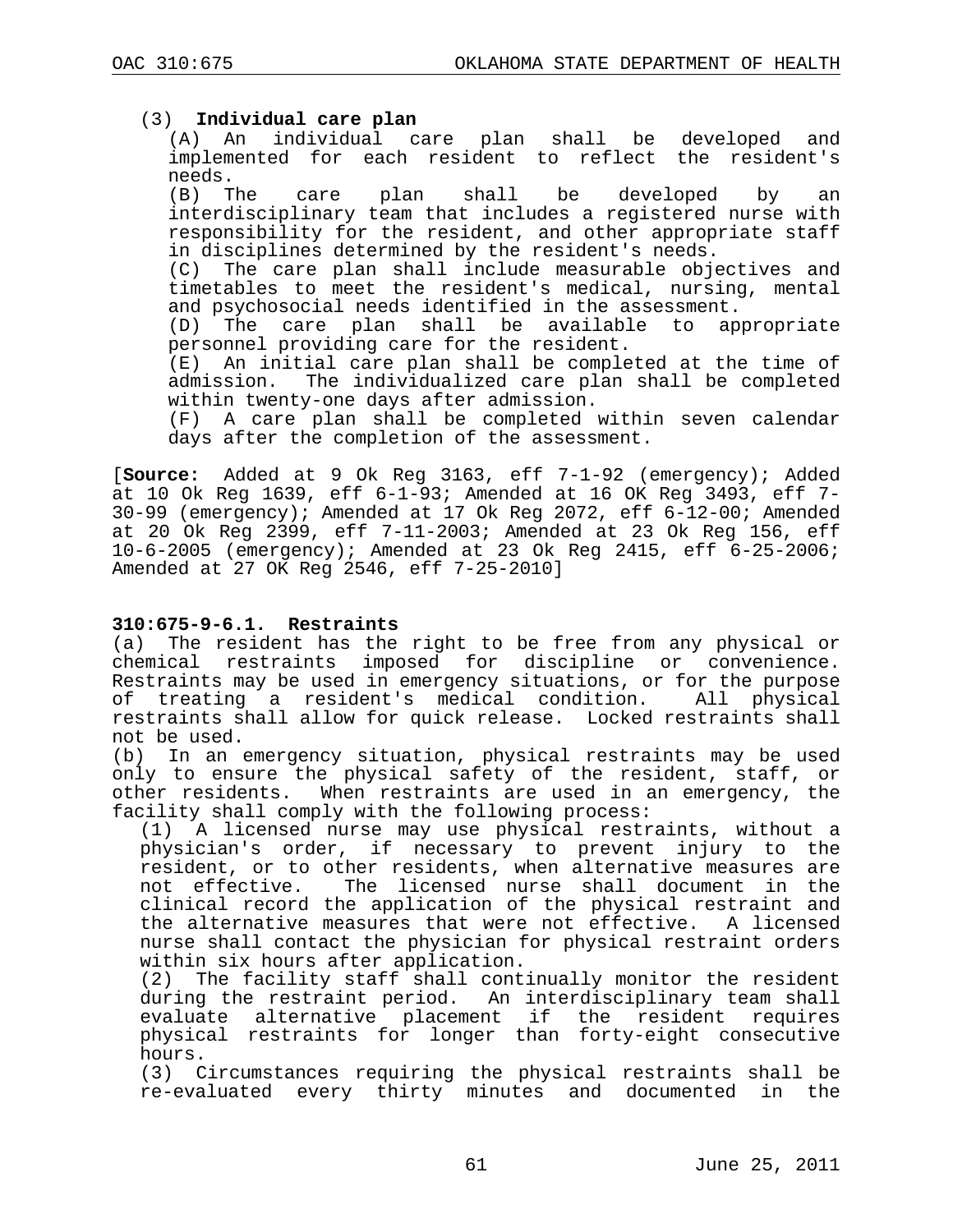clinical record.

(4) A resident who is physically restrained shall have the restraints released for at least ten minutes every two hours.<br>Such residents shall also be repositioned, exercised and Such residents shall also be repositioned, exercised

toileted as needed.<br>(c) In an emergency In an emergency situation, chemical restraints may be used only to ensure the physical safety of the resident, staff, or other residents. When chemical restraints are used, the facility shall comply with the following process:

(1) The written order for the use of a chemical restraint shall be signed by a physician who specifies the duration and circumstances under which the chemical restraint is to be used.

(2) The physician's orders may be oral when an emergency necessitates parenteral administration of the chemical parenteral administration of the chemical restraint but is valid only until a written order can be obtained within forty-eight hours.<br>(3) An emergency order for chemic

An emergency order for chemical restraints shall not be in effect for more than twelve hours and may be administered only if the resident is continually monitored for the first thirty minutes after administration and every fifteen minutes until such time as the resident appears stable to ensure that any adverse side effects are noticed and appropriate action taken<br>as soon as possible. The clinical record shall accurately The clinical record shall accurately reflect monitoring.

(4) A licensed nurse shall document in the resident's clinical record any alternative measures that were not effective and precipitated the use of the chemical restraint.

(5) An interdisciplinary evaluation shall be made to consider alternative placement if the resident restraints for longer than twelve continuous hours.

(d) When restraints are required for the resident's medical symptoms, the nursing staff shall ensure that physical and chemical restraints are administered only in accordance with the resident's care plan and under the following circumstances.

(1) When restraints are used to prevent falling, or for the<br>purpose of positioning the resident, the resident and of positioning the resident, the resident resident's representative shall be informed of the risk and benefits, and written consent shall be obtained.

(2) Restraints may be applied only on a physician's written order and shall identify the type and reason for the restraint. The physician shall also specify the period of time, and the circumstances under which the restraint may be applied.

(3) Alternative measures to the use of restraints shall be evaluated prior to their use. Circumstances requiring the restraints, and alternative measures, shall be re-evaluated and documented in the clinical record every thirty days.<br>(4) A restrained resident shall have the restrain

A restrained resident shall have the restraints released every two hours for at least ten minutes; and the resident shall be repositioned, exercised, or provided range of motion and toileted as necessary.

[**Source:** Added at 9 Ok Reg 3163, eff 7-1-92 (emergency); Added at 10 Ok Reg 1639, eff 6-1-93]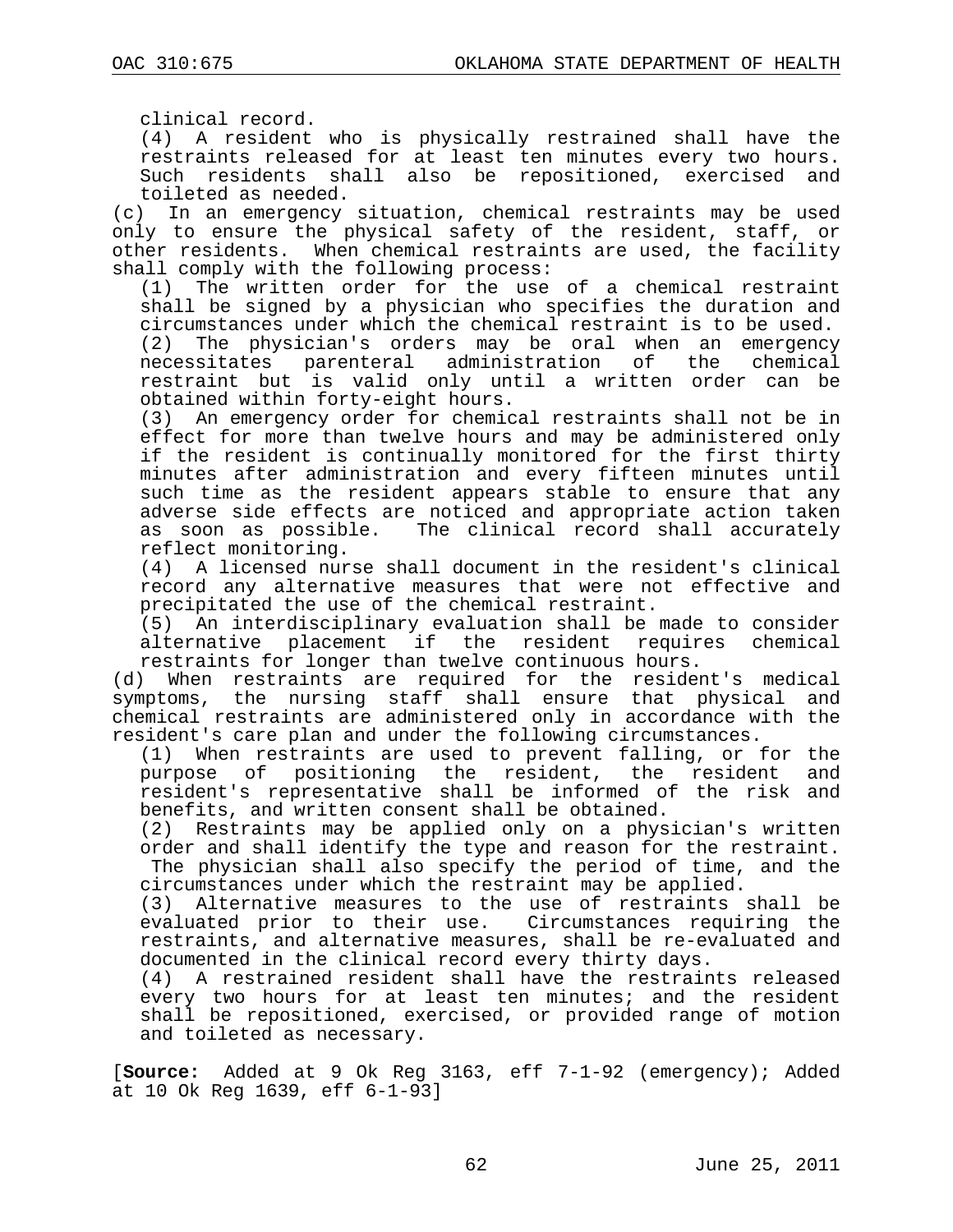## **310:675-9-7.1. Physician services**

Each resident shall be under the care of a licensed physician, who shall be responsible for the resident's overall medical care. The physician's duties shall include but not be limited to:

(1) Completing an admission history and physical that includes chief complaints, course of present illness, past medical history, and examination findings by body systems and diagnosis within two weeks of admission unless a physical was conducted within the previous sixty days.<br>(2) Prescribing diet, treatmen

Prescribing diet, treatments and medications.

(3) Noting the resident's specific advance directives, if known.

(4) Continuing supervision, as required by the resident's care including, but not limited to:

(A) Writing progress notes at each visit.

(B) Visiting as needed.

(C) Participating in developing, and reviewing, the resident's care plan.

[**Source:** Added at 9 Ok Reg 3163, eff 7-1-92 (emergency); Added at 10 Ok Reg 1639, eff 6-1-93]

## **310:675-9-8.1. Clinical laboratory**

(a) The facility shall provide, or obtain, clinical laboratory services to meet the resident's needs. The facility shall be responsible for the quality and timeliness of the services. If the facility provides clinical laboratory services, the services shall meet the applicable conditions of the services furnished by independent laboratories. If the facility provides blood bank and transfusion services, it shall meet the applicable conditions for independent laboratories and hospitals.<br>(b) If the laboratory refers specime

If the laboratory refers specimens for testing to another laboratory, the receiving laboratory shall meet applicable conditions as an independent laboratory.

(c) If the facility does not provide laboratory services on site, it shall have an agreement to obtain such services only from a laboratory that meets applicable conditions as an independent laboratory, either as a hospital or an independent laboratory.

(d) The facility shall:<br>(1) Provide or obtair Provide or obtain laboratory services only when ordered by the physician.

(2) Promptly notify the physician of the findings.

(3) Assist the resident in arranging transportation to and from the source of service, if the resident needs assistance.

(4) File signed and dated reports of clinical laboratory services in the resident's clinical record.

[**Source:** Added at 9 Ok Reg 3163, eff 7-1-92 (emergency); Added at 10 Ok Reg 1639, eff 6-1-93]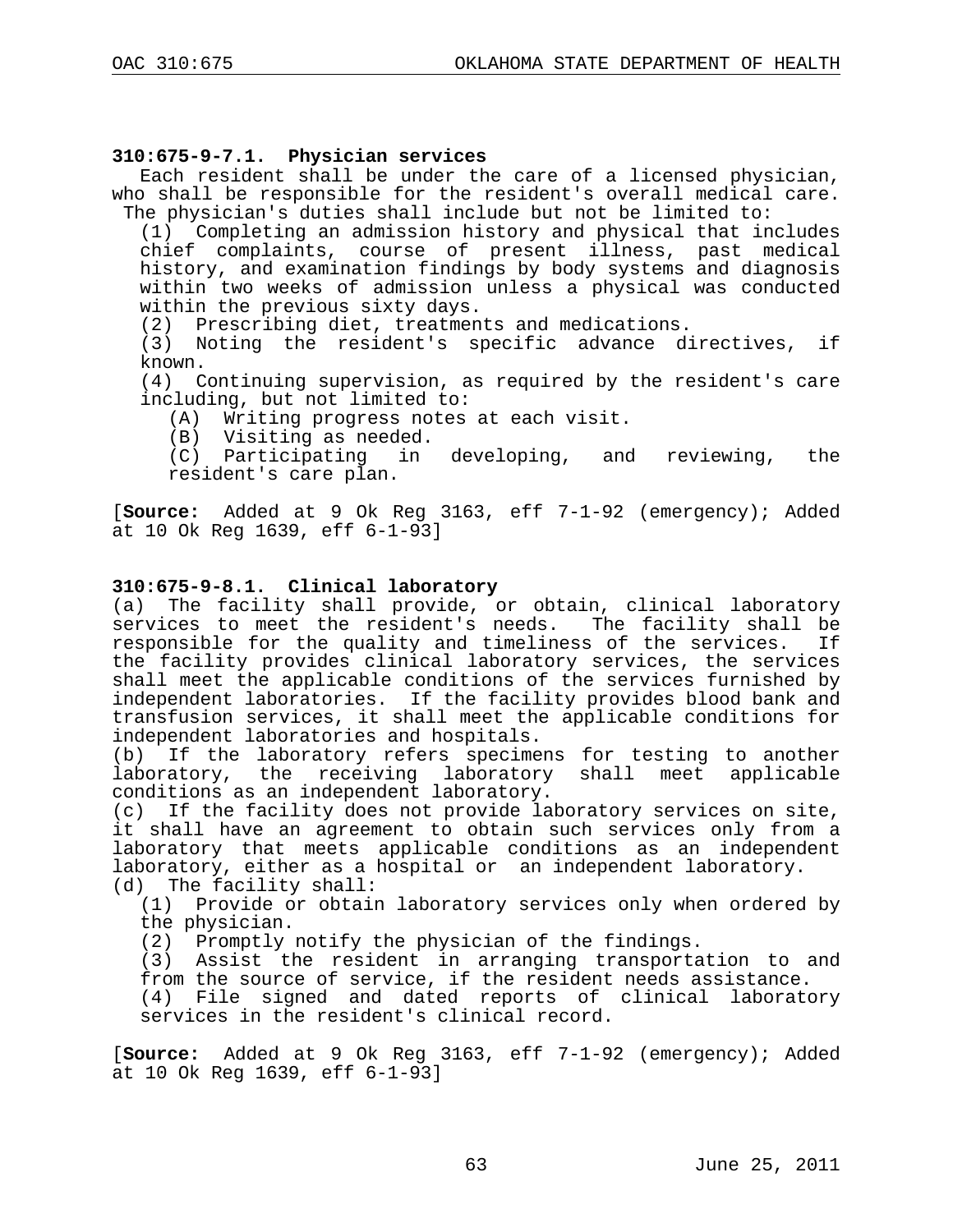## **310:675-9-9.1. Medication services**

## (a) **Storage.**

(1) Medications shall be stored in a medication room, a locked cabinet, or a locked medication cart, used exclusively for medication storage.<br>(2) The medication

storage area temperature shall be maintained between  $60^{\circ}$  F. (15.5° C.) to  $80^{\circ}$  F. (26.6° C.)

(3) The medication room, the medication storage cabinet, and medication cart shall be locked when not in use.

(4) The key to the medication storage areas shall be in the possession of the person responsible for administering medications.

(5) Scheduled medications shall be in a locked box within the locked medication area or cart.

(6) Medications for external use shall be stored separately from medications for internal use.

(7) Medications requiring refrigeration shall be kept within a temperature range of  $36^{\circ}$  F.  $(2.2^{\circ}$  C.) to  $48^{\circ}$  F.  $(8.8^{\circ}$  C.) and separated from food and other items. There shall be a method for locking these medications.

(8) The medication areas shall be well lighted, clean and organized.<br>(9) Running water shall

be in close proximity to the medication area.

(10) Powdered over-the-counter medication for topical use may be kept in the resident's room for administration by a nurse aide if:<br>(A)  $\bar{ }$ 

The facility develops and implements policies and procedures for safe storage and application of the powder; and<br>(B)

Each aide who applies the over-the-counter topical medication is trained in accordance with the established policies and procedures of the facility.

(b) **Emergency medications.** Emergency medication, policies and equipment shall include but not be limited to:

(1) An electric suction machine with necessary aseptic aspirator tips.

(2) An emergency tray or cart with the following items labeled and accessible to licensed personnel only: resuscitation bag; tongue depressors; and assorted airways; sterile hypodermic syringes in 2 cc, 5 cc, and 20 cc or larger sizes and appropriate needles. The content shall be limited to emergency medications and contain no scheduled medications. Only two single dose vials of the following medications may be on the tray or cart: 50% Dextrose, respiratory stimulant, a cardiac stimulant, injectable lasix, injectable dilantin and injectable benadryl.

(3) A certified medication aide shall not administer injectable medications from any emergency tray or cart, but shall have access to resuscitation bags, tongue depressors, and assorted sizes of airways.

(c) **Medication accountability.**

(1) Medications shall be administered only on a physician's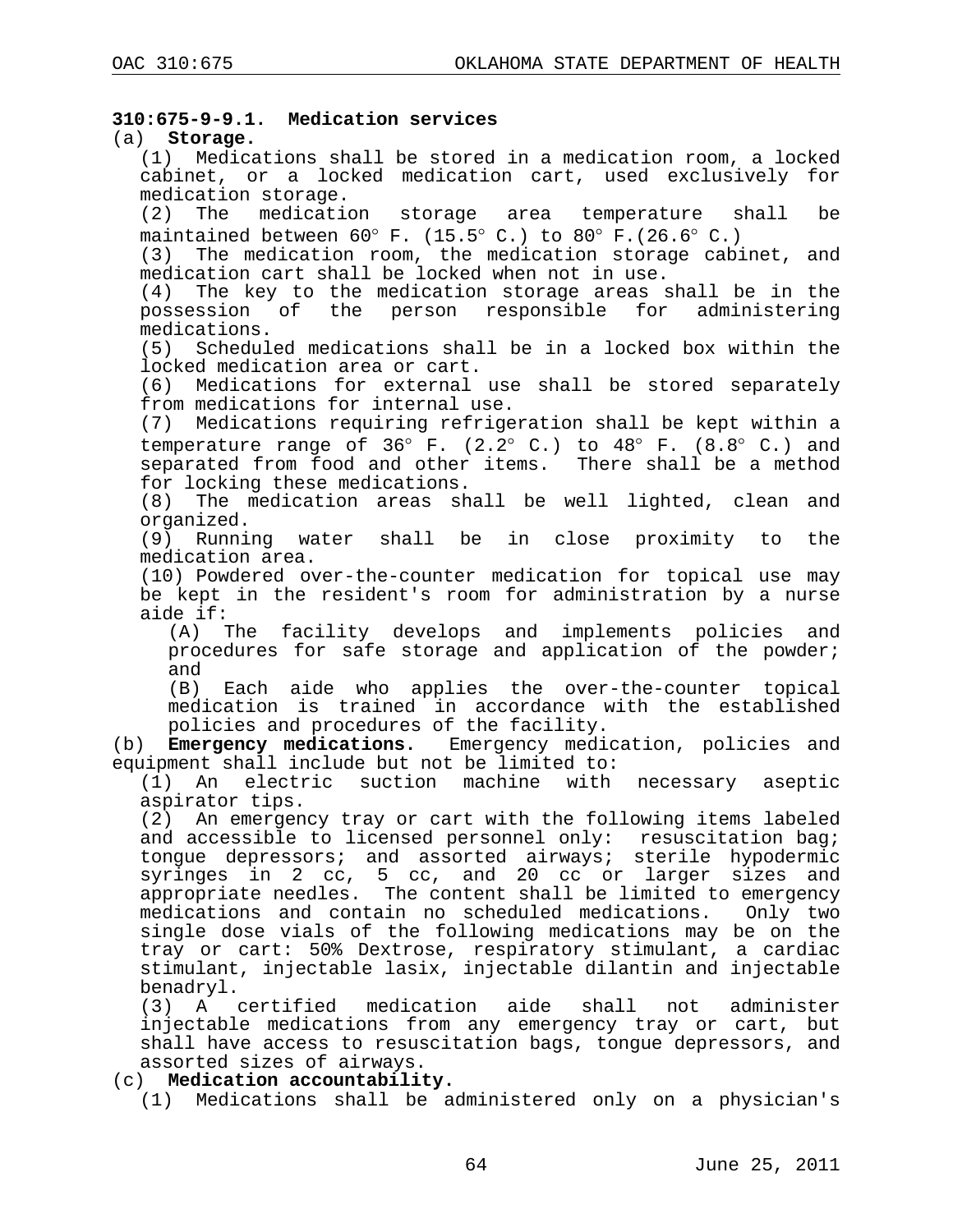order.

(2) The person responsible for administering medications shall personally prepare the dose, observe the swallowing of oral medication, and record the medication. Medications shall be prepared within one hour of administration.

(3) An accurate written record of medications administered shall be maintained. The medication record shall include:

(A) The identity and signature of the person administering the medication.<br>(B) The medic

The medication administered within one hour of the scheduled time.

(C) Medications administered as the resident's condition may require (p.r.n.) are recorded immediately, including the date, time, dose, medication, and administration method.

(D) Adverse reactions or results.<br>(E) Injection sites.

(E) Injection sites.

An individual inventory record shall be maintained for each Schedule II medication prescribed for a resident.

(G) Medication error incident reports.

(4) A resident's adverse reactions shall be reported at once to the attending physician.

## (d) **Medication labels and handling.**

(1) All prescribed medications shall be clearly labeled indicating the resident's full name, physician's name, prescription number, name and strength of medication, dosage, directions for use, date of issue and expiration, and name, address and telephone number of pharmacy or physician issuing the medication, and the quantity. If a unit dose system is used, medications shall indicate, at least, the resident's full<br>name, physician's name and strength of medication, and name, physician's name and strength of directions for use.<br>(2) When over-the

When over-the-counter medications are prescribed and obtained in the original manufacturers container, the package<br>directions shall be considered part of the label. The directions shall be considered part of the label. resident's name shall be on the package.<br>(3) Each resident's medications shall b

Each resident's medications shall be kept or stored in the originally received containers. Paper envelopes shall not be considered containers.<br>(4) Medication contai

Medication containers having soiled, damaged, illegible or makeshift labels shall be relabeled by the issuing pharmacy or physician. Labels on containers shall be clearly legible and firmly affixed. No label shall be superimposed on another label on a medication container except for over-the-counter medication containers.

(5) No person shall change labels on medication containers. If the attending physician orders a change of directions, there shall be a procedure to mark the container indicating a label

change is needed at the next prescription refill.<br>(6) A pharmacist shall dilute, reconstitut (6) A pharmacist shall dilute, reconstitute and label medications, whenever possible. If not possible, a registered<br>nurse may reconstitute, dilute and label medications. A nurse may reconstitute, dilute and label medications. A distinctive, indelible, supplementary label shall be affixed to the medication container when diluted or reconstituted for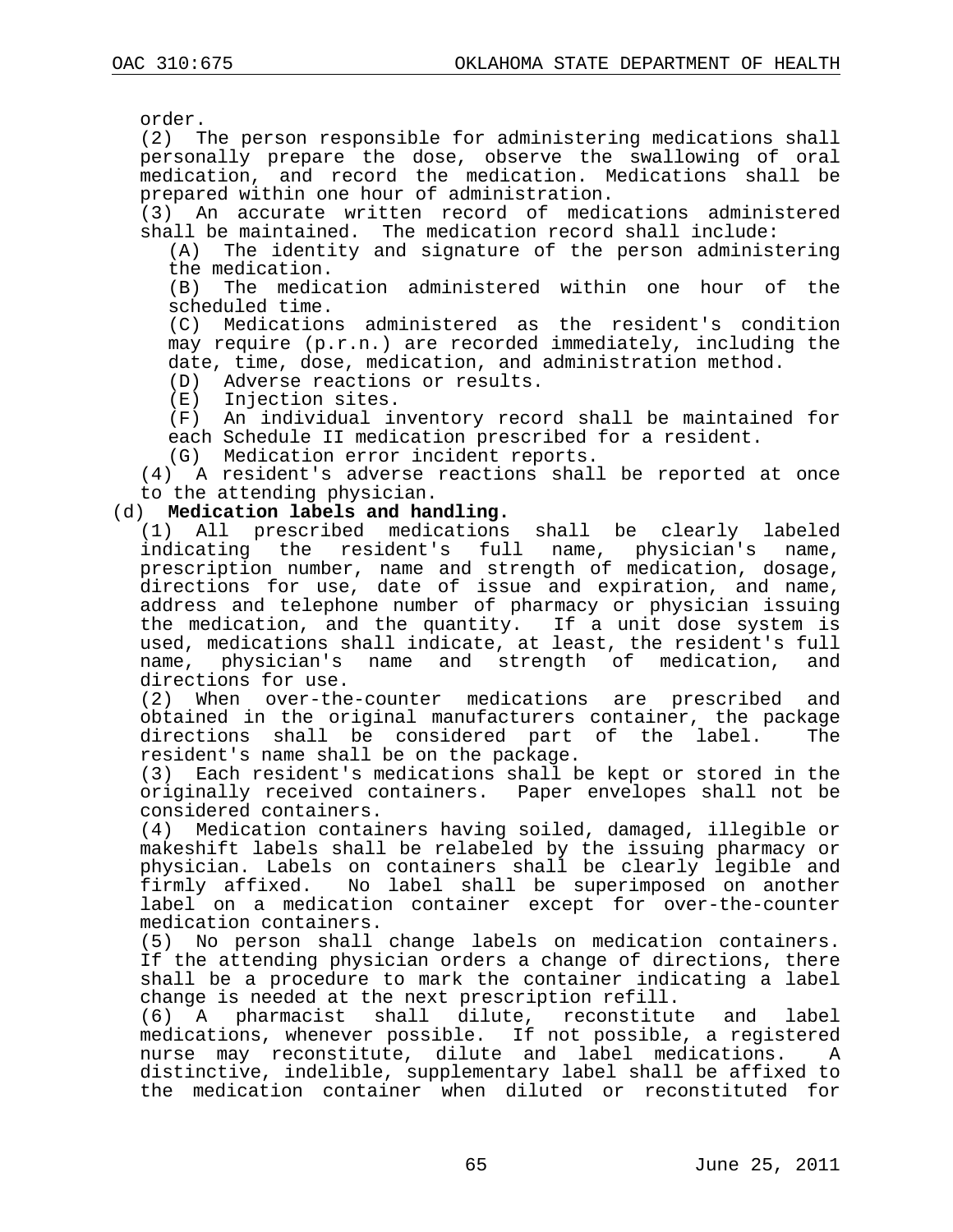other than immediate use. A licensed practical nurse may reconstitute oral medications only. The label shall include<br>the following: resident's name, dosage and strength per resident's name, dosage and strength per unit/volume, nurse's initials, expiration date, and date and time of dilution or reconstitution.<br>(7) When a resident is discharged,

When a resident is discharged, or is on therapeutic leave, the unused medication shall be sent with the resident, or with the resident's representative, unless there is a written physician's order to the contrary, or the medication has been<br>discontinued, or unless the resident or the resident's or unless the resident or the representative donates unused prescription medications for dispensation to medically indigent persons in accordance with the Utilization of Unused Prescription Medications Act. The clinical record shall document the quantity of medication sent, and returned or donated, and the signature of the person receiving or transferring the medications.

(8) All medication orders shall be automatically stopped after a given time period, unless the order indicates the number of doses to be administered, or the length of time the medication is to be administered. The automatic stop order may vary for<br>different types of medications. The facility shall develop different types of medications. policies and procedures, in consultation with the medical director and pharmacist, to review automatic stop orders on<br>medications. The policy shall be available to personnel The policy shall be available to personnel administering medications.

(9) No resident shall be allowed to keep any medications unless the attending physician or interdisciplinary team has indicated on the resident's clinical record that the resident is mentally and physically capable of self-administering medications.

(10) A resident who has been determined by the physician or interdisciplinary team as capable of self-administering medication may retain the medications in a safe location in the<br>resident's room. The facility shall develop policies for The facility shall develop policies for accountability. Scheduled medications shall not be authorized for self-administration, except when delivered by a patient controlled analgesia pump.

(11) A physician's telephone orders shall be conveyed to, recorded in the clinical record, and initialed by the licensed nurse receiving the orders.

(12) Medications shall be administered only by a physician, registered nurse, a licensed practical nurse, or a certified<br>medication aide. The only injectables which a certified The only injectables which a certified medication aide may administer are insulin and vitamin B-12 and then only when specifically trained to do so.

(13) A pharmacy, operating in connection with a facility, shall comply with the State pharmacy law and the rules of the Oklahoma State Board of Pharmacy.

(14) Powdered over-the-counter medication for topical use may be administered by a trained nurse aide when designated in writing by the attending physician and delegated by a licensed<br>nurse. The licensed nurse shall ensure that the aide The licensed nurse shall ensure that the aide demonstrates competency in reporting skin changes, storage, application and documentation policies and procedures. The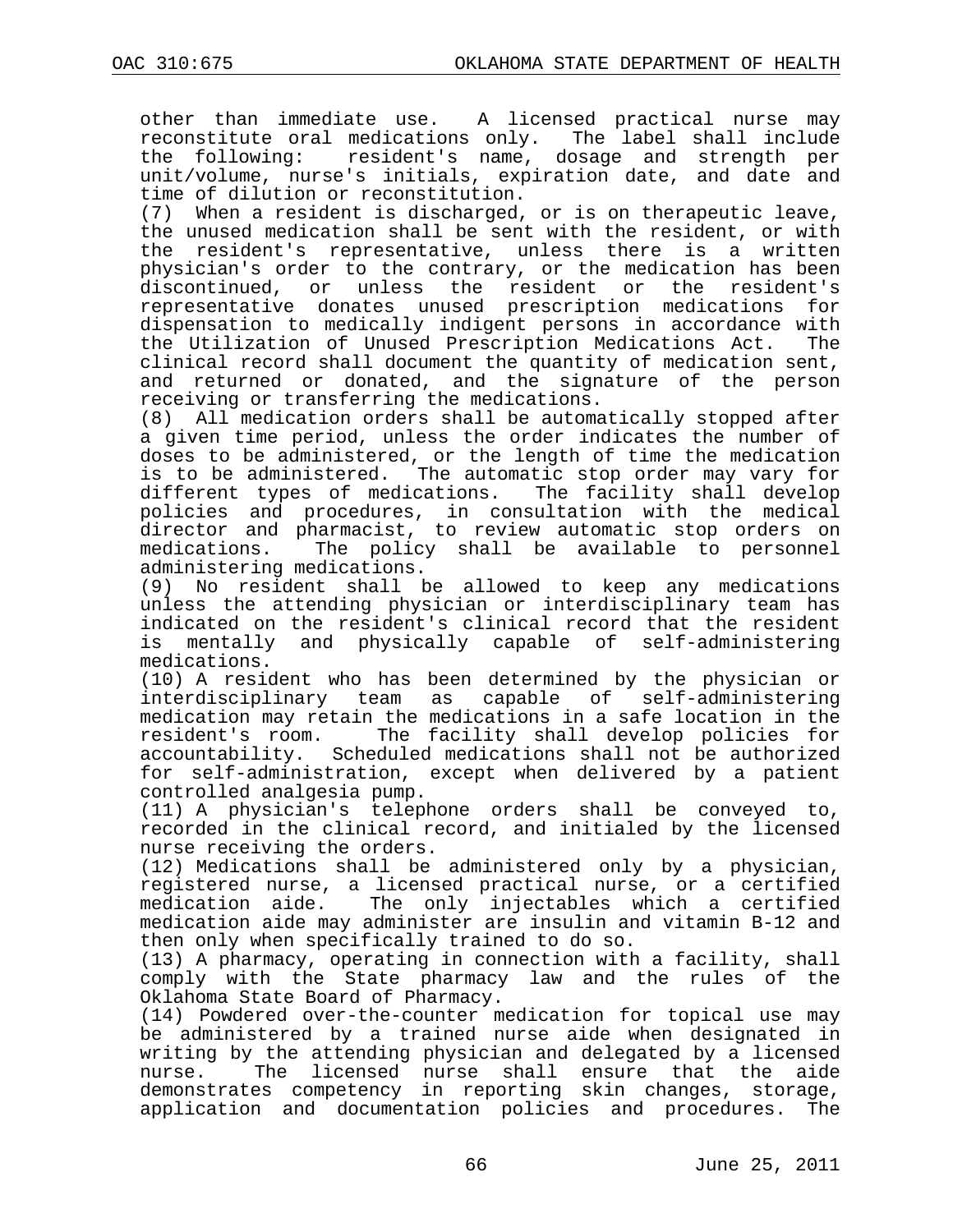licensed nurse or the attending physician shall document in the resident's record a skin assessment at least twice each week and more often if required by the facility's approved policy.

## (e) **Medication destruction**.

Non-controlled medications prescribed for residents who have died and non-controlled medications which have been discontinued shall be destroyed by both the director of nursing and a licensed pharmacist or another licensed nurse. Controlled medication shall be destroyed by a licensed pharmacist and the<br>Director of Nursing. The facility may transfer unused The facility may transfer prescription drugs to city-county health department pharmacies or county pharmacies in compliance with the Utilization of Unused Prescription Medications Act and all rules promulgated thereunder. Prescription only medications including controlled medications shall not be returned to the family or resident representatives. The destruction and the method used shall be noted on the clinical record.

(2) Medications prescribed for one resident may not be administered to, or allowed in the possession of, another resident.

(3) There shall be policies and procedures for the destruction of discontinued or other unused medications within a reasonable<br>time. The policy shall provide that medications pending The policy shall provide that medications pending destruction shall not be retained with the resident's current medications. The destruction of medication shall be carried out in the facility and a signed record of destruction shall be

retained in the facility.<br>(f) **Medication regimen review.** The facility shall ensure that each resident's medications are reviewed monthly, by a registered nurse or a licensed pharmacist. The reviewer shall notify the physician and director of nursing, in writing, when irregularities

are evident.<br>(g) **Consult** (g) **Consultant pharmacist.** The facility shall have a consultant licensed pharmacist to assist with the medication regimen review and medication destruction. The consultant pharmacist shall discuss policies and procedures for the administration, storage, and destruction of medications with the administrator, director of nursing and other appropriate staff.<br>(h) **Emergency pharmacy.** The facil

**Emergency pharmacy.** The facility shall have a contract, or letter of agreement, with a licensed pharmacy that agrees to serve as the emergency pharmacy. The emergency pharmacy shall be

available twenty-four hours a day.<br>(i) **Bulk nonprescription drugs.** (i) **Bulk nonprescription drugs.** A facility may maintain nonprescription drugs for dispensing from a common or bulk supply

if all of the following are accomplished.<br>(1) **Policy of facility.** The facility Policy of facility. The facility must have and follow a written policy and procedure to assure safety in dispensing and

documentation of medications given to each resident.<br>(2) **Acquisition.** The facility shall maintain re Acquisition. The facility shall maintain records which document the name of the medication acquired, the acquisition date, the amount and the strength received for all medications maintained in bulk.

(3) **Dispensing.** Only licensed nurses, physicians, pharmacists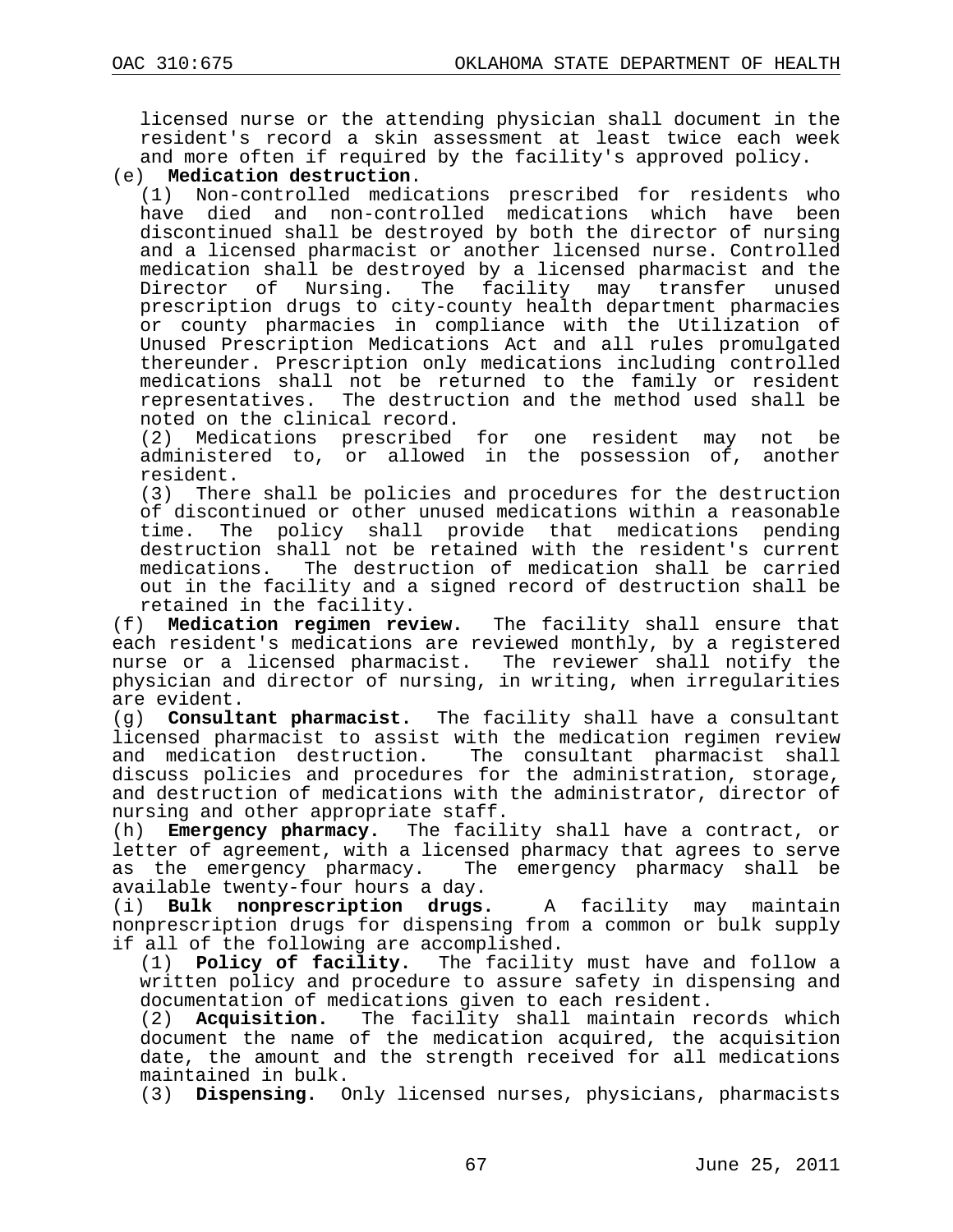or certified medication aides (CMA) may dispense for administration these medications and only upon the written order for as needed (p.r.n.) or nonscheduled dosage regimens dosing from a physician as documented in the clinical record of the resident.<br>(4) **Storage.** 

Bulk medications shall be stored in the medication area and not in resident rooms.

(5) **Records.** The facility shall maintain records of all bulk medications which are dispensed on an individual signed medication administration record (MAR).

(6) **Labeling.** The original labels shall be maintained on the container as it comes from the manufacturer or on the unit-ofuse (blister packs) package.

(7) **Package size.** The maximum size of packaging shall be established by the facility in its policy and procedures and shall insure that each resident receives the correct dosage; provided however, that no liquid medications shall be acquired nor maintained in a package size which exceeds 16 fluid ounces. (8) **Allowed nonprescription drugs.** Facilities may have only oral analgesics, antacids, and laxatives for bulk dispensing. No other categories of medication may be maintained as bulk medications.

[**Source:** Added at 9 Ok Reg 3163, eff 7-1-92 (emergency); Added at 10 Ok Reg 1639, eff 6-1-93; Amended at 11 Ok Reg 907, eff 12- 17-93 (emergency); Amended at 11 Ok Reg 2645, eff 6-25-94; Amended at 16 Ok Reg 2521, eff 6-25-99; Amended at 18 Ok Reg 2533, eff 6- 25-2001; Amended at 19 Ok Reg 524, eff 1-3-2002(emergency); Amended at 19 Ok Reg 2099, eff 6-27-2002; Amended at 28 Ok Reg 1079, eff 6-25-2011]

#### **310:675-9-10.1. Activity services**

(a) **Activities program.** The facility shall provide an ongoing activities service designed to meet the resident's interests and physical, mental, and psycho-social needs based on a comprehensive

assessment and care plan.<br>(b) **Activities director.** Activities director. There shall be a designated staff member, qualified by experience or training, responsible for the direction and supervision of the activities service. activities director shall develop appropriate activities for each resident with identified needs. Activities staff hours shall be sufficient to meet the resident's needs.

(c) **Clinical record.** The activities rendered shall be recorded in the clinical record. Progress notes shall be written at least monthly or when a significant change in the resident's condition occurs.

#### (d) **Program requirements**

(1) All activities shall be resident related.

(2) The program shall be designed to encourage rehabilitation and restoration to self care and normal activity.

(3) There shall be at least two organized group activities, daily, Monday through Friday and at least one organized group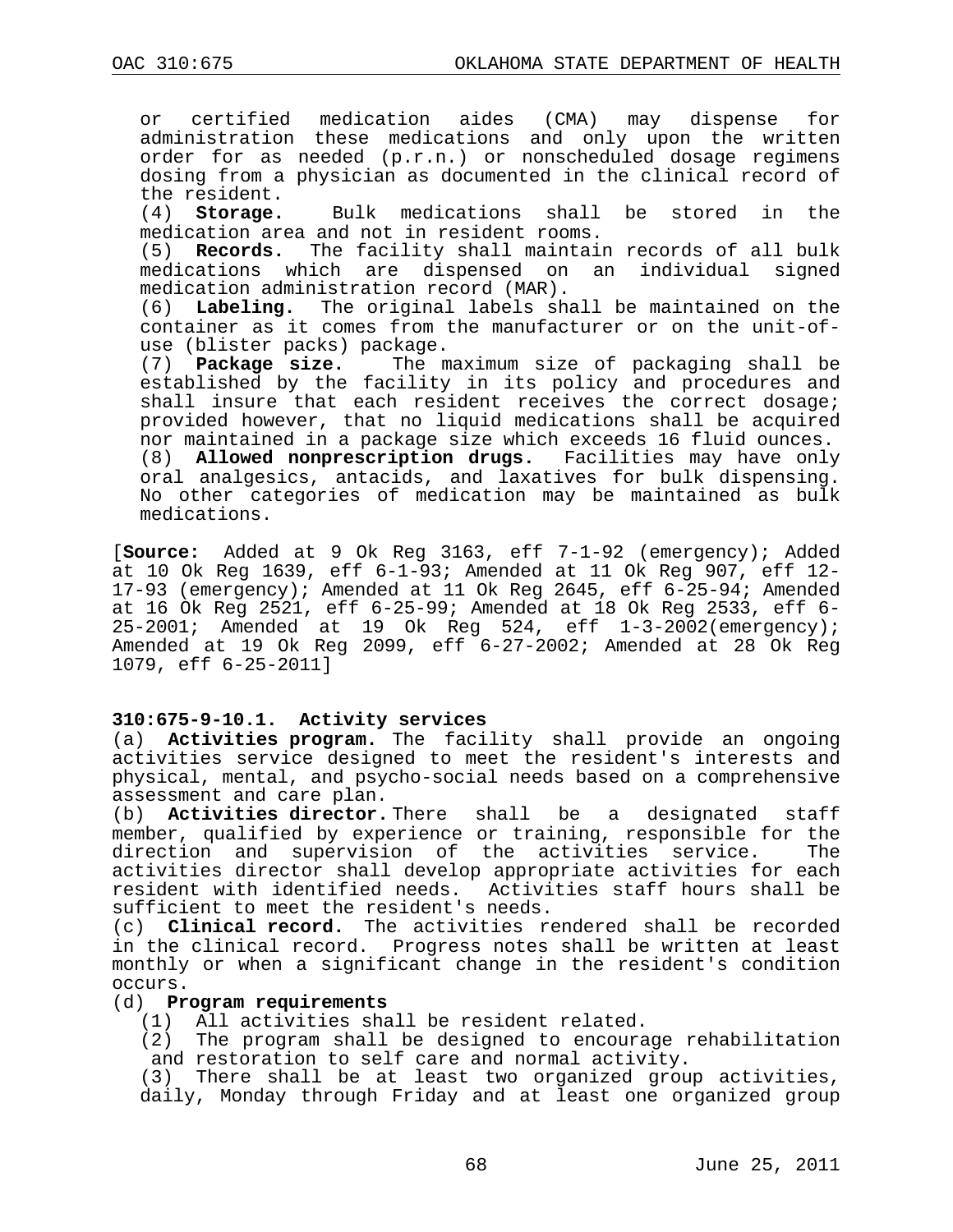activity on Saturday and Sunday provided or coordinated by staff.

(4) The activities program shall recognize the resident's right to choose to participate in social, community and religious activities, as long as that choice does not interfere with other facility residents.

(5) Varied and specific programs shall be developed for all residents, including those that are room bound, comatose or who demonstrate symptoms of dementia, mental developmental disabilities.

(6) Socialization and self-help skills shall be addressed in the care plan based on resident's needs.

(7) Provisions shall be made to address each resident's spiritual needs.<br>(8) The program

shall provide remotivation, reality orientation or sensory stimulation programs to orient and stimulate residents.

[**Source:** Added at 9 Ok Reg 3163, eff 7-1-92 (emergency); Added at 10 Ok Reg 1639, eff 6-1-93]

#### **310:675-9-11.1. Social services**

(a) **Service.** The facility shall provide medically related social services to identify and meet the resident's social and emotional needs, and assist each resident and family in adjusting to the effects of the illness, treatment, and stay in the facility.<br>(b) **Director.** There shall

be a designated staff member, qualified by training or experience, responsible for directing and supervising the social services. The social services director shall develop appropriate social services for each resident with identified needs.

(c) **Clinical record.** The social services rendered shall be recorded in the resident's record. Progress notes shall be written at least monthly, or when a significant change in a resident's condition occurs.

#### (d) **Program requirements**

(1) Assist the resident in identifying issues and conditions related to admission to the facility.

(2) Assist the resident in obtaining needed services within the facility or the community.

(3) Assist the resident in obtaining needed transportation.

(4) Assist the resident in maintaining and developing relationships with family and other significant persons.

(5) Assist the staff in understanding the resident's actions and behavior.

(6) Assist the staff in treating the residents with respect, and promote resident independence.

(7) Counsel with the resident and his family in securing and enhancing participation in the resident's care.

(8) Engage in related activities as determined by the resident's individual needs.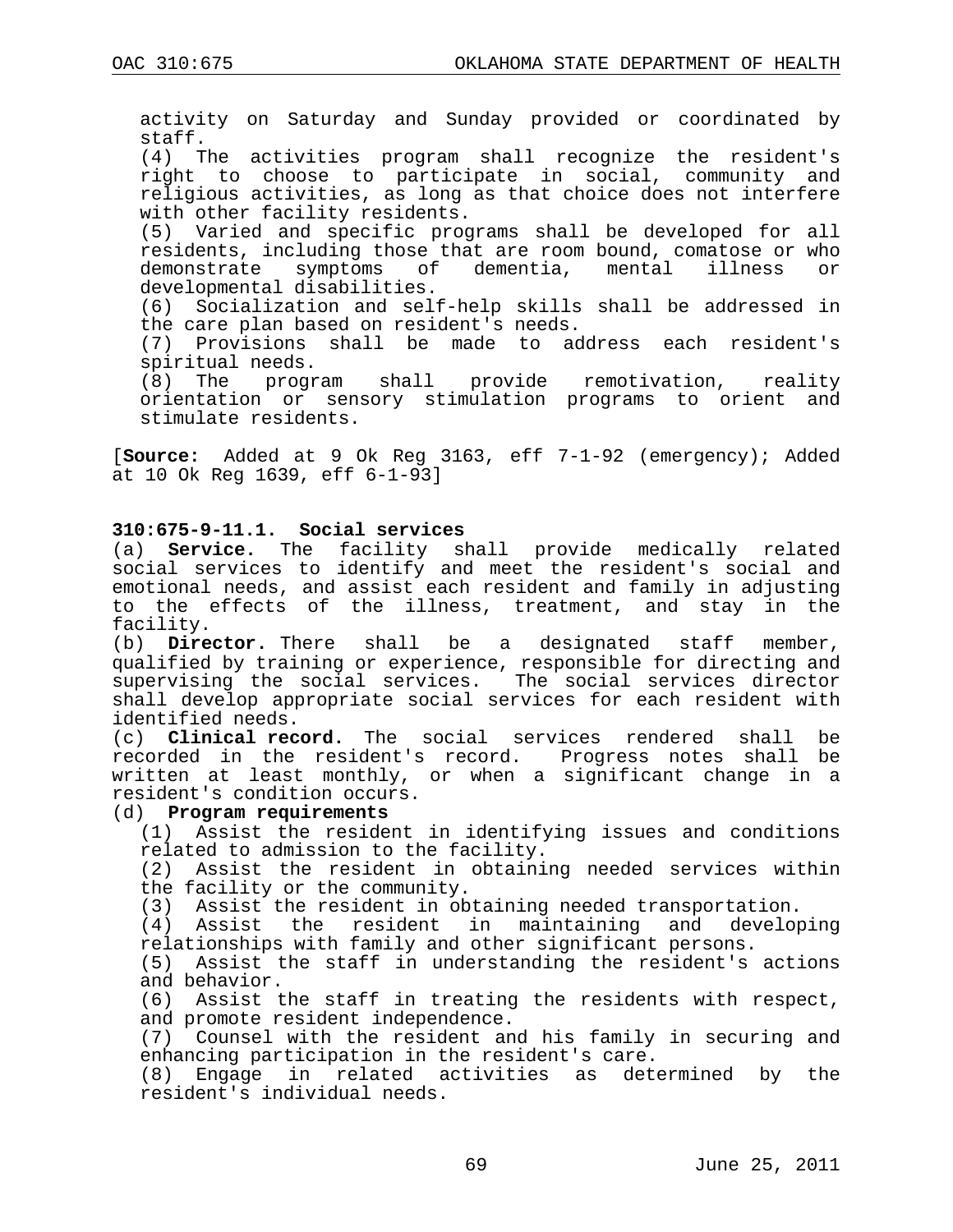(9) Encourage the resident to express his/her rights as United States citizens.

[**Source:** Added at 9 Ok Reg 3163, eff 7-1-92 (emergency); Added at 10 Ok Reg 1639, eff 6-1-93]

## **310:675-9-12.1. Dietary services**

(a) **Services.** The facility shall provide dietary services to meet the resident's nutritional needs. There shall be a meet the resident's nutritional needs. designated staff person qualified by experience or training, responsible for directing or supervising the dietary services. The food service supervisor, in conjunction with a qualified nutritionist or registered/licensed dietitian, shall develop a dietary care plan for each resident. There shall be sufficient dietary staff to meet the needs of all residents.<br>(b) **Clinical record.** The dietary services provi

Clinical record. The dietary services provided to residents needing dietary intervention shall be recorded in the clinical Progress notes for these residents shall be written at least monthly, or when a significant change in the resident's condition occurs.

(c) **Nutritional assessment.** A nutritional assessment shall be completed for each resident that addresses all pertinent dietary problems such as chewing or swallowing, elimination, appetite or eating habits, pertinent lab results, weight and height, diet and medication interactions, food preferences and assistive devices. The dietary staff shall have input into the resident's individual care plan.

(d) **Diet.**The facility shall provide a nourishing, palatable, well-balanced diet that meets the resident's daily nutritional and special dietary needs.

# $(1)$  **Meals**<br> $(A)$  The

The facility shall serve at least three regularly scheduled meals, or their equivalent daily. There shall be at least four hours between each meal.

(B) Diets shall be prescribed by the resident's physician and shall be planned, in writing, reviewed, approved and dated by a qualified nutritionist or registered/licensed dietitian. A therapeutic diet shall be served with skillful attention to the diet control system. Portioning of menu servings shall be accomplished with portioned control serving utensils.

(C) Substitutes of similar nutritive value shall be offered when a resident refuses served menu items.

(D) Residents at nutritional risk shall have timely and appropriate nutrition intervention.

(E) Nourishments shall be available and may be offered at any time in accordance with approved diet orders and resident preference. Bedtime nourishment shall be offered to all residents.

(F) There shall be an identification system established and updated, as needed, to ensure that each resident receives the prescribed diet.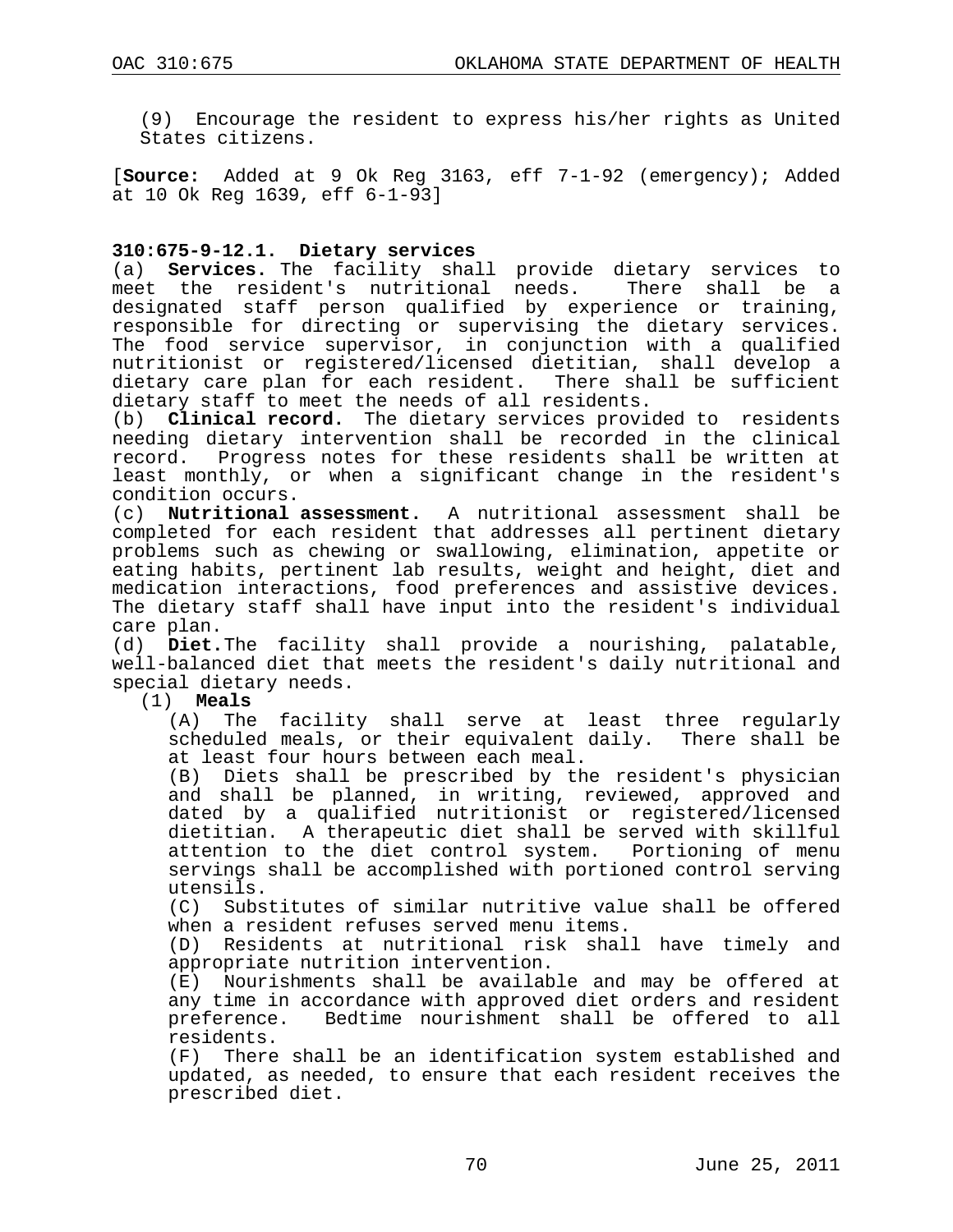(G) The percentages of consumed meals, supplements and meal replacements ingested shall be observed and recorded in the clinical record at the time of observation.

#### (2) **Menus**

(A) Menus shall be posted, planned, and followed to meet the resident's nutritional needs in accordance with the physician's orders.

(B) The menus shall, to the extent medically possible, be in accordance with the daily recommended dietary allowances of the Food and Nutrition Board of the National Research Council, National Academy of Sciences.

(C) Menus covering all prescribed diets shall be approved, dated, and periodically reviewed by a qualified nutritionist<br>or reqistered/licensed dietician. The facility shall or registered/licensed dietician. maintain a thirty day record of past menus.

(D) The facility shall maintain a file of tested recipes that includes therapeutic alterations for quantity food preparation for menu items.

(e) **Tube feeding.** Tube feeding orders shall be evaluated for The requirements for caloric intake, protein, fluid and percentage of the daily recommended dietary allowances shall be calculated to determine nutritional adequacy.

[**Source:** Added at 9 Ok Reg 3163, eff 7-1-92 (emergency); Added at 10 Ok Reg 1639, eff 6-1-93]

## **310:675-9-13.1. Food storage, supply and sanitation**

(a) Food shall be stored, prepared and served in accordance with<br>Chapter 257 of this Title (relating to food service Chapter 257 of this Title (relating to food service establishments) with the following additional requirements.

(b) Ice machines available to the residents, or the public, shall be a dispenser type, or have a locking enclosure.

(c) A whole, intact, fruit or vegetable is an approved food source. The food supply shall be sufficient in quantity and variety to prepare menus for three (3) days. Leftovers that are potentially hazardous foods shall be used, or disposed of, within twenty-four (24) hours. Non-potentially hazardous leftovers that have been heated or cooked may be refrigerated for up to forty-<br>eight (48) hours.

#### (d) **Milk, milk products and eggs.**

(1) Only grade A pasteurized fluid milk, as defined by the 401 through 2 O.S. §7-421, shall be used for beverage and shall be served directly into a glass from a milk dispenser or container.

(2) Powdered or evaporated milk products approved under the U.S. Department of Health and Human Services' Grade "A" Pasteurized Milk Ordinance (2003 Revision), may be used only as additives in cooked foods. This does not include the addition of powdered or evaporated milk products to milk or water as a milk for drinking purposes. Powdered or evaporated milk products may be used in instant desserts and whipped products,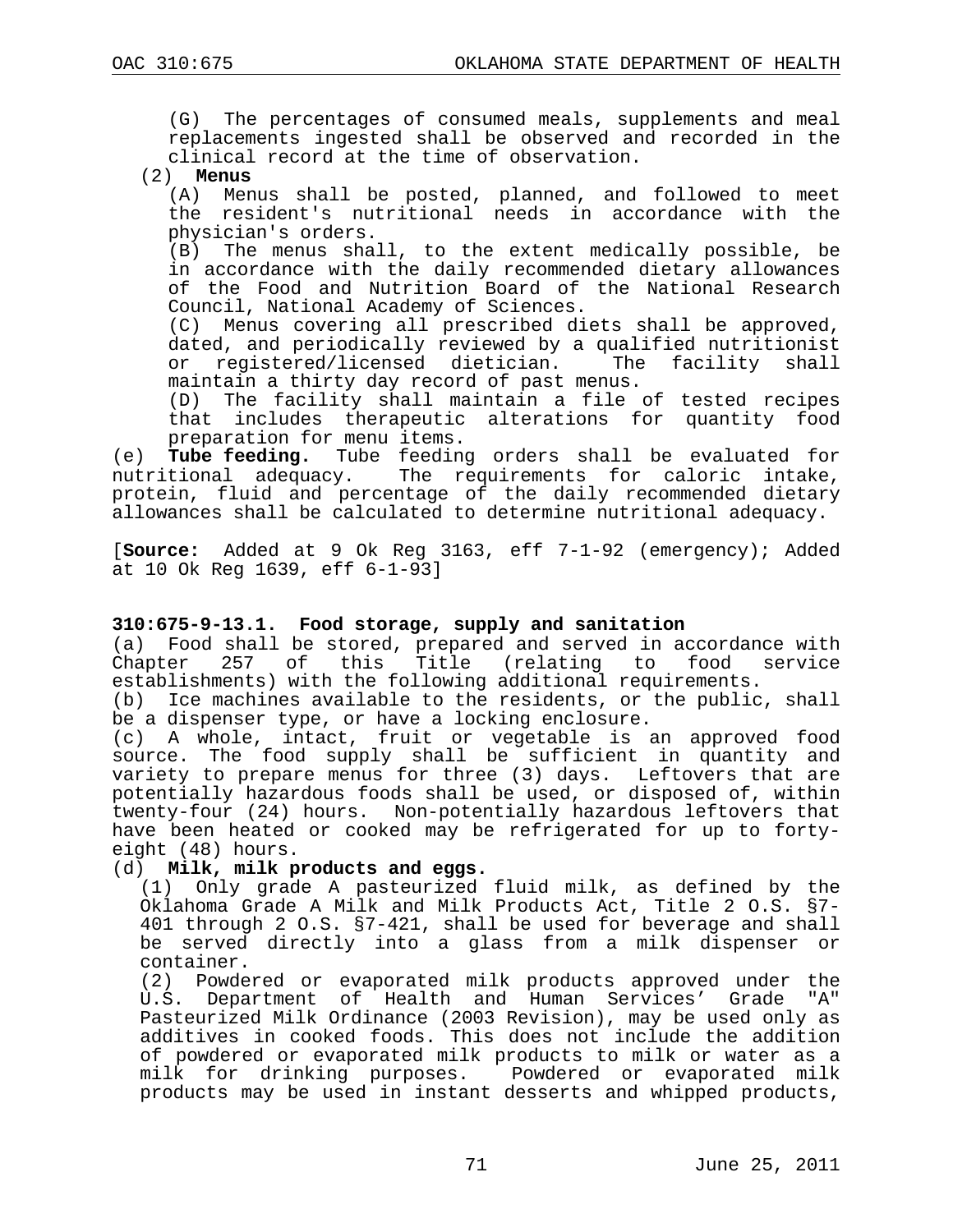or for cooking. When foods, in which powdered or evaporated milk has been added, are not cooked, the foods shall be consumed within twenty-four (24) hours.

(3) Milk for drinking shall be stored at a temperature of 41° or below and shall not be stored in a frozen state.

(4) Only clean, whole eggs with shell intact, pasteurized liquid, frozen, dry eggs, egg products and commercially prepared and packaged hard boiled eggs may be used. All eggs shall be thoroughly cooked except pasteurized egg products or pasteurized in-shell eggs may be used in place of pooled eggs or raw or undercooked eggs.

(e) **Applicability**. This section shall only apply to food prepared or served by the facility, within the licensed facility.

[**Source:** Added at 9 Ok Reg 3163, eff 7-1-92 (emergency); Added at 10 Ok Reg 1639, eff 6-1-93; Amended at 24 Ok Reg 2030, eff 6- 25-2007; Amended at 25 Ok Reg 2482, eff 7-11-2008 (see Editor's Note)]

#### **310:675-9-31. Influenza and pneumococcal vaccinations**

(a) Each facility shall document evidence of the offering of annual vaccination against influenza for each resident and for each employee, in accordance with the Recommendations of the Advisory Committee on Immunization Practices for the Centers for Disease Control and Prevention most recent to the time of vaccination.<br>(b) Each fa

Each facility shall document evidence of the offering of vaccination against pneumococcal disease for each resident, in accordance with the Recommendations of the Advisory Committee on Immunization Practices for the Centers for Disease Control and Prevention most recent to the time of vaccination.<br>(c) The immunizations provided for in this section

(c) The immunizations provided for in this section may be waived<br>because of medical contraindication or may be refused. medical contraindication or may be refused. Documentation of the vaccination, medical contraindication or refusal shall be recorded in the resident's medical or care record. If the resident is not vaccinated, the documentation in the resident record shall include a statement signed by the resident, the resident's representative, or the resident's physician as appropriate.

(d) Attending physicians may establish standing orders for the administration of influenza and pneumococcal immunizations in accordance with the Recommendations of the Advisory Committee on Immunization Practices for the Centers for Disease Control and Prevention most recent to the time of vaccination.

[**Source:** Added at 16 Ok Reg 3493, eff 7-30-99 (emergency); Added at 17 Ok Reg 2072, eff 6-12-00; Amended at 18 Ok Reg 2533, eff 6- 25-2001]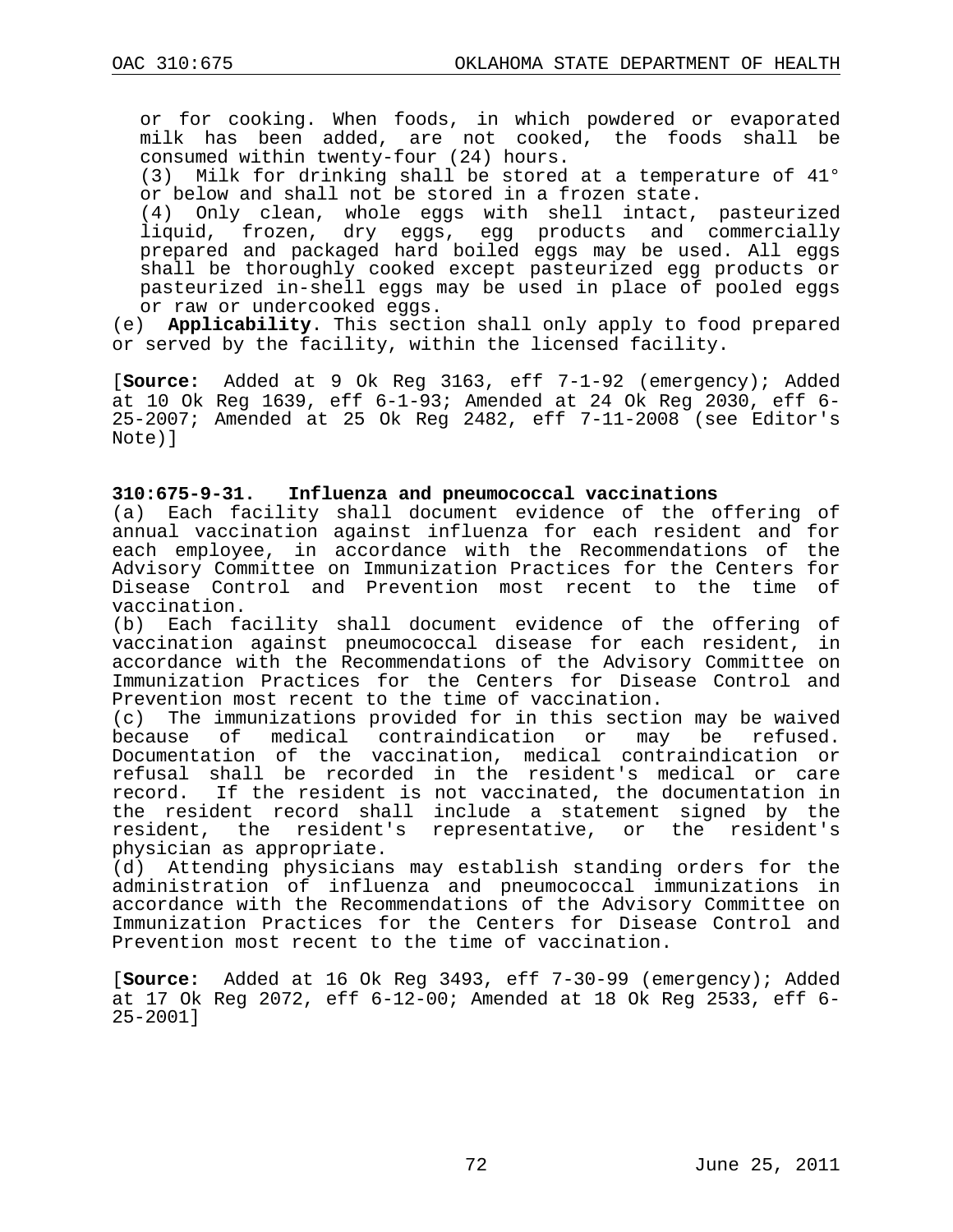#### **SUBCHAPTER 11. INTERMEDIATE CARE FACILITIES FOR THE MENTALLY RETARDED (16 BEDS AND LESS (ICF/MR-16)**

| Section              |                                             |
|----------------------|---------------------------------------------|
| $310:675 - 11 - 1.$  | Scope                                       |
| $310:675 - 11 - 2.$  | Active treatment                            |
| $310:675 - 11 - 3.$  | Qualified mental retardation professional   |
| $310:675 - 11 - 4.$  | Occupancy                                   |
| $310:675 - 11 - 5$ . | Physical plant                              |
| $310:675 - 11 - 6$ . | Institutional and operational relationships |
| $310:675 - 11 - 7$ . | Staffing                                    |
| $310:675 - 11 - 8.$  | Administration                              |
| $310:675 - 11 - 9.$  | Resident care services                      |
|                      |                                             |

### **310:675-11-1. Scope**

This Subchapter is applicable to small facilities serving the mentally retarded which provide residential accommodations and transitional living training to aid residents in adapting to live in the general society. Resident accommodations are limited to not more than 16 residents, plus any required "live-in" staff. Facilities qualifying under this subsection shall be exempt from other subsections of this Chapter, except for the definitions provided in 310:675-1-2 and as may be specifically referenced in In addition to these requirements, all facilities must meet the provisions of the Nursing Home Care Act.

[**Source:** Amended at 26 Ok Reg 2059, eff 6-25-2009]

### **310:675-11-2. Active treatment**

In institutions for the mentally regarded, active treatment requires the following:

 $(1)$  The individual's regular participation, in accordance with an individual plan of care, in professionally developed and supervised activities, experience or therapies.

(2) An individual written plan of care that sets forth measurable goals or objectives stated in terms of desirable behavior and that prescribes an integrated program of activities, experience or therapies necessary for the individual to reach those goals or objectives. The overall purpose of the plan is to help the individual function at the greatest physical, intellectual, social or vocational level he can presently or potentially achieve.

(3) An interdisciplinary professional evaluation that consists of complete medical, social and psychological diagnosis and evaluations and an evaluation of the individual's need for institutional care; and is made by a physician, a social worker and other professionals, at least one of whom is a qualified mental retardation professional.

(4) Reevaluation medically, socially and psychologically at least annually by the staff involved in carrying out the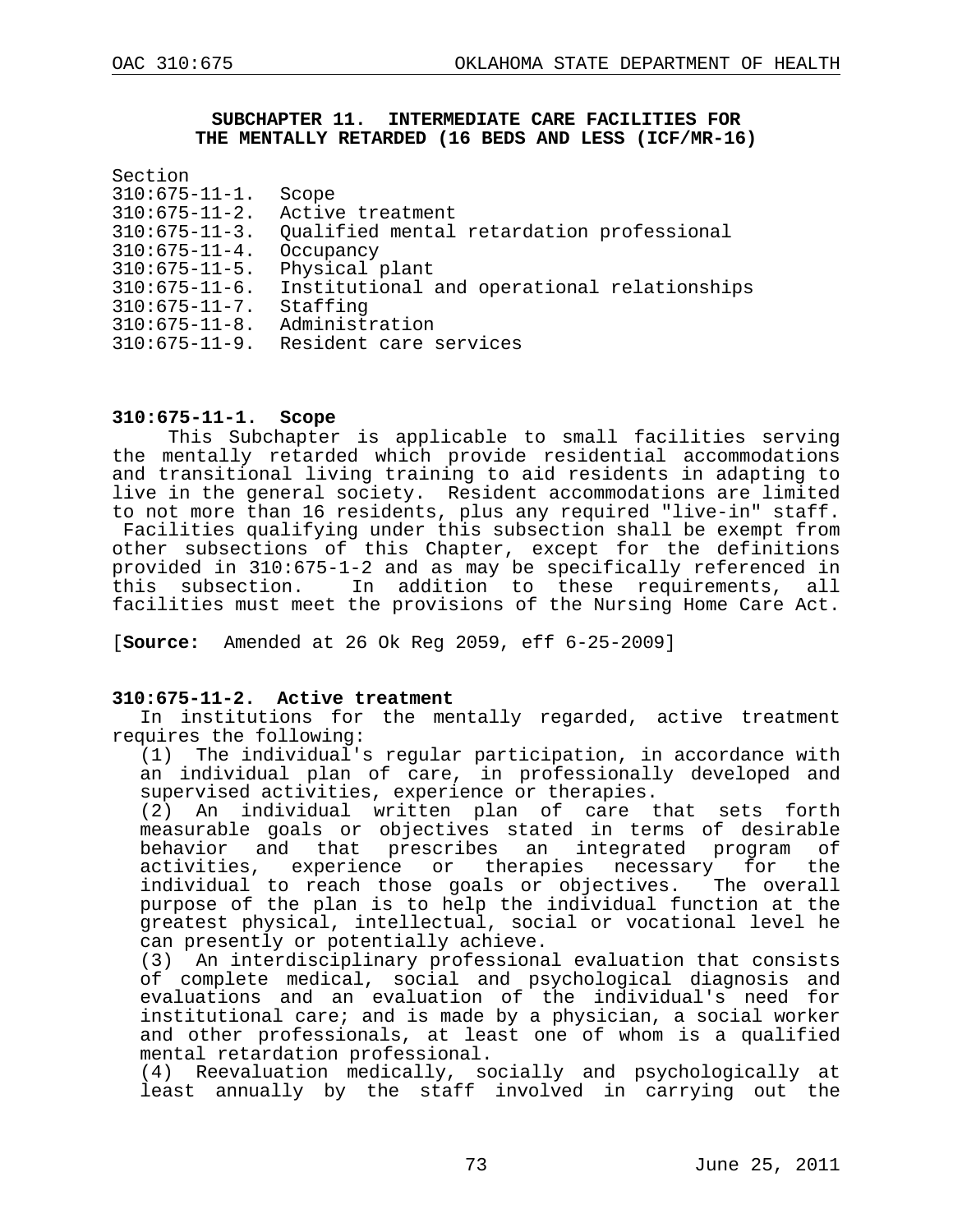resident's individual plan of care. This must include review of the individual's progress toward meeting the plan objectives, the appropriateness of the individual plan of care, assessment of the resident's continuing need for institutional care, and consideration of alternate methods of care.

(5) An individual postinstitutionalization plan, as part of the individual plan of care, developed before discharge by a qualified mental retardation professional and other appropriate professionals. This must include provision for appropriate services, protective supervision, and other follow-up services in the resident's new environment.

(6) Individuals assigned for specific purpose of direct personal care to residents, including those conducting a training program to develop the resident's self-help and socialization skills. Does not include professionals performing duties related to their profession.

### **310:675-11-3. Qualified mental retardation professional**

A person who has specialized training or one (1) year of experience in treating or working with the mentally retarded and is one of the following:

- (1) A psychologist.
- (2) A licensed doctor of medicine or osteopathy.

(3) An educator with a degree in education from an accredited program.

- (4) A social worker with a bachelor's degree in:
	- (A) Social work from an accredited program; or

(B) A field other than social work and at least three (3) years of social work experience under the supervision of a qualified social worker.

- (5) A physical or occupational therapist.
- (6) A speech pathologist or audiologist.
- (7) A registered nurse.
- (8) A therapeutic recreation specialist who:
	- (A) Is a graduate of an accredited program; and

(B) If the State has a licensing or registration procedure, is licensed or registered in the State.

(9) A rehabilitation counselor who is certified by the Committee of Rehabilitation Counselor Certification.

#### **310:675-11-4. Occupancy**

Residents selected for ICF/MR-16 occupancy shall receive active treatment, and be capable of direction and emergency evacuation from the facility, as determined by a physician or nurse or qualified mental retardation professional.

#### **310:675-11-5. Physical plant**

(a) ICF/MR-16 facilities shall be of one hour (minimum) fire resistant construction as approved by the Department and the State Fire Marshal, or shall be fully protected by an automatic sprinkler system approved by the Department and the State Fire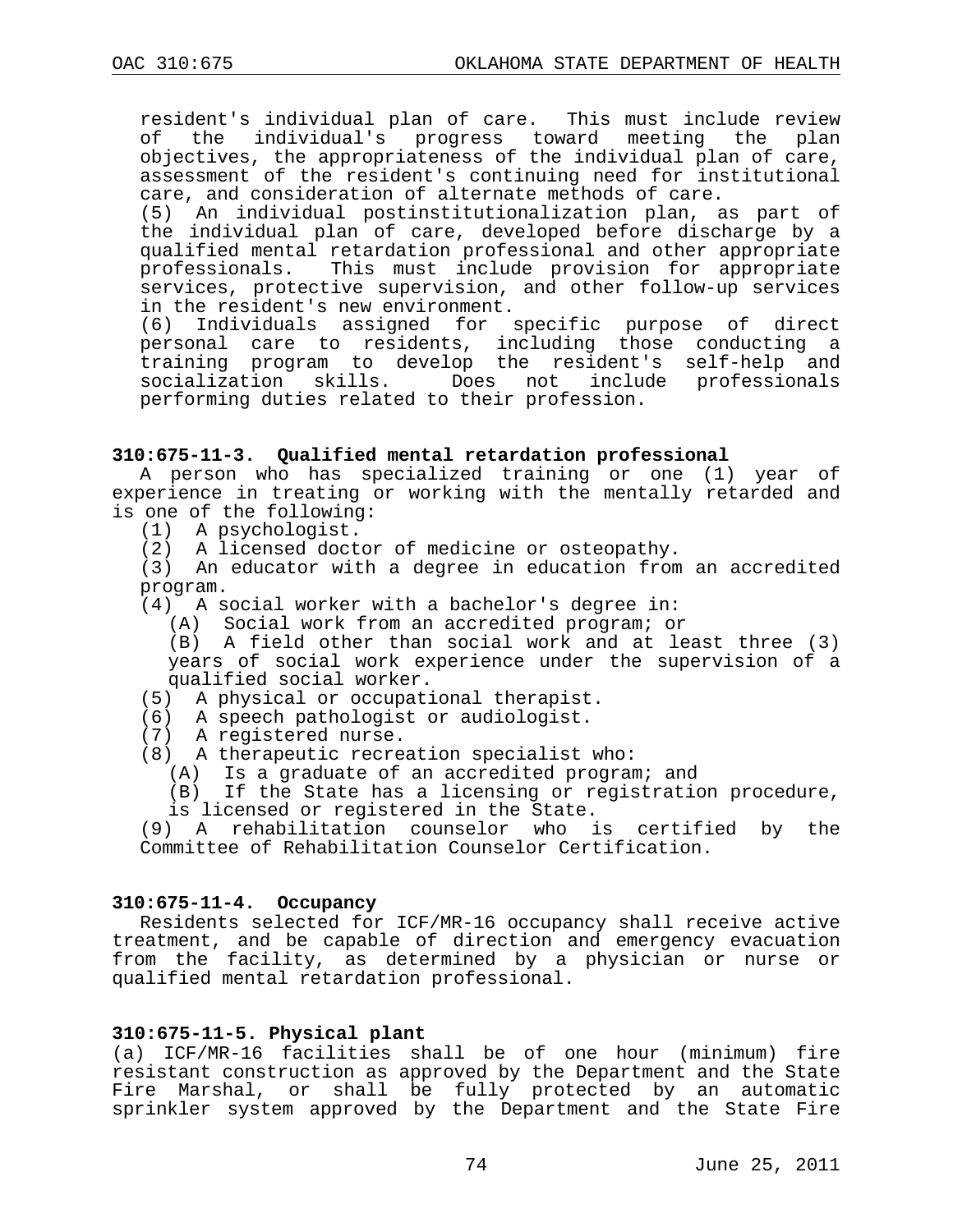Marshal. In addition, ICF/MR-16 facilities shall comply with the requirements of Chapter 21, "Life Safety Code; NFPA 101, 1985", applicable to residential board and care occupancies for small facilities. The text and commentary provided in the "Life Safety Code Handbook, Third Edition: based on the "Life Safety Code: NFPA 101, 1985", shall be the official interpretation for the Code.

(b) Prior to issuance of license, the essential operation functions of the physical plant shall be submitted to licensing agency for review and approval. This submittal shall be in such detail as will depict compliance with applicable codes, including emergency evacuation and day to day living accommodations. This submittal shall be accompanied by the applicant's written certification declaring the classification (prompt, slow, impractical) shown for "evacuation capabilities" Chapter 21, LSC 1985 Edition. The certified evacuation classification shall not change without written approval of State Fire Marshal and Licensing Agency. The Department shall receive, prior to each required survey, a written declaration by a physician or nurse or qualified mental retardation professional, stating that each<br>resident qualifies for the evacuation classification, as for the evacuation classification, previously submitted and approved.

(c) Each facility must have a license. Any facility licensed under this part shall consist of contiguous construction.

(1) **Resident rooms**. The following requirements shall be provided:

(A) Capacity shall be a maximum of four (4) residents.

(B) Minimum area shall be 80 square feet per occupant in multi-bed rooms and 100 square feet in single bed rooms.

(C) Each resident shall have a minimum of three square feet of closet or locker space which shall contain at least a clothes rod and one adjustable shelf.

(2) **Service areas**. The following shall be provided:

(A) Toilet and bathing facilities shall be provided in an arrangement similar to general domestic residential facilities, except that bathrooms combining toilet, lavatory, tub and/or shower shall be no less than 60 square feet in size.

(B) Bathing and toilet facilities shall be provided on a ratio of one facility for each five residents.

(C) Resident staff offices shall be provided at the facility in sufficient size and number to permit the safe storage and handling of prescription medications used by the individual residents, space for private counseling of residents, space for the business affairs of the ICF-MR-16 to be conducted in private, and space for the maintenance of records pertaining to resident care.

(D) Linen and supply areas shall be provided in a manner which permits the separation of the clean and soiled<br>materials. Clean linen and supplies shall be stored materials. Clean linen and supplies shall be separately from the area in which the soiled materials are collected.

(E) Meal service space shall be provided as follows:

(i) Kitchen. Space for conventional food preparation and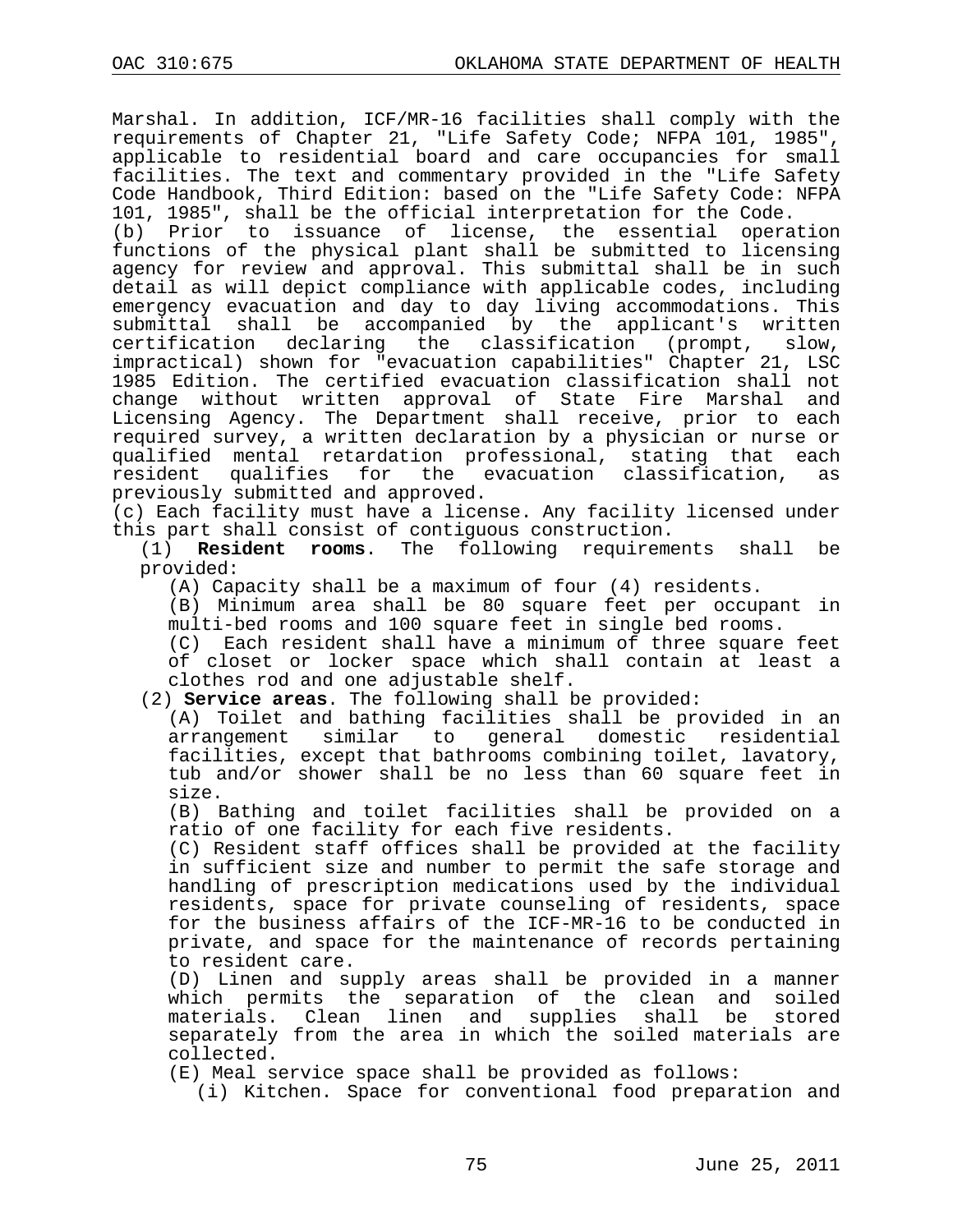baking with sufficient storage for maintaining at least a four day supply of all foods required for a general diet, including cold storage.

(ii) Dining. There shall be 15 square feet per person allocated to permit residents and on-duty staff to dine at

the same time.<br>(iii) Warewas Warewashing shall be in accordance with the requirements of the care facilities as stated in Chapter 257 (relating to Food Service Establishments) of this Title.

(F) Housekeeping materials and supplies shall be maintained in a designated area which is apart from the food service and sleeping areas.

(3) **Recreation, lounge and public areas**. Each ICF/MR-16 shall provide interior lounge and recreation space at a rate of no less than 20 square feet per bed. If public visitation areas are included, the lounge and recreation space shall be no less than 25 square feet per bed. Outside recreation lounge areas shall be provided. These areas shall have sufficient lighting to permit utilization after sundown.

(4) **Natural lighting and ventilation of rooms**. All habitable and occupiable rooms or spaces shall contain windows, skylights, monitors, glazed doors, transoms, glass block panels or other light transmitting media opening to the sky or on a public street, yard or court. The light transmitting properties and the area of the devices used shall be adequate to meet the minimum day lighting and ventilating requirements specified herein.

(5) **Window size**. Windows and exterior doors may be used as a natural means of light and ventilation, and when so used their aggregate glass area shall amount to not less than eight percent of the floor area served, and with not less than one<br>half of this required area available for unobstructed of this required area available for unobstructed ventilation.

[**Source:** Amended at 26 Ok Reg 2059, eff 6-25-2009]

# **310:675-11-6. Institutional and operational relationships**

The ICF/MR-16 may be free standing in a community or may be on campus with a parent institution. The ICF/MR-16 may be an independent ownership and operation or may be part of a larger institutional ownership and operation. In any case, however, the ICF/MR-16 may have an effective, continuous relationship with a full scope ICF/MR which allows all necessary support and professional services as well as the expeditious transfer of residents if and when necessary.

# **310:675-11-7. Staffing**

(a) The ICF/MR-16 shall have available enough qualified staff and<br>support personnel to carry out the residential living, support personnel to carry out the residential professional and special programs and services for residents as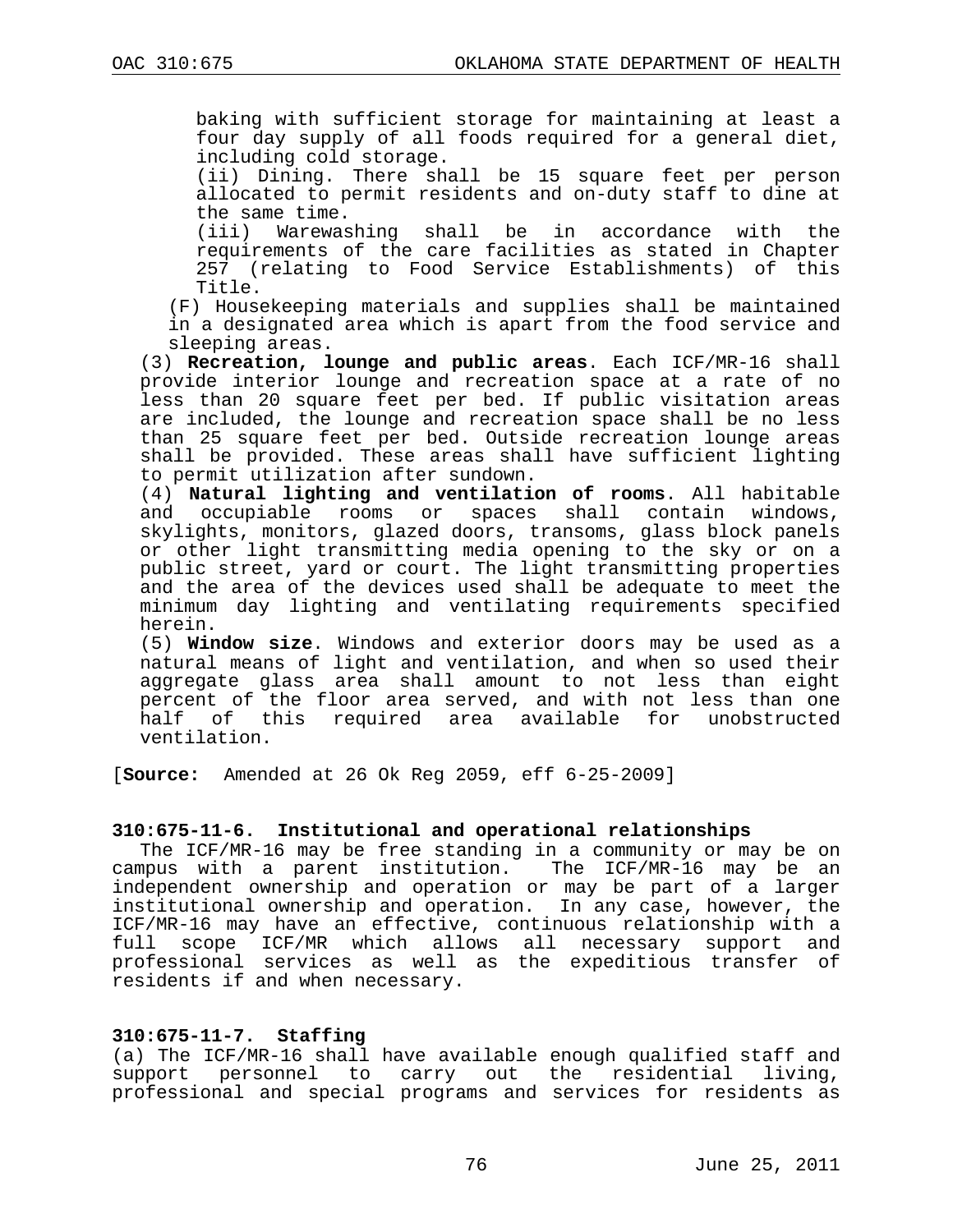required by their individual needs, and of sufficient size that the facility does not depend on residents or volunteers for services.

(b) Each ICF/MR 16 shall maintain at least the minimum directcare-staff ratios specified in OAC 310:675-13-12(a).

(c) In living units for the severely impaired client, the present and on duty direct care staff ratio would be:

(1) 1 to 4 from 7:00 a.m. to 3:00 p.m.;<br>(2) 1 to 4 from 3:00 p.m. to 11:00 p.m.

(2) 1 to 4 from 3:00 p.m. to 11:00 p.m.; and

(3) 1 to 8 from 11:00 p.m. to 7:00 a.m.

(d) There should be sufficient dietary, nursing, housekeeping and administrative staff to serve the needs of the facility.

**[Source:** Amended at 18 Ok Reg 2533, eff 6-25-2001; Amended at 18 Ok Reg 3599, eff 8-22-2001 (emergency); Emergency lapsed on 7-14- 2002]

#### **310:675-11-8. Administration**

All sections of Subchapter 7 of this Chapter shall be applicable to the ICF/MR-16 facilities and operations.

[**Source:** Amended at 26 Ok Reg 2059, eff 6-25-2009]

#### **310:675-11-9. Resident care services**

In accordance with the needs of the residents, Subchapter 9 of this Chapter shall be applicable to the ICF/MR-16.

[**Source:** Amended at 26 Ok Reg 2059, eff 6-25-2009]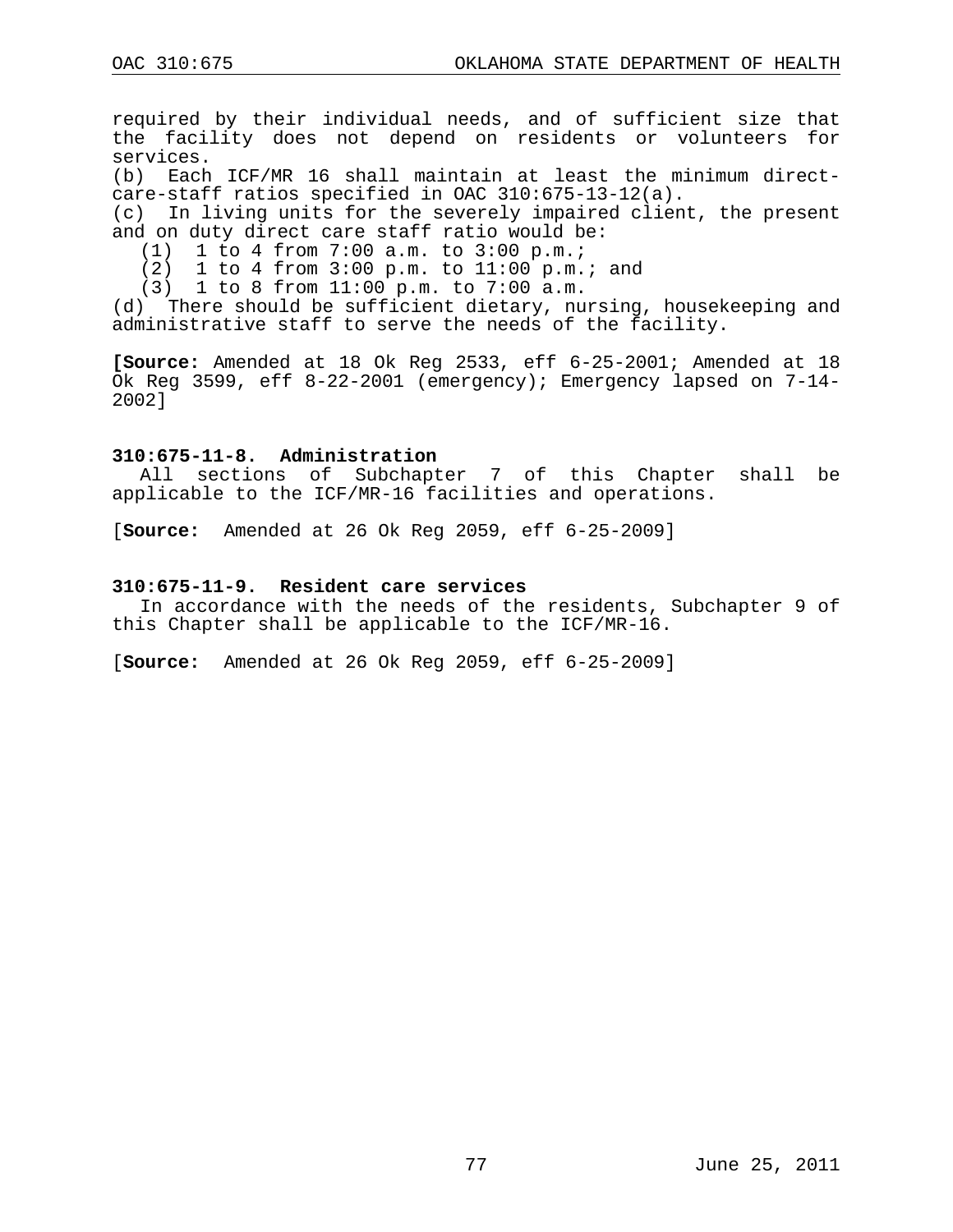#### **SUBCHAPTER 13. STAFF REQUIREMENTS**

| Section               |                                                            |  |           |
|-----------------------|------------------------------------------------------------|--|-----------|
| $310:675 - 13 - 1.$   | Required staff                                             |  |           |
| $310:675 - 13 - 2$ .  | Staff orientation                                          |  |           |
| $310:675 - 13 - 3$ .  | Administrator                                              |  |           |
| $310:675 - 13 - 4.$   | Medical director                                           |  |           |
| $310:675 - 13 - 5$ .  | Nursing service                                            |  |           |
| $310:675 - 13 - 6$ .  | Registered/licensed dietician or qualified<br>nutritionist |  |           |
| $310:675 - 13 - 7$ .  | Food service staff                                         |  |           |
| $310:675 - 13 - 8$ .  | Activities personnel                                       |  |           |
| $310:675 - 13 - 9.$   | Social services personnel                                  |  |           |
| $310:675 - 13 - 10$ . | Maintenance personnel                                      |  |           |
| $310:675 - 13 - 11$ . | Housekeeping personnel                                     |  |           |
| $310:675 - 13 - 12$ . | Direct care staffing                                       |  |           |
| $310:675 - 13 - 13.$  | Assignment of deficiency to staff<br>[EMERGENCY LAPSED]    |  | shortages |
|                       | 310:675-13-14. Flexible staff-scheduling                   |  |           |
|                       |                                                            |  |           |

[**Source:** Codified 6-1-93]

#### **310:675-13-1. Required staff**

Sufficient, adequately trained staff shall be on duty, twentyfour hours a day, to meet the needs of all residents residing in the facility without regard to the direct staff ratios.

[**Source:** Added at 9 Ok Reg 3163, eff 7-1-92 (emergency); Added at 10 Ok Reg 1639, eff 6-1-93]

#### **310:675-13-2. Staff orientation**

All staff shall complete orientation, and specific training, for their respective responsibilities before working without supervision. Staff shall immediately be oriented to the use and location of fire extinguishers, procedures to be followed in the event of a fire and resident rights.

[**Source:** Added at 9 Ok Reg 3163, eff 7-1-92 (emergency); Added at 10 Ok Reg 1639, eff 6-1-93]

# **310:676-13-3. Administrator**

(a) The administrator shall be licensed by the State Board of Examiners for Nursing Home Administrators and has the authority and responsibility for the total operation of the facility, subject only to the policies adopted by the governing authority. (b) The facility shall designate a person to act for the administrator during his/her absence. The designated person shall have the authority to exercise normal management responsibilities.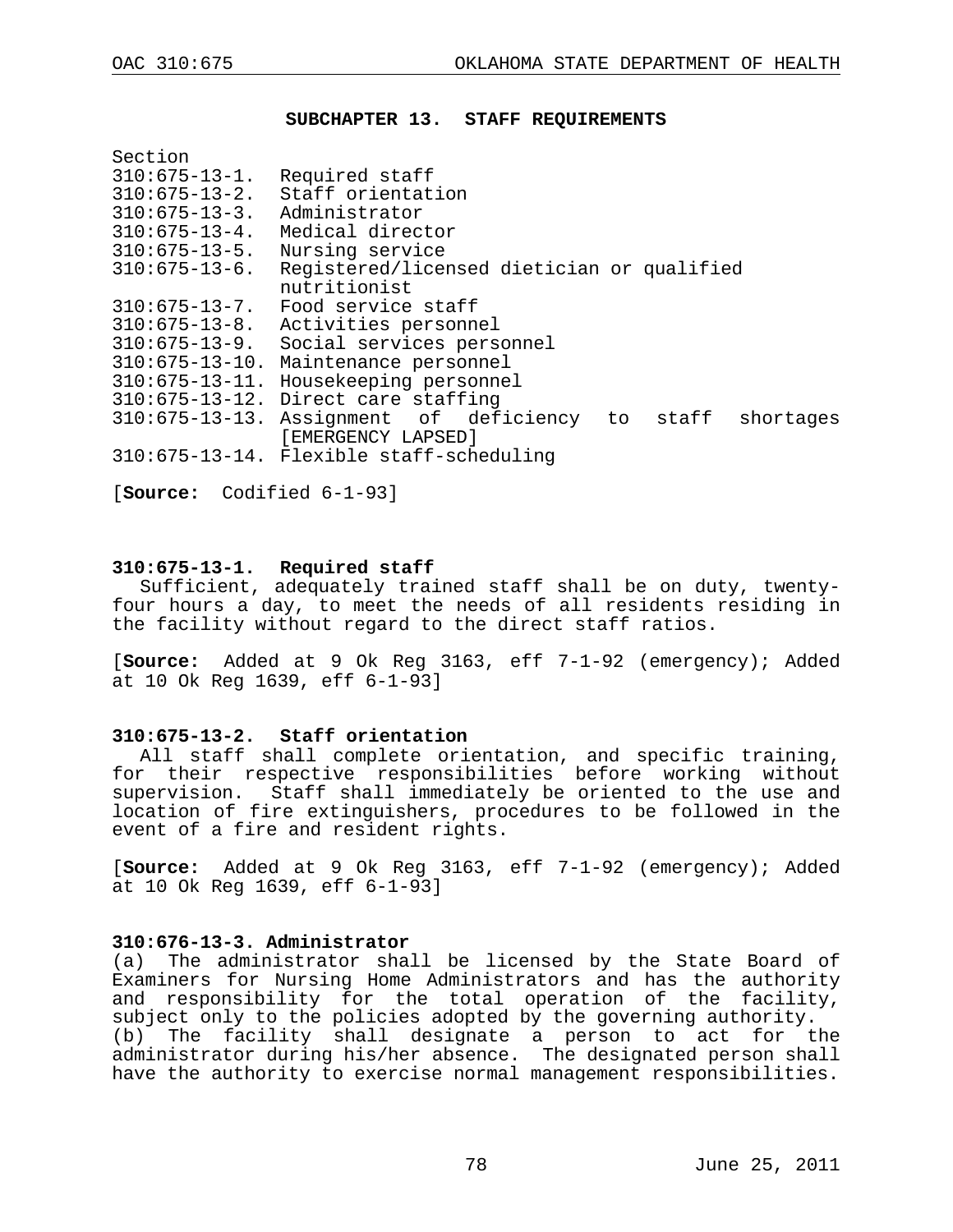[**Source:** Added at 9 Ok Reg 3163, eff 7-1-92 (emergency); Added at 10 Ok Reg 1639, eff 6-1-93]

### **310:675-13-4. Medical director**

(a) The facility shall designate an Oklahoma licensed medical doctor or osteopathic physician to serve as its medical director. (b) The medical director shall coordinate the medical services within the facility.

[**Source:** Added at 9 Ok Reg 3163, eff 7-1-92 (emergency); Added at 10 Ok Reg 1639, eff 6-1-93]

#### **310:675-13-5. Nursing service**

(a) **General.** The nursing facility shall be organized, staffed, and equipped to provide nursing and health related services to all residents on a continuous basis.

(b) **Licenses.** All licensed nurses shall hold a current license issued by the Oklahoma Board of Nursing.

# (c) **Director of nursing**

(1) A registered nurse or licensed practical nurse shall be designated as the director of nursing.

(2) The director of nursing shall be on duty on the day shift and be responsible for all resident care including, but not limited to, the physical, mental, and psycho-social needs. The director of nursing or designee shall be available by telephone when needed by facility staff.

(3) When necessary, the director of nursing may work other than the day shift but for no more than three shifts a week. This exception shall not exceed three consecutive weeks in a three month period.

# (d) **Licensed nurses**

The facility shall employ licensed nurses for a sufficient number of hours to meet the residents' needs.

(2) A licensed nurse shall supervise direct care staff and shall direct nursing care for the residents.

(3) The facility shall use licensed practical nurses only for the medical procedures for which they are trained.

# (e) **Consultant registered nurse**

If the director of nurses is a licensed practical nurse, a registered nurse shall be employed for at least eight hours per week as a consultant.

(2) A consultant registered nurse shall evaluate and consult with the director of nursing concerning residents' needs and shall coordinate the assessment and care plan of each resident.

(3) A consultant registered nurse's visit shall document the date and the hours spent in consultation. The documentation shall be signed and reviewed by the director of nursing.

#### (f) **Certified medication aide**

(1) Each medication aide shall be a certified nurse aide who has passed a Department approved medication administration program.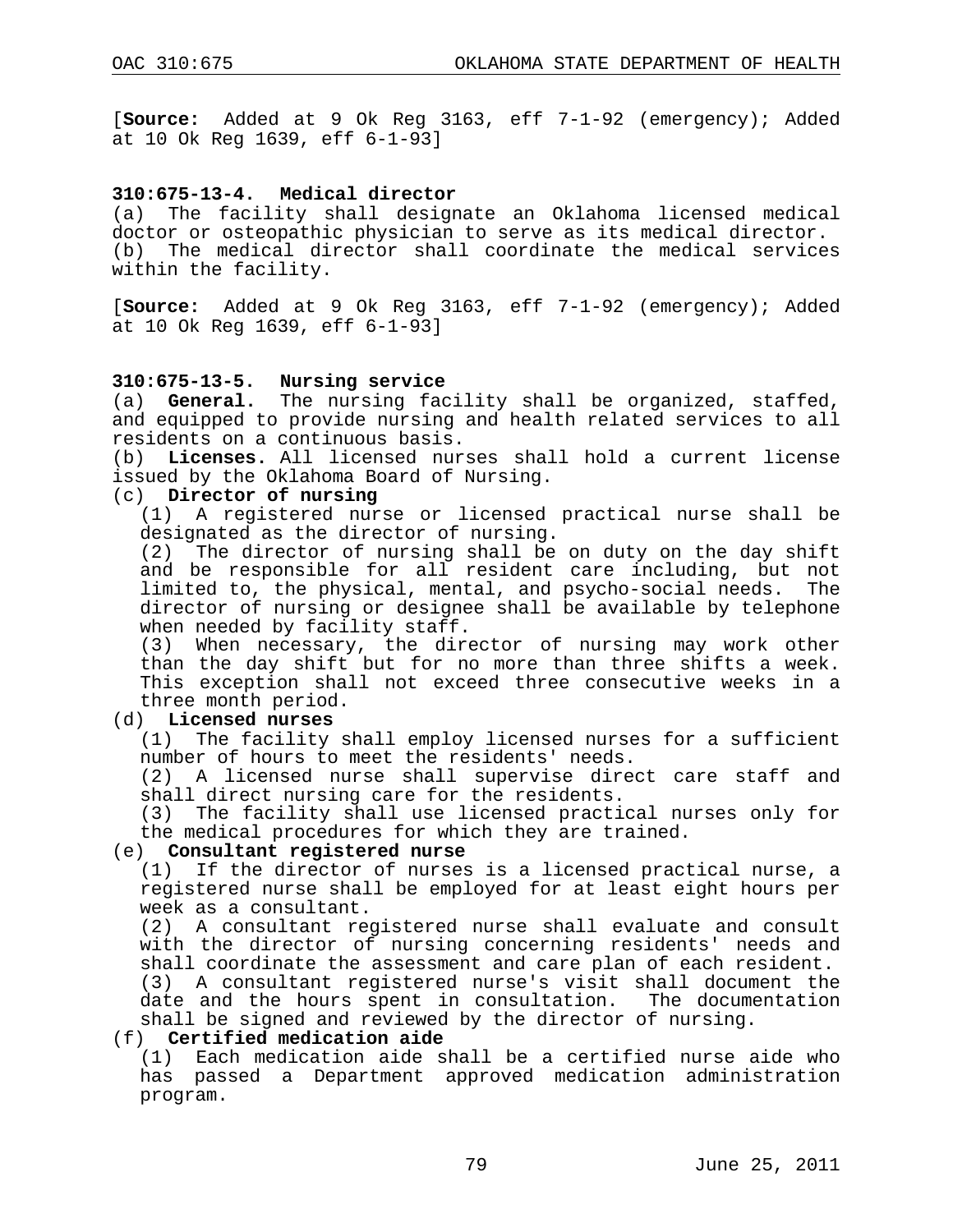(2) A graduate nurse or a graduate practical nurse, who has not yet been licensed, may administer medications if the nurse<br>has passed an approved competency test for medication approved competency test for medication administration.

(3) A certified medication aide may administer physician ordered medications and treatments under the direction of a licensed nurse.

(4) The facility shall have a licensed nurse or physician oncall to handle medical emergencies. The charge person shall notify the designated person when a medical emergency arises.

(5) A certified medication aide shall complete eight hours of continuing education a year that is approved by the Department.

# (g) **Nurse aide**

No facility shall use, on a full-time basis, any person as a nurse aide for more than 120 days unless that person is enrolled in a training program.<br>(2) No facility shall use, on

No facility shall use, on a temporary, per diem, or other basis, any person as a nurse aide unless the individual is listed on the Department's nurse aide registry.

(3) The facility shall contact the Department's nurse aide registry prior to employing a nurse aide to determine if the person is listed on the registry, and if there is any record of abuse, neglect, or misappropriation of resident property.<br>) **Nursing students.** Facilities participating in a

(h) **Nursing students.** Facilities participating in a state approved nursing education program may allow nursing students to administer medications to residents. The facility shall have a written agreement with the nursing education program. The agreement shall specify the scope of activities, education level, and required supervision. The facility shall maintain a current roster of nursing students in the program. Details about the program and its operation within the facility shall be included in the facility's policy and procedure manual.

(i) **Inservice.** The facility shall provide all direct care staff with two hours of inservice training specific to their job assignment per month. This training shall include, at least, the following:<br>(1) Fi

Fire safety and first aid classes semi-annually.

(2) Resident rights and resident adjustment to institutional life annually.<br>(3) Cardiopulmonary

resuscitation and Heimlich maneuver procedures annually.

(4) All supervisory staff shall receive training in regards to applicable local, state, and federal regulations governing the facility.

(5) Each staff person shall be provided training in pain recognition at the time of orientation and at least once a year thereafter.

(6) Each certified nurse aide shall be provided training in pain screening at the time of orientation and at least once every year thereafter.

(7) Each licensed practical nurse shall be provided training in pain screening and pain management at the time of orientation and at least once every year thereafter.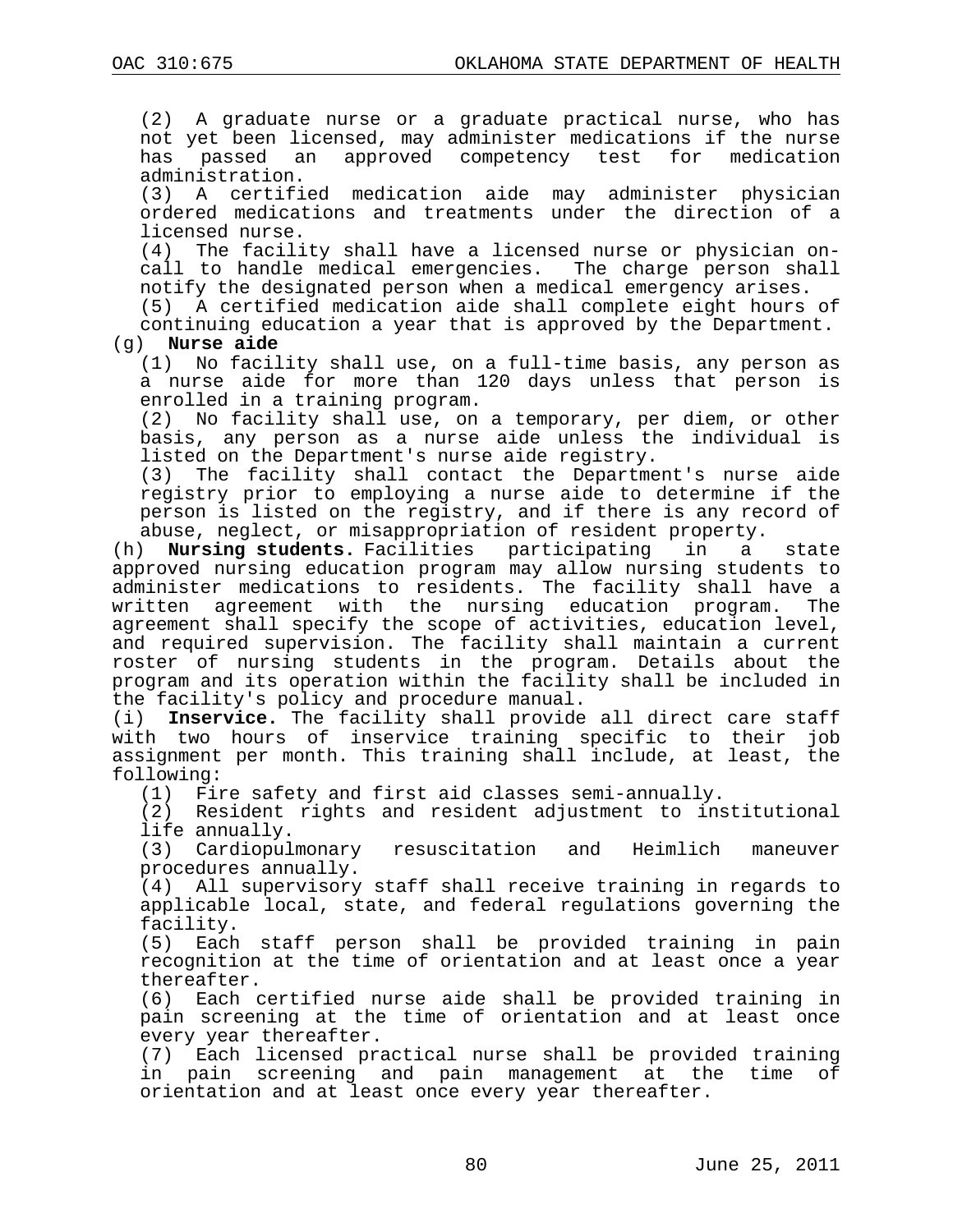(8) Each registered nurse shall be provided training in pain assessment and pain management at the time of orientation and at least once every year thereafter.

[**Source:** Added at 9 Ok Reg 3163, eff 7-1-92 (emergency); Added at 10 Ok Reg 1639, eff  $6-1-93$ ; Amended at 23 Ok Reg 156, eff 10-6-<br>2005 (emergency); Amended at 23 Ok Reg 2415, eff 6-25-2006;  $(energy):$  Amended at 23 Ok Req 2415, eff  $6-25-2006i$ Amended at 27 OK Reg 2548, eff 7-25-2010]

## **310:675-13-6. Registered/licensed dietician or qualified nutritionist**

(a) The facility shall have a registered/licensed dietician or qualified nutritionist to sufficiently meet the needs of all The registered/licensed dietician or qualified nutritionist shall consult with the food service supervisor, director of nursing, administrator and physicians.

(b) The registered/licensed dietician or qualified nutritionist shall supervise and direct the residents' nutritional care, advise and consult with appropriate staff, and provide inservice training for food service personnel and direct care staff.

(c) A qualified nutritionist shall complete eight hours of continuing education a year approved by the Department.

[**Source:** Added at 9 Ok Reg 3163, eff 7-1-92 (emergency); Added at 10 Ok Reg 1639, eff 6-1-93]

# **310:675-13-7. Food service staff**

### (a) **Food service supervisor.**

(1) The food service supervisor shall be responsible for all aspects of food service preparation and delivery. The food service supervisor may serve only one facility. The food service supervisor hours shall be sufficient to meet the residents' needs.

(2) The food service supervisor shall complete certification as a dietary manager within three (3) years of beginning employment.

(3) The food service supervisor shall complete, and maintain continuous, ServeSafe food safety certification, or a Department approved alternative, within ninety (90) days of beginning employment.

### (b) **Food service staff.**

(1) The facility shall have food service staff on duty sufficient to meet the residents' needs. There shall be at least one (1) hour of food service staff per three (3) residents, a day based on the daily census.

(2) The food service staff shall complete a basic orientation program before working in the food service area. This orientation shall include, but not be limited to: fire and safety precautions, infection control, and sanitary food handling practices.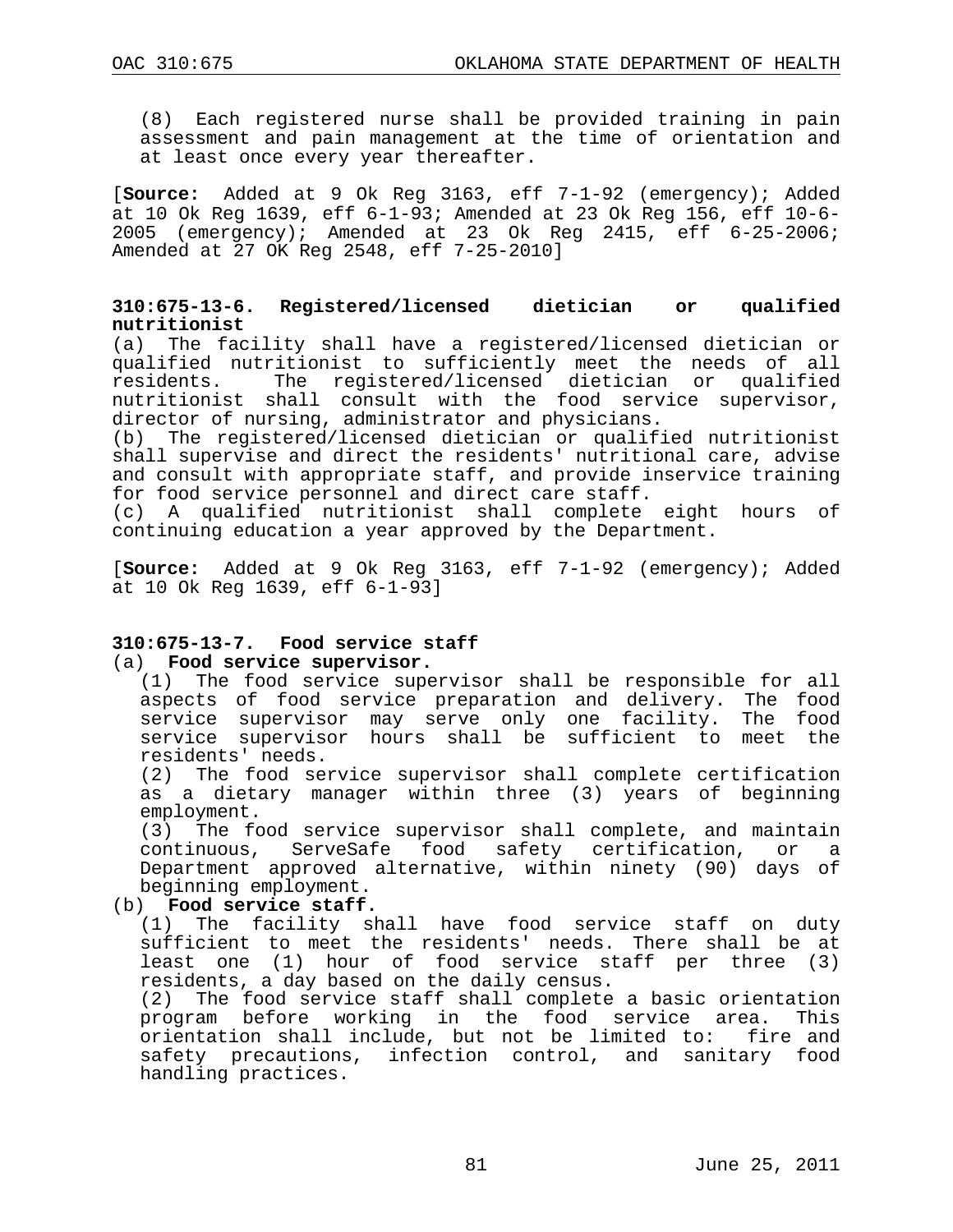$\overline{a}$ 

(3) Each food service staff member shall successfully complete a food service training program offered or approved by the Department within ninety (90) days of beginning employment. Food service training shall be renewed as required by the authorized training program.

[**Source:** Added at 9 Ok Reg 3163, eff 7-1-92 (emergency); Added at 10 Ok Reg 1639, eff 6-1-93; Amended at 24 Ok Reg 2030, eff 6- 25-2007; Amended at 25 Ok Reg 2482, eff 7-11-2008 (see Editor's Note)]

# **310:675-13-8. Activities personnel**

The facility shall have sufficient, trained activities program staff, on duty, to meet the resident's needs. There shall be at least twenty hours per week of designated activity staff.

(b) The activities director shall be qualified by training, or experience, under one of the following:<br>(1) An associate degree or a

An associate degree or a baccalaureate from an accredited university or college in art, music, physical<br>education, recreational therapy, education, or similar education, recreational therapy, education, or program.

(2) A licensed occupational therapist or an occupational therapy assistant.

(3) Successful completion of a Department approved training course.

(4) One year experience in a recreational activity or long term care environment, and is enrolled within 180 days of employment, in a Department approved course for activities directors.

(c) **Department approval of activities director course**. Any person or entity seeking to conduct an approved activities director-qualifying course pursuant to 310:675-13-8(b)(3) (pertaining to successful completion of a department approved course) shall make application to the Department.<br>(1) **Application Content.** Applications shall

(1) **Application Content.** Applications shall include the following information:

(A) Name and address of the individual or entity applying to sponsor the course;

(B) Contact person and his or her address, telephone number and fax number;

(C) Course outlines, which list the summarized topics covered in the course and the time allotted for each topic

and, upon request, a copy of any course materials;<br>(D) Information as to how the proposed course Information as to how the proposed course meets the course content standard provided in Section 310:675-13-  $8(c)(9)^{2};$  $8(c)(9)^{2};$  $8(c)(9)^{2};$ 

<span id="page-81-0"></span><sup>&</sup>lt;sup>2</sup> Note of scrivener's error: the reference to  $310:675-13-8(c)(9)$ should refer to  $310:675-13-8(c)(8)$  addressing course content. A late deletion to the rule language resulted in a renumbering of the subparagraphs. This error will be corrected with the next rule update.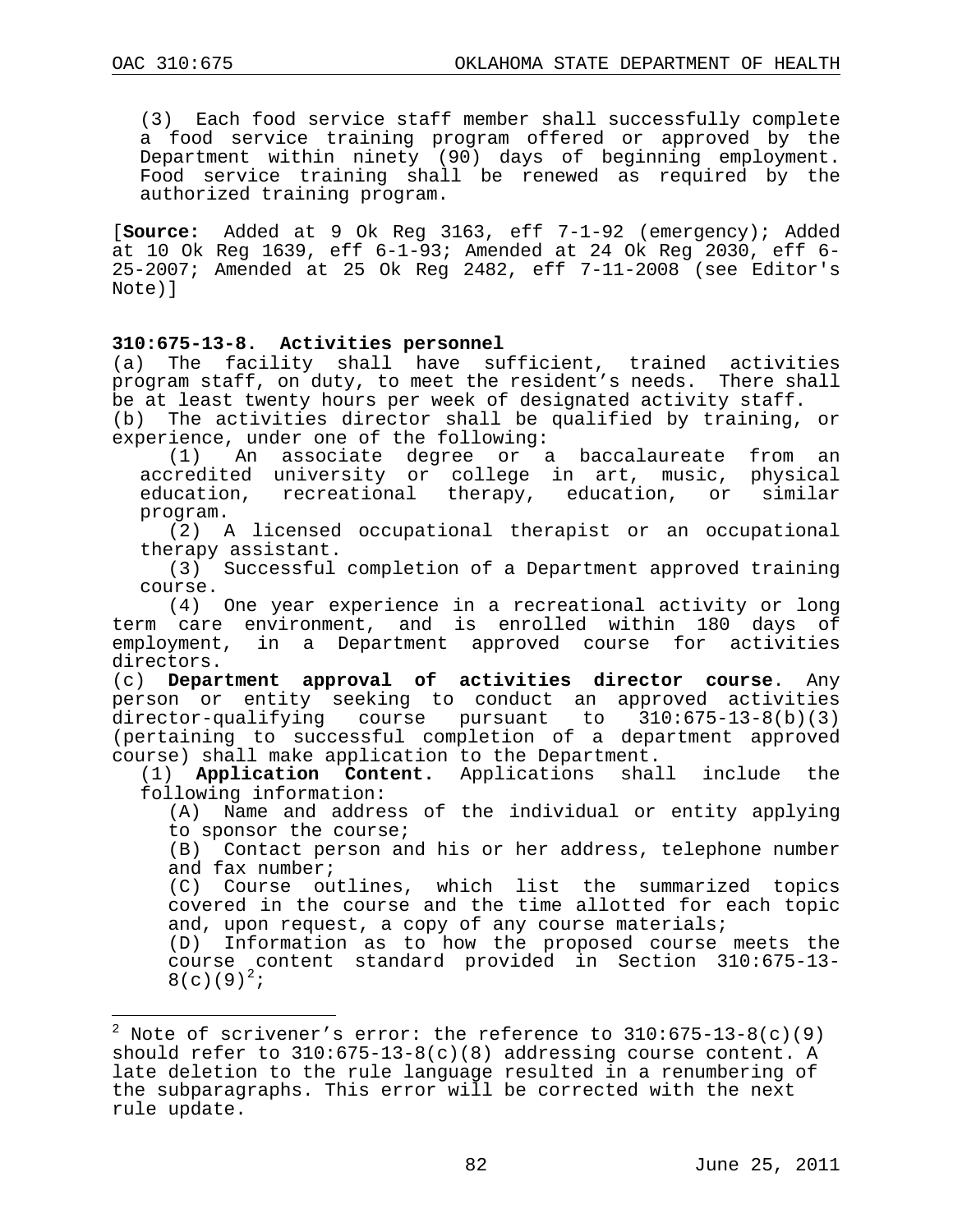÷,

- (E) A sample certificate of completion;
- (F) Procedures for monitoring attendance; and

(G) Procedures for evaluating successful course completion.

(2) **Application Review**. The Department shall complete review of the application within thirty (30) calendar days. If the<br>Department finds the application has not addressed all Department finds the application has not addressed requirements in  $310:675-13-8(c)(1)$  (relating to application content) written notice shall be provided detailing the requirements not met and providing opportunity for amendment to the application.

(3) **Program affiliation.** Training shall be provided through a program sponsored or approved by a nationally affiliated association of providers subject to this chapter, regionally accredited institution of higher learning, Oklahoma career technology center, or nationally recognized professional accrediting body for activity professionals.

(4) **Loss of approval.** The Department may, upon notice and right to hearing, withhold or withdraw approval of any course for violation of or non-compliance with any provision of this

section.<br>(5) Advertisement. (5) **Advertisement**. No person or entity sponsoring or conducting a course shall advertise that it is endorsed, recommended, or accredited by the Department. Nor shall any person or entity sponsoring or conducting a course advertise or advise program participants that completion of the program grants a certification. Such person or entity may indicate that the Department has approved the course to qualify for employment as an activities director.

(6) **Failure to prepare.** The Department may, upon notice and right to hearing, decline to renew, or revoke the approval of, any previously approved course upon a showing or demonstration that the course, instructor or entity has substantially failed<br>to adequately prepare its attendees or participants as to adequately prepare its attendees or activity directors.

(7) **Instructor requirements.** Instructors shall have a degree or substantial recent experience in the subject matter being taught, or other educational, teaching, or professional qualifications determined by the course provider.

(8) **Course content**. The course shall address the following  $\text{content:} \quad (A) \quad \mathbb{I}$ 

The guidance and regulations for activities as detailed in the Centers for Medicare and Medicaid Services, State Operations Manual, Appendix PP - [Guidance to Surveyors for](http://cms.hhs.gov/manuals/Downloads/som107ap_pp_guidelines_ltcf.pdf)  [Long Term Care Facilities](http://cms.hhs.gov/manuals/Downloads/som107ap_pp_guidelines_ltcf.pdf) and the Code of Federal Regulations at CFR § 483.15(f);

(B) Oklahoma regulation for activity services as specified at OAC 310:675-9-10.1;

(C) Resident rights as detailed in [state](http://www.ok.gov/health/Protective_Health/Health_Resources_Development_Service/Health_Facility_Systems_/Nursing_and_Specialized_Facility_Licensure/index.html) and federal statute and regulation;

(D) [State](http://www.ok.gov/health/Protective_Health/Health_Resources_Development_Service/Health_Facility_Systems_/Nursing_and_Specialized_Facility_Licensure/index.html) and federal statute and regulation for resident protection from abuse, neglect and misappropriation;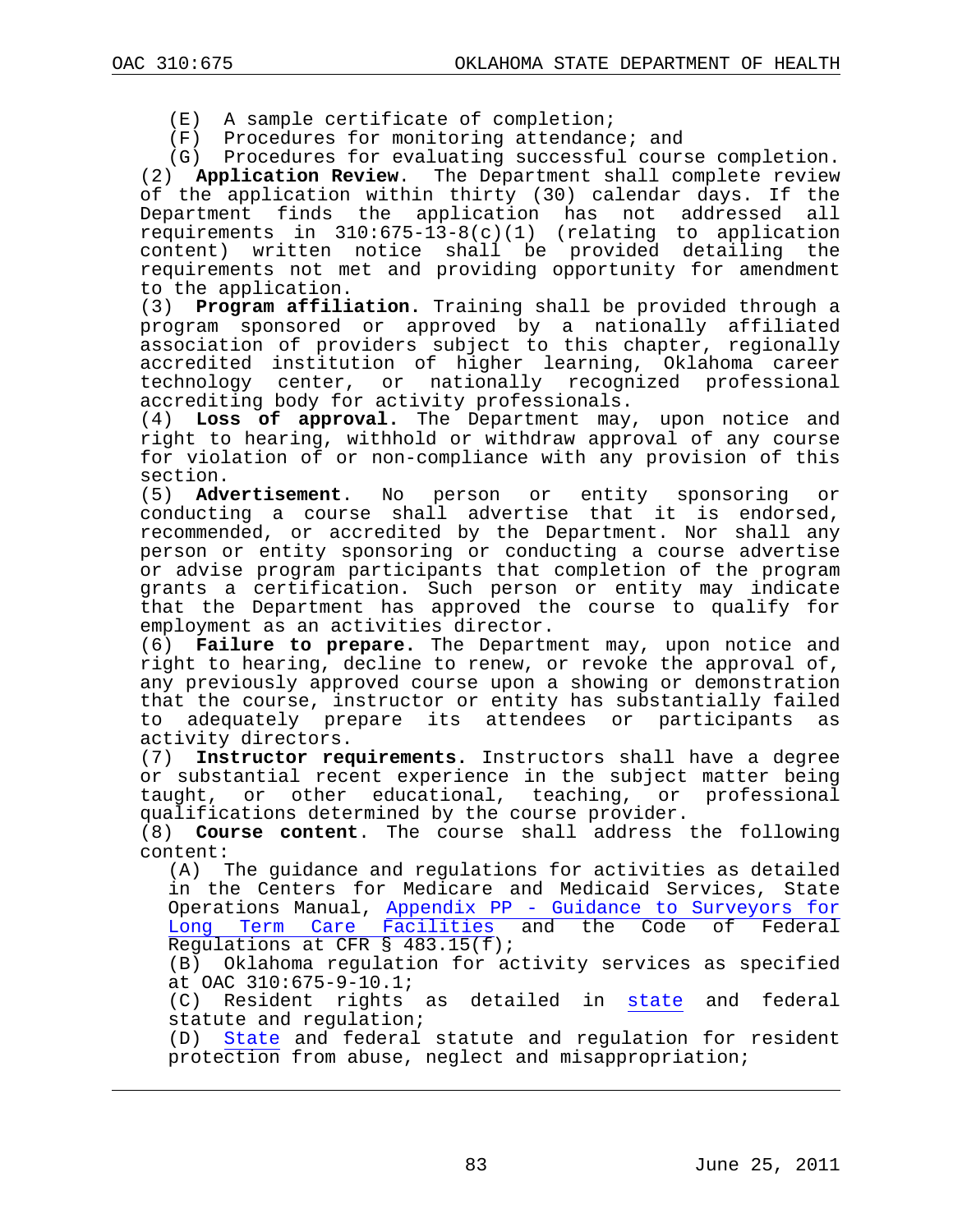(E) Working with volunteers and the community to enhance activity options;<br>(F) Specialized

Specialized programming for [Alzheimer's](http://www.ok.gov/health/documents/Broyles%20Alzheimer%20Curriculum.doc) and related dementias;

(G) Role play or actual experience in leading group and one-on-one activities programming;

 $(H)$  Issues in aging; and,<br>(I) Infection Control.

Infection Control.

(J) Where course content is delivered through Internet or other self-directed media, course content shall include not less than twelve (12) hours of role play or actual experience in leading group and one-on-one activities programming.

(9) **Duration**. The approved course will consist of not less than twenty-four (24) hours of instruction. A course taught in combination with social services director training may share eight (8) hours of programming.

(10) **Certificate**. Participants shall be issued a certificate of attendance indicating the name of the sponsoring entity; participant name; course name; course dates; printed name and signature of official representing the sponsoring entity.

(11) **Course approval expires**. Course approval shall be for a period of three (3) years from the date of approval issuance. In the interest of updated curriculum, reflecting the latest best practice, a new application, and curriculum review are required triennially. Currently approved training programs shall apply under this section within twelve (12) months of the effective date of this rule.

(12) **Continuing education.** This section creates no obligation continuing education beyond requirements specified otherwise in this Chapter. The Department will not approve continuing education or update courses for activity directors.

(13) **Records retention**. The course sponsor shall maintain course records for at least five (5) years. The Department may order an examination of the records for good cause shown.

(14) **Fee**. A non-refundable application fee of one hundred dollars (\$100) shall be included with each application for course approval.

[**Source:** Added at 9 Ok Reg 3163, eff 7-1-92 (emergency); Added at 10 Ok Reg 1639, eff 6-1-93; Amended at 26 Ok Reg 2059, eff 6- 25-2009]

### **310:675-13-9. Social services personnel**

(a) The facility shall provide sufficient, trained social services staff to meet the resident's needs. There shall be at least thirty (30) minutes per resident a week of designated social service staff based on the daily census. The facility shall have at least twenty (20) hours per week, of designated social service staff, regardless of the number of residents. (b) The social services director shall be qualified by training, or experience, under one of the following: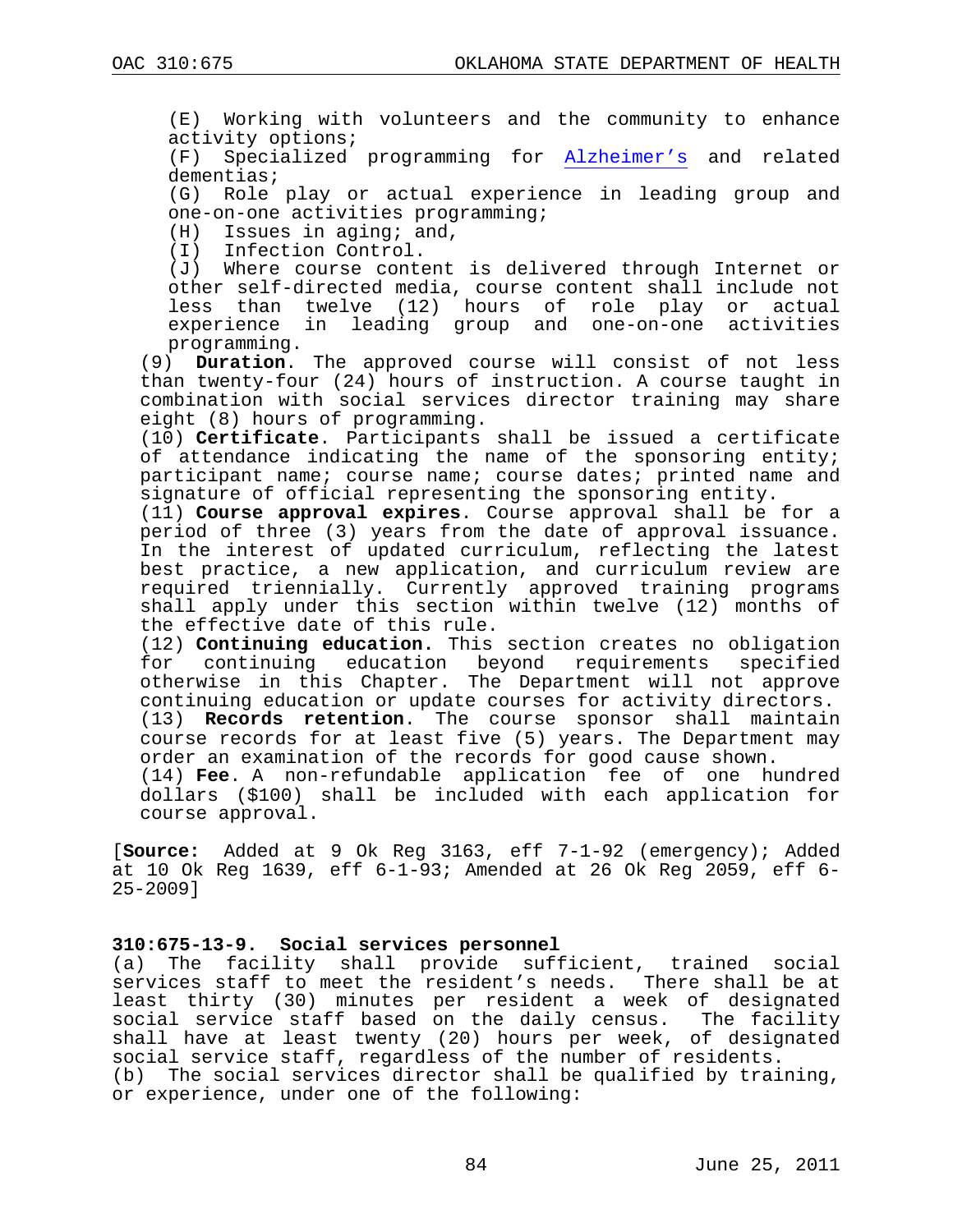$\overline{a}$ 

(1) A baccalaureate, from an accredited college or university, in social work or in a human services field including, but not limited to, sociology, special education,

rehabilitation, counseling or psychology.<br>(2) Successful completion of the Department approved  $(2)$  Successful completion of the training course.

(3) One year experience in social work or long term care environment, and is enrolled within 180 days of employment, in a course approved by the Department.

(c) **Department approval of social services director course**. Any person or entity seeking to conduct an approved social services director-qualifying course pursuant to 310:675-13-9(b)(2) (pertaining to successful completion of a department approved course) shall make application to the Department.<br>(1) **Application Content.** Applications shall

(1) **Application Content.** Applications shall include the following information:

(A) Name and address of the individual or entity applying to sponsor the course;

(B) Contact person and his or her address, telephone number and fax number;

(C) Course outlines, which list the summarized topics covered in the course and the time allotted for each topic and, upon request, a copy of any course materials;<br>(D) Information as to how the proposed course

Information as to how the proposed course meets the course content standard provided in Section 310:675-13-  $(c)(9)^{3}$  $(c)(9)^{3}$  $(c)(9)^{3}$ 

(E) A sample certificate of completion;

(F) Procedures for monitoring attendance; and

(G) Procedures for evaluating successful course completion. (2) **Application Review**. The Department shall complete review of the application within thirty (30) calendar days. If the Department finds the application has not addressed all requirements in 310:675-13-9(c)(1) (relating to application content) written notice shall be provided detailing the requirements not met and providing opportunity for amendment to the application.

(3) **Program affiliation.** Training shall be provided through a program sponsored or approved by a nationally affiliated association of providers subject to this chapter, regionally accredited institution of higher learning, Oklahoma career technology center, or nationally recognized professional accrediting body for activity professionals.

(4) **Loss of approval.** The Department may, upon notice and right to hearing, withhold or withdraw approval of any course for violation of or non-compliance with any provision of this section.<br>(5) Advertisement.

(5) **Advertisement**. No person or entity sponsoring or

<span id="page-84-0"></span> $3$  Note of scrivener's error: the reference to  $310:675-13-$ (c)(9) should refer to  $310:675-13-9(c)(8)$  addressing course content. In addition to omission of the section number, a late deletion to the rule language resulted in a renumbering of the subparagraphs. This error will be corrected with the next rule update.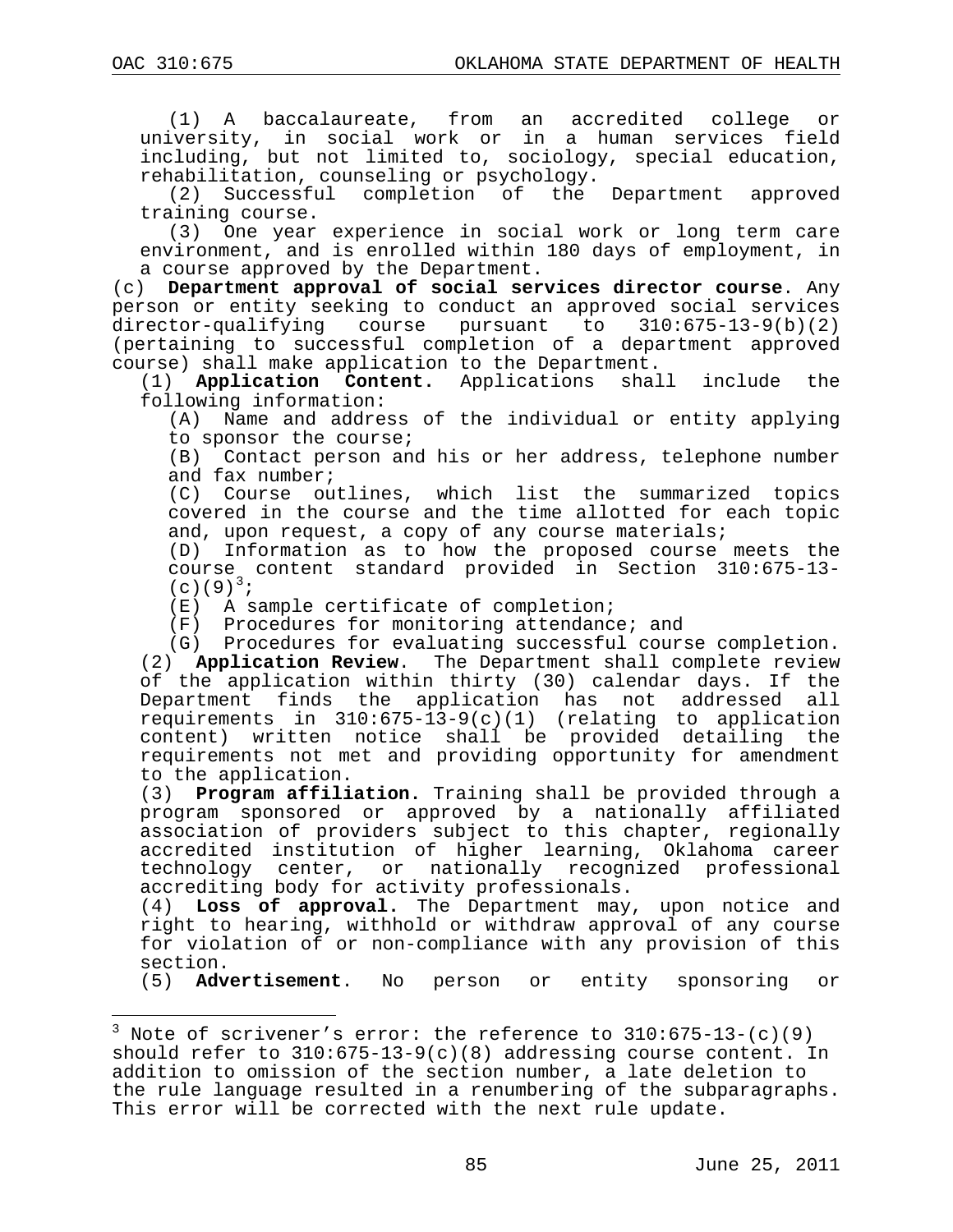conducting a course shall advertise that it is endorsed, recommended, or accredited by the Department. Nor shall any person or entity sponsoring or conducting a course advertise or advise program participants that completion of the program grants a certification. Such person or entity may indicate that the Department has approved the course to qualify for employment as a social services director.

(6) **Failure to prepare.** The Department may, upon notice and right to hearing, decline to renew, or revoke the approval of, any previously approved course upon a showing or demonstration that the course, instructor or entity has substantially failed<br>to adequately prepare its attendees or participants as to adequately prepare its attendees or activity directors.

(7) **Instructor requirements.** Instructors shall have a degree or substantial recent experience in the subject matter being<br>taught, or other educational, teaching, or professional or other educational, teaching, or professional qualifications determined by the course provider.

(8) **Course content**. The course shall address the following  $\text{content:} \quad (A) \quad 1$ 

The guidance and regulations for social services as detailed in the Centers for Medicare and Medicaid Services, State Operations Manual, Appendix PP - [Guidance to Surveyors](http://cms.hhs.gov/manuals/Downloads/som107ap_pp_guidelines_ltcf.pdf)  [for Long Term Care Facilities](http://cms.hhs.gov/manuals/Downloads/som107ap_pp_guidelines_ltcf.pdf) and the Code of Federal Regulations at CFR § 483.15(g);

(B) [Oklahoma](http://www.ok.gov/health/Protective_Health/Health_Resources_Development_Service/Health_Facility_Systems_/Nursing_and_Specialized_Facility_Licensure/index.html) regulation for social services as specified at OAC 310:675-9-11.1;

(C) Resident rights as detailed in [state](http://www.ok.gov/health/Protective_Health/Health_Resources_Development_Service/Health_Facility_Systems_/Nursing_and_Specialized_Facility_Licensure/index.html) and federal statute and regulation;

(D) State and federal statute and regulation for resident protection from abuse, neglect and misappropriation;

(E) [Alzheimer's](http://www.ok.gov/health/documents/Broyles%20Alzheimer%20Curriculum.doc) and social services;

(F) Issues in Aging; and

(E) [Ombudsman services.](http://www.okdhs.org/programsandservices/aging/ltc/?&MSHiC=65001&L=10&W=OMBUDS%20OMBUDSMANS%20OMBUDSMEN%20ombudsman%20&Pre=%3CFONT%20STYLE%3D%22color%3A%20%23000000%3B%20background-color%3A%20%23FFFF00%22%3E&Post=%3C/FONT%3E)

(9) **Duration**. The approved course will consist of not less than twenty-four (24) hours of instruction. A course taught in combination with activity director training may share eight (8) hours of programming.

(10) **Certificate**. Participants shall be issued a certificate of attendance indicating the name of the sponsoring entity; participant name; course name; course dates; printed name and signature of official representing the sponsoring entity.

(11) **Course approval expires**. Course approval shall be for a period of three (3) years from the date of approval issuance. In the interest of updated curriculum, reflecting the latest best practice, a new application, and curriculum review are required triennially. Currently approved training programs shall apply under this section within twelve (12) months of the effective date of this rule.

(12) **Continuing education.** This section creates no obligation continuing education beyond requirements specified otherwise in this Chapter. The Department will not approve continuing education or update courses.

(13) **Records retention**. The course sponsor shall maintain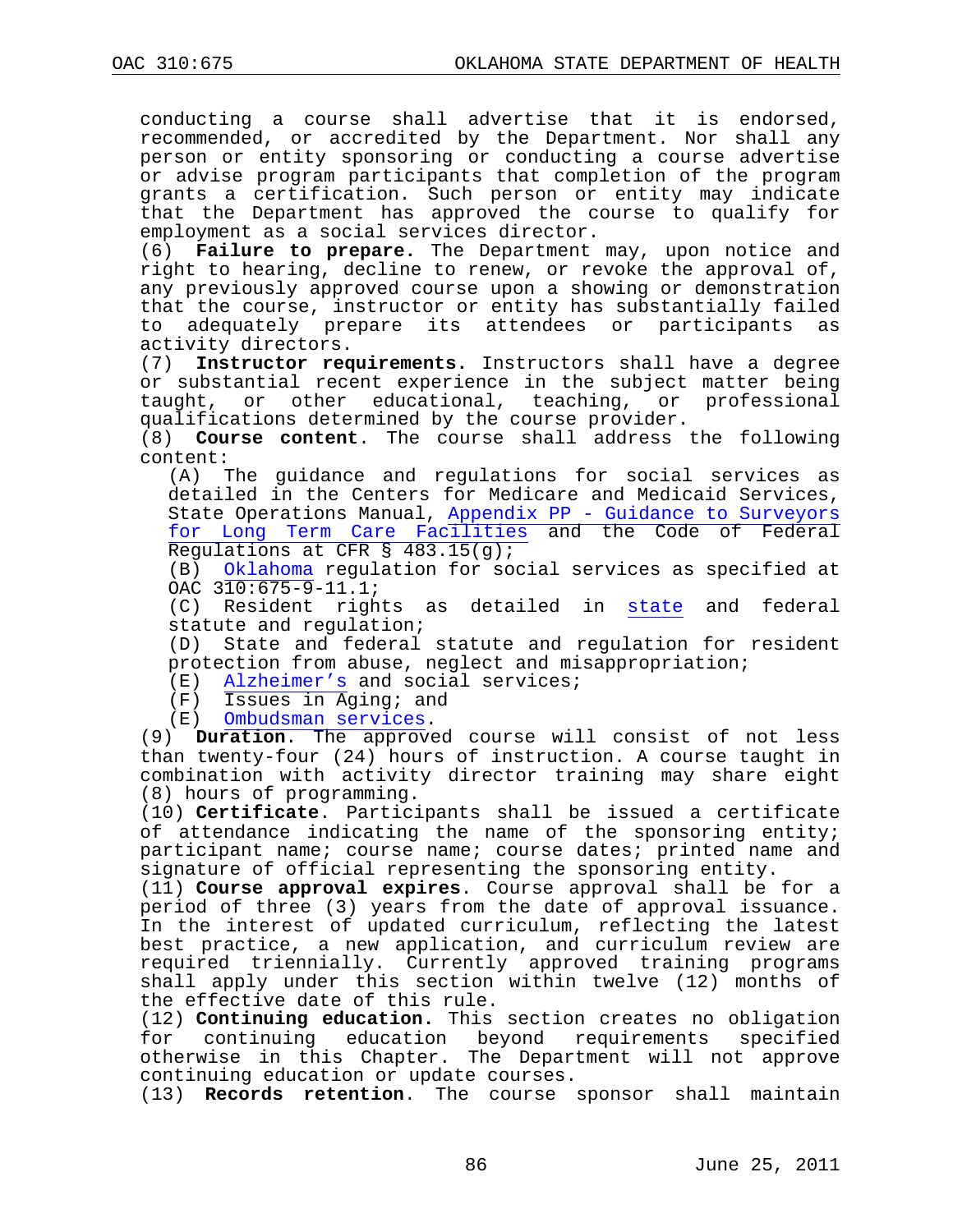course records for at least five (5) years. The Department may order an examination of the records for good cause shown. (14) **Fee**. A non-refundable application fee of one hundred dollars (\$100) shall be included with each application for course approval.

[**Source:** Added at 9 Ok Reg 3163, eff 7-1-92 (emergency); Added at 10 Ok Reg 1639, eff 6-1-93; Amended at 26 Ok Reg 2059, eff 6- 25-2009]

## **310:675-13-10. Maintenance personnel**

(a) The facility shall employ maintenance staff to maintain the facility and equipment in safe working condition.

(b) Maintenance services may be provided by staff or by a contract. If services are provided by a contract, the facility shall designate an employee to coordinate the maintenance services.

(c) Each person who provides maintenance services shall have a current license from the state or political subdivision if required to provide such service.

(d) The maintenance staff shall complete one hour of inservice each quarter relevant to maintenance services.

[**Source:** Added at 9 Ok Reg 3163, eff 7-1-92 (emergency); Added at 10 Ok Reg 1639, eff 6-1-93]

#### **310:675-13-11. Housekeeping personnel**

(a) The facility shall employ housekeeping staff in sufficient numbers to maintain the facility in a safe and sanitary manner. (b) Housekeeping personnel shall receive effective supervision, orientation and training.

(c) Housekeeping personnel shall be skilled in the six basic functions of sweeping, mopping, dusting, cleaning, waxing, and polishing.

(d) The housekeeping staff shall complete one hour of inservice per quarter about housekeeping practices.

[**Source:** Added at 9 Ok Reg 3163, eff 7-1-92 (emergency); Added at 10 Ok Reg 1639, eff 6-1-93]

#### **310:675-13-12. Direct care staffing**

(a) Each facility shall maintain at least the minimum direct-care- staff-to-resident ratios specified in the Act at 63:1-1925.2.

(b) A licensed nurse shall be on duty eight hours a day, seven days a week on the day shift.

(c) If the director of nursing is a licensed practical nurse, a registered nurse shall be employed for at least eight hours per week as a consultant.

(d) There shall be a licensed nurse on duty twenty-four hours per day; provided however, that a facility licensed as a specialized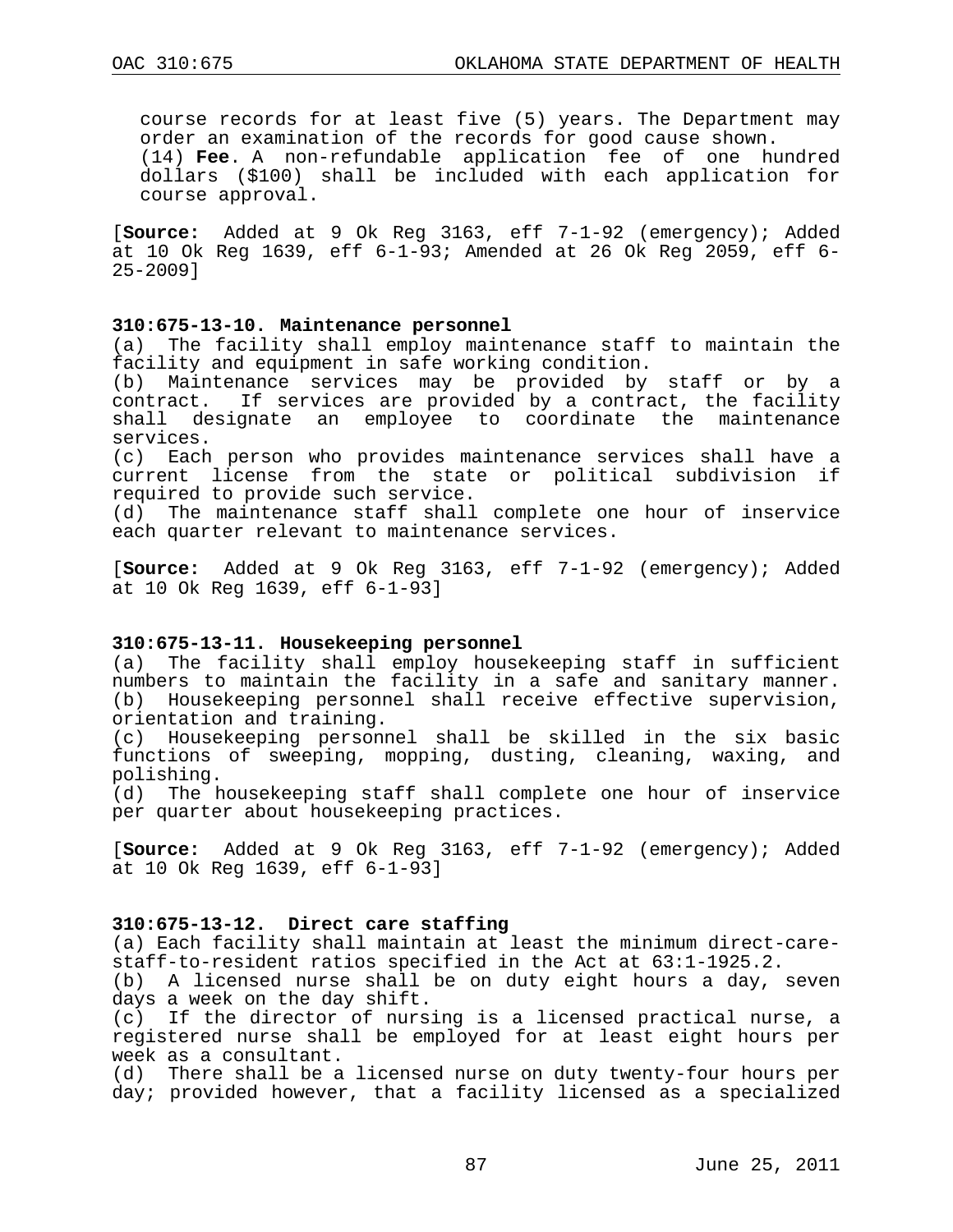facility for the developmentally disabled shall only be required to provide 24 hour nursing when it has a resident who has a medical care plan. The department may waive this requirement when the facility demonstrates it has been unable, despite diligent<br>effort, to recruit licensed nurses. The Department shall effort, to recruit licensed nurses. The Department determine that a waiver of this requirement will not endanger the health or safety of the residents.

(e) There shall be at least one certified medication aide on duty when any shift is not covered by a licensed nurse.

(f) At least two direct care staff persons shall be on duty and awake at all times regardless of the number of residents.

(g) Willful violation of the requirements regarding direct-care staff shall be determined based on a review of facility staffing records and interviews with staff, residents, resident family members and/or guardians, and other parties which may have information relevant to the investigation. The determination by the Department of Health will include, but will not be limited to, the following factors:

(1) The nature, circumstances and gravity of the violations;

(2) The repetitive nature of the violations at the facility or others operated by the same or related entities;

(3) The previous degree of difficulty in obtaining compliance with the rules at the facility or others operated by the same or related entities; and

(4) Any substantial showing of good faith in attempting to achieve continuing compliance with the provisions of the Nursing Home Care Act.

[**Source:** Added at 9 Ok Reg 3163, eff 7-1-92 (emergency); Added at 10 Ok Reg 1639, eff 6-1-93; Amended at 10 Ok Reg 4227, eff 8-1-93 (emergency); Amended at 11 Ok Reg 3851, eff 7-11-94; Amended at 18 Ok Reg 2533, eff 6-25-2001; Amended at 18 Ok Reg 3599, eff 8-22- 2001 (emergency); Emergency lapsed 7-14-2002; Amended at 20 Ok Reg 2399, eff 7-11-2003]

# **310:675-13-13. Assignment of deficiency to staff shortages [lapsed]**

**[Source:** Added at 18 Ok Reg 3599, eff 8-22-2001 (emergency); Emergency lapsed 7-14-2002]

# **310:675-13-14. Flexible staff-scheduling**

(a) **Implementing flexible staff-scheduling**. Each facility seeking to implement the flexible staff-scheduling provisions of 63:1-1925.2(B)(5) shall request in writing a determination from the Department that the facility is in compliance with the staffing requirements of 63:1-1925.2(B)(3).

(b) **Requirements for eligibility.** Determination of flexible staff-scheduling privileges shall be based on compliance with the requirements at 63:1-1925.2(B)(6) and review of the staffing hours reported to the Oklahoma Health Care Authority. Reports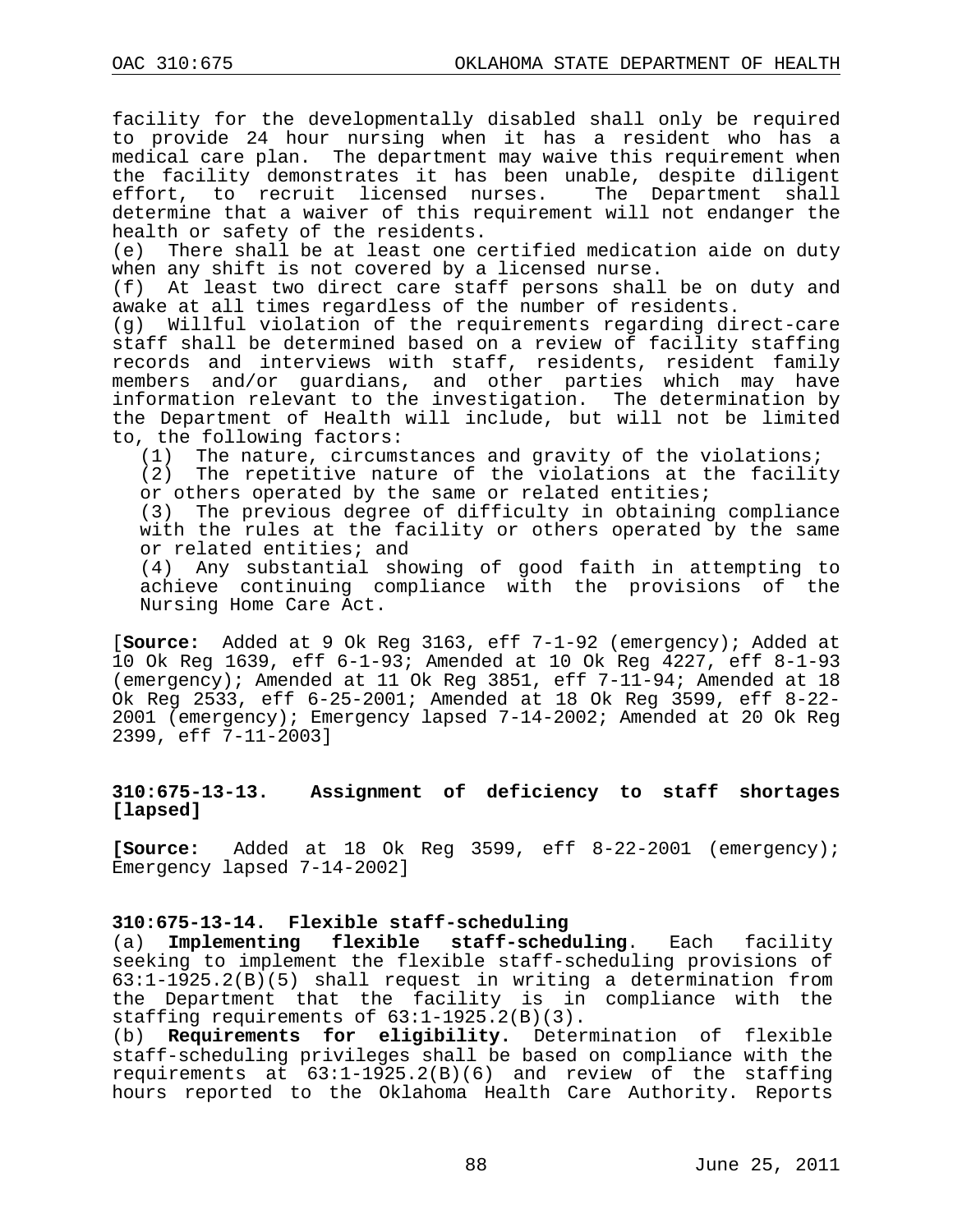shall be submitted to the Oklahoma Health Care Authority either though electronic mail or three and one-quarter inch diskette in an electronic format approved by that agency. The reviewed hours shall be for the previous three (3) calendar months from the date the request for determination is received.

(c) **Determination of compliance**. A determination of compliance with the requirements at  $63:1-1925.2(B)(6)(a)(2)-(4)$  will be based on staffing reports and surveys for the three (3) months preceding the date the request for determination is received by the Department. For intermediate care facilities for the mentally retarded loss of eligibility shall include findings of noncompliance with the Condition of Participation at 42 CFR 483.430, Facility Staffing.<br>(d) **Failure to m** 

(d) **Failure to meet the direct care service rate.** Facilities that have been granted flexible staff-scheduling privileges and receive a determination they have not met the direct care service rate shall lose their flexible staff-scheduling privileges until<br>the facility re-establishes their eligibility under the facility re-establishes their eligibility under requirements at 63:1-1925.2(B)(6)(b) and (c). *Facilities shall have the right to appeal and to the informal dispute resolution process with regard to penalties and sanctions imposed due to staffing noncompliance.* [63:1-1925.2(E)].<br>(e) Loss of eligibility based on surve

Loss of eligibility based on surveys or fraud. Facilities seeking to re-establish flexible staff-scheduling privileges after a loss of eligibility under 63:1-1925.2(B)(7) shall be subject to the requirements at OAC  $310:675-13-14(a)$ , (b) and (c). For intermediate care facilities for the mentally retarded loss of eligibility shall include findings of non-compliance with the Condition of Participation at 42 CFR 483.430, Facility Staffing.

(f) **Minimum staff in flexible staffing.** A facility failing to the flexible staff-scheduling requirement at 1925.2(B)(5)(b) shall be ineligible for flexible staff-scheduling privileges until the facility re-establishes their eligibility under the requirements at  $63:1-1925.2(B)(6)(b)$  and  $(c)$ .<br>(q) **Notification requirements.** The Department shall

**Notification requirements.** The Department shall notify the facility and Oklahoma Health Care Authority on all decisions of eligibility.<br>(h) **Re-esta** 

(h) **Re-establishing eligibility.** A facility seeking to reestablish eligibility shall submit a written request to the Department. A request to re-establish eligibility is subject to the requirements at OAC  $310:675-13-14(b)$ .<br>(i) Shift-based ratios for noncompl

**noncompliant facilities**. This paragraph implements 63:1-1925.2(F)(4).

(1) When the provisions of  $63:1-1925.2(F)(1)$  are in effect, pursuant to  $63:1-1925.2(B)(7)$ , the following minimum directcare-staff-to-resident ratios for non-compliant facilities<br>shall apply in addition to other state and federal apply in addition to other state and federal requirements related to the staffing of nursing facilities:

(A) From 7:00 a.m. to 3:00 p.m., one direct-care staff to every five residents,

(B) From 3:00 p.m. to 11:00 p.m., one direct-care staff to every seven residents, and

(C) From 11:00 p.m. to 7:00 a.m., one direct-care staff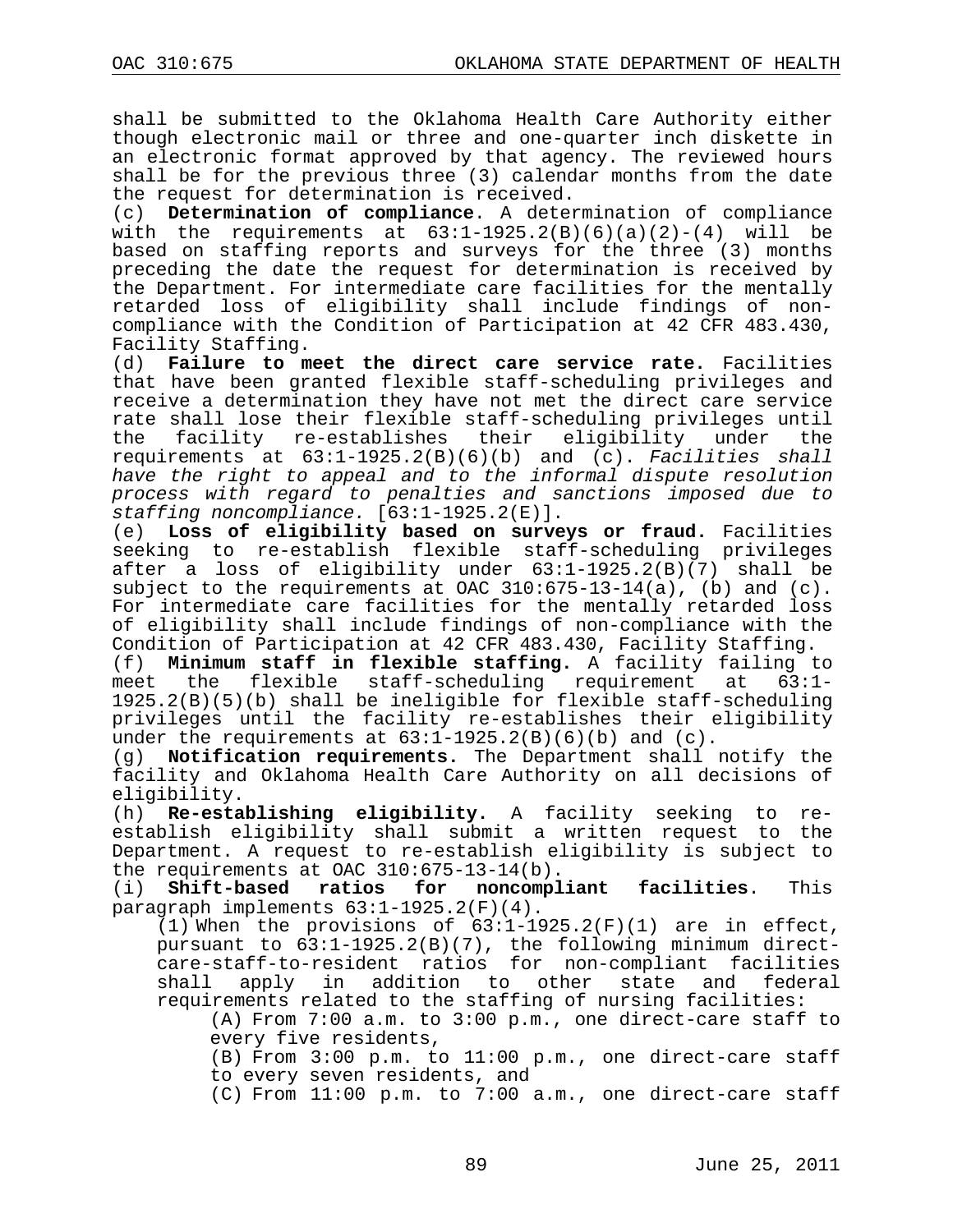to every thirteen residents.

(2) When the provisions of 63:1-1925.2(F)(2) are in effect, pursuant to 63:1-1925.2(B)(7), the following minimum directcare-staff-to-resident ratios for non-compliant facilities shall apply in addition to other state and federal requirements related to the staffing of nursing facilities:

(A) From 7:00 a.m. to 3:00 p.m., one direct-care staff to every five residents,

(B) From 3:00 p.m. to 11:00 p.m., one direct-care staff to every six residents, and

(C) From 11:00 p.m. to 7:00 a.m., one direct-care staff to every eleven residents.

(3) When the provisions of 63:1-1925.2(F)(3) are in effect, pursuant to 63:1-1925.2(B)(7), the following minimum directcare-staff-to-resident ratios for non-compliant facilities shall apply in addition to other state and federal requirements related to the staffing of nursing facilities:

(A) From 7:00 a.m. to 3:00 p.m., one direct-care staff to every four residents,

(B) From 3:00 p.m. to 11:00 p.m., one direct-care staff to every six residents, and

(C) From 11:00 p.m. to 7:00 a.m., one direct-care staff to every eleven residents.

[**Source:** Added at 21 Ok Reg 987, eff 3-30-2004 (emergency); Added at 21 Ok Reg 1317, eff 5-27-2004]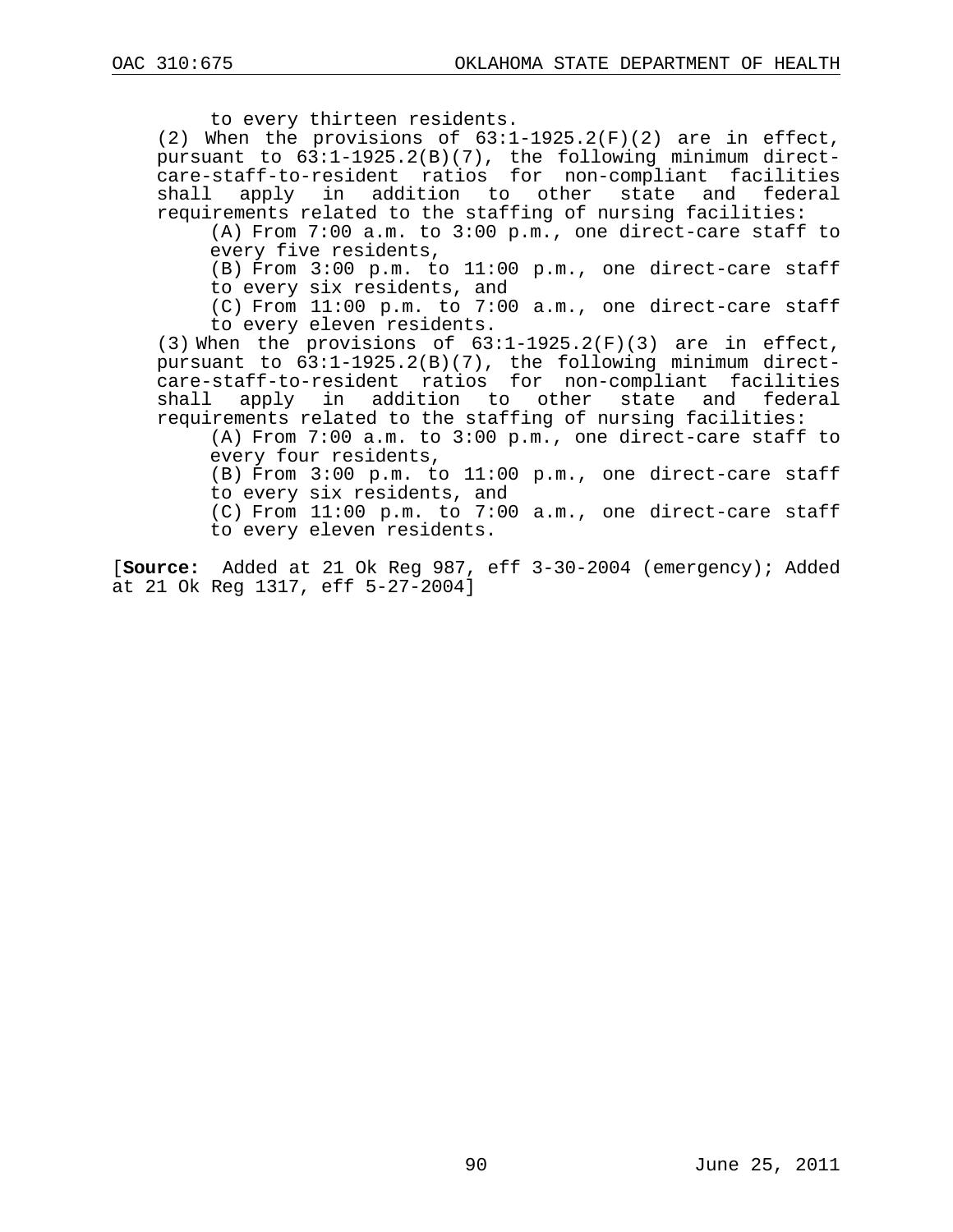$S = \frac{1}{2}$ 

#### **SUBCHAPTER 15. TEMPORARY MANAGER OR RECEIVER**

| 500 UNI                        |                                                  |
|--------------------------------|--------------------------------------------------|
| $310:675 - 15.1.$              | Qualifications                                   |
| $310:675 - 15 - 2$ .           | Temporary manager list                           |
| $310:675 - 15 - 3$ .           | Power and duties of temporary manager            |
| $310:675 - 15 - 3.1$           | Advance of funds to temporary manager            |
| $310:675 - 15 - 4$ .           | Conditions for a temporary manager               |
| $310:675 - 15.5$ .             | Notice of placing a temporary manager            |
| $310:675 - 15.6$ .             | Procedures for appointing qualified<br>temporary |
|                                | managers                                         |
| $310:675 - 15 - 7$ .           | Criteria for appointment                         |
| $310:675 - 15 - 8.$            | Procedures for appointment                       |
| $310:675 - 15 - 9$ .           | Required findings                                |
|                                | 310:675-15-10. Periodic review                   |
| $310:675 - 15 - 11$ . Bond     |                                                  |
| $310:675 - 15 - 12$ .          | Monthly status conference                        |
| $310:675 - 15 - 13$ .          | Removal of the temporary manager                 |
|                                | 310:675-15-14. Administrative penalties          |
| $310:675 - 15 - 15$ . License  |                                                  |
|                                | $310:675-15-16$ . Final accounting               |
| $310:675 - 15 - 17$ . Receiver |                                                  |
|                                |                                                  |

#### **310:675-15-1. Qualifications**

To be qualified as a temporary manager, any individual involved shall:

(1) be at least twenty-one (21) years of age;

(2) Meet the requirements for certificate of need as specified in 63 O.S. § 1-853 and in OAC 310:4-1-7.1;

(3) have never been convicted of a felony that would have a bearing on the operation of a facility or any offense involving dishonesty or any crime as listed in 63 O.S. §1-1950.1;

(4) have never been disciplined for misconduct by any licensing board or professional society in any state;

(5) have no financial interest, either direct or through an immediate family member as detailed in OAC 310:675-15-2(a)(6), in the facility proposed to be managed;

(6) have not served within the past two (2) years as a member of the staff or as an owner of the facility proposed to be managed, or as an employee of the owner of the facility proposed to be managed; and

(7) be an Oklahoma licensed nursing home administrator or employ an Oklahoma licensed nursing home administrator.

[**Source:** Added at 13 Ok Reg 2511, eff 6-27-96; Amended at 19 Ok Reg 524, eff 1-3-2002(emergency); Amended at 19 Ok Reg 2099, eff 6-27-2002]

#### **310:675-15-2. Temporary manager list**

(a) Any person may apply to be a qualified temporary manager by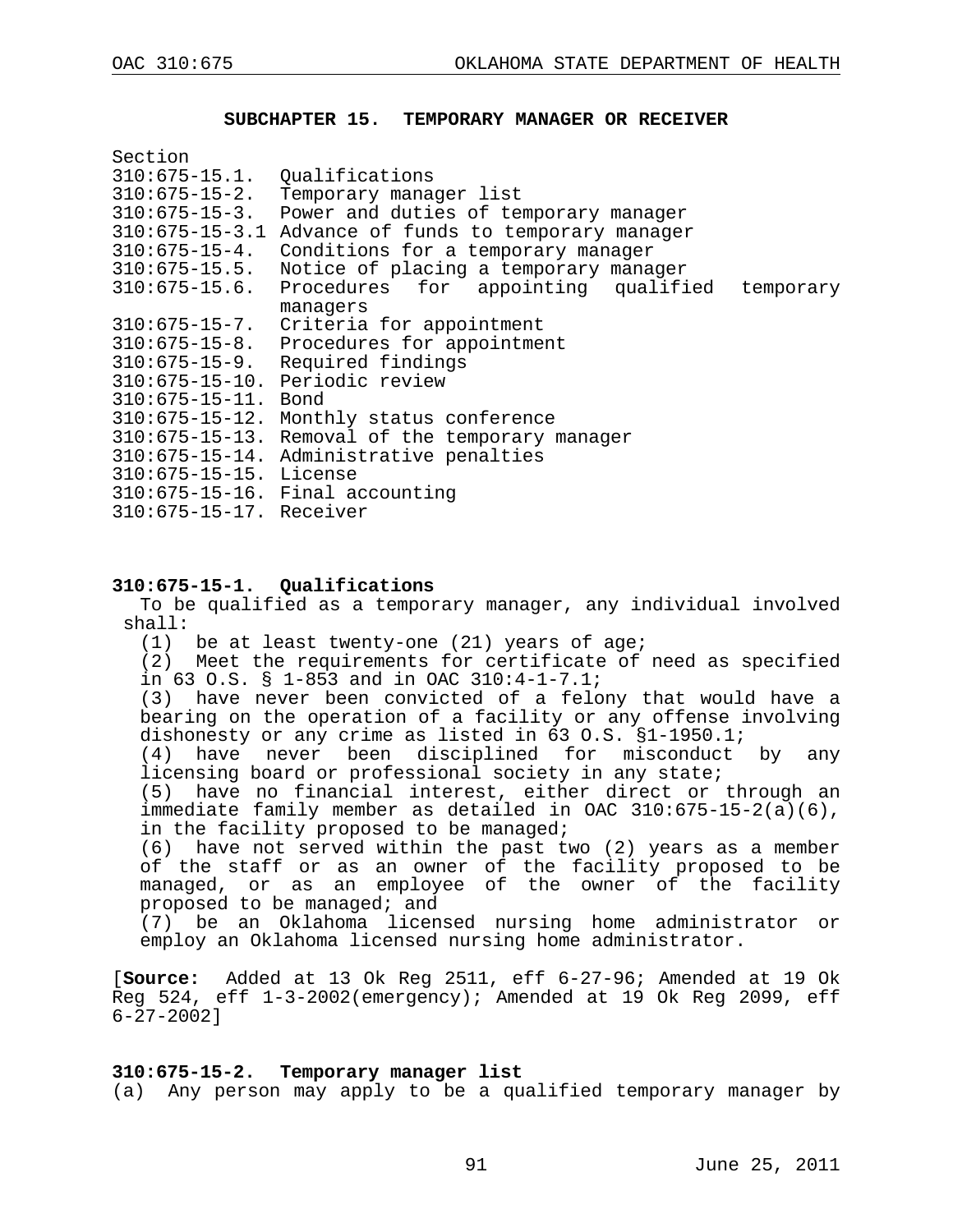filing a written request with the Department. The request shall be made on a form published by the Department that shall require information sufficient to establish the person's or corporation's

qualifications, including:<br>(1) age of each person (1) age of each person with a controlling interest;<br>(2) education of each person with a controlling int

(2) education of each person with a controlling interest;<br>(3) names and locations of facilities with which the pers

names and locations of facilities with which the person or corporation has been involved, dates of involvement and descriptions of responsibilities and duties and specific deficiencies which required significant corrections in a timely or emergency manner;

(4) disclosure of any felony conviction of each person to work in the facility or be responsible for resident or facility funds, regardless of whether or not the person believes the conviction bears on the operation of a facility and submission of the results of a check, conducted no more that thirty (30)<br>days prior to application, of criminal arrest records prior to application, of criminal arrest maintained by the Oklahoma State Bureau of Investigation;

(5) disclosure of any disciplinary action against any person who will provide services to the facility by any licensing board or professional society in any state;<br>(6) disclosure of any financial interest

(6) disclosure of any financial interest in any facility in Oklahoma on the part of the proposed manager or the manager's immediate family, including the manager's husband or wife, child or sibling, stepparent, stepchild, stepbrother stepsister, father-in-law, mother-in-law, son-in-law, daughter-<br>in-law, brother-in-law, sister-in-law, grandparent or in-law, brother-in-law, sister-in-law, grandchild or of any other person who will provide services to the facility;<br>(7) the Okla

(7) the Oklahoma nursing home administrator's license number of the manager or the nursing home administrator to be employed;

(8) a list of any person who will work at a the facility along with their qualifications and information as listed above;<br>(9) a statement of the expected involvement in

a statement of the expected involvement in the operation of the facility of each principal, including an estimate of the amount of time that will be spent by each principal at the facility and the services to be provided by you or your company as part of the temporary manager fee or as additional costs to the facility;

(10) the basis on which the amount of the fee will be calculated;

(11) an attestation to the truthfulness of the information submitted; and

(12) the address, telephone number, fax number, and email

address for contacting the temporary manager at all times.<br>(b) Within thirty (30) days after receipt of the com Within thirty (30) days after receipt of the complete request, the Commissioner shall approve or deny the person's request to be included on the temporary manager list. criteria for approval to serve as a temporary manager shall be:<br>(1) Evaluation of the information submitted and the

Evaluation of the information submitted and requirements of the temporary manager program as specified in OAC 310:675-15-1;

(2) If the applicant has operated a facility, the operational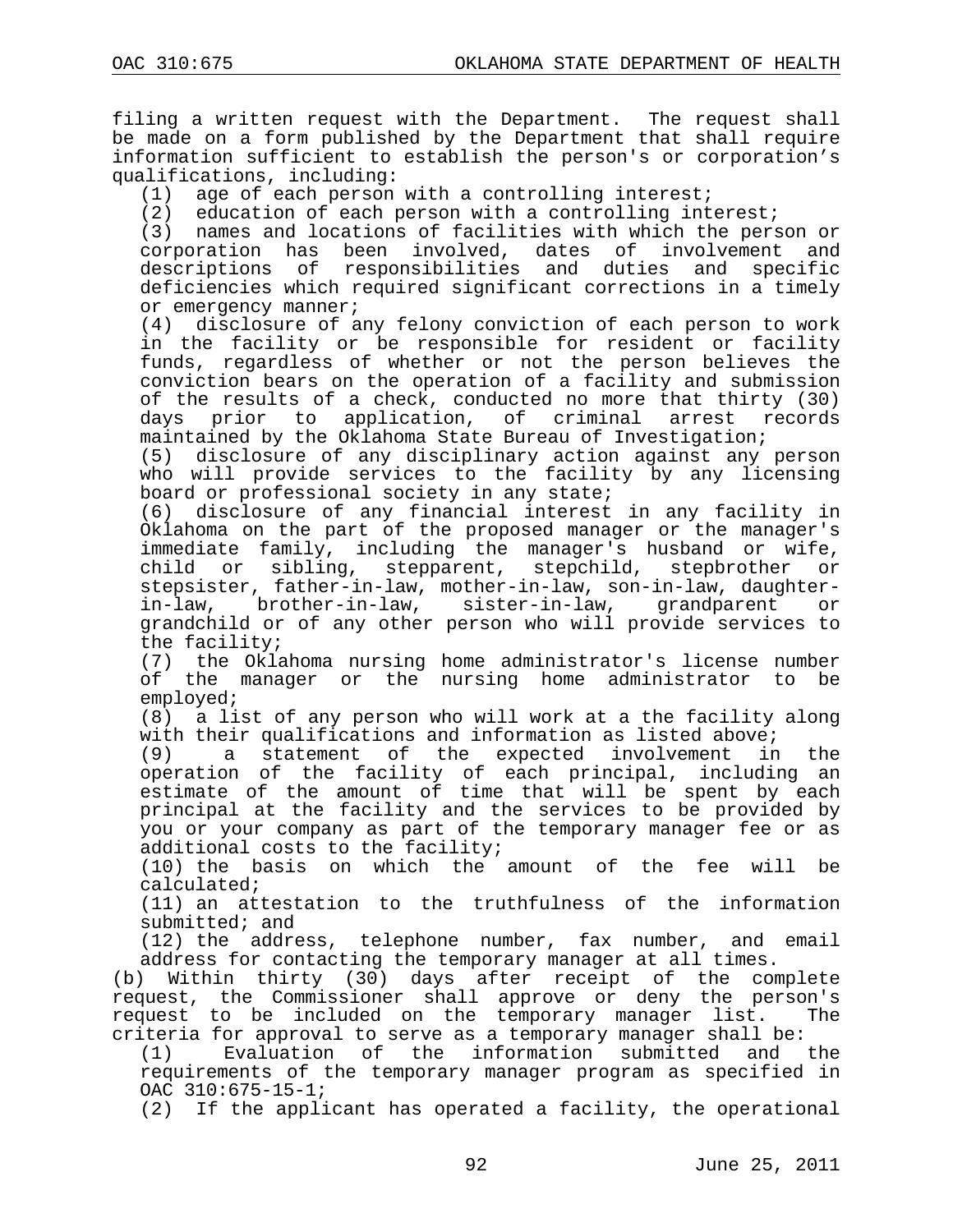history of the applicant;

(3) If the applicant has served as a temporary manager anywhere in the United states, the operational history of any

managership;<br>(4) The his The history of the applicant in complying with orders of the Department or Commissioner or those of other states or the federal government or a final order of a court of record.

(c) The approval or denial of inclusion on the list of temporary managers is a discretionary function and does not create any rights to due process for the applicant.

(d) The Commissioner shall specify the reasons the applicant is disqualified from managing any facility.

(e) No former employee of the Department shall be eligible to serve as a temporary manager or be employed by a temporary manager until at least twelve (12) months has passed since the termination of that employment. The circumstances of that termination shall be considered in the review of the application.

(f) No person who has been convicted of any crime listed in 63 O.S. §1-1950.1 shall be appointed as a temporary manager nor shall any such person be an employee of a temporary manager or work for the temporary manager in the service of the facility.

(g) Placement of a person or corporation on the temporary manager list does not ensure that that entity will ever be appointed. Placement on the list of temporary managers does not create a right to appointment.

[**Source:** Added at 13 Ok Reg 2511, eff 6-27-96; Amended at 18 Ok Reg 2533, eff 6-25-2001; Amended at 19 Ok Reg 524, eff 1-3- 2002(emergency); Amended at 19 Ok Reg 2099, eff 6-27-2002]

### **310:675-15-3. Power and duties of temporary manager**

- (a) The temporary manager shall have the power and duty to: (1) be oriented to the facility's conditions, including uncorrected deficiencies;<br>(2) hire, terminate, or
	- hire, terminate, or reassign staff;
	- (3) obligate facility funds;
	- (4) alter facility procedures;
	- (5) manage the facility in order to correct deficiencies in the facility's operation;

(6) assure health and safety of the facility's residents while corrections are being made;

(7) oversee the facility's orderly closure, if necessary;

(8) maintain confidentiality of facility information; and

(9) Pay all usual and customary operating expenses incurred during the managership in an orderly business fashion.

(b) A temporary manager shall not:

(1) Commingle the funds of one facility with the funds of another;

(2) Loan the funds derived from the operation of the facility; (3) Contract with any entity in which he has any ownership interest or in which he serves as an officer or director or in which a person related to him by blood or marriage has an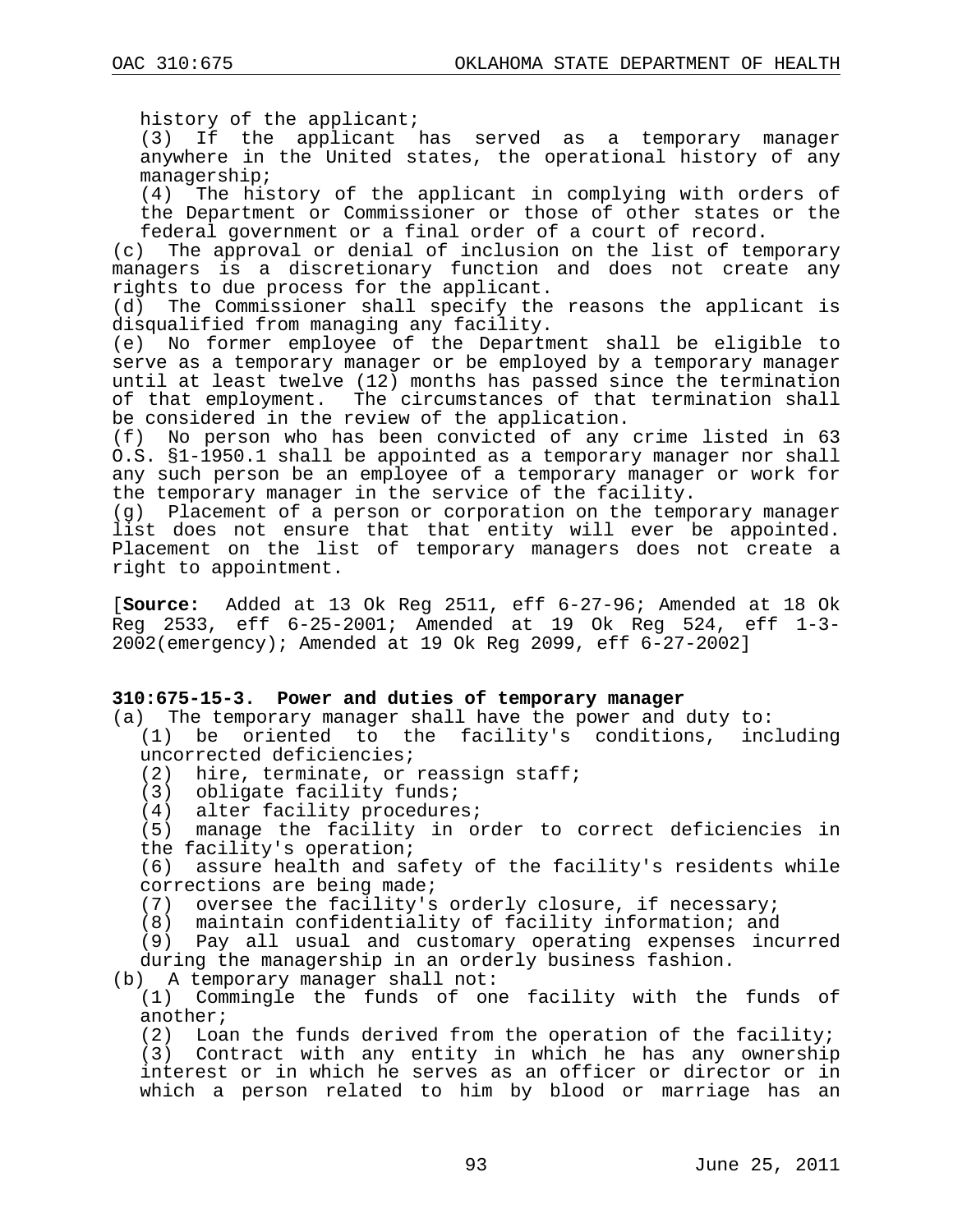ownership interest or in which the family member serves as an officer or director unless the Commissioner reviews and approves the contract as on common terms within the industry; or

(4) Use a method of accounting other than the accrual method<br>unless approved in advance in writing by the Commissioner. The unless approved in advance in writing by the Commissioner. temporary manager's use of any other accounting method not<br>approved by the Commissioner is a material breach of the approved by the Commissioner is a material breach of

temporary manager's fiduciary duty.<br>(c) The temporary manager shall repo The temporary manager shall report to the Commissioner on a monthly basis as specified in OAC 310:675-15-12. The report shall include at least the following:

(1) Resident census and staffing levels at the facility during the last month;

(2) A statement of income and expenses during the last month using the accrual method of accounting, unless the Commissioner approves the use of another accounting method;

(3) A financial statement of the residents' trust funds;<br>(4) A list of all persons provided to the facility

A list of all persons provided to the facility by the temporary manager and, if any were not included in the original application, current information as required in OAC 310:675-15- 1;

(5) Any changes needed in the approved work plan; and

The specific number of hours the temporary manager and each person employed by the temporary manager was in the facility and a list of the services provided to the facility.

(d) The temporary manager shall provide a preliminary work plan to the Department within 5 business days of assuming control of the facility and a final plan within 14 days. The Department shall review the plan and make any recommended changes at the first status conference.

(e) The temporary manager shall contract with the owner of the building and the licensee in which the facility is being operated. Those contract(s) shall be presented at the first status conference. The Department shall have the opportunity to evaluate the contract and make suggestions. The Commissioner must approve or reject the contract by the second status conference.

(f) If immediate jeopardy exists in the facility, the first status conference shall be conducted on or before the fourteenth day of control by the temporary manager.<br>(q) In using the accrual method of a

In using the accrual method of accounting, the temporary manager shall recognize revenue in the period earned whether actually received or not. Additionally, the temporary manager shall recognize expenses when incurred and matched with the related revenue of the period, whether such expenses are actually paid or not.

[**Source:** Added at 13 Ok Reg 2511, eff 6-27-96; Amended at 19 Ok Reg 524, eff 1-3-2002(emergency); Amended at 19 Ok Reg 2099, eff 6-27-2002; Amended at 20 Ok Reg 2399, eff 7-11-2003]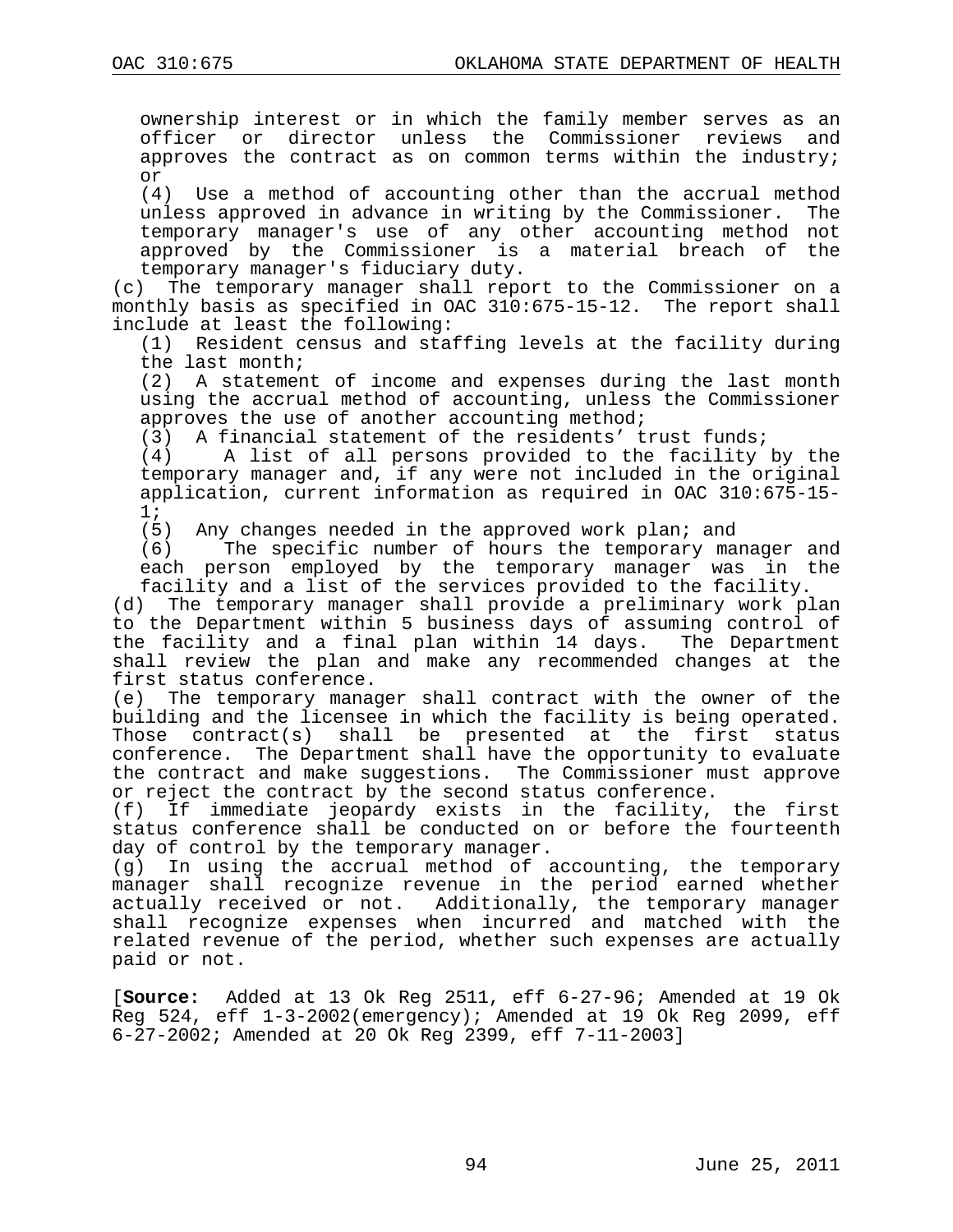# **310:675-15-3.1 Advance of funds to temporary manager**

(a) A temporary manager appointed by the Commissioner may request an advance of funds from the Department pursuant to 63 O.S. Supp. 2005 Section 1-1914.2(G) to assist in the continuation of care to facility residents if sufficient funds are not available from other sources. Continuation of care to facility residents may include closure of the facility and transfer of residents to another facility.

(b) The temporary manager shall submit the request for an advance of funds to the Department on the form described in (c) of this section. The request shall include a demonstration to the Commissioner's satisfaction that funds are needed but not available from sources including but not limited to:<br>(1) The facility's owner;

(1) The facility's owner;<br>(2) Revenues due from r Revenues due from residents and third-party payers, including Medicare and Medicaid revenues; and<br>(3) The facility's operating accounts.

(3) The facility's operating accounts.<br>(c) The application form for request of fure

The application form for request of funds shall require the  $f$ ollowing:<br>(1)

Documentation that the temporary manager has attempted to secure funds from other sources, including documentation showing that the temporary manager has made a funding request to the facility's owner;<br>(2) Projections of

(2) Projections of the funds needed to support the<br>facility's operations based on information reasonably operations based on information reasonably available to the temporary manager such as the facility's financial records and/or cost reports filed with third-party

payers;<br>(3) An affidavit to be completed by the temporary manager if the owner fails to provide funds to the temporary manager as required by order of the Commissioner; and<br>(4) A statement to be signed under oath

A statement to be signed under oath by the temporary manager that the information provided in the application is

true and complete.<br>(d) Upon receipt of Upon receipt of a completed application that demonstrates to the Commissioner's satisfaction the unavailability of sufficient funds from other sources, the Commissioner shall issue a written order with the following provisions:<br>(1) Direction to the facilit

Direction to the facility owner to respond to the Department in writing and to make funds available to the temporary manager within 48 hours of issuance of the order;<br>(2) Notice to the facility owner that the owner's fail

Notice to the facility owner that the owner's failure to provide sufficient funds shall result in action against the owner under the Nursing Home Care Act to suspend, revoke, and/or refuse to issue or renew the facility's license, and to impose an administrative penalty;

Notice to the facility owner of the provision in 63 O.S. Supp. Section 1-1914.2(G) that such advances by the Department if not repaid in full shall constitute a lien against any and all assets of the owner; and<br>(4) Direction to the temporary manage

Direction to the temporary manager to advise the Department immediately if funds are provided as required by the facility owner, and/or to submit to the Department the completed and sworn form confirming that funds were not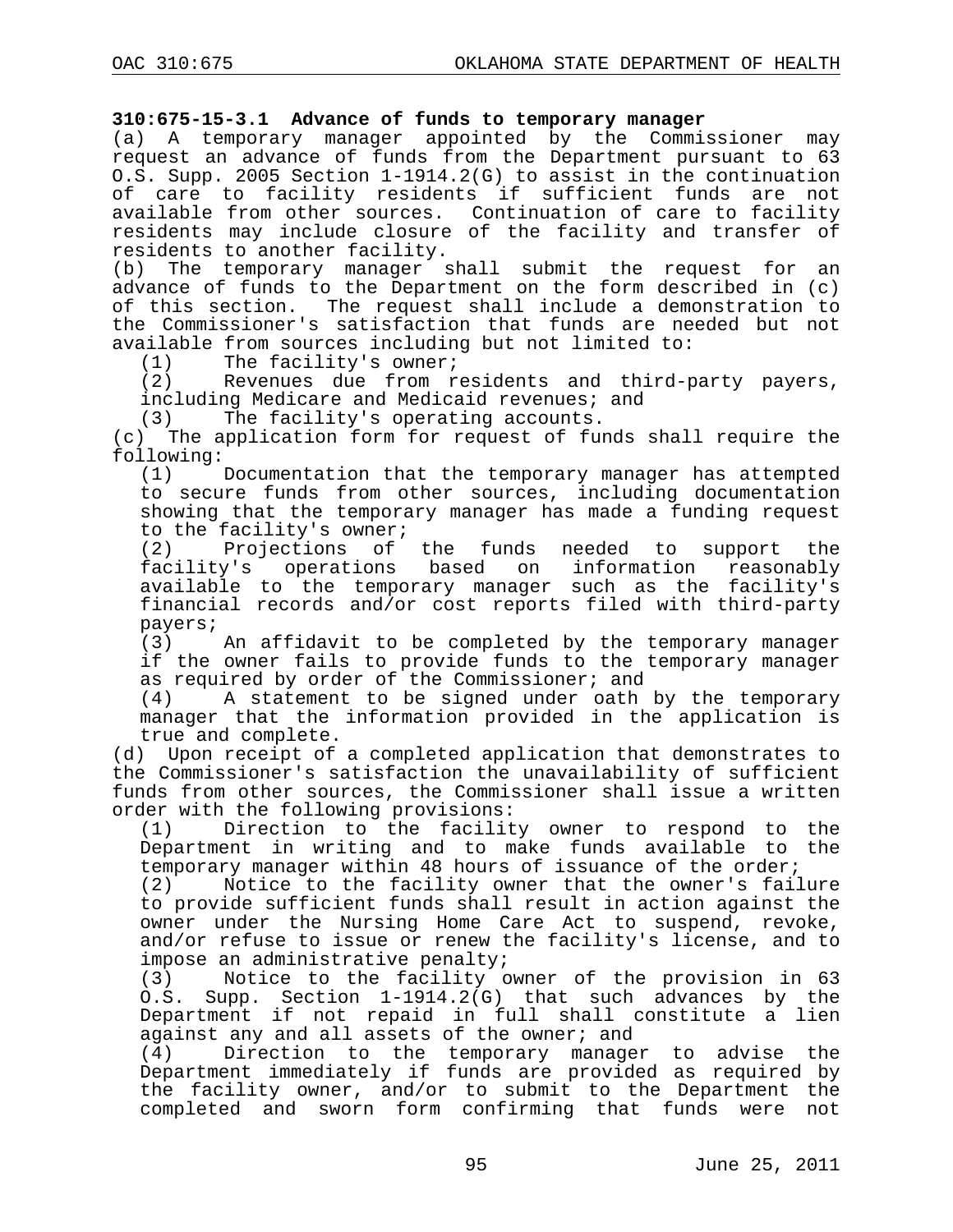provided to the temporary manager as ordered in (f)(1) of this

section.<br>e) If th) If the Commissioner determines that the Department will advance funds to the temporary manager, the amount of funds advanced by the Department shall not exceed one month of

projected operating expenses for the facility.<br>(f) The temporary manager shall notify the D The temporary manager shall notify the Department within 24 hours after a change in the information presented in the application, including changes in the operating budget or in the availability of funds from other sources.<br>(g) The advance of funds pursuant to th

The advance of funds pursuant to this section is solely at the discretion of the Commissioner. The request may be denied for<br>reasons including but not limited to the Commissioner's including but not limited to the Commissioner's assessment that the Department does not have discretionary funds adequate to support the request, that other funding sources are available to the temporary manager, or that the funds are not needed to support operation of the facility. The temporary manager has no right to funds from the Department.

[**Source:** Added at 23 Ok Reg 2415, eff 6-25-2006]

# **310:675-15-4. Conditions for a temporary manager**

(a) The owner of the building and the licensee of a facility which is placed under a temporary manager shall:

(1) relinquish control of the facility and the building, equipment, food and supplies to the temporary manager which makes the temporary manager an agent of the licensee;

(2) not attempt to retain final authority to approve personnel changes or expenditures of facility funds; and<br>(3) give the temporary manager access t

give the temporary manager access to all facility financial accounts, including access to Medicare and Medicaid

receipts and resident trust funds.<br>(b) The owner of the building and The owner of the building and the licensee shall contract with the temporary manager subject to the approval of the Department. The contract(s) shall include the method by which the temporary manager shall be paid for particular services, the use of facility funds by the temporary manager for the cost incurred for operation of the facility and payment to the building owner for use of the building as a usual cost of operation of a facility.

(c) Should an existing lease be cancelled by the owner of the building, the owner shall contract with the temporary manager for use of the facility on terms not to exceed the original lease.

(d) Should a licensee be unable to contract with the temporary manager, the owner of the building will be asked to contract with<br>the temporary manager for operations of the facility. The the temporary manager for operations of the facility. licensee and any individual owners of the licensee remain responsible for any liability incurred in the operation of the facility. If the temporary manager cannot contract with the licensee or owner of the facility, the temporary manager shall move to close the facility following the procedures established otherwise in this Chapter.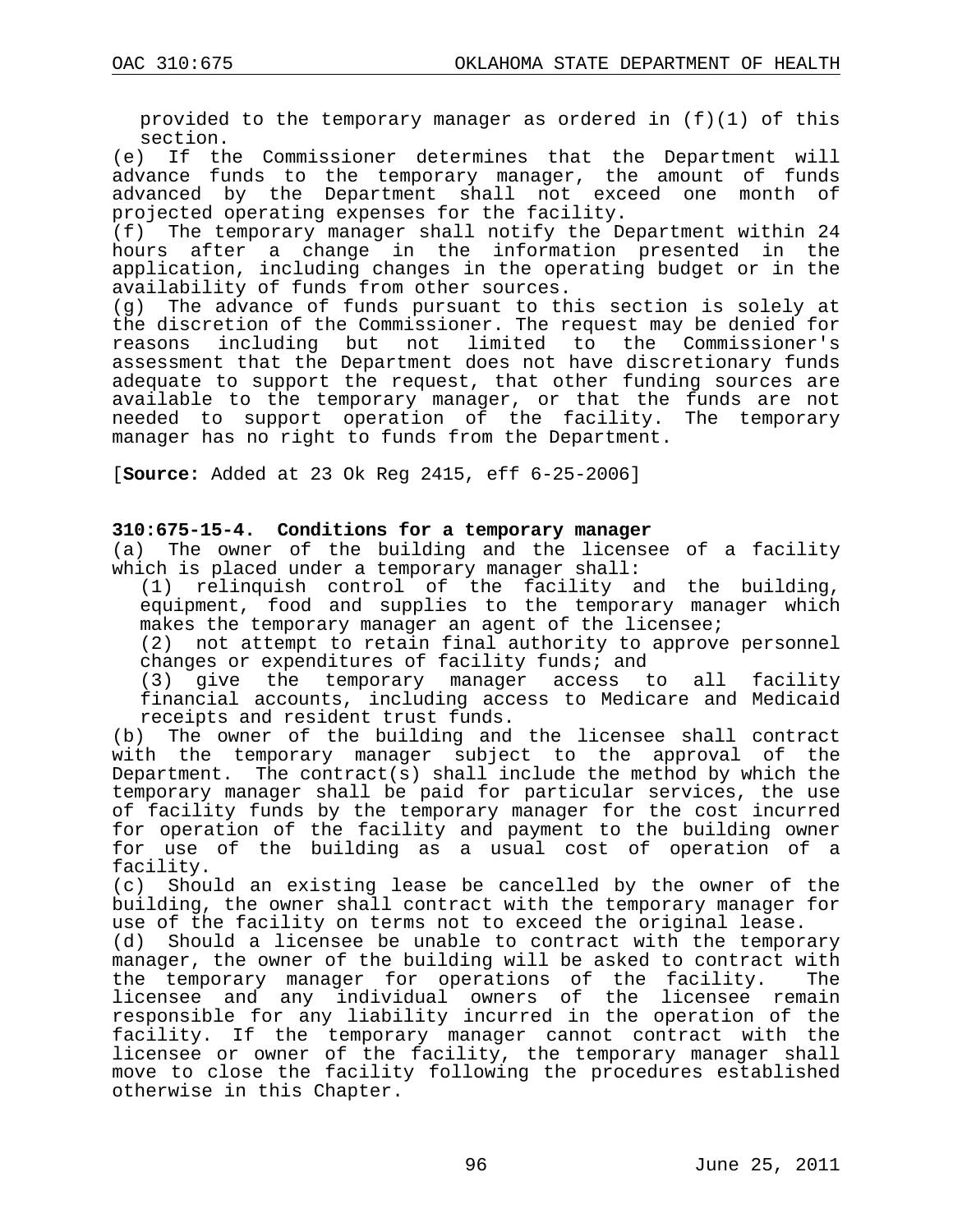[**Source:** Added at 13 Ok Reg 2511, eff 6-27-96; Amended at 19 Ok Reg 524, eff 1-3-2002(emergency); Amended at 19 Ok Reg 2099, eff 6-27-2002]

# **310:675-15-5. Notice of placing a temporary manager**

(a) Before placing a temporary manager in a facility, the Department shall give the owner of the building and the licensee, if different, advance written notice of intent as follows:

fifteen (15) days notice if residents have experienced widespread actual harm but are not in immediate jeopardy; or<br>(2) two (2) days notice if residents are in immediate

 $(2)$  days notice if residents are in jeopardy; or

(3) two (2) days notice if the facility is operating without a

license.<br>b) If the If the Commissioner determines that conditions at a facility represent immediate jeopardy to residents and that the notice required in (a) of this section is likely to result in irreparable harm to residents, the Commissioner shall declare an emergency and appoint a temporary manager without prior notice to the owner of the building or the licensee. Upon appointing a temporary manager without prior notice, the Commissioner shall notify the owner of the building and the licensee of the right to a hearing as provided in 63 O.S. Section 1-1914.2(B) and (C).

(c) Written notice shall also be given to the Oklahoma Health Care Authority.

[**Source:** Added at 13 Ok Reg 2511, eff 6-27-96; Amended at 18 Ok Reg 2533, eff 6-25-2001; Amended at 19 Ok Reg 524, eff 1-3- 2002(emergency); Amended at 19 Ok Reg 2099, eff 6-27-2002]

# **310:675-15-6. Procedures for appointing qualified temporary managers**

(a) Prior to appointing a temporary manager, the Commissioner shall serve a written notice and request for information to be sent by facsimile or electronic mail to each qualified temporary manager, to include:

(1) A statement of the size, location and current occupancy of the facility, and a general statement of the anticipated justification for appointing a temporary manager;

(2) A request for confirmation of the temporary manager's current availability to accept appointment;

(3) A request for confirmation of the temporary manager's lack of financial interest in the facility, in other facilities operated by the same entity that operated the facility to be managed, or in any entity related to the entity that operated the facility to be managed; and

(4) A deadline for reply from each potential temporary manager.

(b) The potential temporary manager shall reply by the date and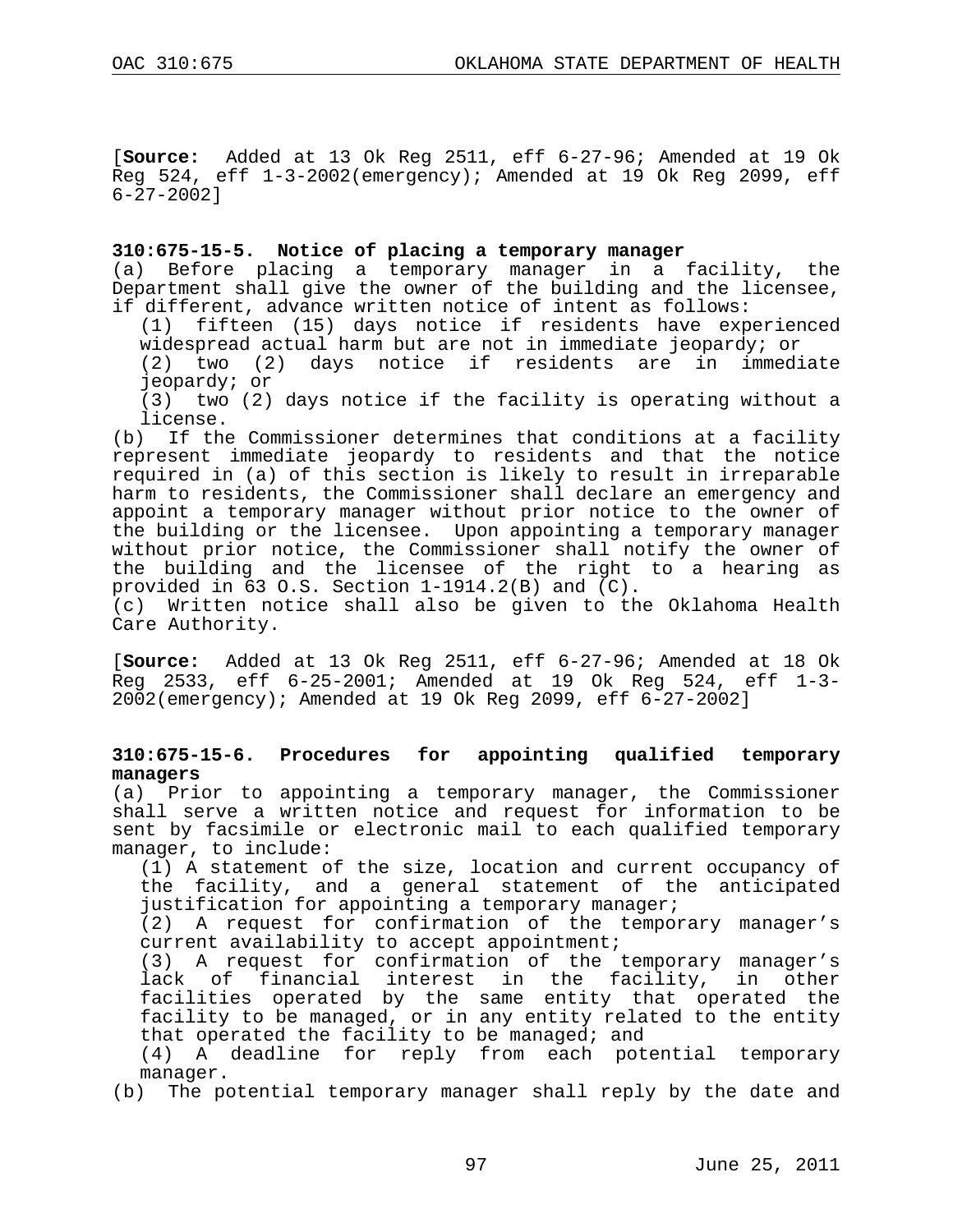time specified on the notice and shall include all information requested in the notice. The Department may give short notice in the case of an emergency and the temporary manager may be required to take over a facility in less that 24 hours. This<br>information shall be included in the notice of pending information shall be included in the notice of appointment.

(c) The decision of the Commissioner and Department to appoint a specific temporary manager is a discretionary decision and does not create any individual rights including the right to an administrative hearing or appeal of that decision.

**[Source:** Added at 18 Ok Reg 2533, eff 6-25-2001; Amended at 19 Ok Reg 524, eff 1-3-2002(emergency); Amended at 19 Ok Reg 2099, eff 6-27-2002]

# **310:675-15-7. Criteria for appointment**

The Commissioner shall not appoint a temporary manager to a facility unless the Commissioner determines in writing that:

(1) The temporary manager has submitted a complete application as required in OAC  $310:675-15-2$ ;

(2) The temporary manager meets all qualifications required in OAC 310:675-15-1;<br>(3) The tempora:

The temporary manager has the requisite resources to provide for the continued protection of the health and safety of all residents of the facility;

(4) The temporary manager has not been given undue preference in the appointment, taking into consideration the length of time since the qualified temporary manager was last appointed relative to the appointments of other temporary managers; and<br>(5) If the temporary manager is a corporation it has:

If the temporary manager is a corporation it has:<br>(A) Disclosed for all the persons with a co

Disclosed for all the persons with a controlling interest, officers and directors of the corporation in the application along with the information required for each individual in 310:15-1-1;

(B) Disclosed a list of all persons who will serve in the facility as part of the services provided by or through the temporary manager along with attestation that each person serving in the facility meets the qualification in  $310:675-15-1(a)(1)$ ,  $(3)$ ,  $(4)$ ,  $(5)$  &  $(7)$  above; and

(C) Provided evidence of the experience of the corporation and the team in providing services to a facility in danger of decertification or loss of license.

**[Source:** Added at 18 Ok Reg 2533, eff 6-25-2001; Amended at 19 Ok Reg 524, eff 1-3-2002(emergency); Amended at 19 Ok Reg 2099, eff 6-27-2002]

### **310:675-15-8. Procedures for appointment**

(a) Prior to appointing a temporary manager the Department shall contact the Office of the Long Term Care Ombudsman to advise of the likely appointment, and to request information from that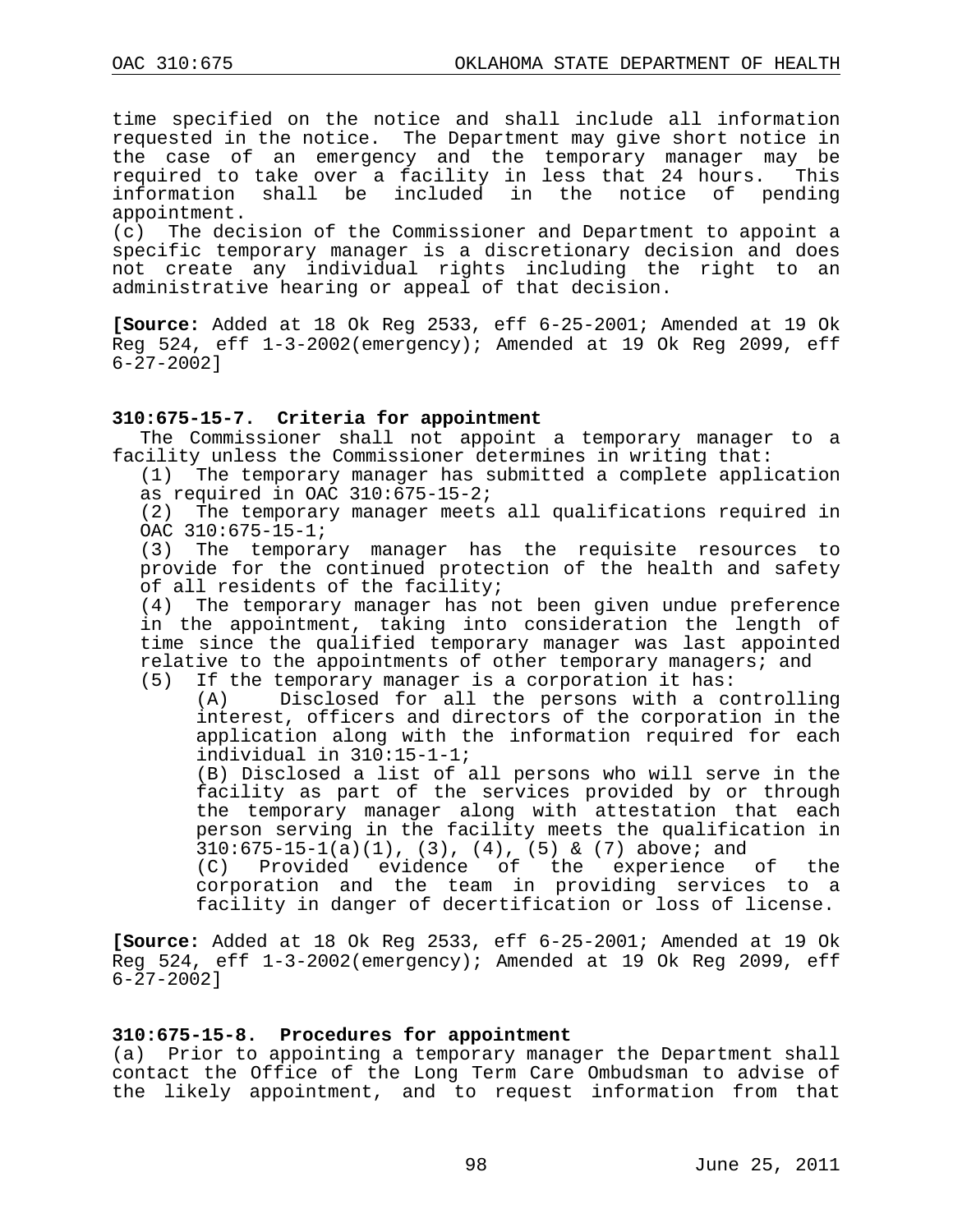office concerning the temporary manager's record of involvement with the Ombudsman.<br>(b) Failure of the

Failure of the Office of the Long Term Care Ombudsman to respond by the deadline shall not prohibit the Commissioner from appointing the temporary manager.

(c) The Department shall comply with applicable requirements in 42 CFR Sections 488.410, 488.415 and 488.424 when appointing a temporary manager to correct deficiencies or remove an immediate jeopardy to resident health or safety in a facility pursuant to Title XVIII or XIX of the Social Security Act.

**[Source:** Added at 18 Ok Reg 2533, eff 6-25-2001; Amended at 19 Ok Reg 524, eff 1-3-2002(emergency); Amended at 19 Ok Reg 2099, eff 6-27-2002; Amended at 20 Ok Reg 2399, eff 7-11-2003]

# **310:675-15-9. Required findings**

The Commissioner shall not appoint a temporary manager to a facility unless the Commissioner determines in writing that:

(1) The temporary manager has submitted a complete application as required in OAC  $310:675-15-2$ ;

(2) The temporary manager meets all qualifications required in OAC  $310:675-15-1$  and  $15-7$ ; and  $(3)$  The temporary manager h

The temporary manager has the requisite resources to provide for the continued protection of the health and safety of all residents of the facility.

**[Source:** Added at 18 Ok Reg 2533, eff 6-25-2001; Amended at 19 Ok Reg 524, eff 1-3-2002(emergency); Amended at 19 Ok Reg 2099, eff 6-27-2002]

# **310:675-15-10. Periodic review**

A potential temporary manager's qualification shall be effective for one year from the date of approval of the application to be listed as a qualified temporary manager. In order to be renewed for qualification, the potential temporary manager shall submit a new application for review and approval pursuant to OAC 310:675-15-2.

**[Source:** Added at 18 Ok Reg 2533, eff 6-25-2001; Amended at 19 Ok Reg 524, eff 1-3-2002(emergency); Amended at 19 Ok Reg 2099, eff 6-27-2002]

#### **310:675-15-11. Bond**

(a) A temporary manager may be required to obtain a bond in the amount of up to \$100,000.00 or 150% of the average revenue of the facility for the last three full months before placement of the temporary manager, whichever is greater, as necessary to ensure that the assets relinquished by the facility to the temporary manager are used for the benefit of residents.

(b) A bond shall be posted upon appointment and payable to the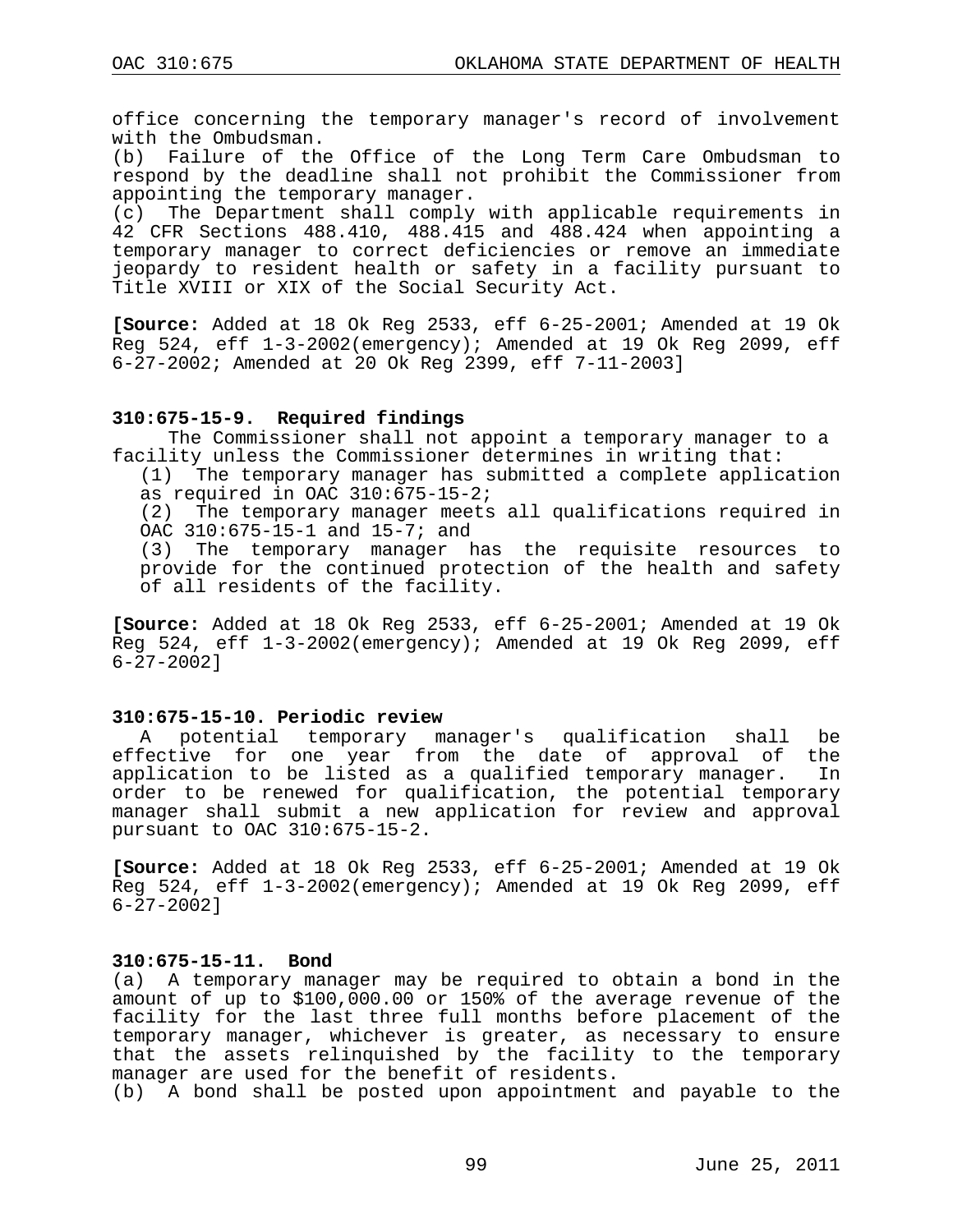Department.

(c) The requirement for the amount of the bond may be established and modified from time to time by the Commissioner based on the amount of revenue and other financial assets relinquished by the facility to the temporary manager.

**[Source:** Reserved at 19 Ok Reg 524, eff 1-3-2002(emergency); Added at 19 Ok Reg 2099, eff 6-27-2002; Amended at 20 Ok Reg 2399, eff 7-11-2003]

### **310:675-15-12. Monthly status conference**

(a) Whenever a temporary manager is appointed, the Commissioner shall establish a schedule for the submission and review of monthly reports. Each monthly report shall be filed in the Department by the temporary manager not later than 25 days following the end of each month. The temporary manager shall send a copy of each report to the licensee and owner of the facility. (b) The temporary manager shall provide:

(1) All information to be submitted as specified in OAC  $310:675-15-3.$ <br>(2) Progre

Progress report or amendments to a plan of correction

for outstanding deficiencies or violations of the law;

(3) Any desired amendments to the management plan and reasons therefore;

(c) The Department shall present to the Commissioner, the temporary manager, and the licensee and owner:<br>(1) An independent report on the stat

An independent report on the status of the facility based on a visit to the facility by a team sufficient to evaluate the current status.

(2) Recommendations on any changes to the management plan;

(d) The Commissioner may schedule hearings for presentations and decisions on differences between the Department and the Temporary Manager.

**[Source:** Added at 19 Ok Reg 524, eff 1-3-2002(emergency); Added at 19 Ok Reg 2099, eff 6-27-2002; Amended at 20 Ok Reg 2399, eff 7- 11-2003]

# **310:675-15-13. Removal of the temporary manager**

A temporary manager may be removed at the discretion of the Commissioner.

(b) A temporary manager shall be removed in the following situations:<br>(1) A

A conflict of interest arises which would have prohibited the initial appointment;

(2) Another facility owned or operated by the temporary manager has been given notice of potential termination or other enforcement action taken by the Department;

(3) The temporary manager has filed for bankruptcy protection for any business or personal operation during the pendency of the managership;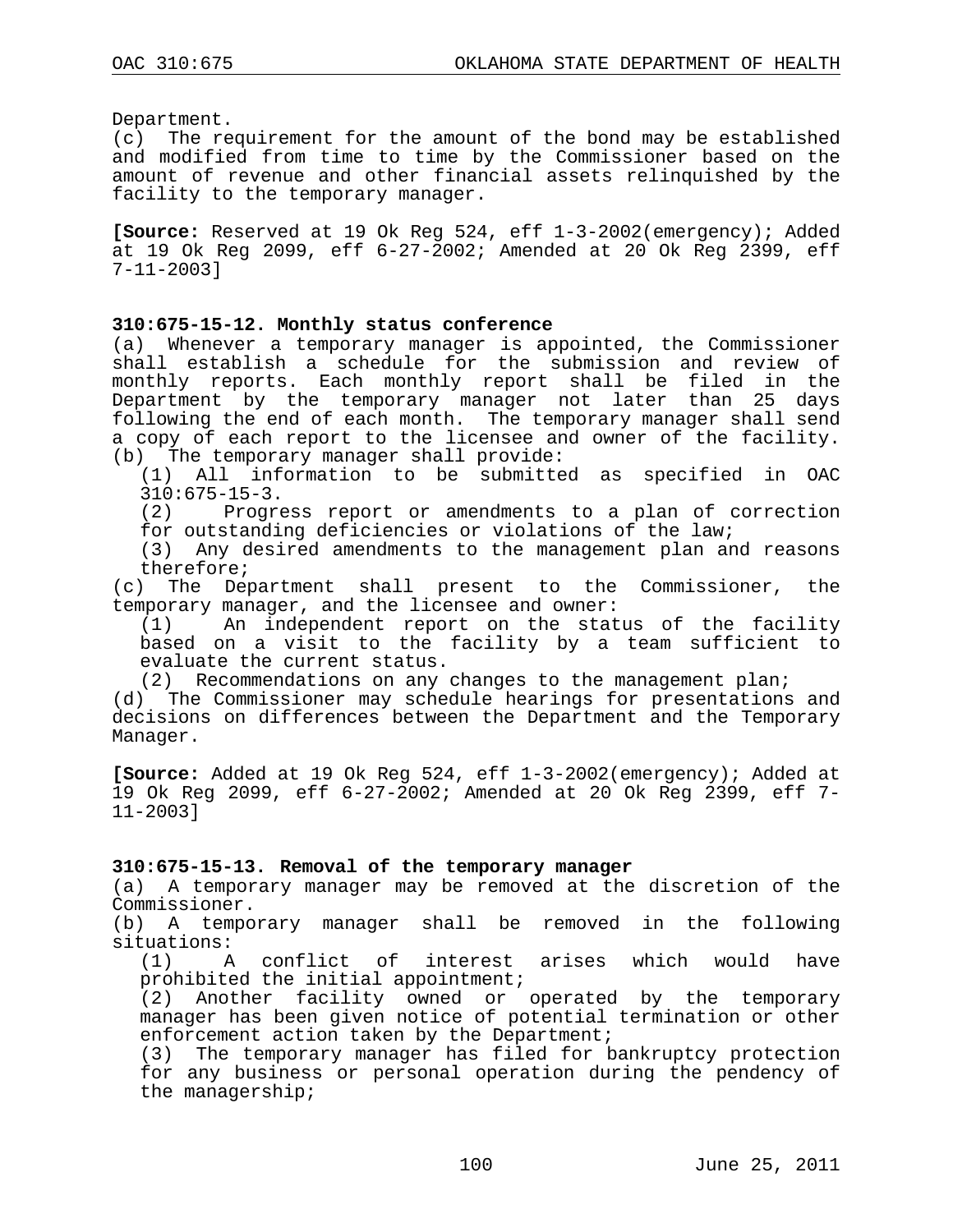(4) Conviction of a crime as specified in 63 O.S. § 1-1950.1;

(5) Failure to comply with requirements of this subchapter; or  $(6)$  The facility is and will continue to be in substantiant

The facility is and will continue to be in substantial *compliance with the Nursing Home Care Act* [63:1-1914.2(L)(1)] and OAC  $310:675$ .<br>(c) A temporary  $\alpha$ 

A temporary manager shall be removed when the Department approves a new owner or operator.

(d) The temporary managership continues and the temporary manager remains responsible for facility funds until released by the Department after distribution of all assets held by the temporary manager.

**[Source:** Added at 19 Ok Reg 524, eff 1-3-2002(emergency); Added at 19 Ok Reg 2099, eff 6-27-2002]

## **310:675-15-14. Administrative penalties**

The Department may assess administrative penalties against a temporary manager for failure to follow the Nursing Home Care Act or this Chapter under the procedure used for all licensees unless the responsibility was that of the former operator.

**[Source:** Added at 19 Ok Reg 524, eff 1-3-2002(emergency); Added at 19 Ok Reg 2099, eff 6-27-2002]

### **310:675-15-15. License**

Upon the temporary manager's appointment, compliance with the bonding provisions of section 15-11 above, and submittal of a license application, the Department shall issue a license to the facility identifying the temporary manager. Such license shall not create any property rights with the temporary manager and shall terminate with termination of the managership.

**[Source:** Added at 19 Ok Reg 524, eff 1-3-2002(emergency); Added at 19 Ok Reg 2099, eff 6-27-2002; Amended at 20 Ok Reg 2399, eff 7- 11-2003]

### **310:675-15-16. Final accounting**

(a) Within 30 days of the end of a temporary managership for any<br>reason, the temporary manager shall file a written final the temporary manager shall file a written final accounting with the Department. The temporary manager shall use the accrual method of accounting, unless the Commissioner finds good cause for the temporary manager to use another method of accounting. The accounting shall include all documents specified The accounting shall include all documents specified in the "Administrative Order Removing the Temporary Manager and Revoking the Conditional License" which is issued by Commissioner of Health.<br>(b) No funds shall be

No funds shall be paid to the former licensee, the owner of the building or the new licensee without the express consent of the Commissioner. The Commissioner shall issue an order for distribution of any excess operating revenue over expenses at the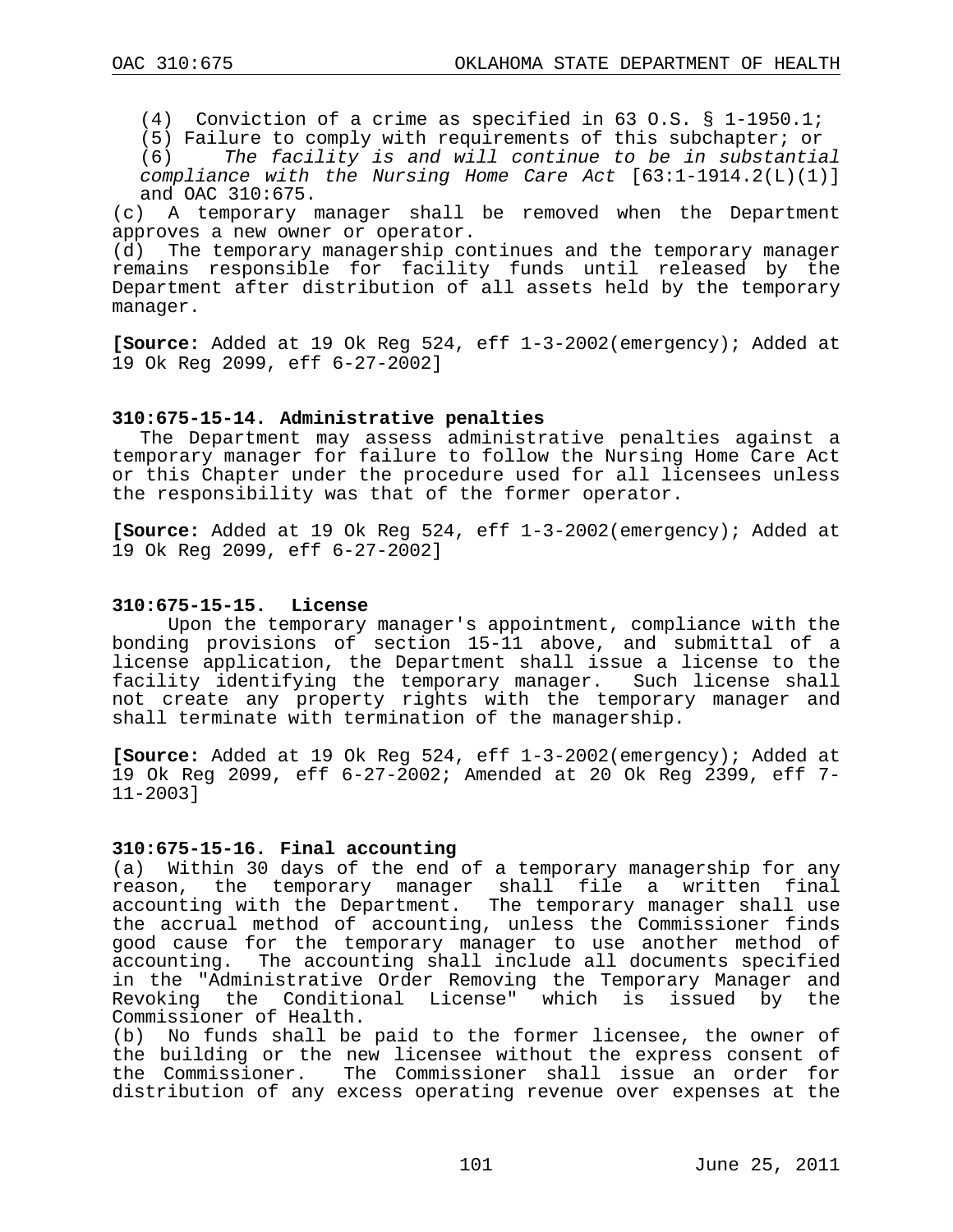close of the managership.

(c) The temporary manager shall continue to report to the Department until released by the Commissioner.

**[Source:** Added at 19 Ok Reg 524, eff 1-3-2002(emergency); Added at 19 Ok Reg 2099, eff 6-27-2002; Amended at 20 Ok Reg 2399, eff 7- 11-2003]

#### **310:675-15-17. Receiver**

(a) The Department may petition the court to place a facility under control of a receiver pursuant to 63:1-1930.2, instead of or in addition to appointing a temporary manager.

(b) Any person may submit a written request to the Department to be included as a receiver on the list maintained by the Department pursuant to 63 O.S. Section 1-1930.3. A person's inclusion on the receiver list shall not be represented as an approval or qualification by the Department to operate a facility. The list provided by the Department to the court may include information on the requirements for a facility license.

**[Source:** Added at 20 Ok Reg 2399, eff 7-11-2003]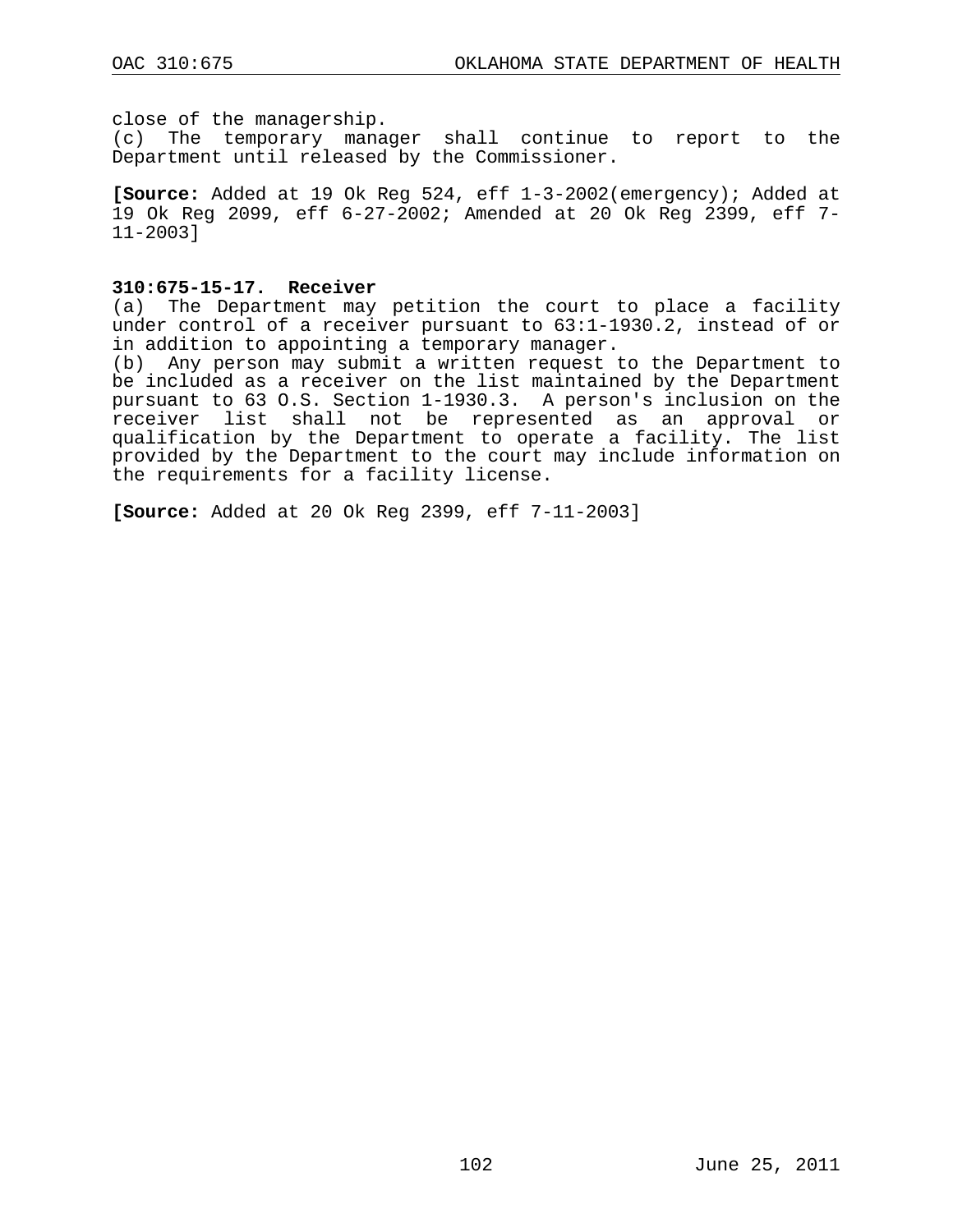#### **SUBCHAPTER 17. INSPECTION PROTOCOLS**

Section

| 310:675-17-1. Duties of quality assurance officer |  |  |  |
|---------------------------------------------------|--|--|--|
|                                                   |  |  |  |

310:675-17-2. Quality assurance observations and reviews

310:675-17-3. Acceptable Plan of Correction

#### **310:675-17-1. Duties of quality assurance officer**

The department shall employ a Quality Assurance Officer to perform the following tasks:

(1) review statistical reports of survey finding frequency by surveyor and survey team;

(2) review statistical reports of survey team time spent on survey; and

(3) review written deficiencies to compare findings by surveyor and survey team.

**[Source:** Added at 18 Ok Reg 2533, eff 6-25-2001]

### **310:675-17-2. Quality assurance observations and reviews**

The Quality Assurance Officer shall observe individual surveyor and survey team performance for adherence to survey protocol no less than once every 6 months. The results of these observations and reviews in conjunction with the Federal Oversight and Support Survey findings will be used by the Quality Assurance Officer to identify and implement necessary training interventions.

**[Source:** Added at 18 Ok Reg 2533, eff 6-25-2001]

# **310:675-17-3. Acceptable Plan of Correction**

(a) All facilities having deficiencies must submit an acceptable plan of correction within *ten (10) working days after receipt of notice of violation* [63:1-1914.A.]. An acceptable plan of correction must:<br>(1) Addres;

Address how corrective action will be accomplished for those residents and/or clients found to have been affected by the deficient practice.<br>(2) Address how the

Address how the facility will identify other residents and/or clients having the potential to be affected by the same deficient practice. Plans of correction specific to residents identified on the deficiency statement are acceptable only where the deficiency is determined to be unique to that resident and not indicative of a possible systemic problem.<br>(3) Address what measures will be put into place

Address what measures will be put into place or systemic changes made to ensure that the deficient practice will not recur.<br>(4) Indicate

Indicate how the facility plans to monitor its performance to make sure that solutions are sustained. The facility shall develop a plan for ensuring that correction is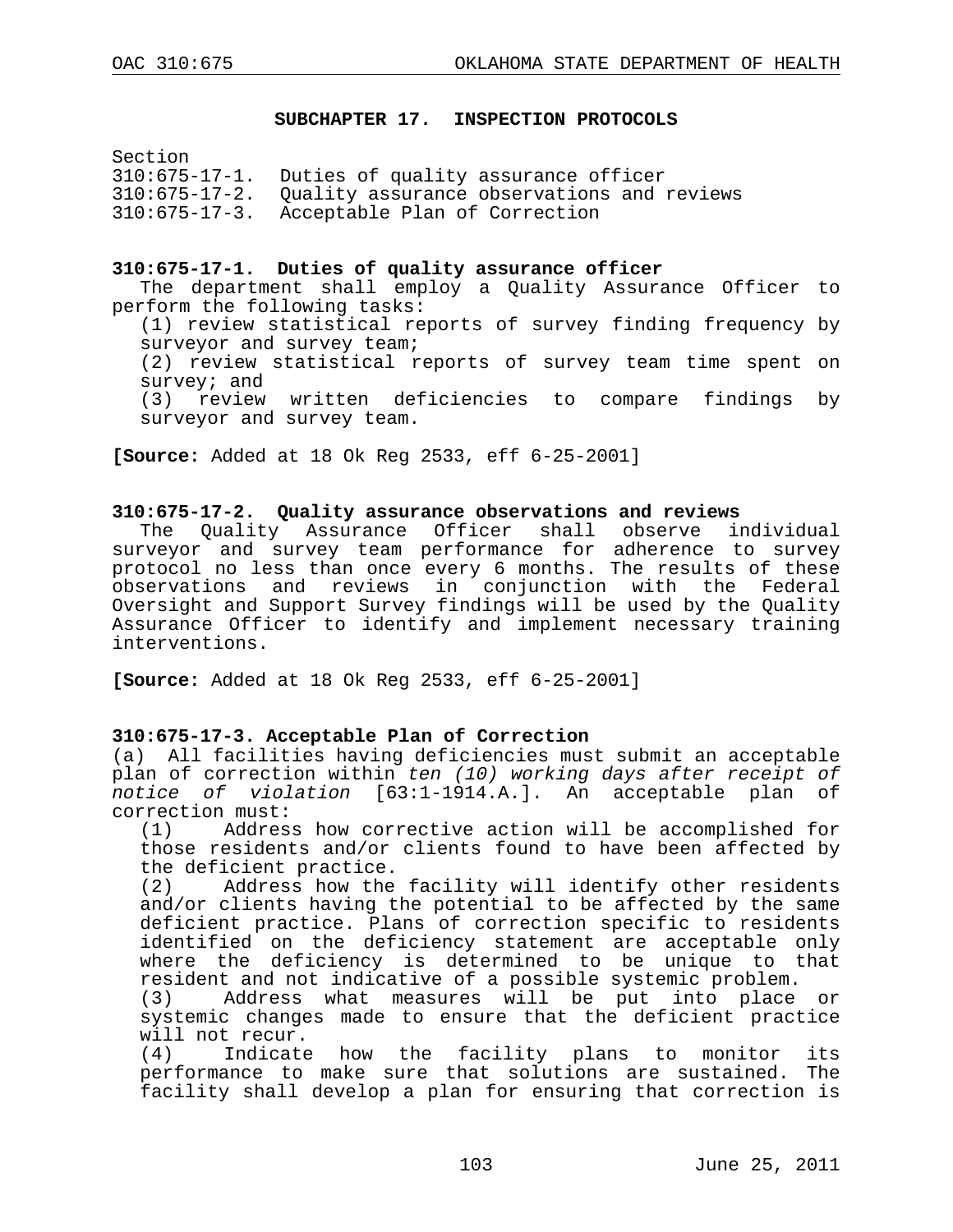achieved and sustained. This plan must be implemented, and the corrective action evaluated for its effectiveness. The plan of correction shall be incorporated into the quality assurance system. At the revisit, the quality assurance plan shall be reviewed to determine the earliest date of compliance. there is no evidence of quality assurance being implemented, the earliest correction date will be the date of the revisit. (5) Include dates when corrective action will be completed for each violation. The corrective action completion dates shall not *exceed sixty (60) days* [63:1-1914.A.] from receipt of notice of violation.

(6) Be signed by the administrator.

(b) Upon written request from the facility, the Department may extend the time period within which the violations are to be corrected *where correction involves substantial structural improvement* [63:1-1914.A.]*.*

(c) The department shall provide written notice of the acceptance or rejection of a plan of correction. If the Department finds that the plan of correction does not meet the requirements for an acceptable plan of correction as specified in OAC 310:675-17-3(a) the Department shall provide *notice of the rejection and the reason for the rejection to the facility. The facility shall have ten (10) working days after receipt of the notice of rejection in which to submit a modified plan. If the modified plan is not timely submitted, or if the modified plan is rejected, the Department shall impose a plan of correction, which the facility shall follow* [63:1-1914.A.]*.*

Acceptance of the plan of correction by the Department does not absolve the facility of the responsibility for compliance should the implementation not result in correction and compliance. Acceptance indicates the Department's acknowledgment that the facility indicated a willingness and ability to make corrections adequately and timely.

(e) *If the violation has been corrected prior to submission and approval of a plan of correction, the facility may submit a report of correction in place of a plan of correction* [63:1- 1914.B.]*.* The report of correction shall address those requirements specified in OAC 310:675-17-3(a).

(f) As specified in 63 O.S. § 1-1914.C., facilities may request an extended correction time.

(g) As specified in 63 O.S. § 1-1914.D., facilities may contest any Department action under this section.

**[Source:** Added at 20 Ok Reg 2399, eff 7-11-2003]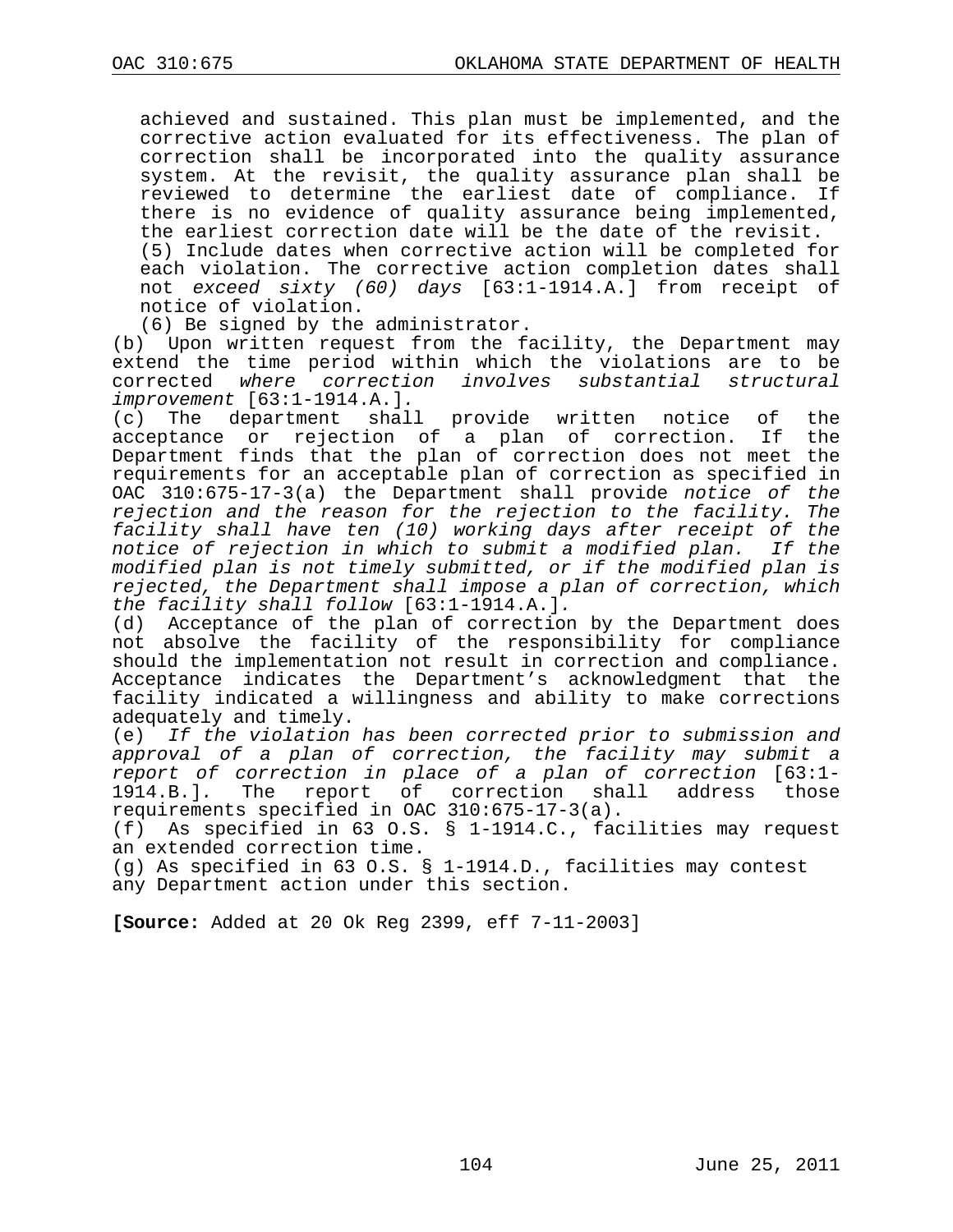#### **SUBCHAPTER 19. FEEDING ASSISTANTS**

| Section              |                                   |
|----------------------|-----------------------------------|
| $310:675 - 19 - 1.$  | Purpose                           |
| $310:675 - 19 - 2.$  | Definitions                       |
| $310:675 - 19 - 3.$  | Training course                   |
| $310:675 - 19 - 4.$  | Facility requirements             |
| $310:675 - 19 - 5.$  | Feeding assistant registry        |
| $310:675 - 19 - 6.$  | Feeding assistant registration    |
| $310:675 - 19 - 7$ . | Revocation, suspension and denial |
| $310:675 - 19 - 8.$  | Feeding assistant forms           |
|                      |                                   |

# **310:675-19-1. Purpose**

Subchapter establishes standards for training and registration of feeding assistants in Oklahoma in accordance with 42 Code of Federal Regulations Parts 483 and 488. The intent is<br>to give nursing, specialized nursing, and skilled nursing give nursing, specialized nursing, and skilled nursing facilities the option to use paid feeding assistants, allowing them to provide more residents with help in eating and drinking and reduce the incidence of unplanned weight loss and dehydration.

**[Source:** Added at 23 Ok Reg 557, eff 12-22-2005 (emergency); Added at 23 Ok Reg 2415, eff 6-25-2006]

#### **310:675-19-2. Definitions**

The following words and terms, when used in this Subchapter, shall have the following meaning, unless the context clearly indicates otherwise:

**"Feeding assistant"** *means an individual who is paid to feed residents by a facility or who is used under an arrangement with another agency or organization and meets the requirements cited in 42 CFR Parts 483 and 488* [63:1-1951(F)(1)].

**[Source:** Added at 23 Ok Reg 557, eff 12-22-2005 (emergency); Added at 23 Ok Reg 2415, eff 6-25-2006]

#### **310:675-19-3. Training course**

(a) The following training curricula are approved as training courses and meet the requirements specified in 42 CFR  $483.160(a):$ (1) Eating Matters: A Training Manual for Feeding Assistants, published by the American Dietetic Association, 2003 edition; and Eating Matters: Feeding Assistants Manual, published by

the American Dietetic Association, 2003 edition; or<br>(2) Assisted Dining: The Role and Skills The Role and Skills of Feeding Assistants, published by the American Health Care Association, 2003 edition.

(b) A feeding assistant training course must consist of at least eight (8) hours of training in the required areas of instruction. (c) A feeding assistant training course instructor must hold a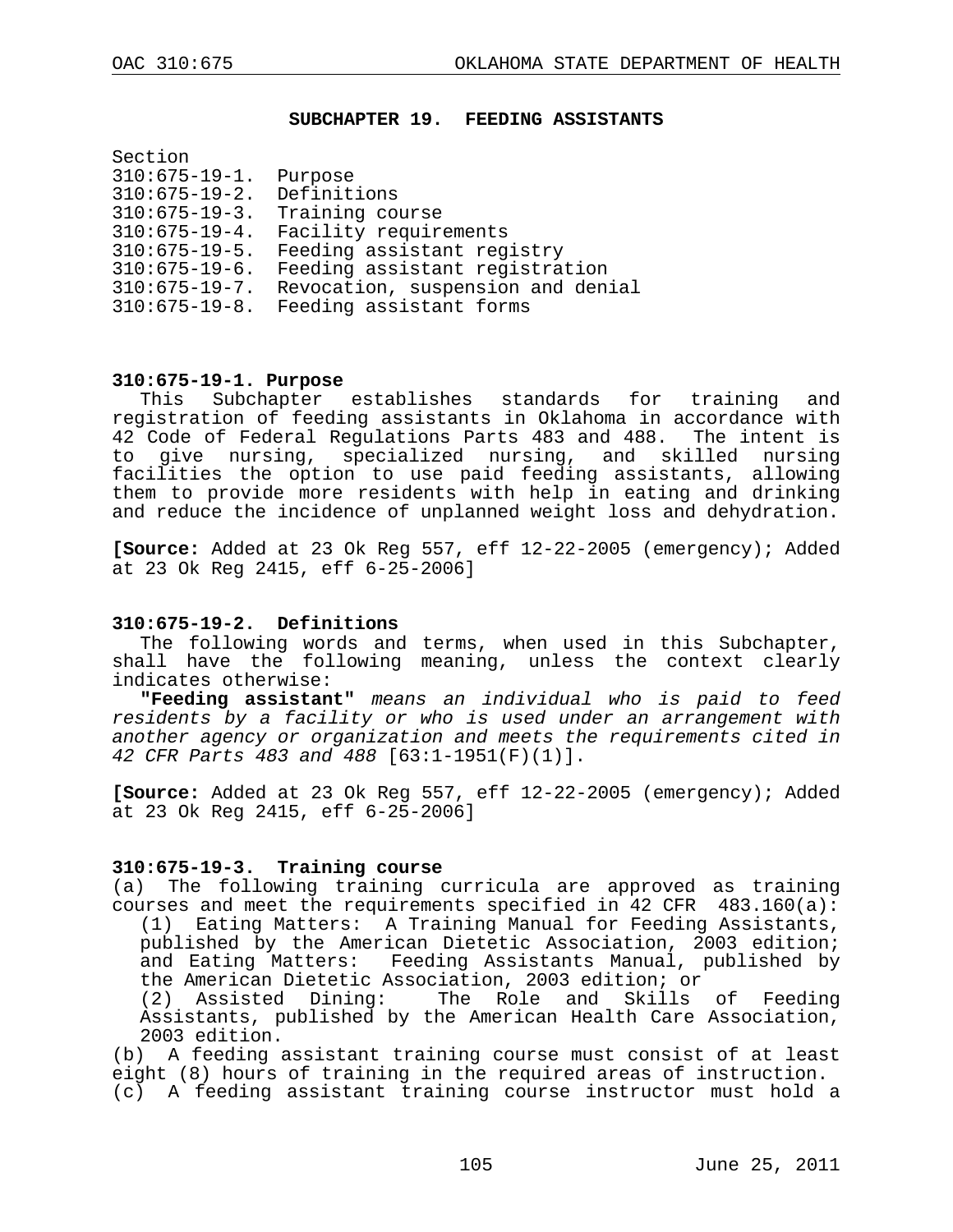current valid license as:

- (1) A registered nurse;
- (2) A licensed practical nurse;
- (3) A registered dietitian;
- (4) A speech-language pathologist or speech therapist; or
- (5) An occupational therapist.

(d) Successful completion of a training course is based upon the instructor's assessment using a staff competency checklist that conforms to OAC 310:675-19-8.<br>(e) The training course must

The training course must provide a certificate of completion within 30 days of course completion to each individual who successfully completed the course. The certificate shall conform to OAC  $310:675-19-8$ .<br>(f) The Department

The Department will not restrict an individual from repeating a training course. The training course may establish limits on the number of times an individual may repeat the course after unsuccessful attempts.

**[Source:** Added at 23 Ok Reg 557, eff 12-22-2005 (emergency); Added at 23 Ok Reg 2415, eff 6-25-2006]

### **310:675-19-4. Facility requirements**

(a) The nursing facility, specialized nursing facility, or skilled nursing facility must maintain a record of each individual who has successfully completed the approved training course. For each individual feeding assistant employed by the facility, the facility must maintain:

(1) A copy of a staff competency checklist completed and signed by the instructor on the form specified in OAC 310:675-<br>19-8;

(2) A copy of a certificate of completion signed by the instructor on the form specified in OAC 310:675-19-8;

(3) Verification that the facility checked with the

Feeding Assistant Registry to ensure the individual is eligible for employment; and

(4) Verification of compliance with the Criminal History

Background Check in 63 O.S. Supp. 2004, Section 1-1950.1.

(b) Each feeding assistant must work under the supervision of a registered nurse or licensed practical nurse. In an emergency, the feeding assistant must call a supervisory nurse for help using the resident call system if the nurse is not present during the feeding of a resident.

(c) The facility must ensure that a feeding assistant only assists residents who have no complicated feeding problems. The facility must base resident selection on the charge nurse's assessment and the resident's latest assessment and plan of care. Complicated feeding problems include but are not limited to:

(1) Difficulty swallowing;

(2) Recurrent lung aspirations; or

(3) Tube or parenteral/IV feedings.

(d) Instructor time shall not count toward minimum staffing requirements.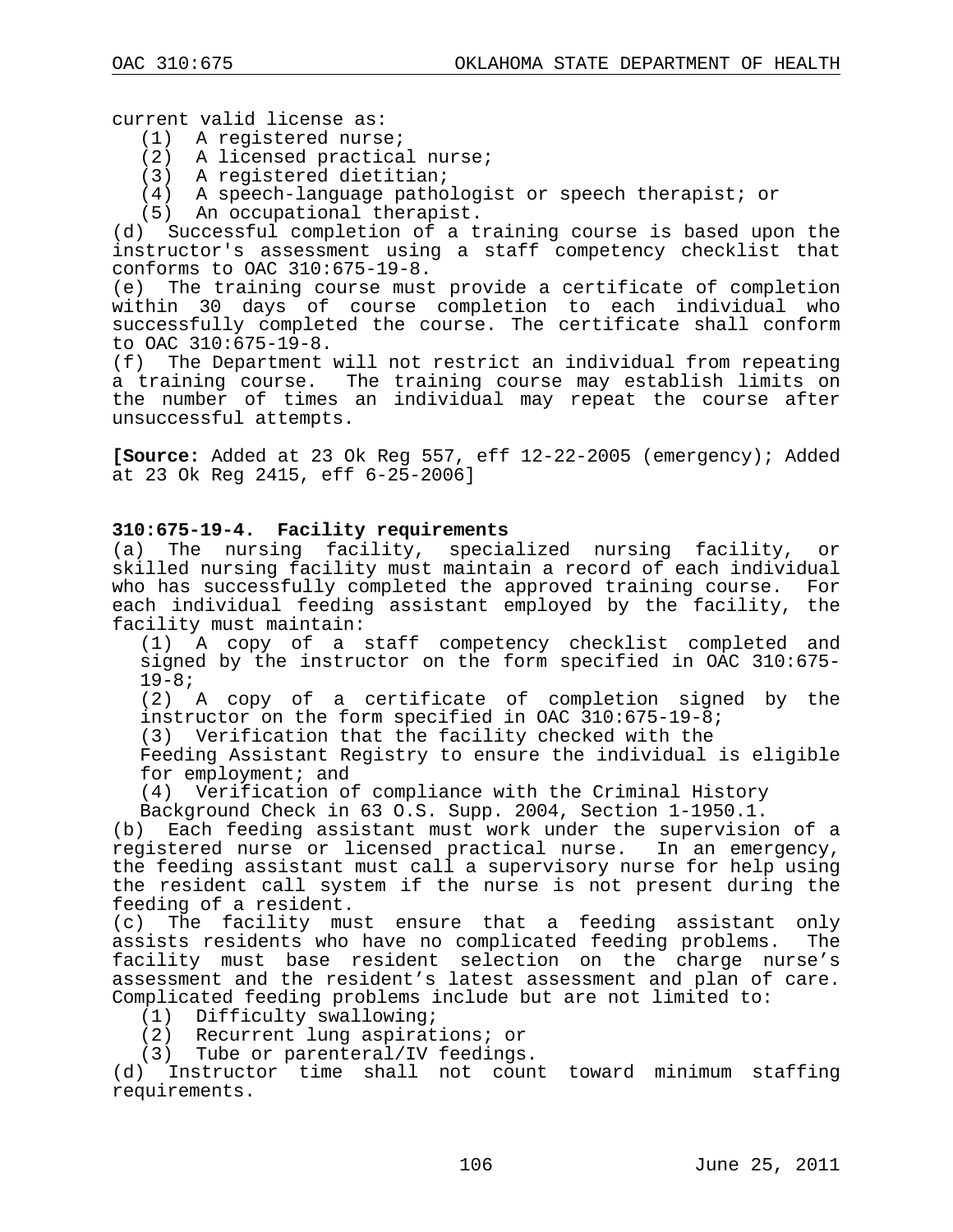(e) The facility shall check the Feeding Assistant Registry before hiring a person to work as a feeding assistant. If the registry indicates that the individual has been found to be<br>personally responsible for abuse, neglect, exploitation, or personally responsible for abuse, neglect, exploitation, misappropriation of resident property, that individual shall not be hired by the facility.<br>(f) The facility must

The facility must maintain proof of compliance with this subchapter at all times at the facility site.

**[Source:** Added at 23 Ok Reg 557, eff 12-22-2005 (emergency); Added at 23 Ok Reg 2415, eff 6-25-2006]

#### **310:675-19-5. Feeding assistant registry**

The Department shall maintain a feeding assistant registry consistent with the registry operation described in OAC 310:677-5-<br>2(c). The registry shall contain information consistent with that The registry shall contain information consistent with that described in  $63$  O.S. Supp. 2004, Section  $1-1951(D)(3)$ .

**[Source:** Added at 23 Ok Reg 557, eff 12-22-2005 (emergency); Added at 23 Ok Reg 2415, eff 6-25-2006]

#### **310:675-19-6. Feeding assistant registration**

(a) An individual may perform the services of a feeding assistant upon successful completion of an approved training course and shall submit a Feeding Assistant Registration Application to the Department on the form specified in 310:675-19-8.

(b) Each registered feeding assistant shall renew individual registration once every twenty-four (24) months. The individual shall submit a Feeding Assistant Renewal Application with proof that within the past twenty-four (24) months they have:<br>(1) Worked at least eight (8) hours for compens

(1) Worked at least eight (8) hours for compensation as a feeding assistant; or

(2) Completed another eight (8) hour training course that complies with OAC 310:675-19-3.

(c) A non-refundable application fee of ten dollars (\$10) shall<br>be included with an application for initial or renewal with an application for initial or renewal registration.

**[Source:** Added at 23 Ok Reg 557, eff 12-22-2005 (emergency); Added at 23 Ok Reg 2415, eff 6-25-2006; Amended at 26 Ok Reg 2059, eff 6-25-2009]

#### **310:675-19-7. Revocation, suspension and denial**

(a) The State Health Department's procedure afforded a feeding assistant for purposes of investigating, hearing, and making findings on allegations of abuse, neglect, exploitation, or misappropriation of resident property, shall be not less than the process afforded nurse aides pursuant to Title 63 O.S. Supp. 2004 Section 1-1951(D)(4) through (12).

(b) A feeding assistant's registration may be revoked, suspended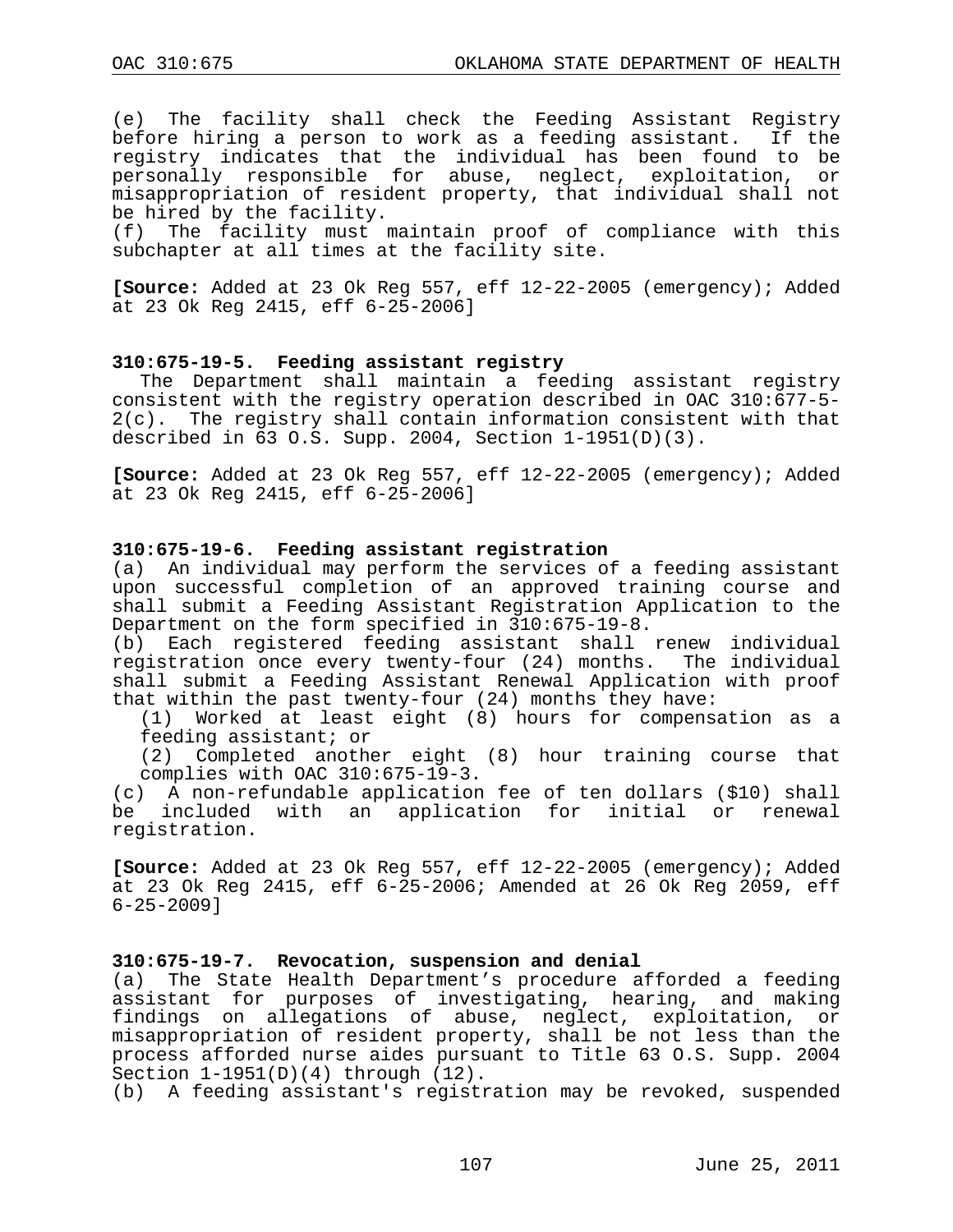or denied if the Department determines with clear and convincing evidence that an individual has been responsible for any of the following:

- (1) Abuse;
- (2) Neglect;
- (3) Exploitation; or
- (4) Misappropriation of resident or client property.

**[Source:** Added at 23 Ok Reg 557, eff 12-22-2005 (emergency); Added at 23 Ok Reg 2415, eff 6-25-2006]

## **310:675-19-8. Feeding assistant forms**

The forms used for this subchapter are the following.

(1) Staff competency checklist. A training course using the curriculum specified in 310:675-19-3(a)(1) may use the checklist provided with that curriculum or the checklist provided by the Department. Other training courses shall use the checklist provided by the Department. The competency checklist provided by the Department requires the following:<br>(A) The name of the person being trained;

- (A) The name of the person being trained;<br>(B) Evaluation of skills task performance;
- Evaluation of skills task performances including: (i) Safety and emergency procedures including the Heimlich maneuver;
	- (ii) Sanitation and washing hands;
	- (iii) Serving a meal tray;
	- (iv) Assistance with resident requiring total feeding;
	- (v) Serving supplemental nourishments; and
	- (vi) Serving fresh drinking water;
- (C) The date of the evaluation; and
- (D) Name and signature of the instructor.

(2) Certificate of completion. A training course using the curriculum specified in 310:675-19-3(a)(1) may use the certificate of completion provided with that curriculum or the certificate provided by the Department. Other training courses shall use the certificate provided by the Department. The certificate of completion provided by the Department requires the following:

- (A) Name of the person being trained;
- (B) Name of the curriculum;
- (C) Location where the training occurred;
- (D) Date training was completed;

(E) A statement that the person successfully completed eight hours of training to become a feeding assistant; and

(F) Name and signature of the instructor.

(3) Feeding assistant registration application. The application form requires the following for each individual:

- $(A)$  Name;
- (B) Date of birth;
- (C) Contact information;

(D) Information sufficient to identify the individual including social security number;

(E) A copy of the certificate of completion from a training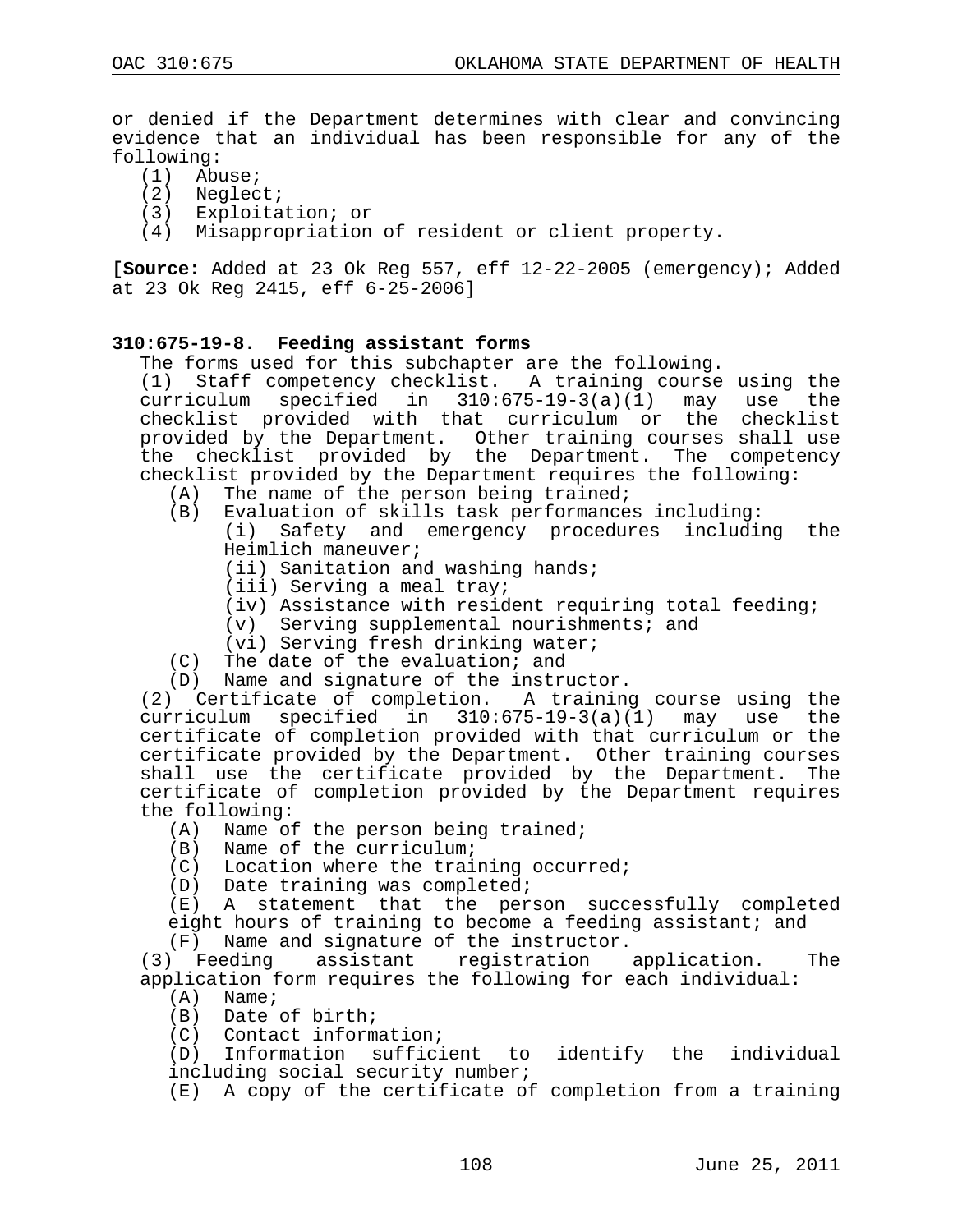course that meets the requirements of OAC 310:675-19-3; and (F) Applicant's signature affirming the truthfulness and completeness of the application.

(4) Feeding assistant renewal application. The application form requires the following for each individual:

 $(A)$  Name;

(B) Date of birth;

(C) Contact information;

(D) Information sufficient to identify the individual including social security number;

(E) Proof of work experience or retraining as required in OAC 310:675-19-6(c); and

(F) Applicant's signature affirming the truthfulness and completeness of the application.

**[Source:** Added at 23 Ok Reg 557, eff 12-22-2005 (emergency); Added at 23 Ok Reg 2415, eff 6-25-2006]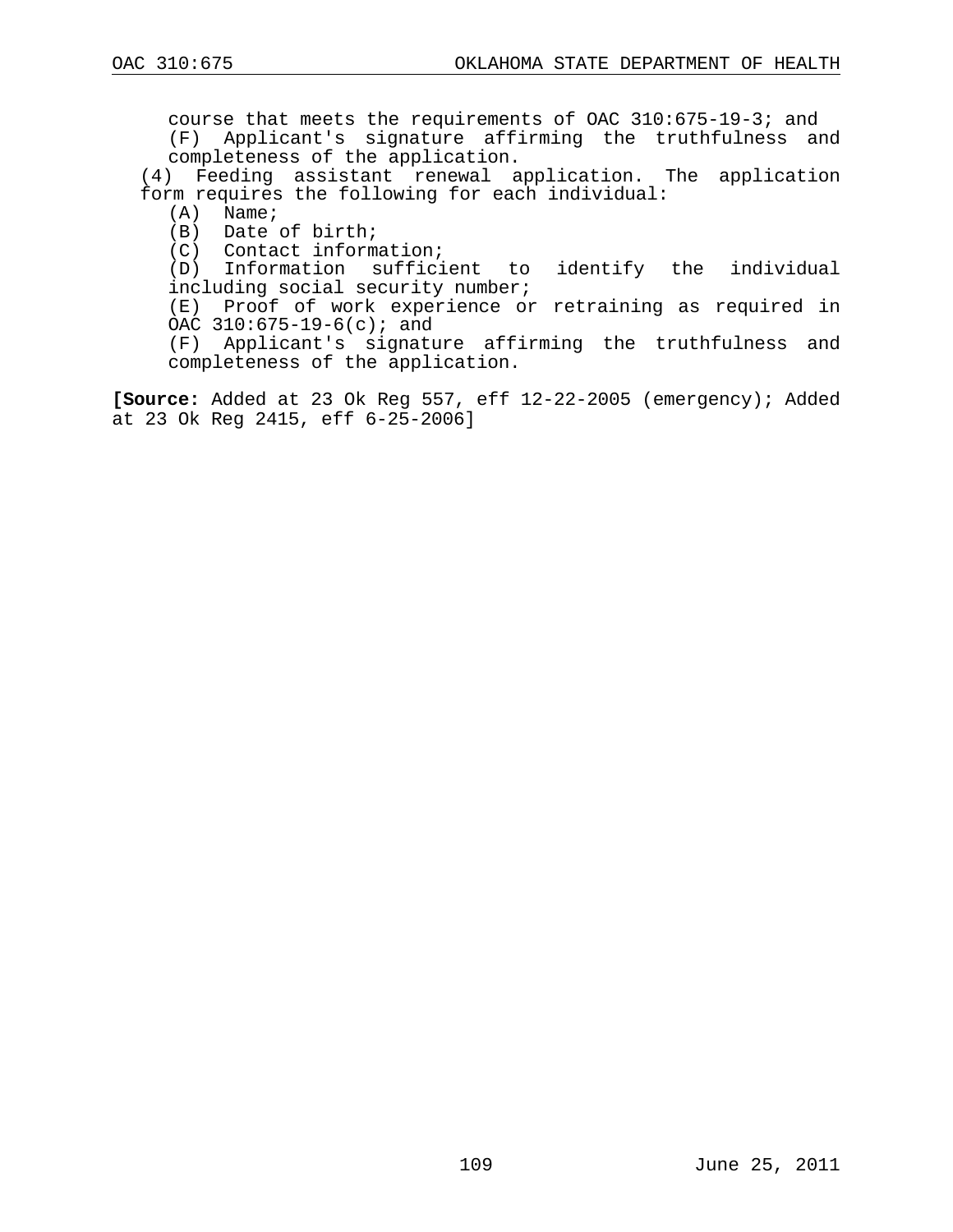### **SUBCHAPTER 21. ENFORCEMENT AND REGISTRY HEARINGS FOR NONTECHNICAL SERVICES WORKERS**

| Section              |                         |
|----------------------|-------------------------|
| $310:675 - 21 - 1$ . | Purpose                 |
| $310:675 - 21 - 2.$  | Complaint investigation |
| $310:675 - 21 - 3$ . | Right to a hearing      |
| $310:675 - 21 - 4.$  | Petition and hearing    |
| $310:675 - 21 - 5$ . | Orders                  |
|                      |                         |

# **310:675-21-1. Purpose**

purpose of this Subchapter is to implement the Nontechnical Services Workers Abuse Registry, 63 O.S. Section 1- 1950.6 through 1-1950.9. For the purposes of this subchapter, abuse, verbal abuse, and exploitation, shall have the meaning assigned in Section 10-103 of Title 43A of the Oklahoma Statutes.

**[Source:** Added at at 24 Ok Reg 2030, eff 6-25-2007; Added at 25 Ok Reg 2482, eff 7-11-2008 (see Editor's Note)]

# **310:675-21-2. Complaint investigation**

Upon receipt of a complaint against a nontechnical service worker alleging abuse, verbal abuse, or exploitation of a resident within a nursing facility, or upon completion of a survey of a nursing facility by the Department with a finding that a non-technical service worker abused, verbally abused, or exploited a resident, the Department shall conduct an investigation. Upon completion of the investigation, a written report will be prepared. If sufficient evidence exists to initiate an individual proceeding, notice of the investigative findings and an opportunity for hearing will be prepared and served upon the nontechnical services worker.<br>(b) **Timeline for reporting.** The facility

**Timeline for reporting.** The facility shall report to the Department allegations and incidents of abuse, verbal abuse, or exploitation by a non-technical service worker within twenty- four (24) hours.

(c) **Reporting non-technical service workers.** The facility shall report to the Department allegations and incidents of abuse, verbal abuse, or exploitation by a non-technical service worker by submitting the following:<br>(1) facility name, add

- (1) facility name, address, and telephone;<br>(2) facility type;
- (2) facility type;<br>(3) date;
- $(3)$  date;<br>(4) repor
- (4) reporting party name or administrator name;<br>(5) employee name and address;
- 
- (5) employee name and address;<br>(6) employee certification num (6) employee certification number;<br>(7) employee social security numbe
- (7) employee social security number;<br>(8) employee telephone number;
- 
- termination action and date, if any;
- (8) employee telephone number;<br>(9) termination action and dat<br>(10) other contact person name other contact person name and address; and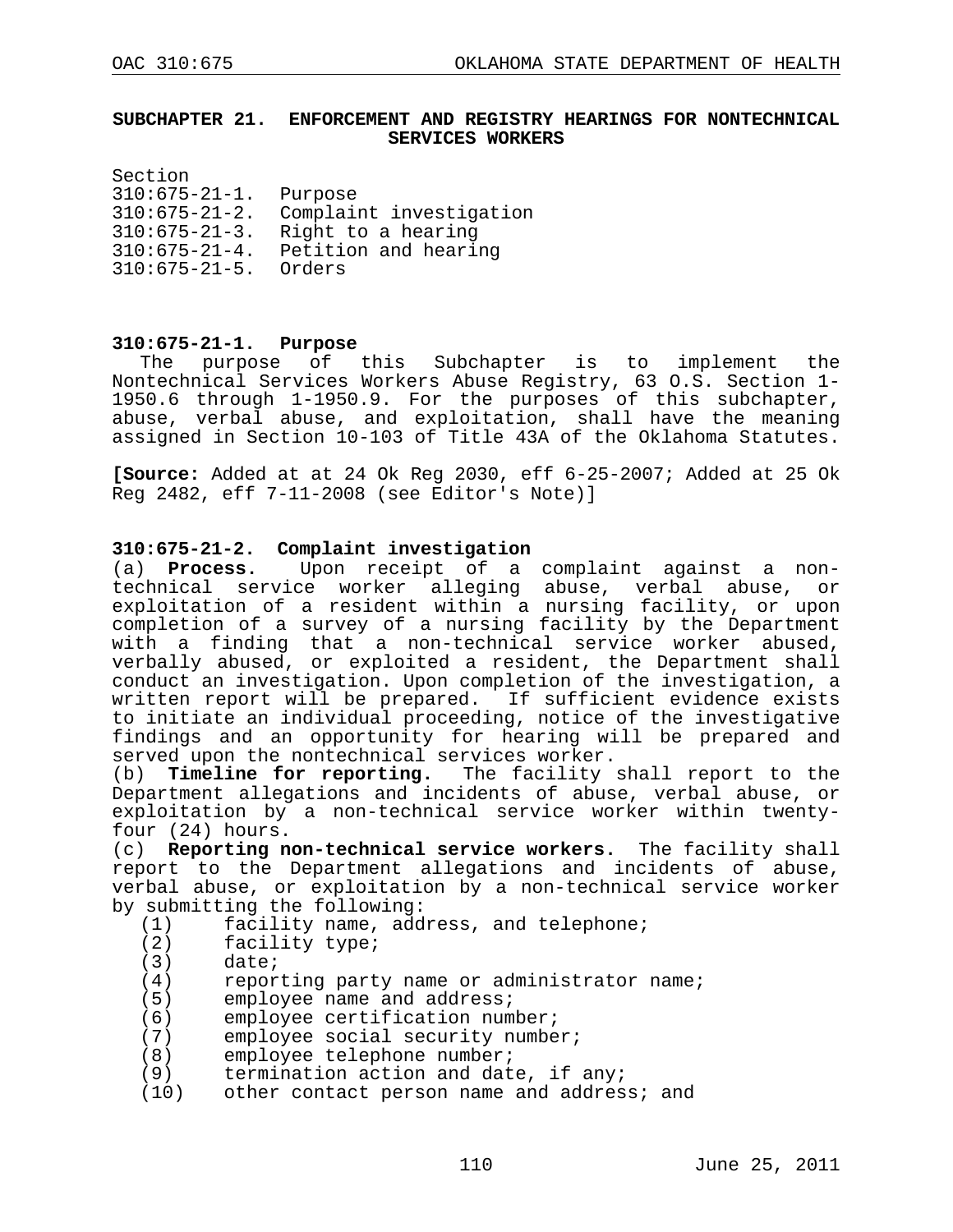(11) facts of resident abuse, verbal abuse, or exploitation.

**[Source:** Added at at 24 Ok Reg 2030, eff 6-25-2007; Added at 25 Ok Reg 2482, eff 7-11-2008 (see Editor's Note)]

### **310:675-21-3. Right to a hearing**

Before the registry is notified that a finding of resident abuse, verbal abuse, or exploitation of a resident in a nursing facility has been made against a nontechnical services worker, the<br>Department shall offer the nontechnical services worker an Department shall offer the nontechnical services worker opportunity for a hearing. If the nontechnical services worker fails to request a hearing in writing within thirty (30) days from the date of the notice, the Department shall include on the registry a finding of resident abuse, verbal abuse, or exploitation of a resident in a nursing facility against the nontechnical services worker.

**[Source:** Added at at 24 Ok Reg 2030, eff 6-25-2007; Added at 25 Ok Reg 2482, eff 7-11-2008 (see Editor's Note)]

## **310:675-21-4. Petition and hearing**

(a) **Petition.** If the nontechnical services worker requests a hearing, the Department shall commence an individual proceeding by filing a petition against the nontechnical services worker that states the facts supporting the allegation.<br>(b) **Notice of hearing.** All parties shall

Notice of hearing. All parties shall be given notice of the date, time and place of the hearing. The notice of hearing served upon the non-technical service worker shall include a copy of the petition.

(c) **Time.** The hearing shall be scheduled at least fifteen (15) working days after the nontechnical services worker has received notice of the hearing.<br>(d) The hearing shall

The hearing shall be conducted in accord with the Oklahoma Administrative Procedures Act and Chapter 2 of this Title.

**[Source:** Added at at 24 Ok Reg 2030, eff 6-25-2007; Added at 25 Ok Reg 2482, eff 7-11-2008 (see Editor's Note)]

# **310:675-21-5. Orders**

The Administrative Law Judge shall issue a decision within fifteen (15) working days following the close of the hearing record. The decision shall include Findings of Fact and Conclusions of Law separately stated.<br>(b) **Delegation.** The Commissioner of

The Commissioner of Health may delegate the authority to issue a final decision in these matters as specified in 75 O.S. Section 311.1 and OAC 310:002.<br>(c) **Registry notification.** The deci

(c) **Registry notification.** The decision shall direct the nontechnical services worker registry to include the findings as they relate to the nontechnical services worker. The decision shall direct the nontechnical services worker registry to include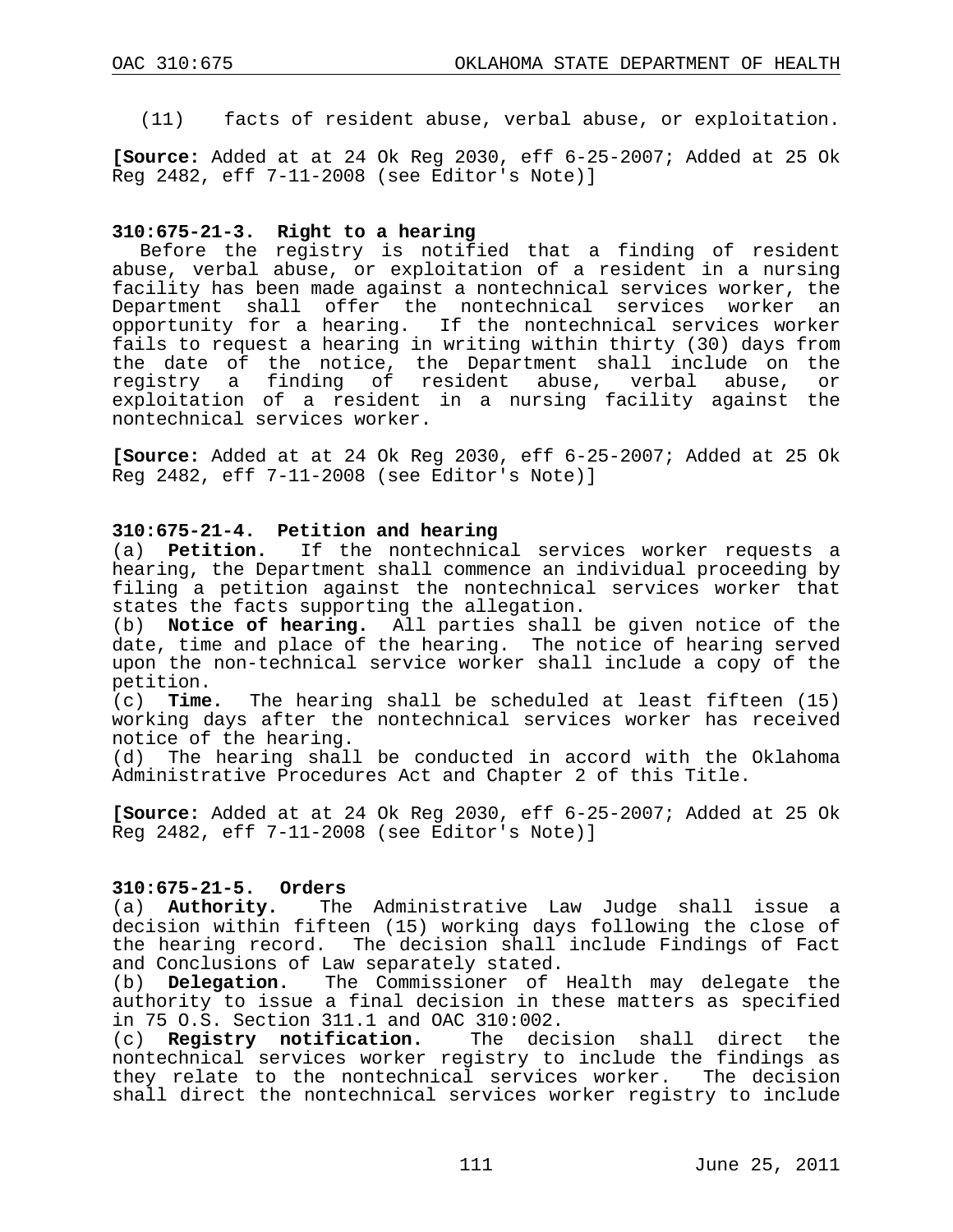a statement by the nontechnical services worker disputing the decision if the nontechnical services worker chooses to submit such statement. If such a statement is submitted the statement of the nontechnical services worker shall be submitted to the nontechnical services worker registry within thirty (30) days after the decision is issued.

(d) **Notice.** Each party and attorney of record shall be mailed a copy of the Final Order. The Department shall transmit a copy of the Final Order to the nontechnical services worker registry when the Order is mailed.

(e) **Appeal.** An appeal of the Final Order shall be perfected pursuant to 75 O.S. Section 318 of the Administrative Procedures Act.

**[Source:** Added at 24 Ok Reg 2030, eff 6-25-2007; Added at 25 Ok Reg 2482, eff 7-11-2008 (see Editor's Note)]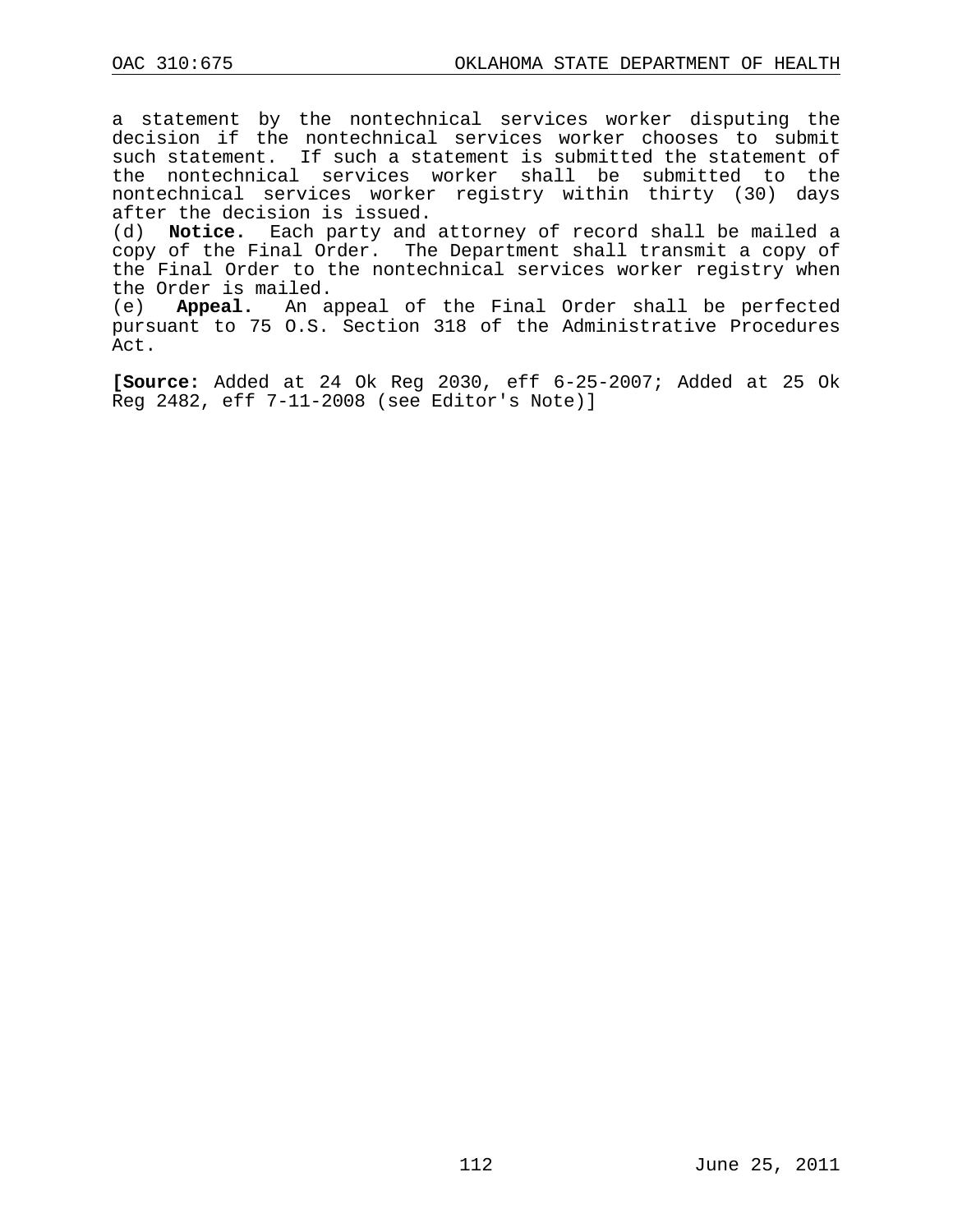#### **APPENDIX A. HOT WATER USE**

|                            | Bathing                                 | Resident Use<br>Dietary                | Laundry                                |
|----------------------------|-----------------------------------------|----------------------------------------|----------------------------------------|
| Gallons<br>(per hr. & bed) | $6\;1/2$                                | 4                                      | $4 \frac{1}{2}$                        |
| Temperature                | $115^\circ$ F.<br>$(46^{\circ} \, C. )$ | $*120^{\circ}$ F.<br>$(49^{\circ}$ C.) | $**160^{\circ}$ F.<br>$(7^{\circ}$ C.) |

\*\* Rinse water temperature at automatic warewashing equipment shall be 180° (82.1° C.).

\*\* Required temperature of 160°F (70° C.) in the laundry area is that measured in the washing machine and shall be supplied so that temperature may be maintained over the entire wash and rinse period. Attention is called to the fact that control of bacteria in laundry processing is dependent upon a number of inter-related factors such as detergent, bleach, number of rinses and temperature. In most instances, maximum overall economies with acceptable results can be achieved with the use of 160° F. (70° C.) water. Lesser temperature may require excessive bleaching or other chemical treatment that would be damaging to fabrics.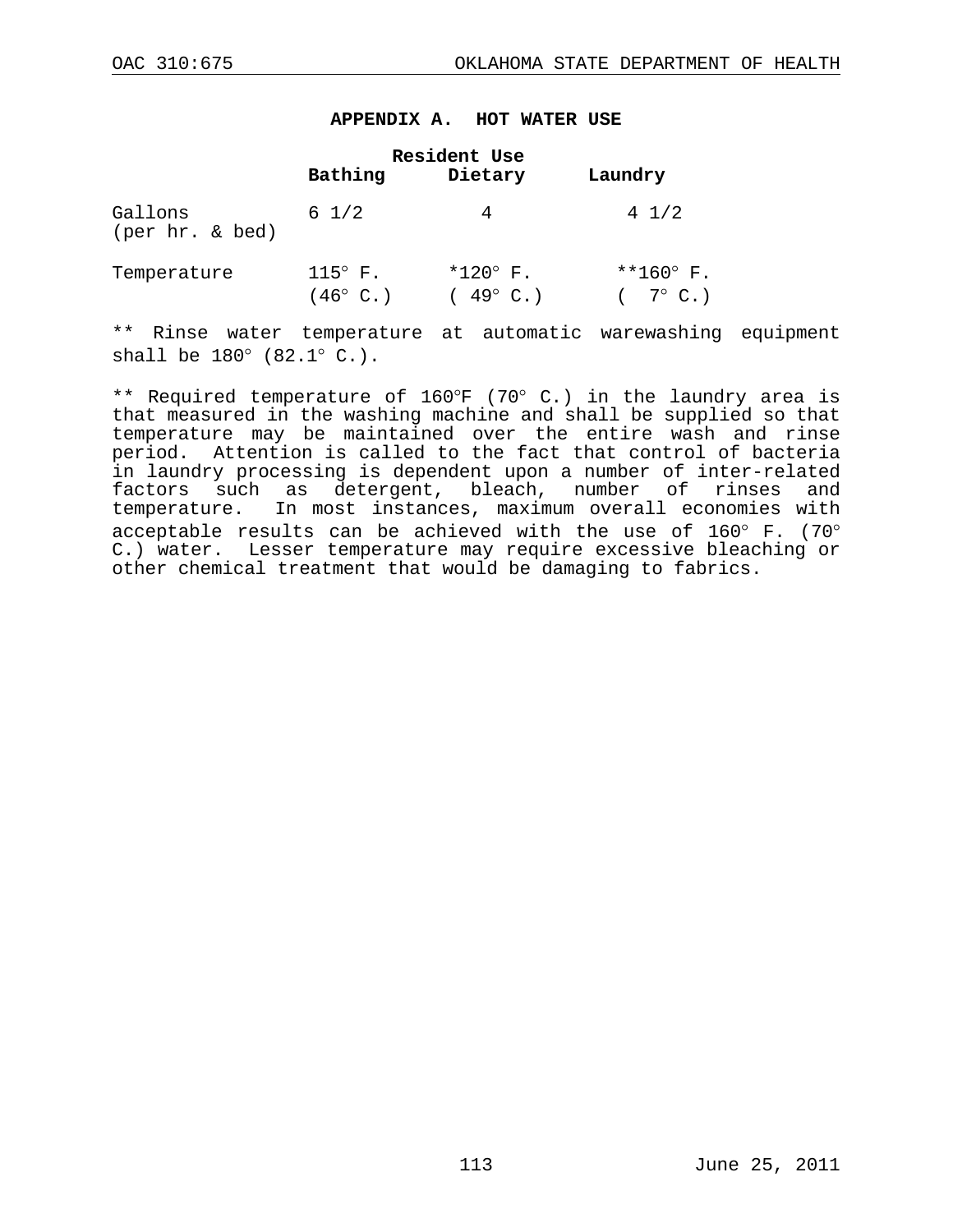### **APPENDIX B. REFERENCE LIST FOR STANDARDS OF PRACTICE**

(Referring to OAC 310:675-1-2. Definitions: Standards of care)

"Physical Examination and Health Assessment" - Third Edition - Carolyn Jarvis

"Medical-Surgical Nursing Assessment and Management of Clinical Problems" - Fifth Edition - Lewis, Heitkemper and Dirksen (Mosby)

"Handbook of Geriatric Nursing" - Second Edition - Lippincott, Williams and Wilkins

"Clinical Nursing Skills - Basic To Advanced Skills" - Fifth Edition - Smith, Duell and Martin

Oklahoma Board of Nursing Guidelines and Position Statements:

"A Decision-Making Model for Determining RN/LPN Scope of Practice Model - Model for Scope of Nursing Practice Decisions"

"Abandonment Statement"

"Advanced Practice Nurses with Prescriptive Authority Exclusionary Formulary"

"Delegation of Nursing Functions to Unlicensed Persons"

"Guidelines for Employment of Individuals Enrolled in or Non- Licensed Graduates of Nursing Education Programs"

"Guidelines for the Registered Nurse in Administering, Managing and Monitoring Patients Receiving Analgesia/Anesthesia by Catheter Techniques"

"Issuance of Temporary Licenses for RNs and LPNs"

"Licensure Verification and Photocopying of Nursing Licenses"

"Patient Assessment Guidelines"

"Refresher Course Policy"

"Wound Debridement by Licensed Nurses Guideline"

Standards of the American Nurses Association and Specialty Nursing Organizations:

"Nursing: Scope and Standards of Practice" Pub# 03SSNP - 2004

"Scope and Standards for Nurse Administrators" (Second Edition); Pub#03SSNA – 2004